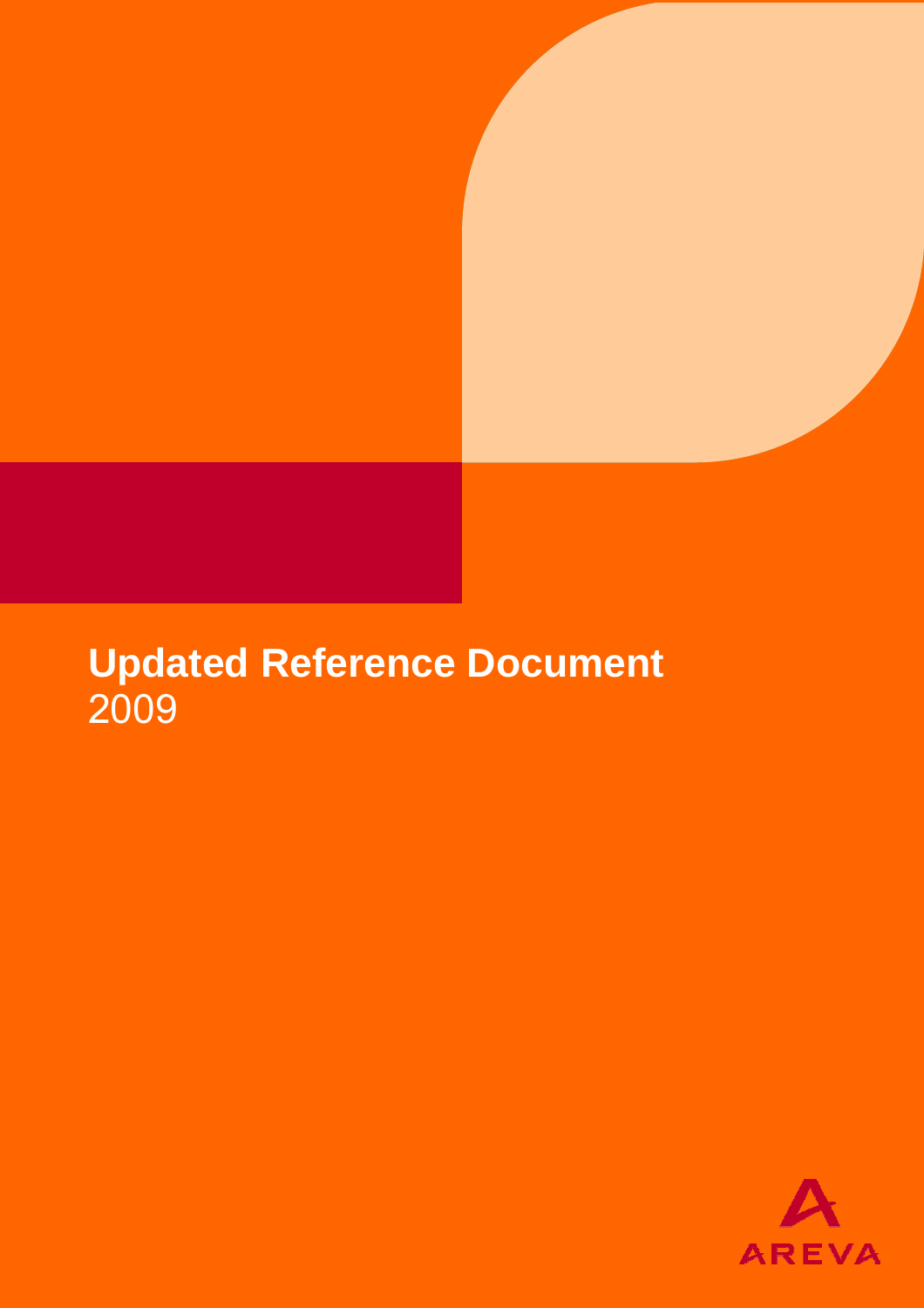



This update to the 2009 Reference Document was filed with the French financial market authority AMF (Autorité des Marchés Financiers) on December 27, 2010 under reference number D.10-0184-A01, in accordance with article 212-13 of the General Regulations of the AMF. It supplements the 2009 Reference Document filed by AREVA with the French financial market authority on March 29, 2010 under reference number **D-10-0184**. The Reference Document and the Updated Reference Document may be used in support of a financial transaction if they are accompanied by an offering circular signed by the AMF.

*Copies of the 2009 Reference Document and of this update are available free of charge at AREVA's head office at 33 rue La Fayette, 75009 Paris, France, on AREVA's website (www.areva.com), and on the French financial market authorities' website (www.amf-france.org).* 

*This is a free translation into English of the AREVA group's Reference Document for 2009, which is issued in the French language, and is provided solely for the convenience of English speaking readers.*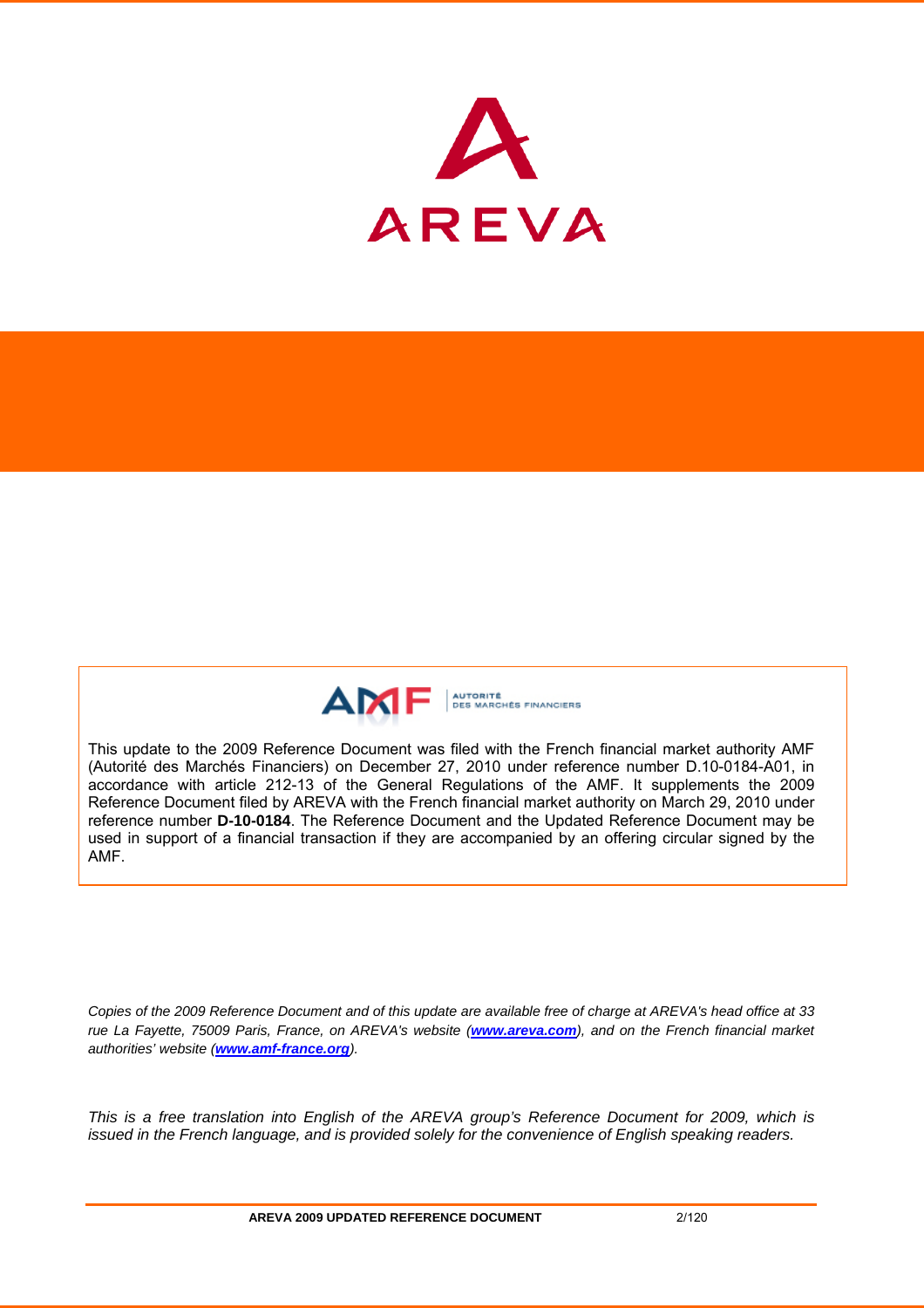### **CONTENTS**

*The chapters and sections in this document update the corresponding chapters and sections in AREVA's 2009 Reference Document filed with the French financial market authorities on March 29, 2010 under reference number D-10-0184.* 

| <b>CHAPTER 1 PERSON RESPONSIBLE</b>                                                                                                                                                                                                                                                                                                                                                                                                           | 6                                                                                    |
|-----------------------------------------------------------------------------------------------------------------------------------------------------------------------------------------------------------------------------------------------------------------------------------------------------------------------------------------------------------------------------------------------------------------------------------------------|--------------------------------------------------------------------------------------|
| 1.2. ATTESTATION OF THE PERSON RESPONSIBLE FOR THE AREVA 2009 UPDATED REFERENCE<br><b>DOCUMENT</b>                                                                                                                                                                                                                                                                                                                                            | 6                                                                                    |
| <b>CHAPTER 3 SELECTED FINANCIAL INFORMATION</b>                                                                                                                                                                                                                                                                                                                                                                                               | $\overline{7}$                                                                       |
| <b>CHAPTER 4 RISK</b>                                                                                                                                                                                                                                                                                                                                                                                                                         | 8                                                                                    |
| 4.2.3. MATERIAL RISKS AND DISPUTES INVOLVING AREVA<br><b>4.4. OPERATIONAL RISKS</b><br>4.4.3 RISK ASSOCIATED WITH DEPENDENCY ON THE GROUP'S CUSTOMERS<br><b>4.6. LIQUIDITY AND MARKET RISK</b><br><b>4.6.1 LIQUIDITY RISK</b><br><b>4.6.2 FOREIGN EXCHANGE RISK</b><br><b>4.6.3 INTEREST RATE RISK</b><br><b>4.6.4 RISK ON EQUITY</b><br><b>4.6.5 COMMODITY RISK</b><br><b>4.7. OTHER RISK</b><br>4.7.1.<br>POLITICAL AND ECONOMIC CONDITIONS | 8<br>8<br>8<br>8<br>8<br>$\boldsymbol{9}$<br>$\boldsymbol{9}$<br>9<br>10<br>10<br>10 |
| <b>CHAPTER 5 INFORMATION ABOUT THE ISSUER</b>                                                                                                                                                                                                                                                                                                                                                                                                 | 11                                                                                   |
| 5.1. HISTORY AND DEVELOPMENT OF THE ISSUER<br>5.1.5. IMPORTANT EVENTS IN THE DEVELOPMENT OF THE ISSUER'S BUSINESS                                                                                                                                                                                                                                                                                                                             | 11<br>11                                                                             |
| <b>CHAPTER 6 BUSINESS OVERVIEW</b>                                                                                                                                                                                                                                                                                                                                                                                                            | <b>12</b>                                                                            |
| <b>6.3. OVERVIEW AND STRATEGY OF THE GROUP</b><br><b>6.3.3. OPERATING ORGANIZATION</b>                                                                                                                                                                                                                                                                                                                                                        | 12<br>12                                                                             |
| <b>CHAPTER 9 ANALYSIS OF AND COMMENTS ON THE GROUP'S FINANCIAL POSITION</b><br><b>AND PERFORMANCE</b>                                                                                                                                                                                                                                                                                                                                         | 13                                                                                   |
| <b>CHAPTER 10 CAPITAL RESOURCES</b>                                                                                                                                                                                                                                                                                                                                                                                                           | 14                                                                                   |
| <b>CHAPTER 11 RESEARCH AND DEVELOPMENT PROGRAMS, PATENTS AND LICENSES15</b>                                                                                                                                                                                                                                                                                                                                                                   |                                                                                      |
| <b>CHAPTER 12 TREND INFORMATION</b>                                                                                                                                                                                                                                                                                                                                                                                                           | <b>16</b>                                                                            |
| <b>12.1 CURRENT SITUATION</b><br><b>12.2. FINANCIAL OBJECTIVES</b>                                                                                                                                                                                                                                                                                                                                                                            | 16<br>16                                                                             |
| <b>CHAPTER 13 PROFIT FORECASTS OR ESTIMATES</b>                                                                                                                                                                                                                                                                                                                                                                                               | <b>17</b>                                                                            |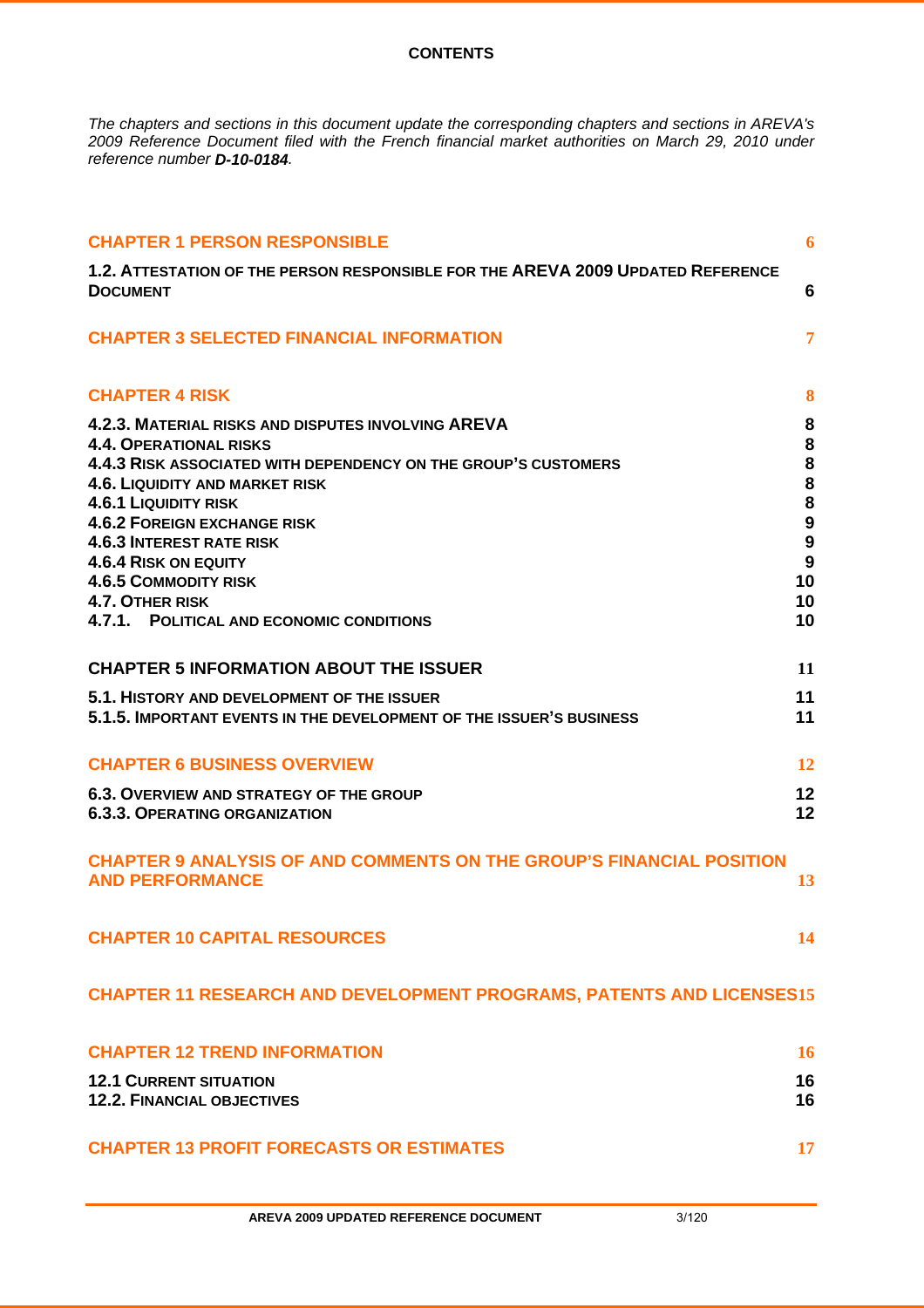| <b>CHAPTER 14 ADMINISTRATIVE, MANAGEMENT AND SUPERVISORY BODIES AND</b><br><b>SENIOR MANAGEMENT</b>                                                                                                                                                                                                                                                                                          | 19                   |
|----------------------------------------------------------------------------------------------------------------------------------------------------------------------------------------------------------------------------------------------------------------------------------------------------------------------------------------------------------------------------------------------|----------------------|
| <b>14.1. COMPOSITION OF THE EXECUTIVE BOARD</b><br><b>14.2. COMPOSITION OF THE SUPERVISORY BOARD</b>                                                                                                                                                                                                                                                                                         | 19<br>19             |
| <b>CHAPTER 15 COMPENSATION AND BENEFITS</b>                                                                                                                                                                                                                                                                                                                                                  | 20                   |
| <b>15.1. COMPENSATION OF DIRECTORS AND OFFICERS</b><br>15.1.1.1. SUMMARY OF EXECUTIVE BOARD MEMBER COMPENSATION<br>15.1.1.2. SUMMARY OF COMPENSATION PAID TO EACH MEMBER OF THE EXECUTIVE BOARD DURING<br>THE YEAR (FIXED COMPENSATION, VARIABLE COMPENSATION - BASED ON THE PREVIOUS YEAR - AND<br><b>NON-CASH BENEFITS)</b><br>15.1.2 COMPENSATION OF THE MEMBERS OF THE SUPERVISORY BOARD | 20<br>20<br>20<br>22 |
| <b>CHAPTER 16 FUNCTIONING OF CORPORATE BODIES</b>                                                                                                                                                                                                                                                                                                                                            | 23                   |
| <b>16.2. FUNCTIONING OF THE SUPERVISORY BOARD</b><br>16.3. FUNCTIONING OF THE FOUR COMMITTEES ESTABLISHED BY THE SUPERVISORY BOARD                                                                                                                                                                                                                                                           | 23<br>24             |
| <b>CHAPTER 18 PRINCIPAL SHAREHOLDERS</b>                                                                                                                                                                                                                                                                                                                                                     | 27                   |
| <b>18.1. DISTRIBUTION OF CAPITAL AND VOTING RIGHTS</b>                                                                                                                                                                                                                                                                                                                                       | 27                   |
| 18.3. AGREEMENTS KNOWN TO THE ISSUER THAT COULD, IF IMPLEMENTED, RESULT IN A CHANGE IN<br><b>CONTROL OF THE ISSUER</b>                                                                                                                                                                                                                                                                       | 27                   |
| <b>CHAPTER 19 TRANSACTIONS WITH RELATED PARTIES</b>                                                                                                                                                                                                                                                                                                                                          | 29                   |
| <b>CHAPTER 20 FINANCIAL INFORMATION CONCERNING ASSETS, FINANCIAL POSITION</b><br><b>AND FINANCIAL PERFORMANCE</b>                                                                                                                                                                                                                                                                            | 30                   |
| <b>20.7. LEGAL AND ARBITRATION PROCEEDINGS</b>                                                                                                                                                                                                                                                                                                                                               | 30                   |
| <b>CHAPTER 21. ADDITIONAL INFORMATION</b>                                                                                                                                                                                                                                                                                                                                                    | 33                   |
| 21.1. SHARE CAPITAL                                                                                                                                                                                                                                                                                                                                                                          | 33                   |
| 21.1.1. AMOUNT OF SUBSCRIBED CAPITAL<br>21.1.3. TREASURY SHARES                                                                                                                                                                                                                                                                                                                              | 33<br>33             |
| 21.1.5. INFORMATION ON THE TERMS OF ANY ACQUISITION RIGHT AND/OR ANY OBLIGATIONS<br>ATTACHED TO CAPITAL SUBSCRIBED BUT NOT PAID, OR ANY PROJECT TO INCREASE THE SHARE<br><b>CAPITAL</b>                                                                                                                                                                                                      | 33                   |
| 21.1.6 INFORMATION ON THE CAPITAL OF ANY MEMBER OF THE GROUP WHICH IS UNDER OPTION OR                                                                                                                                                                                                                                                                                                        |                      |
| SUBJECT TO A FIRM OR CONTINGENT AGREEMENT CONTEMPLATING AN OPTION<br><b>21.2. CERTIFICATE OF INCORPORATION AND BY-LAWS</b>                                                                                                                                                                                                                                                                   | 34<br>35             |
| 21.2.2. ESTABLISHING DECREE                                                                                                                                                                                                                                                                                                                                                                  | 35                   |
| 21.2.3. RESTRICTIONS ON SALES OF AREVA SHARES<br>21.2.4.<br><b>INFORMATION ON ANNUAL GENERAL MEETINGS OF SHAREHOLDERS AND VOTING RIGHT</b>                                                                                                                                                                                                                                                   | 35                   |
| <b>CERTIFICATE HOLDERS</b>                                                                                                                                                                                                                                                                                                                                                                   | 35                   |
| 21.2.4.1. PROVISIONS COMMON TO ALL MEETINGS                                                                                                                                                                                                                                                                                                                                                  | 35                   |
| 21.2.4.4 RULES GOVERNING SPECIAL MEETINGS OF INVESTMENT CERTIFICATE HOLDERS<br>21.2.4.5. RULES GOVERNING SPECIAL MEETINGS OF NON-VOTING PREFERRED SHARE HOLDERS                                                                                                                                                                                                                              | 36<br>36             |
| <b>APPENDIX 4 COMBINED GENERAL MEETING OF SHAREHOLDERS OF DECEMBER 23.</b>                                                                                                                                                                                                                                                                                                                   |                      |

| AT LENDR T VYMPINER VENERANE MEETING VI VIRNEIVEREND VI PEVEMBEN AV.<br>2010 |    |
|------------------------------------------------------------------------------|----|
| <b>ORDER OF BUSINESS:</b>                                                    | 38 |
| <b>DELIBERATING AS A SPECIAL GENERAL MEETING:</b>                            | 38 |
| <b>FIRST RESOLUTION</b>                                                      | 39 |
| <b>SECOND RESOLUTION</b>                                                     | 40 |
|                                                                              |    |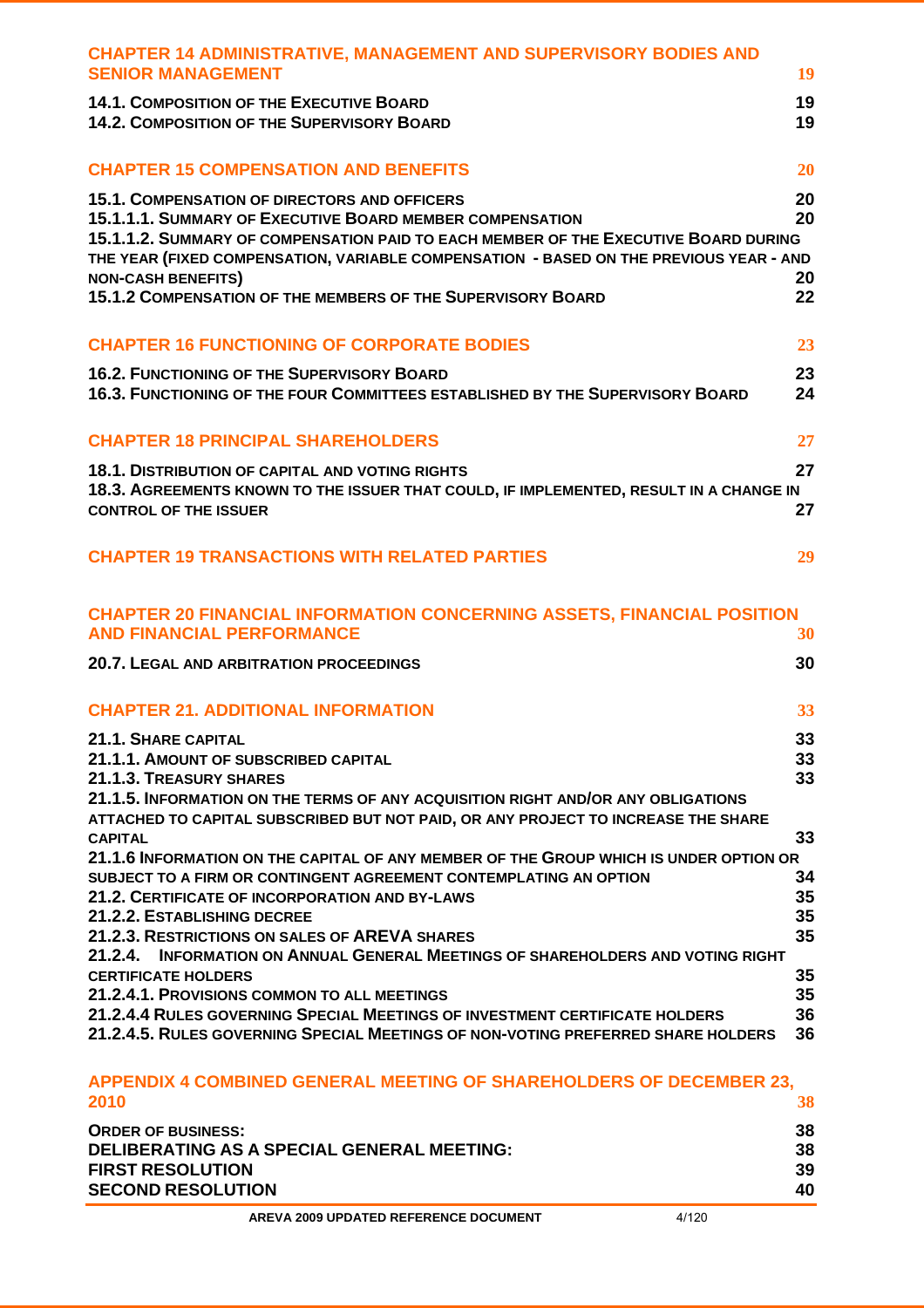| <b>THIRD RESOLUTION</b>                             | 41 |
|-----------------------------------------------------|----|
| <b>FOURTH RESOLUTION</b>                            | 42 |
| <b>FIFTH RESOLUTION</b>                             | 43 |
| <b>SIXTH RESOLUTION</b>                             | 45 |
| <b>SEVENTH RESOLUTION</b>                           | 46 |
| <b>DELIBERATING AS AN ORDINARY GENERAL MEETING:</b> | 47 |
| <b>EIGHTH RESOLUTION</b>                            | 47 |
| <b>NINTH RESOLUTION</b>                             | 47 |
| <b>TENTH RESOLUTION</b>                             | 47 |

### **TABLE OF CONCORDANCE BETWEEN INFORMATION PUBLISHED IN SIGNIFICANT PRESS RELEASES SINCE MARCH 29, 2010 AND THE AREVA 2009 UPDATED REFERENCE DOCUMENT 49**

## **ATTACHMENTS TO THE AREVA 2009 UPDATED REFERENCE DOCUMENT 57**

**ATTACHMENT 1: HALF YEAR FINANCIAL REPORT AT JUNE 30, 2010, INCLUDING THE REPORT OF THE STATUTORY AUDITORS ON THE HALF-YEAR FINANCIAL STATEMENTS FOR THE PERIOD ENDING JUNE 30, 2010. 58 ATTACHMENT 2: PRESS RELEASE RELATED TO THIRD QUARTER 2010 REVENUE DATED OCTOBER 27, 2010 112**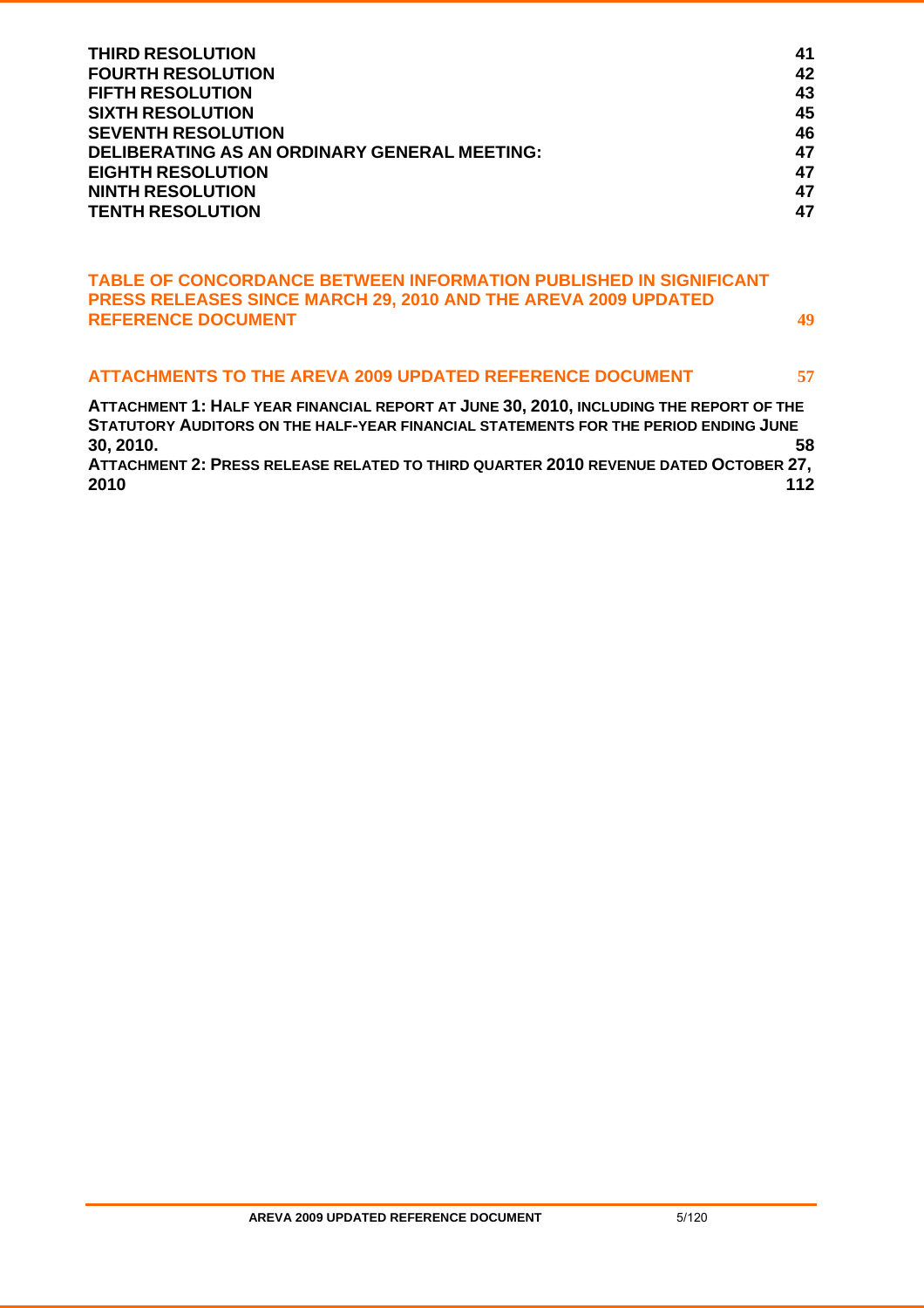# **Chapter 1 PERSON RESPONSIBLE**

### **1.2. Attestation of the person responsible for the AREVA 2009 Updated Reference Document**

"I hereby attest, having taken every reasonable measure to this effect, and to the best of my knowledge, that the information contained in this 2009 Updated Reference Document fairly reflects the current situation and that no material aspects of such information have been omitted.

I attest that, to my knowledge, the summary financial statements for the past half-year were prepared in accordance with applicable accounting standards and give a fair presentation of the assets, financial position and income of the Company and of all consolidated companies, and that the half-year management report (attachment 1) presents a fair picture of significant events occurring during the first six months of the year, their impact on the financial statements, the main transactions between related parties as well as a description of the main risks and uncertainties for the remaining six months of the year.

I have received an end-of-engagement letter from the Statutory Auditors indicating that they have verified information relating to the financial position and the financial statements provided in this update to the Reference Document and have read the entire updated report. The end of engagement letter does not contain any observation.

The group's statutory auditors prepared a report on historical financial data for the first half-year of 2010 presented in this updated document. Their report is available on pages 30 and 31 of the 2010 Half year financial report (attachment 1) of the 2009 Updated Reference Document, and contains the following observations:

 Note 1.2 which describes the changes in accounting methods resulting from the application of the new standards revised IFRS 3 "Business Combinations" and revised IAS 27 "Consolidated and Separate Financial Statements", which were endorsed by the European Union and became effective as of January 1, 2010;

 Note 7 which describes the procedures for measuring end-of-life cycle liabilities. This assessment, which is based on Management's best estimates, is sensitive to assumptions adopted with regard to cost estimates, timing of cash outflows and discount rates;

 Note 12 which describes the performance conditions of the OL3 contract and the sensitivity of profit and loss at completion to contractual risks, the effective implementation in accordance with agreed operating procedures for piping installation and inspection operations as well as the testing and commissioning phases including the Instrumentation and Control systems;

 Notes 13 and 16 which describes the procedure for determining the price of the AREVA NP put option exercised by Siemens on January 27, 2009, the uncertainty relating to this procedure and the accounting treatment adopted as of June 30, 2010 for the financial liability relating to this option.

The statutory auditors' report on the consolidated financial statements for the year ended December 31, 2009, is available on page 232 of the 2009 Reference Document and contains observations.

Paris, December 27, 2010

Anne Lauvergeon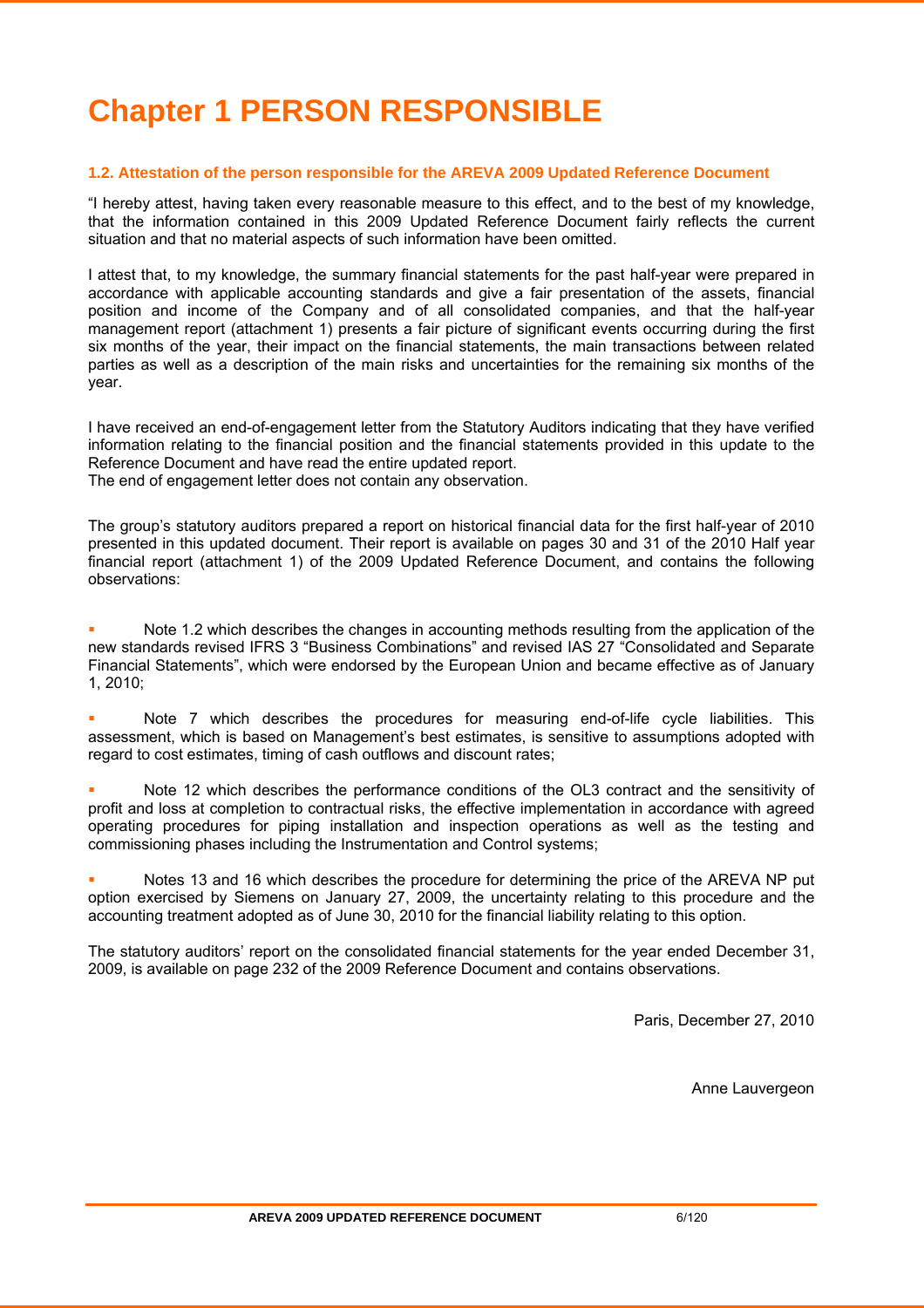# **Chapter 3 SELECTED FINANCIAL INFORMATION**

# **Summary of key figures – Nuclear and Renewables operations**

*This chapter is updated for information reported on page 8 of the half-year management report (attachment 1) for the period January 1 to June 30, 2010 and the press release on third quarter revenue published on October 27, 2010 (attachment 2).*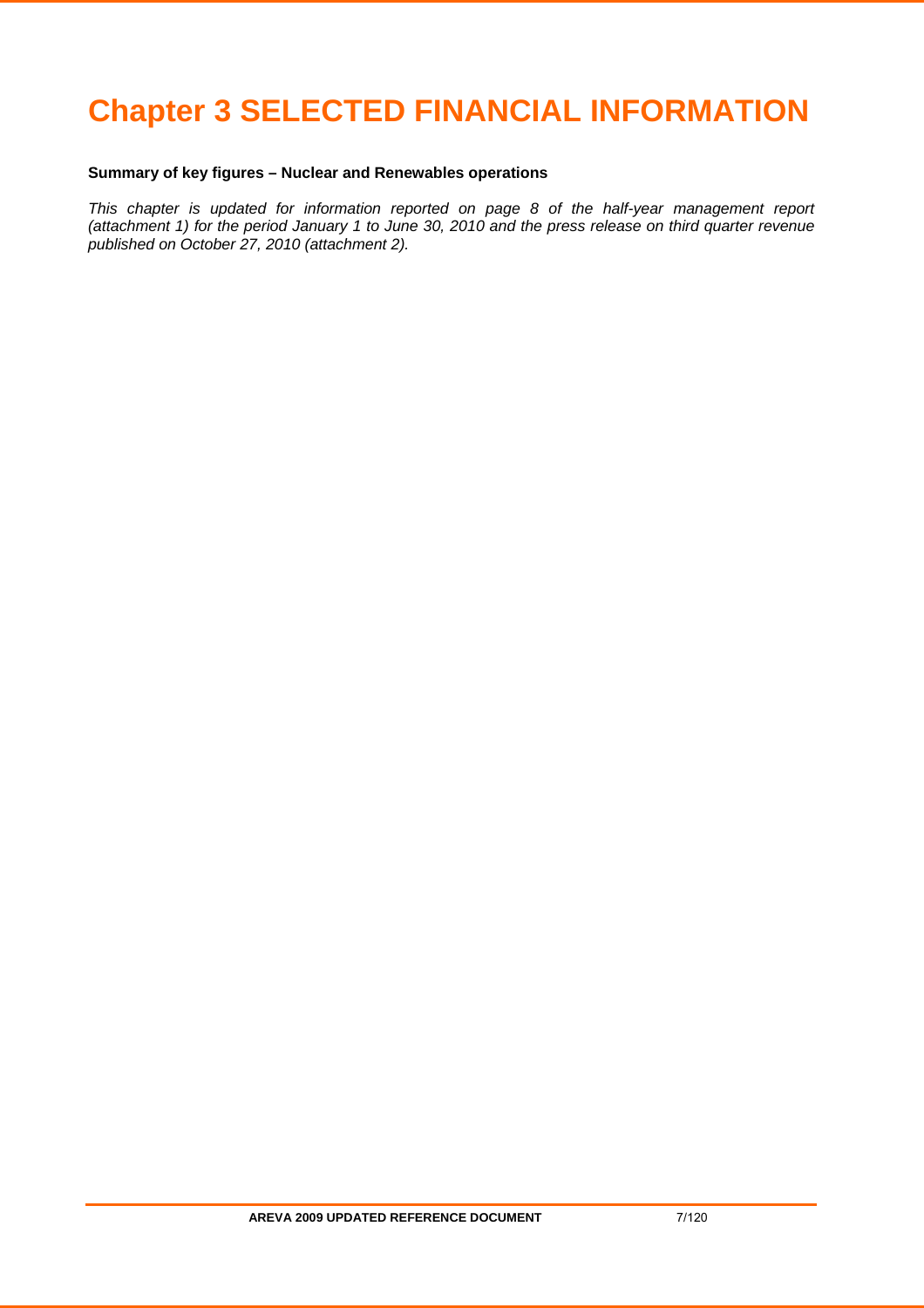# **Chapter 4 RISK**

The significant risks and contingencies confronting the group are described in Section 4, "Risk factors" of the 2009 Reference Document filed with the French financial market authorities AMF and available on the AMF website (www.amf-france.org) and on the Company's website (www.areva.com). As of the date of publication of this updated document, this description of the main risks is still valid for assessment of the risks and uncertainties that may have an impact on the group before the end of the year now in progress.

The significant evolutions since the filing of the 2009 Reference Document are listed below..

#### 4.2.3. Material risks and disputes involving AREVA

Except as described below, and to the knowledge of the group, there is no other governmental, legal or arbitration proceeding, including any proceeding known to the company, pending or threatened, that could have or that had a significant impact on the financial position or profitability of the company and/or the group in the last twelve months.

### **4.4. Operational risks**

#### 4.4.3 Risk associated with dependency on the group's customers

**The group's loss of one its main customers or a reduction in their purchases, or an erosion of contract terms or conditions, coud have a significant negative impact on the group's operations and financial position** 

The group has very substantial commercial relations with the EDF group. As of June 30, 2010, EDF France represented about 25% of revenue.. The group's 10 biggest customers, including the EDF group, represented about half of AREVA's revenue as of June 30, 2010..

The group is the leading supplier to the EDF group in the nuclear field, providing products and services at every stage in the nuclear fuel cycle as well as for the construction, equipping and maintenance of the EDF group's nuclear power generating resources. In the fuel cycle, the relationship between the EDF group and AREVA is governed by multiyear contracts.

Two of these contracts were recently renewed, the first in 2008 for enrichment services and the second in early 2010 for used fuel treatment. Additionally, the conditions for shutting down the Georges Besse enrichment plant by the end of 2012 were the subject of mediation by the State. The mediation is helping to specify the conditions for industrial operation of the plant during this period. The economic terms are currently the subject of final discussions.

In its business segments, these contracts give AREVA operating visibility that goes beyond 2020, with the regular signature of contracts covering significant periods of time.

### **4.6. Liquidity and market risk**

### 4.6.1 Liquidity risk

In 2010, the group:

 integrally repaid a three-year syndicated loan for a total of 2.5 billion US dollars, including 600 million US dollars repaid in November 2008, to finance the acquisition of UraMin Inc. (now AREVA Resources Southern Africa).

 drew 750 million euros in September for 10 years in an additional bond issue (maturing on March 22, 2021) at 3.5%.

On December 15, 2010, Standard & Poor's rating agency placed AREVA's (BBB+) long-term rating on credit watch negative.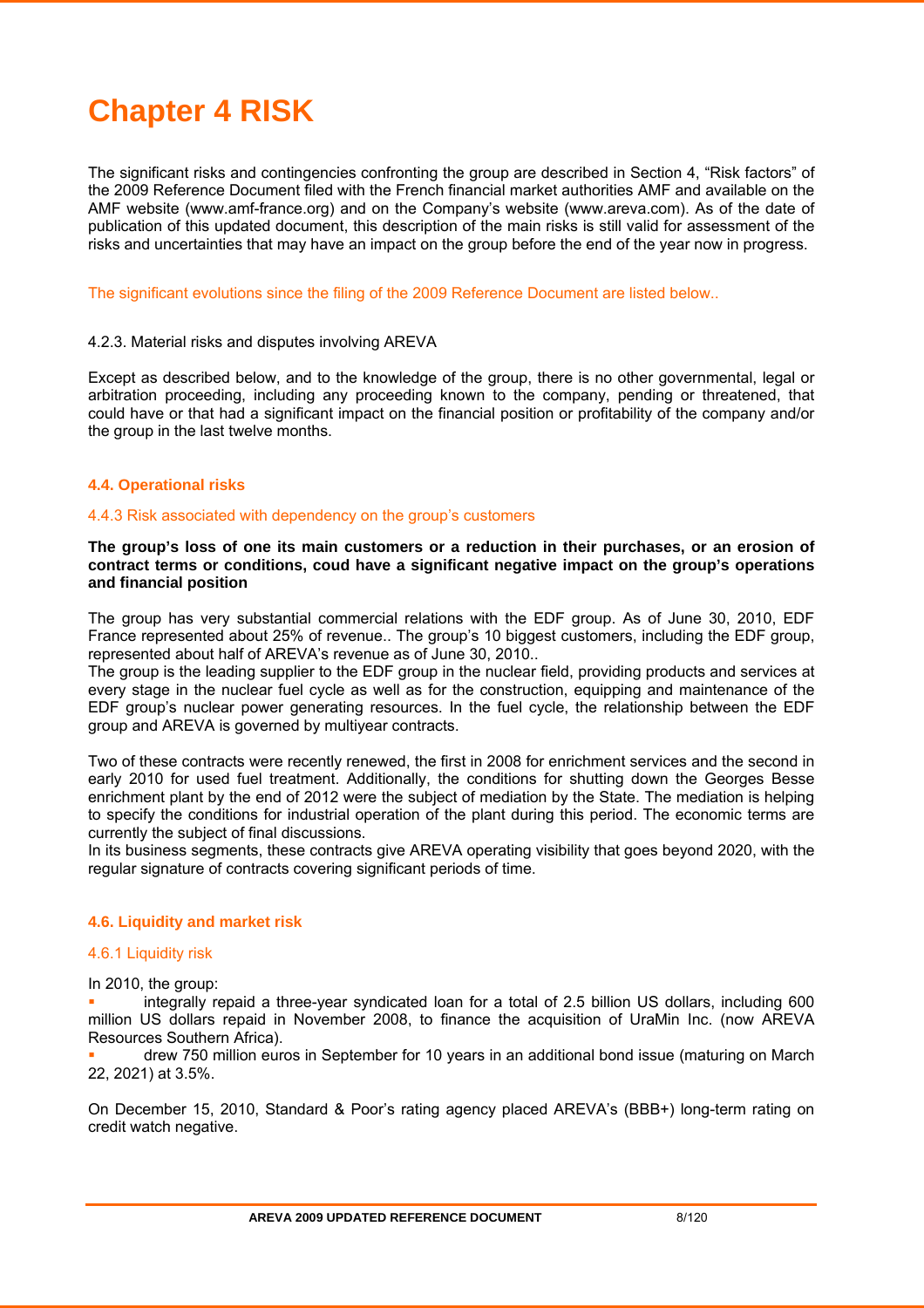#### 4.6.2 Foreign exchange risk

The value of the euro in relation to the US dollar increased by an average of 7.2% during the first semester of 2010 compared with the end of 2009. The impact of foreign exchange variations on the group's operating income was a loss of 21 million euros during the first semester of 2010, compared to a gain of 4 million euros in 2009.

### 4.6.3 Interest rate risk

At June 30, 2010, the interest rate swaps used are primarily rate swaps and cross currencies swaps.. AREVA Group borrowings are denominated in euros (43%), US dollars (50%) and Canadian dollars (7%). As of end of June 2010, 84 % of the group's borrowings after hedging (excluding Siemens' put) were at floating rates, and 16 % at fixed rates.

#### **MATURITIES OF FINANCIAL ASSETS AND BORROWINGS AT JUNE 30, 2010 (1)**

|                                       | Less than 1 | 1 year to 2 | 2 years to 3   | 3 years to 4 | 4 years to 5 | More than 5 |          |
|---------------------------------------|-------------|-------------|----------------|--------------|--------------|-------------|----------|
| (in millions of euros)                | vear        | vears       | vears          | vears        | vears        | vears       | Total    |
| Plan assets $(2)$                     | 1,566       |             |                |              |              | 54          | 1,620    |
| including fixed rate assets           |             |             |                |              |              |             |          |
| including floating rate assets $(3)$  | 1,566       |             |                |              |              | 54          | 1,620    |
| including non-interest-bearing assets |             |             |                |              |              |             |          |
| <b>Borrowings</b>                     | (722)       | (2, 495)    | (7)            | (4)          | (82)         | (3, 462)    | (6,771)  |
| including fixed rate borrowings       | (8)         | (69)        | (6)            | (3)          | (82)         | (3,062)     | (3,230)  |
| including floating rate borrowings    | (400)       | (2,381)     | $^{(1)}$       | $^{(1)}$     | (0)          | (400)       | (3,183)  |
| including non-interest-bearing        |             |             |                |              |              |             |          |
| borrowings                            | (313)       | (45)        | (0)            | (0)          | (0)          | (0)         | (358)    |
| Net exposure before hedging           | 845         | (2, 495)    | (7)            | (4)          | (28)         | (3, 462)    | (5,151)  |
| share exposed to fixed rates          | (8)         | (69)        | (6)            | (3)          | (82)         | (3,062)     | (3,230)  |
| share exposed to floating rates       | 1,166       | (2,381)     | $\overline{1}$ | (1)          | 54           | (400)       | (1, 563) |
| non-interest-bearing share            | (313)       | (45)        | (0)            | (0)          | (0)          | (0)         | (358)    |
| <b>Off-balance sheet hedging</b>      | $\bf{0}$    | $\bf{0}$    | $\bf{0}$       | $\bf{0}$     | $\bf{0}$     | 0           |          |
| on borrowings: fixed rate swaps       | 419         |             |                |              |              | 1,461       | 1,880    |
| on borrowings: floating rate swaps    | (419)       |             |                |              |              | (1, 461)    | (1,880)  |
| <b>Exposure after hedging</b>         | 845         | (2, 495)    | (7)            | (4)          | (28)         | (3,462)     | (5,151)  |
| share exposed to fixed rates          | 411         | (69)        | (6)            | (3)          | (82)         | (1,601)     | (1,350)  |
| share exposed to floating rates       | 747         | (2,381)     | (1)            | (1)          | 54           | (1, 861)    | (3, 443) |
| non-interest-bearing share            | (313)       | (45)        | (0)            | (0)          | (0)          | (0)         | (358)    |
| $\lambda$                             | .           |             |                |              |              |             |          |

(1)Nominal amounts converted into euros

(2) Cash and other current financial assets

(3) Maturities of less than 3 months are considered floating rate

### 4.6.4 Risk on equity

### **The group holds publicity traded shares in a significant amount and is also exposed to changes in the financial markets.**

Publicly traded shares held by the AREVA group are exposed to the volatility inherent in equity markets. As of June 30, 2010, these holdings were of three types:

- investments in associates: these are primarily STMicroelectronics and Eramet ;
- equities held in the portfolio of financial assets earmarked for end-of-life-cycle operations ;
- other long-term investments: this notably concerns Alcatel and Safran.

Shares in Safran were partially sold on the market during the second semester of 2010.

| (in millions of euros)                                                                        | <b>Market value</b><br>June 30, 2010 | Impact<br>$+/- 10 \%$ |
|-----------------------------------------------------------------------------------------------|--------------------------------------|-----------------------|
| Investments in publicly traded associates                                                     |                                      |                       |
| <b>STMicroelectronics</b>                                                                     | 654                                  | $+/- 65$              |
| Eramet                                                                                        | 1.385                                | $+/- 138$             |
| Available-for-sale securities in the portfolio earmarked for end-<br>of-life-cycle operations | 1,357                                | $+/- 136$             |
| Other available-for-sale securities                                                           | 886                                  | $+/- 89$              |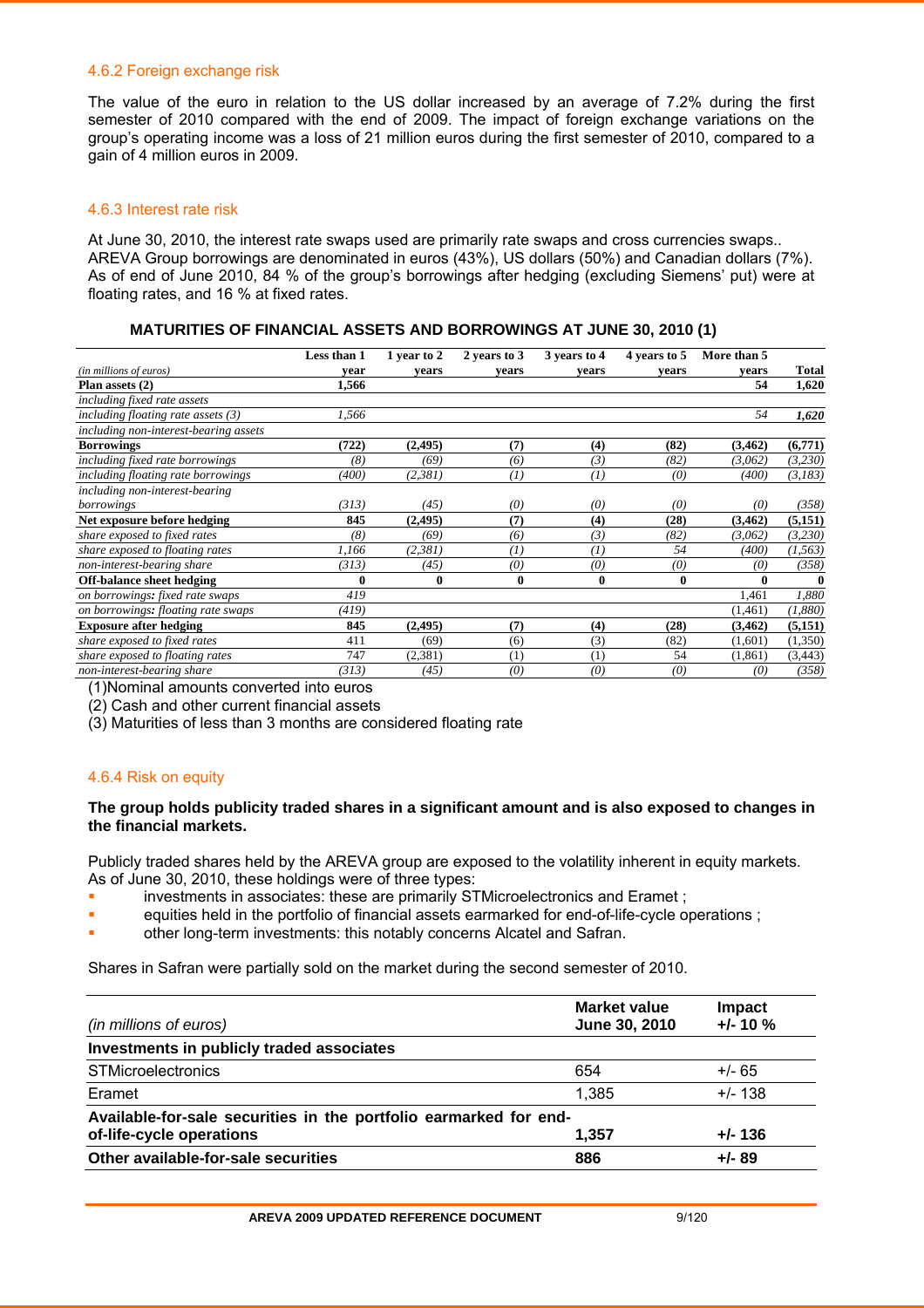### 4.6.5 Commodity risk

Aside from energy, commodities that may have a significant impact on the group's production costs primarily include copper, nickel and gold. Most of the group's exposure is concentrated in the Reactors & Services and the Mining/Front-End BGs.

### **4.7. Other risk**

### 4.7.1. Political and economic conditions

### **Political risk specific to certain countries in which the group does business could affect its operations and their financial equilibrium (e.g. political instability, acts of terrorism).**

AREVA is an international group with energy operations around the globe, including countries with varying degrees of political instability. Some of the group's mining operations, for example, are located in countries where political change could affect those operations. Political instability can lead to civil unrest, expropriation, nationalization, changes in legal or tax system, monetary restrictions, and renegotiation or cancellation of ongoing contracts, leases, mining permits and other agreements.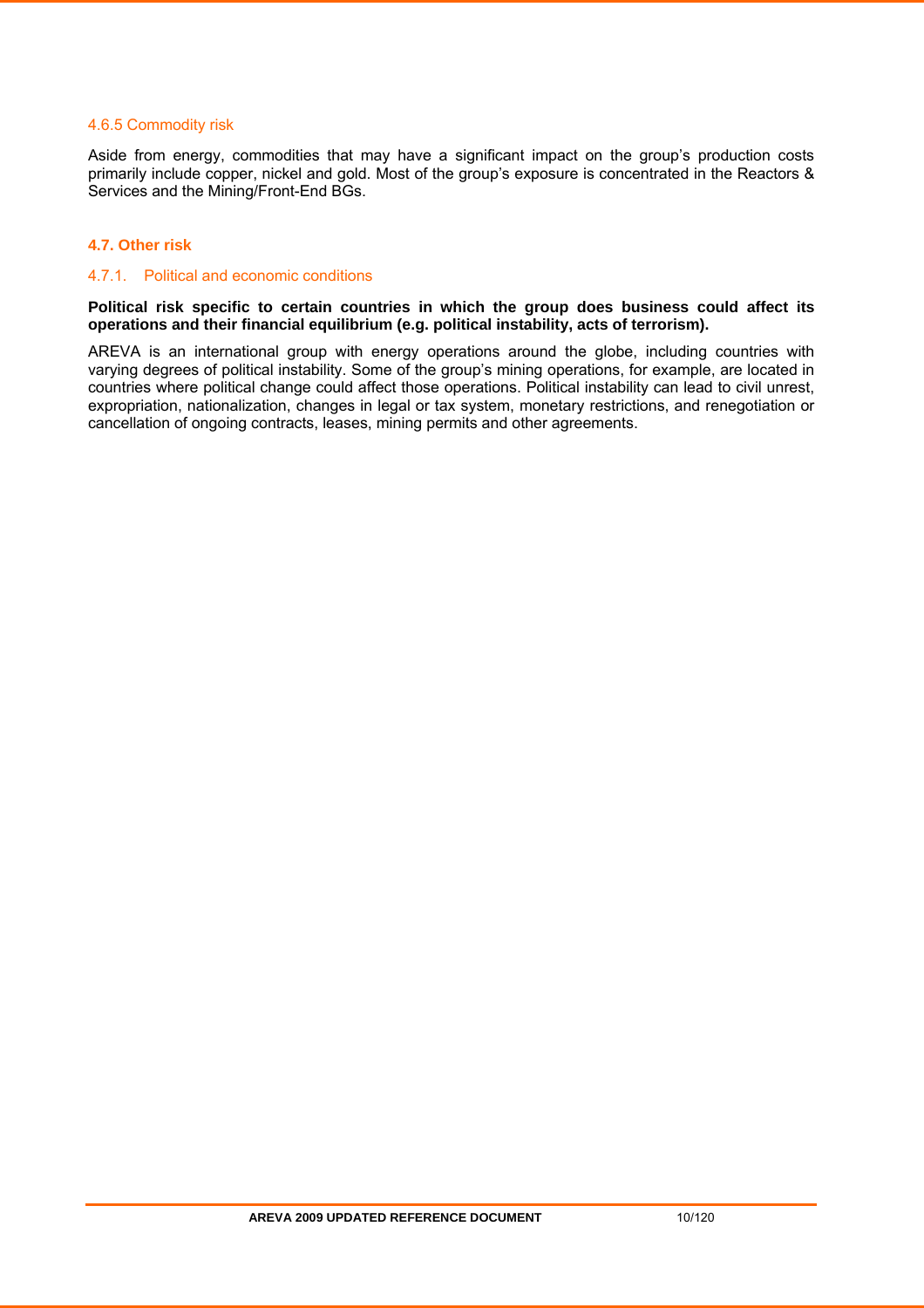# **Chapter 5 INFORMATION ABOUT THE ISSUER**

### **5.1. History and development of the issuer**

#### 5.1.5. Important events in the development of the issuer's business

*This section is updated with information reported on pages 5 through 7 of the half-year management report (attachment 1) for the period January 1 to June 30, 2010 and with press releases dated September 8, October 11, October 12 and November 4, December 11, December 16, 2010, appearing in the table of concordance on pages 53, 56 and 57 of this document.*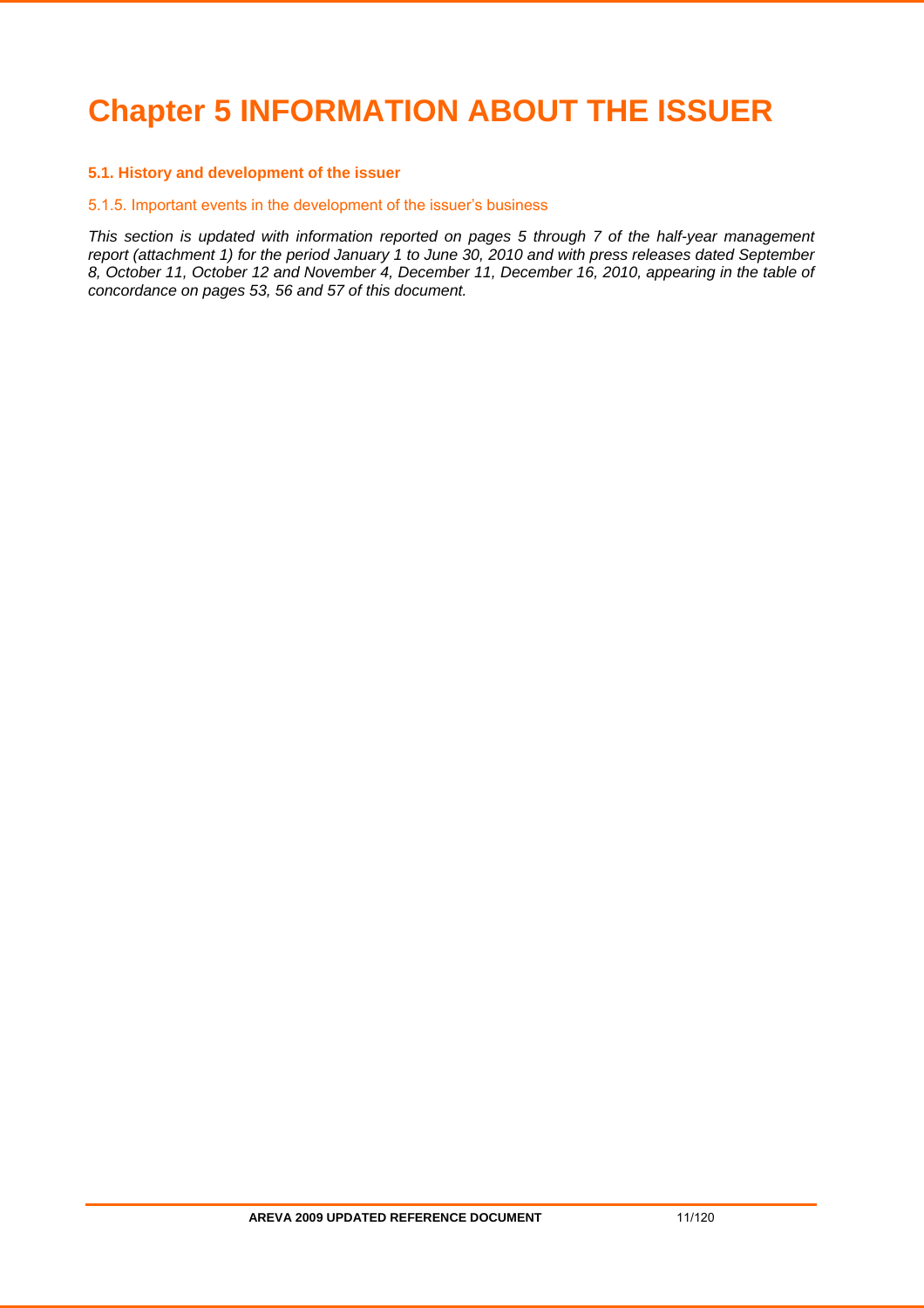# **Chapter 6 BUSINESS OVERVIEW**

*The information below must be read together with information provided in section 2.1.1., "Highlights of the period" for the first half of 2010 in the half-year financial report (attachment 1) and in paragraph, "Third quarter 2010 revenue and information" in Part III, "Operations and significant events of the period".* 

On January 20, 2010, AREVA signed an agreement for the sale of the AREVA T&D company with the Alstom/Schneider consortium. Accordingly, IFRS 5 related to discontinued operations applies to the financial information at December 31, 2009 (chapters 9 and 20). The other chapters generally contain information on continued operations (Nuclear and Renewables), unless otherwise explicitly stated. On June 7, 2010, pursuant to the approval by the competition authorities of the decree issued on the recommendation of the French Commission des Participations et des Transferts and the conclusion of the information and consultation process carried out with the different work councils, the AREVA group finalized the sale of its Transmission & Distribution operations to Alstom and Schneider Electric, for a 4.090 billion euro sale price in enterprise value and a sale price of 2.254 billion euros for T&D securities (net of disposal expenses).. Accordingly, this update excludes the Transmission & Distribution operations.

### **6.3. Overview and strategy of the group**

### 6.3.3. Operating organization

The AREVA company ("**AREVA**" or the "**Company**" and, together with its subsidiaries and consolidated shareholdings, the "**Group**") is a global leader in carbon-free power generation solutions, number one in nuclear power generation solutions, and aims to become a leading player in the renewable energies market.

On January 28, 2010, AREVA announced the establishment of a new organization for its Nuclear and Renewables operations. The new organization strengthens the synergies between all of the Group's businesses and its capability to respond fully to customer expectations.

The Group's operating organization is aligned with the Group's strategy, the better to support the nuclear renaissance and the development of renewable energies. It is based on the following Business Groups:

 **Mining/Front End:** the Mining-Front End Business Group combines operations related to uranium exploration and mining, uranium conversion and enrichment, and the design and fabrication of fuel for nuclear reactors. AREVA is one of the leading players in the front end of the nuclear cycle and has a diversified portfolio of operating mines as well as top-notch industrial plants, primarily in Europe and North America.

 **Reactors & Services**: the Reactors & Services Business Group designs and builds nuclear power plants, naval propulsion reactors and research reactors, and manufactures related equipment. It also offers products and services for the operation, maintenance, renovation and capacity upgrade of existing nuclear power plants. In addition, it develops tools for radioactivity detection and measurement.

 **Back End**: the Back End Business Group manages all of the operations in the back end of the nuclear cycle, from used nuclear fuel recycling to the dismantling and value development of nuclear facilities. It also offers transportation solutions for each stage of the cycle. The Business Group has operating bases in Europe, the United States and Japan. It offers technologies that meet the Group's sustainable development commitments.

 **Renewable Energies**: the Renewable Energies Business Group supplements AREVA's solutions for carbon-free energy production, with a portfolio of operations revolving around four renewable energies: wind energy, bioenergy, solar energy, and hydrogen and energy storage. This offering responds to its customers' need to diversify their energy mix. Through its ongoing, selective innovations and acquisitions, this entity embodies the Group's intention of becoming a major player in these fields.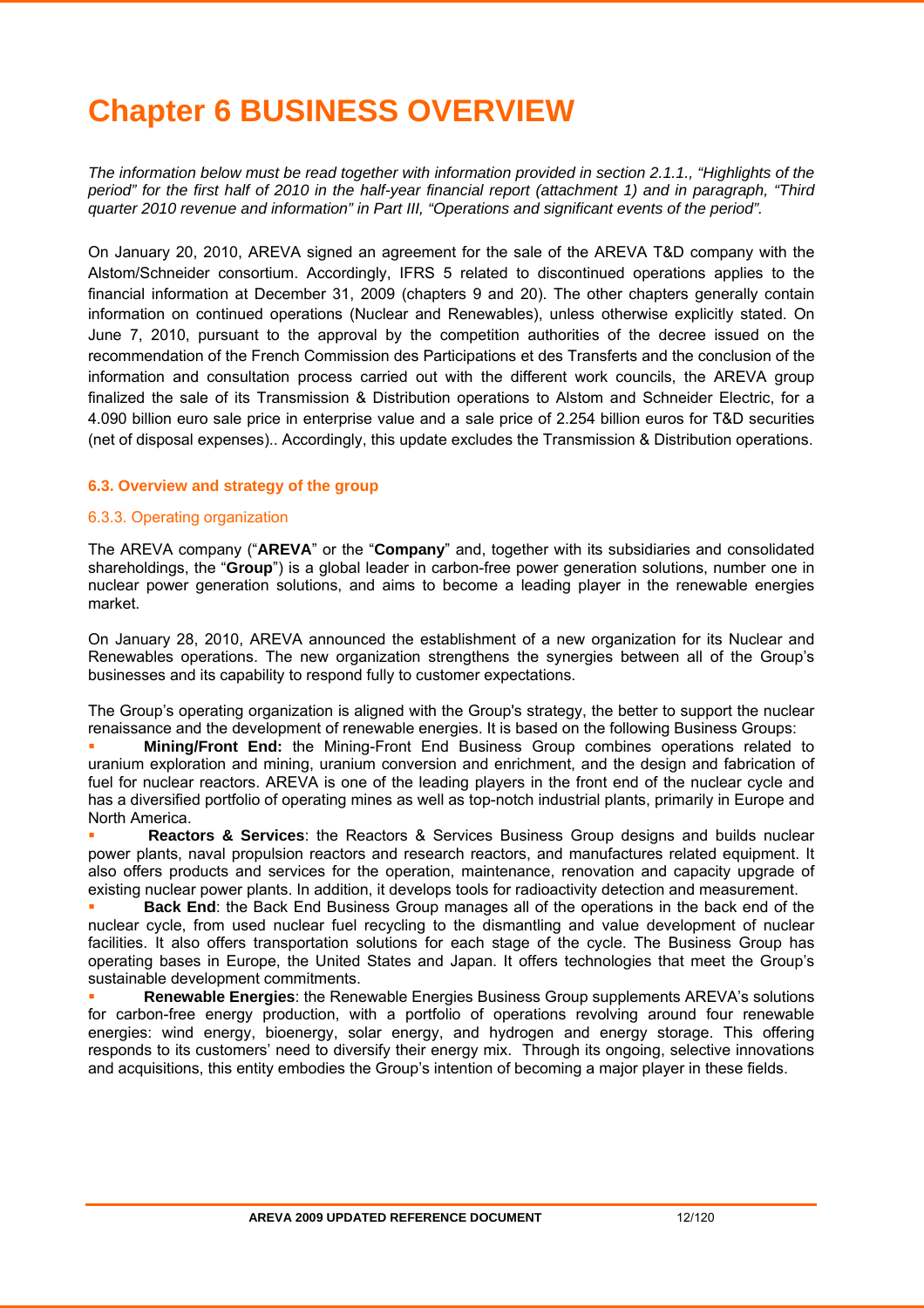# **Chapter 9 ANALYSIS OF AND COMMENTS ON THE GROUP'S FINANCIAL POSITION AND PERFORMANCE**

*This chapter is updated for information reported on pages 5 to 29 of the half-year management report for the period January 1 to June 30, 2010 (attachment 1) and the press release on third quarter revenue published on October 27, 2010 (attachment 2).*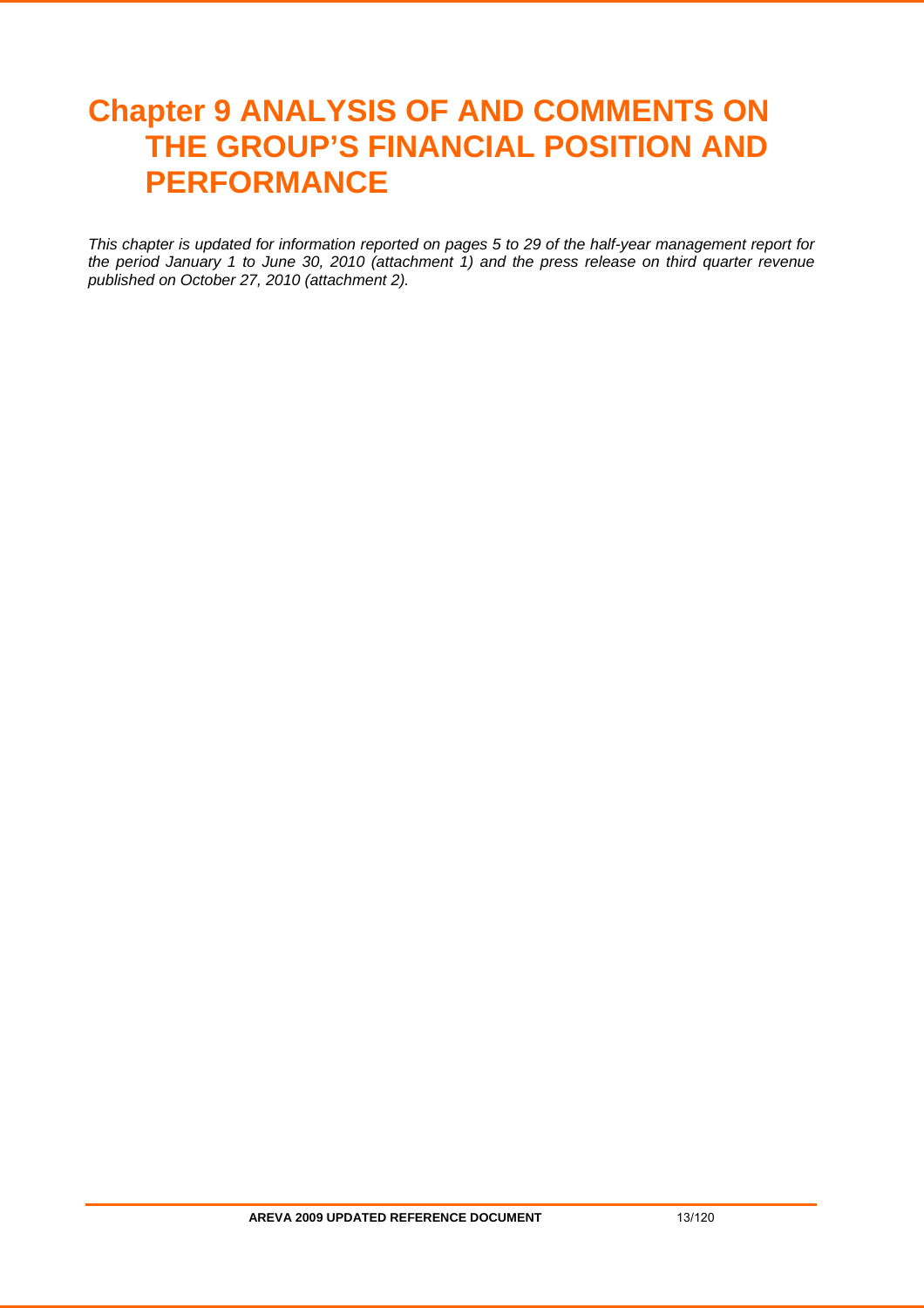# **Chapter 10 Capital resources**

*This section is updated with press releases dated September 8 and regarding the bond issue, appearing in the table of concordance on page 53 of this document. Information on AREVA's borrowing conditions and funding structure is contained in sections 4.6.1 and 4.6.3 of this document, on pages 8 and 9* 

The main evolutions over the period were:

 On September 08, 2010, AREVA launched a 10-year bond issue in the amount of 750 million euros (maturing March 22, 2021) with an annual coupon rate of 3.5%.

 Between September and October 2010, AREVA sold a part of its stake in Safran on the market and reclassified another part to its fund earmarked to finance its end-of-life-cycle obligations, generating a cash-inflow of 633 million euros.

 On December 15, 2010, AREVA's Supervisory Board, under the chairmanship of Jean-Cyril Spinetta, examined the French Strategic Investment Fund's (FSI) binding offer to acquire AREVA's indirect stake in STMicroelectronics and authorized AREVA to grant exclusivity to the FSI on the sale of this stake. FSI's offer to purchase the group's 10.9% stake in STMicroelectronics amounts to 695 million euros, which corresponds to 7 euros per share.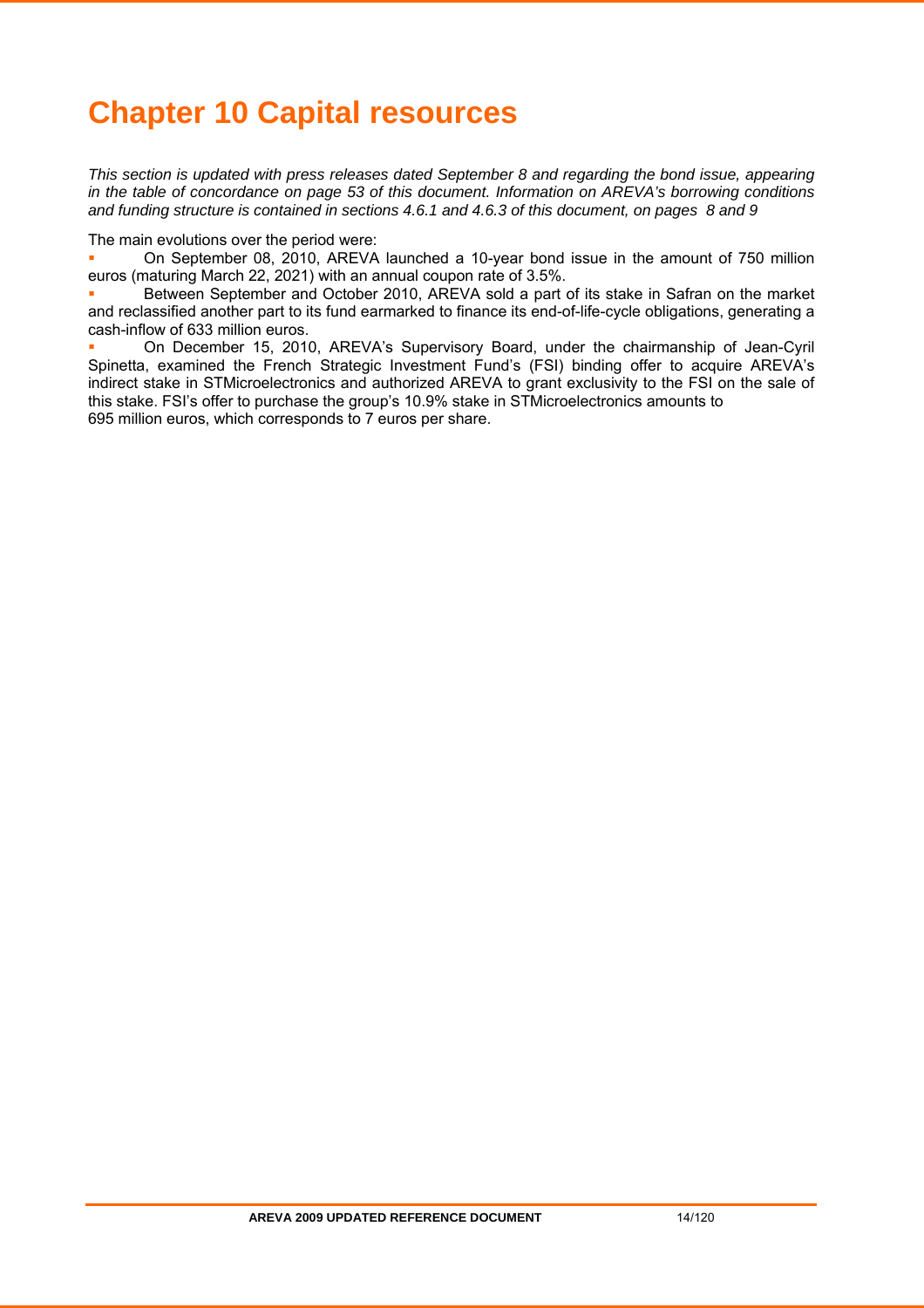# **Chapter 11 RESEARCH AND DEVELOPMENT PROGRAMS, PATENTS AND LICENSES**

*This chapter is updated for information reported in section 2.5.3 of the half-year management report for the period January 1 to June 30, 2010 (attachment 1).*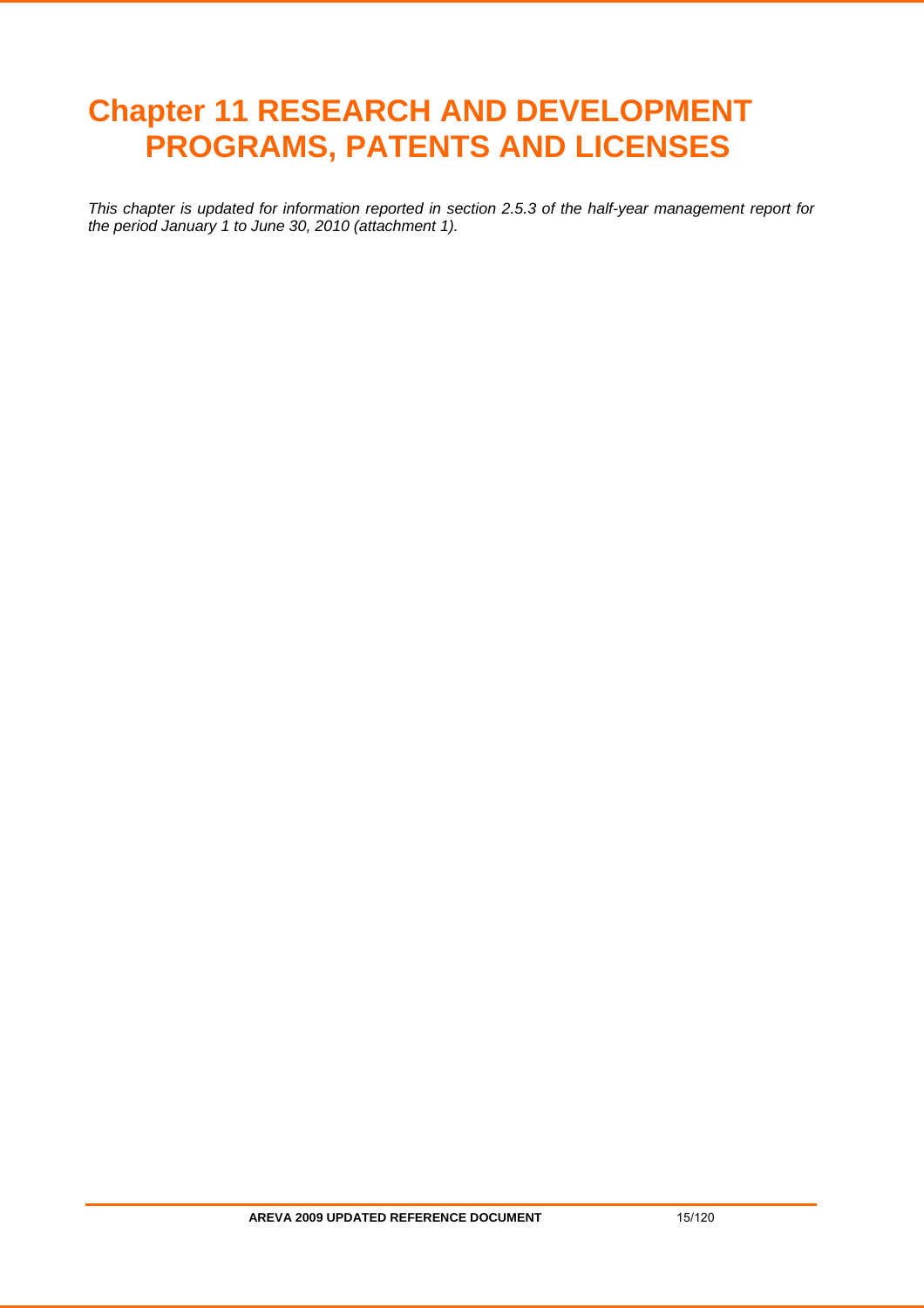# **Chapter 12 TREND INFORMATION**

### **12.1 Current situation**

Section 6.1, "The nuclear and renewable energies markets", of the 2009 Reference Document refers to the impacts of the current economic situation on the Group's operations.

*Supplementing the information contained in the 2009 Reference Document and the half-year management report for the period of January 1 to June 30, 2010 (attachment 1), events and operations in progress whose outcome was not known as of the date that this 2009 Updated Reference Document was produced and that are likely to have an impact on the Company's financial results are described below. The Group is unable at this time to quantify the impacts, whether positive or negative, of these events.* 

 In connection with Siemen's withdrawal from the share capital of AREVA NP, in the absence of an agreement between the parties on the exercise price for the option and in accordance with the terms of the shareholders' agreement, an expert was appointed to determine definitively the exercise price for the option which AREVA will have to pay to Siemens no later than January 31, 2012. Without prejudice to the outcome of the arbitration proceedings mentioned in section 20.7 of this document, the expert is expected to deliver his report, at his own initiative, in early 2011.

 On November 4, 2010, AREVA signed an industrial agreement with China National Nuclear Corporation (CNNC) concerning cooperation between the two companies in the field of used fuel treatment and recycling. This document constitutes the final stage prior to a commercial contract. The authorities of both countries had issued a joint statement in December 2009 authorizing CNNC and AREVA to begin detailed negotiations.

 On December 6, 2010, AREVA and Nuclear Power Corporation of India Limited (NPCIL) signed major agreements covering the construction of two EPR™ reactors, the first in a series of six such reactors in Jaitapur, Maharashtra State, along with the supply of fuel for 25 years. The inclusion of these agreements in the backlog for 2010 is contingent on a detailed analysis of their final terms and conditions.

 The conditions for shutting down the Georges Besse enrichment plant by the end of 2012 were the subject of mediation by the State. The mediation is helping to specify the conditions for industrial operation of the plant during this period. The economic terms are currently the subject of final discussions.

 Wetfeet Offshore Windenergy customer of the Renewable Energies Business Group, is finalizing the funding of the Global Tech I offshore wind project, for which AREVA Wind will be the supplier.

 Once a year, the Group updates the estimate of its uranium resources and reserves as of the end of the period so that the data may be provided for publication of the Reference Document for the year then ending. Radiometry campaigns are in progress, particularly at the Mongolian, Central African and Namibia sites. Given the distinctive nature of these deposits, the campaigns are supplemented by chemical analyses for which results are pending. The results are likely to prompt the Group to reclassify a significant share of its measured / indicated resources as inferred resources.

The group backlog on September 30th, 2010 amounted to 42.7 billion euros.

### **12.2. Financial objectives**

Except for the financial objectives for 2010, considered "profit forecasts or estimates" and as such addressed in chapter 13 of this document, the trends to 2012 are unchanged from those presented in the 2009 Reference Document.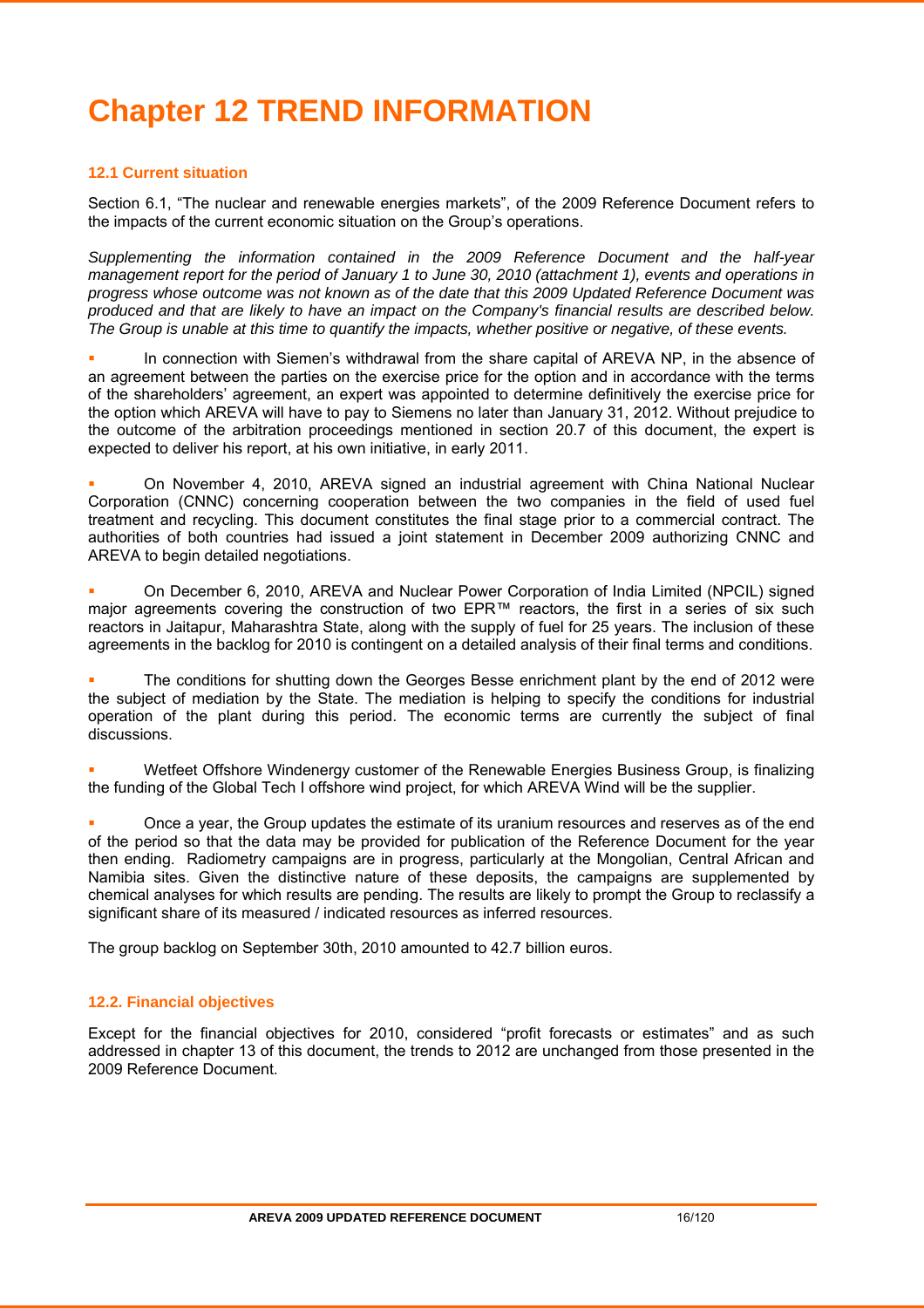# **Chapter 13 PROFIT FORECASTS OR ESTIMATES**

For 2009 exercise, the group revenue amounted to 8,529 millions euros, operating income excluding particular items amounted to 331 million euros, and the net income group share amounted to 552 millions euros. The group backlog, on December 31, 2009, amounted to 43.3 billion euros.

For the full year of 2010, the Group anticipates:

- strong growth in backlog and revenue\*;
- an increase in operating income, excluding extraordinary items\*\*;
- negative operating income; and

 a strong increase in net income attributable to owners of the parent with the contribution of the capital gain on the disposal of the Transmission & Distribution business.

*\* Taking into account Indian and Renewable Energies orders discussed in chapter 12.* 

*\*\* The financial indicator "Operating income excluding particular elements " corresponds to the operating income of the group adjusted for certain elements identified as particular: gains on disposals and dilution gains related to the acquisition by new partners of equity interests in the companies of the Mining-Front End Business Group; reversible provision for impairment of certain mining assets; additional provision for revised income to completion in the Reactors & Services Business Group; and financial impact of the agreement reached upon conclusion of the French State's mediation on conditions for closing the Georges Besse plant.*

The profit forecast published for 2010 is derived from a revised budget reflecting:

- income for the first half of 2010; and
- income from the revised annual budget established in October and November 2010.

The budget forecasts presented above and during the Supervisory Board meeting of 17 December 2010 are based primarily on the following assumptions:

 an average euro / US dollar exchange rate of 1.36 for 2010 as a whole and of 1.38 at year-end  $2010<sup>1</sup>$ 

 best estimates of sales through the end of the period established by the heads of the Group's operating entities, and in particular from major reactor projects currently under negotiation;

 industrial activity and compliance with a reasonable project schedule sufficient to recognize the corresponding revenue; and

control of the Group's industrial and overhead costs.

These prospects, forecasts, statements and forward-looking information are based in particular on data, assumptions and estimates described above and are deemed reasonable by the AREVA group's management. This information is not a presentation of past performance and should not be interpreted as a guarantee that the results anticipated will be achieved. By nature, these assumptions, data and estimates, and all elements taken into account to prepare these forward-looking statements and estimates, may not come to pass and are subject to changes and modifications reflecting uncertainties in the economic, financial and competitive environment in which the Group operates. Moreover, certain risks described in sections 4, "Risk factors" and 12.1 "Current Situation" of this document could have an impact on the Group's operations and on the achievement of the abovementioned forward-looking forecasts, statements and information.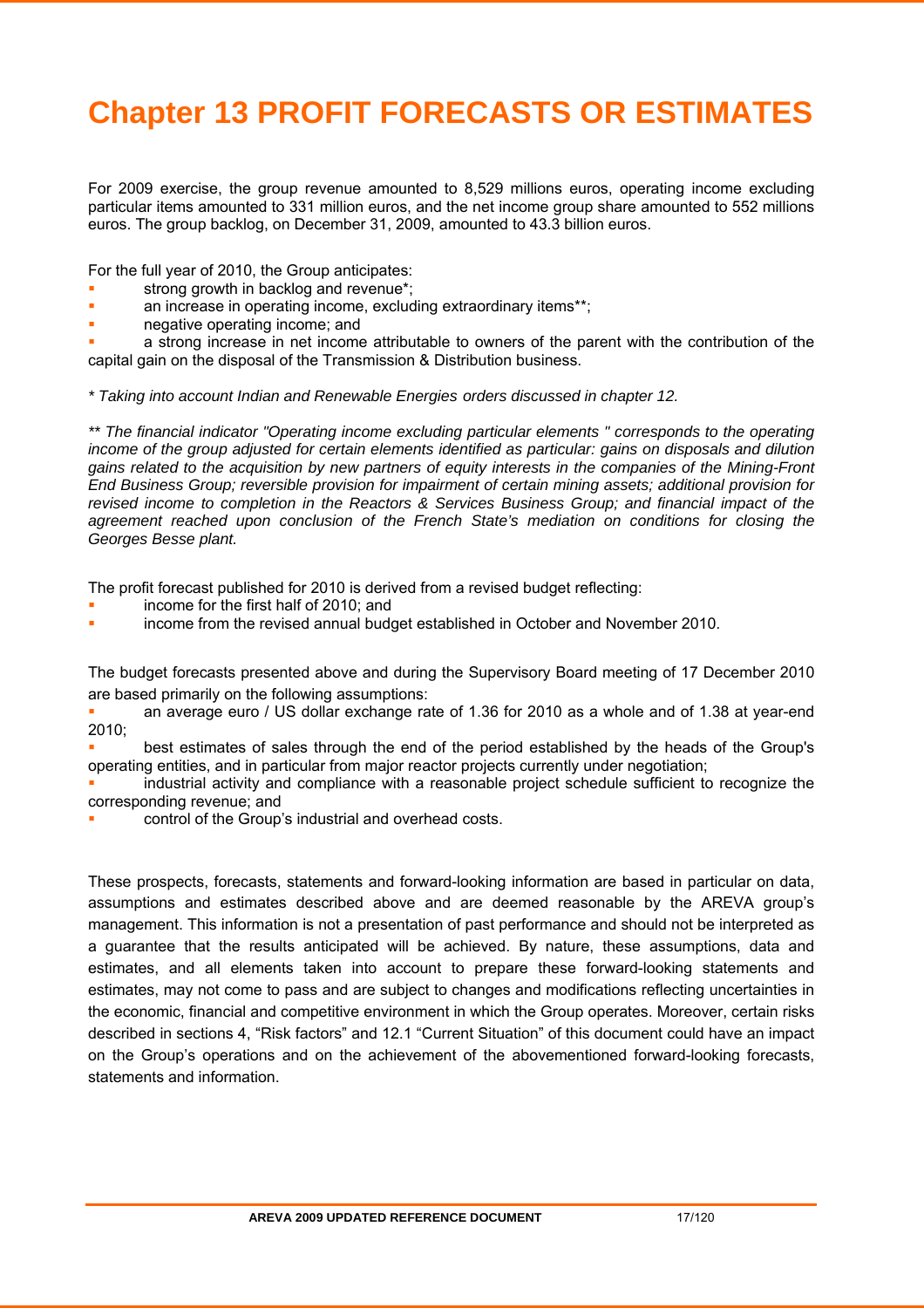### **Statutory Auditors' special report on profit forecasts for 2010**

*This is a free translation into English of the auditors' report issued in the French language and is provided solely for the convenience of English speaking readers.* 

*This report should be read in conjunction with, and is construed in accordance with, French law and professional standards applicable in France..*

To the Management Board of AREVA S.A.,

In our capacity as statutory auditors and in accordance with the requirements of EU Regulation (EC)  $N^{\circ}$ 809-2004, we hereby report on the profit forecast of AREVA S.A. set out in chapter 13 of the update to the Reference Document (*Document de référence*) dated December 27, 2010.

It is your responsibility to prepare the profit forecast, together with the material assumptions upon which it is based, in accordance with the requirements of EU Regulation (EC) N° 809-2004 and the CESR's recommendations relating to forecasts.

It is our responsibility to provide the opinion required by Annex I item 13.2 of EU Regulation (EC) N° 809-2004 that the profit forecast has been properly compiled.

We performed our work in accordance with the professional guidelines of the *Compagnie nationale des commissaires aux comptes* (French Institute of Statutory Auditors). Our work included an evaluation of the procedures undertaken by Senior Management in compiling the profit forecast and the consistency of the profit forecast with the accounting policies adopted by AREVA S.A. for the preparation of its consolidated financial statements for the year ended December 31, 2009. We planned and performed our work so as to obtain all the information and explanations we considered necessary in order to provide us with assurance that the profit forecast has been properly compiled on the basis of the material assumptions stated.

Since the profit forecast and the assumptions on which it is based relate to the future and may therefore be affected by unforeseen events, we can express no opinion as to whether the actual results reported will correspond to those shown in the profit forecast and differences may be material.

In our opinion:

a) The profit forecast has been properly compiled on the basis stated; and

b) That basis of accounting is consistent with the accounting policies adopted by AREVA S.A. for the preparation of its consolidated financial statements for the year ended December 31, 2009.

This report is issued solely for the filing of the update of the Reference Document with the French Securities Regulator (*Autorité des Marchés Financiers)* and, if any, for the offer of securities to the public in France and in the other EU member states where a prospectus including the Reference Document and its update approved by the *Autorité des Marchés Financiers* is notified. It cannot be used for any other purpose.

The Statutory Auditors

*Neuilly sur Seine and La Défense, December 27, 2010*

**MAZARS**

**DELOITTE & ASSOCIES**

Juliette DECOUX Jean-Luc BARLET

Patrice CHOQUET Pascal COLIN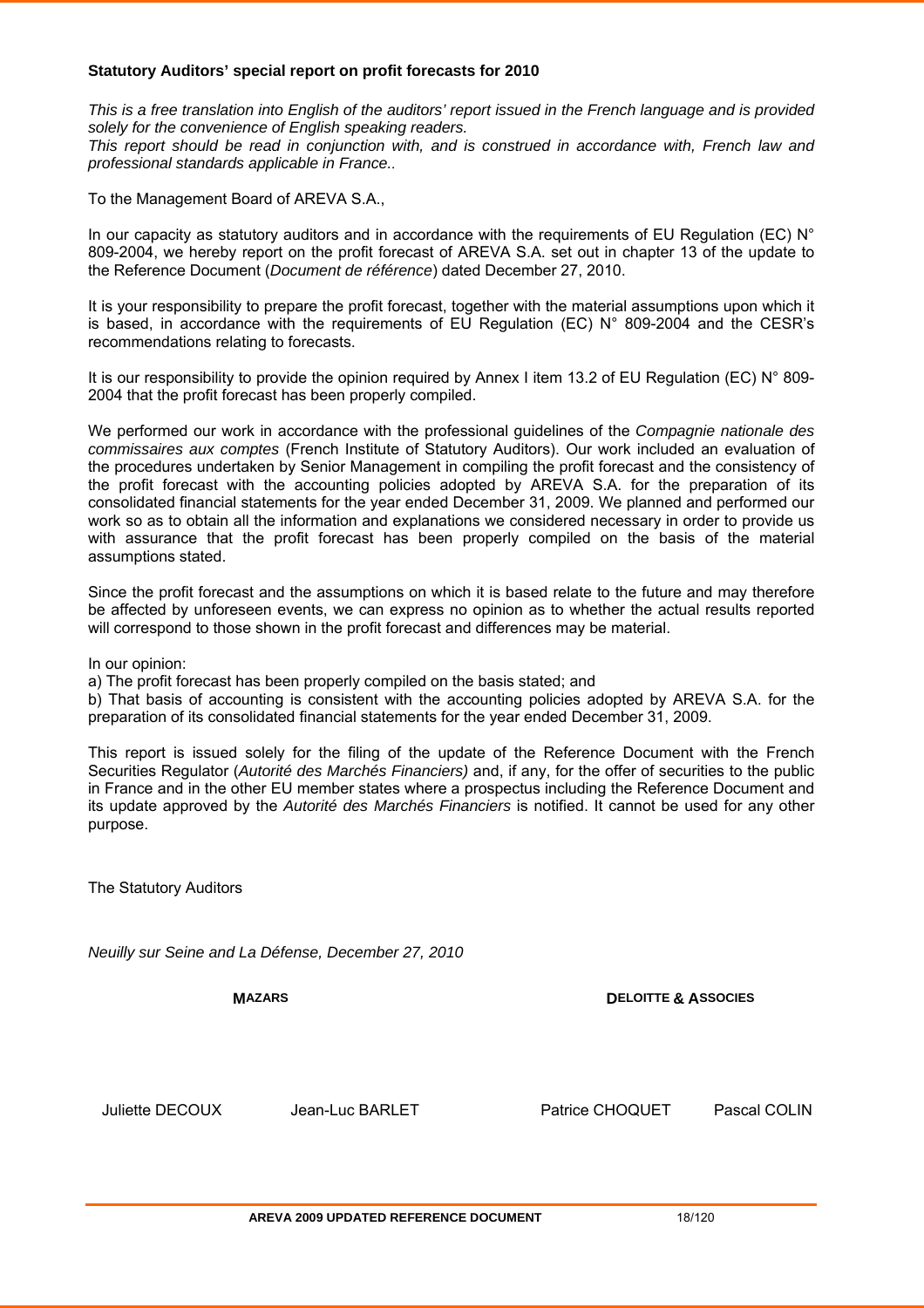# **Chapter 14 ADMINISTRATIVE, MANAGEMENT AND SUPERVISORY BODIES AND SENIOR MANAGEMENT**

### **14.1. Composition of the Executive Board**

### **Anne Lauvergeon**

Term of office as director of AREVA T&D Holding ended June 7, 2010, date of the sale of that subsidiary.

### **Gérald Arbola**

Chairman of the Board of Directors of AREVA T&D Holding from March 5 to June 7, 2010, date of the sale of that subsidiary.

### **Didier Benedetti**

Appointed AREVA Executive Officer in charge of process optimization in the framework of the new organization established on January 20, 2010. As such, he oversees the simplification of the Group's operating modes, the effectiveness of procedures and the pooling of resources.

### **Luc Oursel**

Appointed AREVA Executive Officer in charge of nuclear operations in the framework of the new organization established on January 20, 2010. He oversees the execution of major projects, the Group's industrial excellence and performance improvement plans. He also monitors the Engineering & Projects Organization.

### **14.2. Composition of the Supervisory Board**

Information concerning the composition of the Supervisory Board appearing in section 3.2 of the report of the Supervisory Board Chairman on the preparation and organization of the Board's activities and internal control procedures (appendix 1 of the 2009 Reference Document) are updated as follows:

The Supervisory Board appointed the following members to the Supervisory Board on April 29, 2010:

 Mr. Christophe Behar was appointed to the Supervisory Board to replace Mr. Philippe Pradel, who has resigned.

 Mr. René Ricol was appointed to the Supervisory Board to replace Mr. Thierry Desmarest, who has resigned.

These two appointments have been ratified at the General Meeting of shareholders,of December 23, 2010.

In addition, Mr. Jean-Dominique Comolli, Commissioner in charge of the French State's shareholdings, was appointed to the AREVA Supervisory Board by ministerial order of September 15, 2010 in the capacity of State representative (*Journal Officiel* of September 22, 2010) to replace Mr. Bruno Bezard and for the remainder of the latter's term. The Supervisory Board acknowledged Mr. Comolli's appointment on September 22, 2010.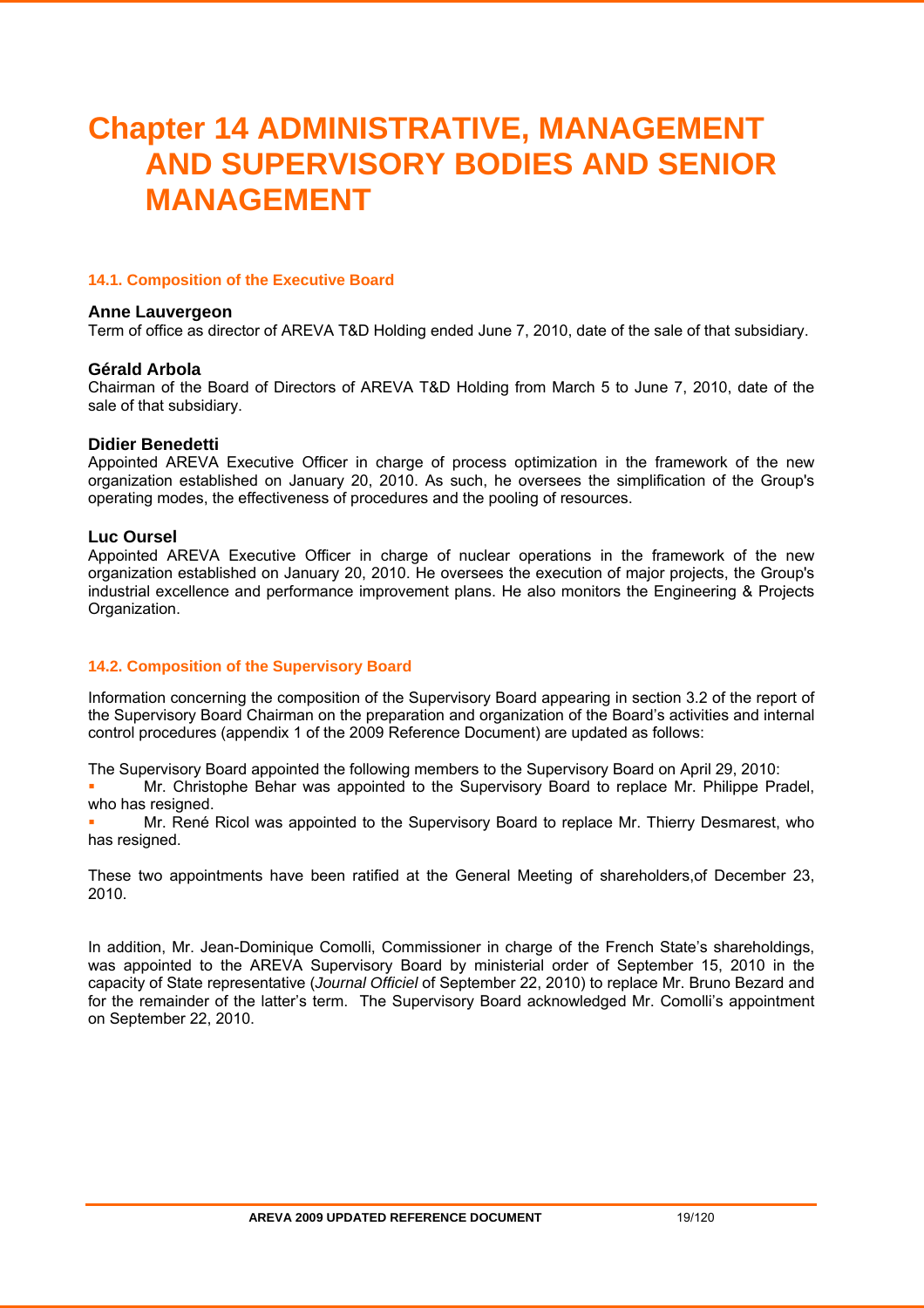# **Chapter 15 COMPENSATION AND BENEFITS**

### **15.1. Compensation of directors and officers**

For 2010, the change in the fixed share of compensation is dependent upon the representative inflation rate, as valued by the French Ministry of the Budget for heads of public companies (1.2% in 2010).

The variable share of compensation is subject to quantitative and qualitative objectives set at 60% and 40% respectively for 2010, as in 2009.

The objectives of each member of the Executive Board are defined each year and recommended to the Supervisory Board by the Compensation and Nominating Committee. For 2010, the quantitative objectives are a function of the backlog (15%), revenue (15%), operating income (15%) and cash flows before capital expenses (15%).

### 15.1.1.1. Summary of Executive Board member compensation

| (in euros)                          |          | Compensation paid during the fiscal year |           |
|-------------------------------------|----------|------------------------------------------|-----------|
| <b>AREVA directors and officers</b> | 2008     | 2009                                     | 2010      |
| Anne Lauvergeon                     | 918,608, | 925.666.                                 | 1,070,301 |
| Gérald Arbola                       | 699,830, | 660,227                                  | 782,369   |
| Didier Benedetti                    | 592,246, | 615,686,                                 | 606,249   |
| Luc Oursel                          | 544,286, | 573,218,                                 | 603,304   |

### 15.1.1.2. Summary of compensation paid to each member of the Executive Board during the year (fixed compensation, variable compensation [based on the previous year] and non-cash benefits)

Pursuant to the decision of the Supervisory Board on February 25, 2009, the total bonus to members of the Executive Board is based on a percentage of fixed compensation, i.e. 100% for Mrs. Lauvergeon, 80% for Mr. Arbola, 60% for Mr. Benedetti and 70% for Mr. Oursel. The bonuses are subject to quantitative and qualitative objectives, set at 60% and 40% respectively.

In accordance with these principles, the Compensation and Nominating Committee recommended on February 11, March 3 and June 15, 2010, that the following bonuses be paid in 2010 for 2009:

56% for Mrs. Lauvergeon and Mr. Arbola, 61% for Mr. Oursel 72% for Mr. Benedetti.

*.*

In addition, a bonus representing four months of fixed compensation was paid to Mrs. Lauvergeon and Mr. Arbola in recognition of the perfect implementation of the sale of the T&D subsidiary three months ahead of the established deadline.

*The format of the following tables was revised to provide a better illustration of the difference existing between variable compensation due for a year N and paid in year N+1.* 

*This format shows that variable compensation due for 2010 has not yet been filled in insofar as it will not be known and paid until 2011. On the other hand, the amounts paid in 2010 include variable compensation paid in 2010 for 2009 and all amounts planned during the fiscal year.*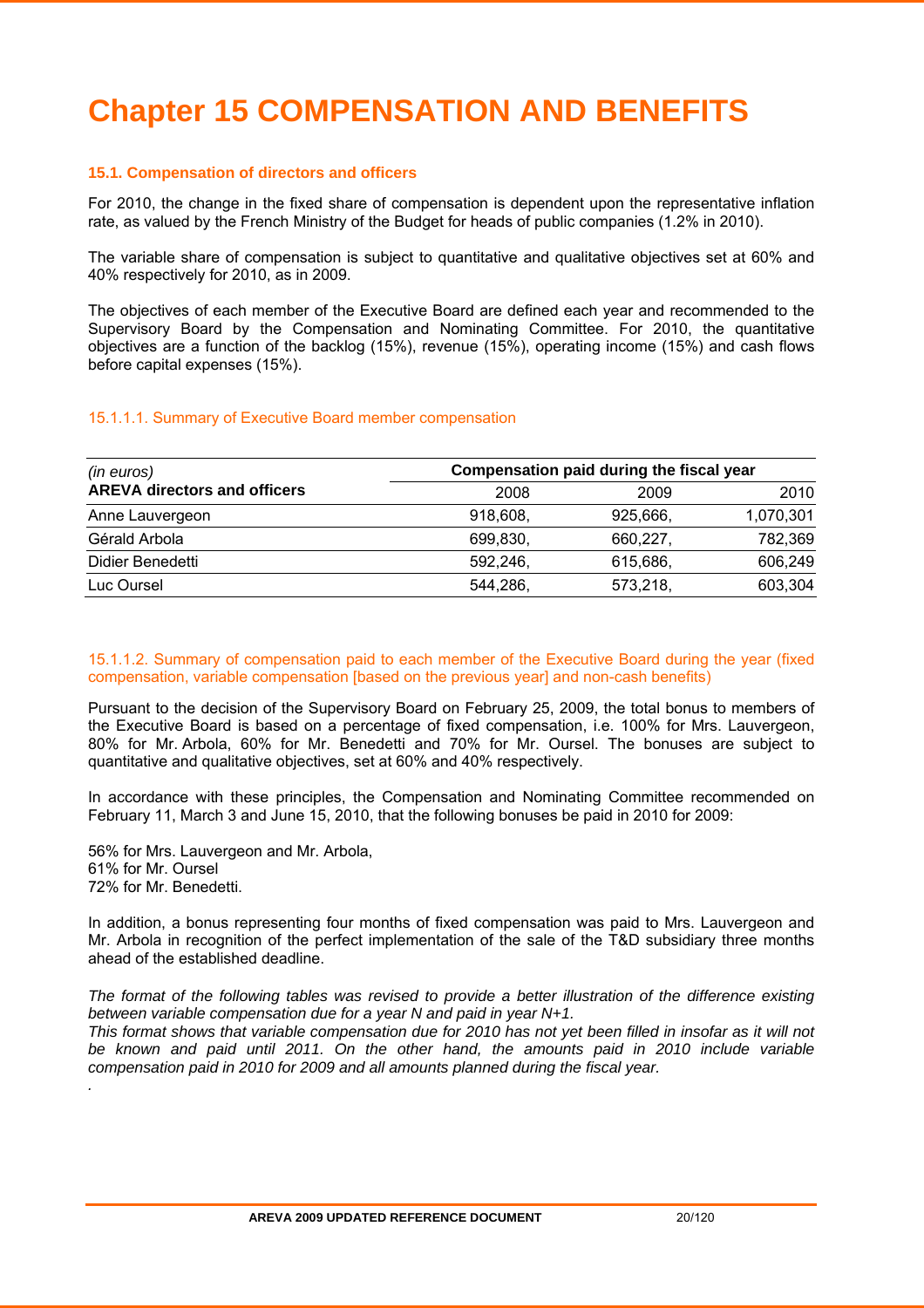| (in euros)                                                                      | Summary of compensation for Anne Lauvergeon          |             |                                                       |             |                                                       |                    |
|---------------------------------------------------------------------------------|------------------------------------------------------|-------------|-------------------------------------------------------|-------------|-------------------------------------------------------|--------------------|
|                                                                                 | 2008                                                 |             | 2009                                                  |             | 2010                                                  |                    |
| <b>AREVA directors</b><br>and officers                                          | Amount due                                           | Amount paid | Amount due                                            | Amount paid | <b>Amount due</b>                                     | <b>Amount paid</b> |
| Fixed compensation                                                              | 550 000                                              | 550 000     | 558 250                                               | 558 250     | 564 949                                               | 564 949            |
| Percentage of<br>variable<br>compensation<br>calculated on the<br>previous year | Capped at 80%<br>Maximum<br>compensation:<br>400 000 | 73 %        | Capped at 100%<br>Maximum<br>compensation:<br>550 000 | 66 %        | Capped at 100%<br>Maximum<br>compensation:<br>558 250 | 56 %               |
| Variable<br>compensation<br>calculated on the<br>previous year                  | 363 000                                              | 362 800     | 312 620                                               | 363 000     |                                                       | 312 620            |
| <b>Exceptional bonus</b>                                                        |                                                      |             |                                                       |             | 188 316                                               | 188 316            |
| Non-cash benefits<br>(company car)                                              | 5808                                                 | 5808        | 4416                                                  | 4416        | 4416                                                  | 4416               |
| TOTAL                                                                           | 918 808                                              | 918 608     | 875 286                                               | 925 666     | 757 681*                                              | 1 070 301          |

| (in euros)                                                                                                                                        | Summary of compensation for Gérald Arbola                       |                 |                                                                 |                    |                                                      |                    |
|---------------------------------------------------------------------------------------------------------------------------------------------------|-----------------------------------------------------------------|-----------------|-----------------------------------------------------------------|--------------------|------------------------------------------------------|--------------------|
|                                                                                                                                                   | 2008                                                            |                 | 2009                                                            |                    | 2010                                                 |                    |
| <b>AREVA directors</b><br>and officers                                                                                                            | Amount due                                                      | Amount paid     | <b>Amount due</b>                                               | <b>Amount paid</b> | <b>Amount due</b>                                    | <b>Amount paid</b> |
| Fixed compensation                                                                                                                                | 425 000                                                         | 425 000         | 431 375                                                         | 431 375            | 436 552                                              | 436 552            |
| Percentage of<br>variable<br>compensation<br>calculated on the<br>previous year<br>Variable<br>compensation<br>calculated on the<br>previous year | Capped at 80%<br>Maximum<br>compensation:<br>304 000<br>224 400 | 71 %<br>270 558 | Capped at 80%<br>Maximum<br>compensation:<br>340 000<br>193 256 | 53 %<br>224 400    | Capped at 80%<br>Maximum<br>compensation:<br>345 100 | 44.8%<br>193 256   |
| <b>Exceptional bonus</b>                                                                                                                          |                                                                 |                 |                                                                 |                    | 145 517                                              | 145 517            |
| Non-cash benefits<br>(company car)                                                                                                                | 4 2 7 2                                                         | 4 2 7 2         | 4 4 5 2                                                         | 4 4 5 2            | 7 0 4 4                                              | 7 0 4 4            |
| TOTAL                                                                                                                                             | 653 672                                                         | 699 830         | 629 083                                                         | 660 227            | 589 113*                                             | 782 369            |

| (in euros)                                                                      | <b>Summary of compensation for Didier Benedetti</b>  |             |                                                      |                    |                                                      |                    |
|---------------------------------------------------------------------------------|------------------------------------------------------|-------------|------------------------------------------------------|--------------------|------------------------------------------------------|--------------------|
|                                                                                 | 2008                                                 |             | 2009                                                 |                    | 2010                                                 |                    |
| <b>AREVA directors</b><br>and officers                                          | <b>Amount due</b>                                    | Amount paid | <b>Amount due</b>                                    | <b>Amount paid</b> | <b>Amount due</b>                                    | <b>Amount paid</b> |
| Fixed compensation                                                              | 410 000                                              | 410 000     | 416 150                                              | 416 150            | 421 144                                              | 421 144            |
| Percentage of<br>variable<br>compensation<br>calculated on the<br>previous year | Capped at 50%<br>Maximum<br>compensation:<br>185 000 | 48 %        | Capped at 60%<br>Maximum<br>compensation:<br>246 000 | 47 %               | Capped at 60%<br>Maximum<br>compensation:<br>249 690 | 43.2 %             |
| Variable<br>compensation<br>calculated on the<br>previous year                  | 194 340                                              | 177 231     | 179 777                                              | 194 340            |                                                      | 179 777            |
| Non-cash benefits<br>(company car)                                              | 5016                                                 | 5016        | 5 1 9 6                                              | 5 1 9 6            | 5 3 2 8                                              | 5 3 2 8            |
| <b>TOTAL</b>                                                                    | 609 356                                              | 592 246     | 601 123                                              | 615 686            | 426 472*                                             | 606 249            |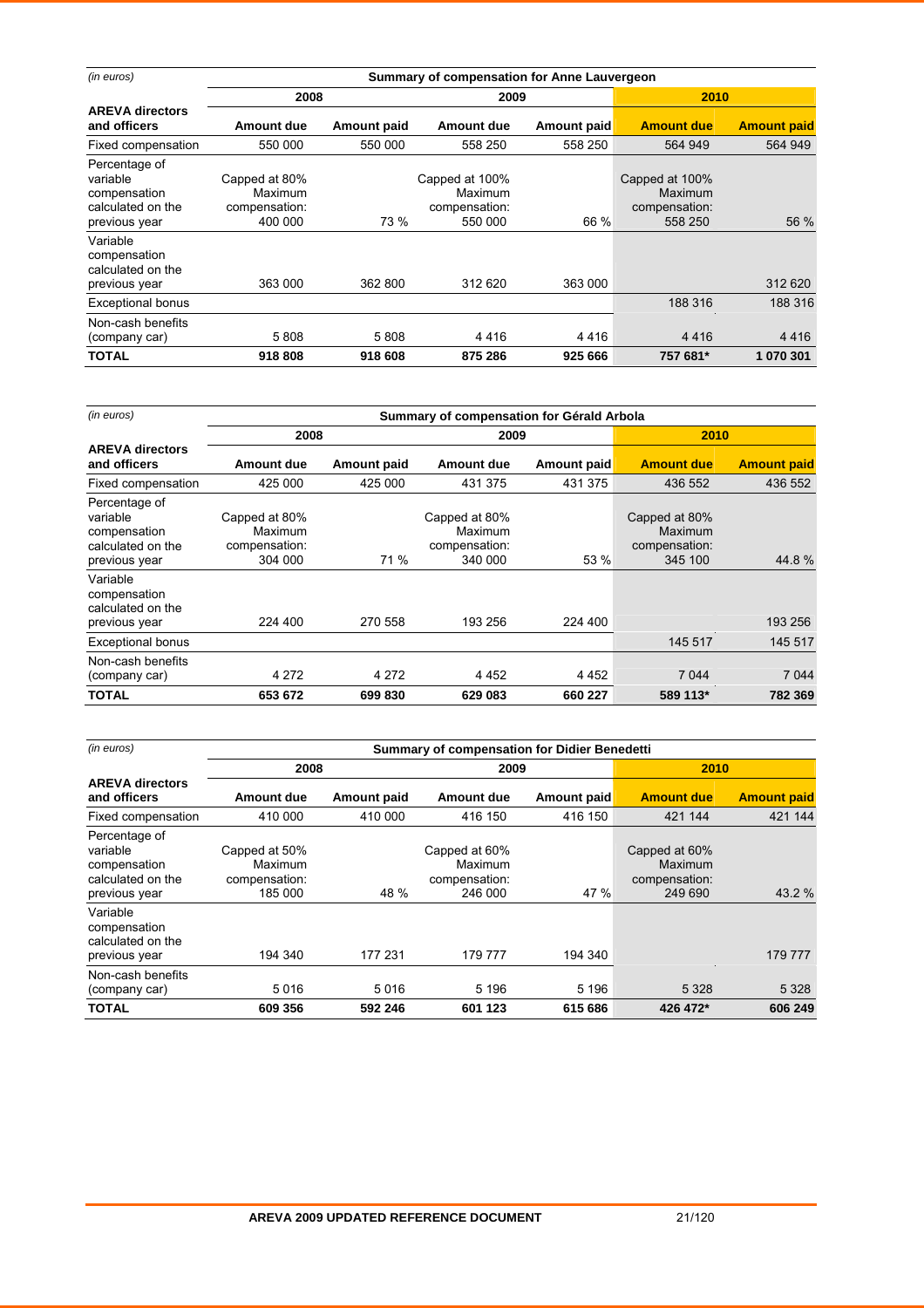| (in euros)                                                                      | Summary of compensation for Luc Oursel               |             |                                                      |             |                                                      |                    |
|---------------------------------------------------------------------------------|------------------------------------------------------|-------------|------------------------------------------------------|-------------|------------------------------------------------------|--------------------|
|                                                                                 | 2008                                                 |             |                                                      | 2009        |                                                      | 2010               |
| <b>AREVA directors</b><br>and officers                                          | Amount due                                           | Amount paid | Amount due                                           | Amount paid | <b>Amount due</b>                                    | <b>Amount paid</b> |
| Fixed compensation                                                              | 410 000                                              | 410 000     | 416 150                                              | 416 150     | 421 144                                              | 421 144            |
| Percentage of<br>variable<br>compensation<br>calculated on the<br>previous year | Capped at 50%<br>Maximum<br>compensation:<br>185 000 | 35%         | Capped at 60%<br>Maximum<br>compensation:<br>246 000 | 37%         | Capped at 70%<br>Maximum<br>compensation:<br>291 305 | 42.7 %             |
| Variable<br>compensation<br>calculated on the<br>previous year                  | 152 520                                              | 130 000     | 177 696                                              | 152 520     |                                                      | 177 696            |
| Non-cash benefits<br>(company car)                                              | 4 2 8 6                                              | 4 2 8 6     | 4 5 4 8                                              | 4 5 4 8     | 4 4 6 4                                              | 4 4 6 4            |
| <b>TOTAL</b>                                                                    | 566 806                                              | 544 286     | 598 394                                              | 573 218     | 425 608*                                             | 603 304            |

*\* Except variable part for the current year* 

### 15.1.2 Compensation of the members of the Supervisory Board

Along with the Chairman and Vice Chairman of the Supervisory Board and the four members representing the French State, Mr. René Ricol has elected not to receive any director's fees.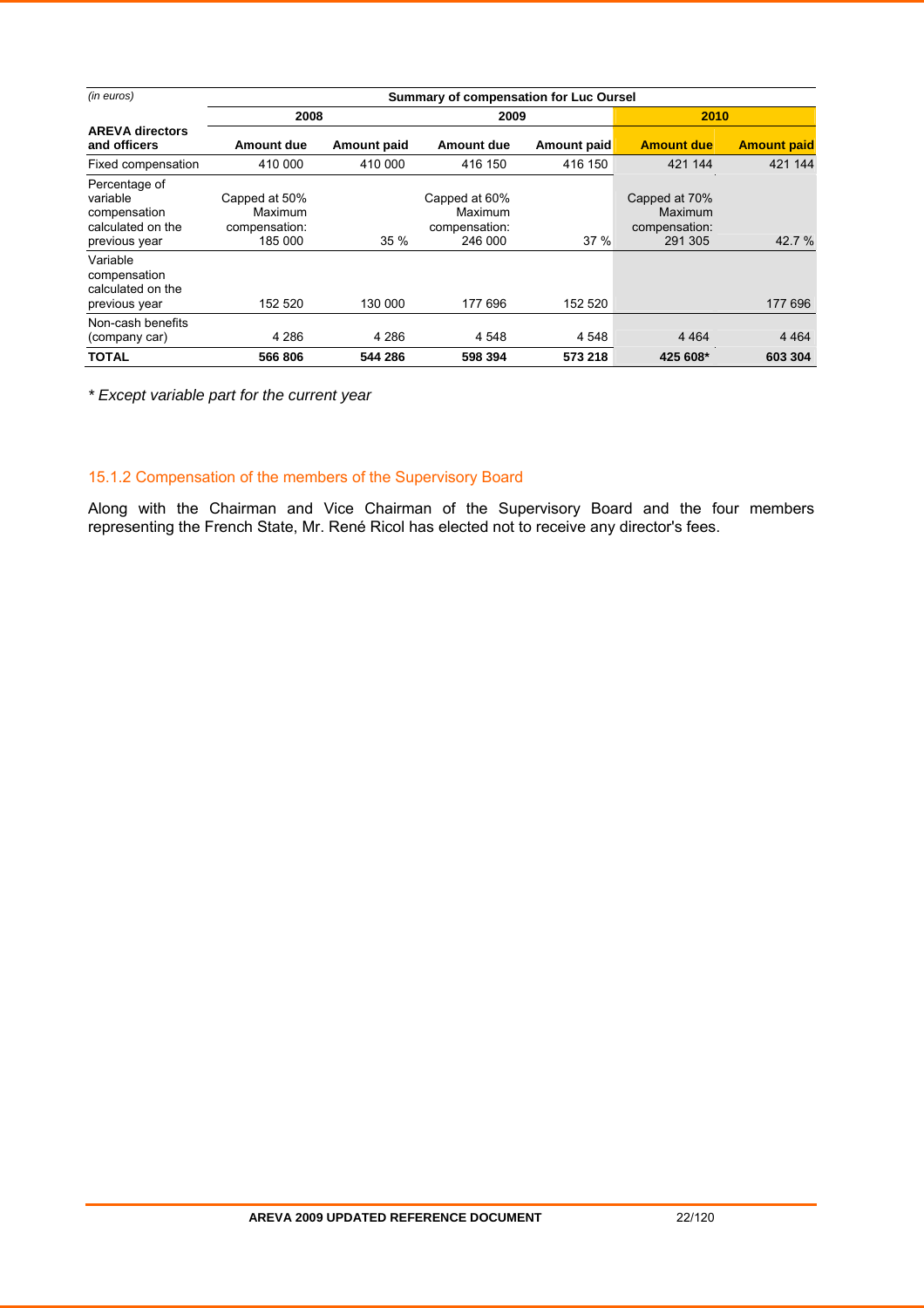# **Chapter 16 FUNCTIONING OF CORPORATE BODIES**

### **16.2. Functioning of the Supervisory Board**

Information concerning the functioning and activities of the Supervisory Board in 2009, appearing in section 3.3 of the report of the Supervisory Board Chairman on the preparation and organization of the Board's activities and internal control procedures (*appendix 1 of the 2009 Reference Document*), are updated as follows:

Activities of the Supervisory Board:

**January 14, 2010**: Consistent with AREVA's strategy to expand into renewables and to examine acquisition opportunities, the Board, pursuant to article 23 of the by-laws, on the proposal of the Executive Board, authorized the acquisition of Ausra, a company specialized in concentrated thermal solar power.

 **March 4, 2010**: Following the Executive Board's presentation of the financial results for 2009 and of the Company financial statements and the consolidated financial statements, and pursuant to article 23.3 of the by-laws, the Supervisory Board approved the proposed profit allocation and the proposal to distribute a dividend of 7.06 euros per share and per investment certificate. In addition, the Board examined the Executive Board's management report and, pursuant to article L. 225-68 of the French Commercial Code and on the favorable opinion of its Audit Committee, approved the report of the Chairman of the Supervisory Board on the Board's activities and internal control procedures. The Board was also given a presentation on the ongoing work of the Compensation and Nominating Committee, and in particular the proposals for payment in 2010 of the 2009 bonuses of the members of the Executive Board. Lastly, in connection with the disposal of AREVA T&D and the separation agreements to be implemented, the Supervisory Board authorized the Executive Board to enter into a memorandum of agreement between AREVA and AREVA T&D Holding SA to formalize their relations as regards proceedings or actions by third parties in progress or to occur after the disposal of T&D; this agreement is subject to the provisions of article L. 225-86 *et seq.* of the French Commercial Code.

 **April 29, 2010**: Messrs. Christophe Behar and René Ricol were appointed to the Supervisory Board to replace Messrs. Pradel and Desmarest respectively, who have resigned. In parallel, Mr. Behar was appointed to the End-of-Lifecycle Obligations Monitoring Committee and Mr. Ricol was named co-Chairman of the Audit Committee together with Mrs. Guylaine Saucier. Mrs. Saucier was also named Chairman of the End-of-Lifecycle Obligations Monitoring Committee, replacing Mr. François David, who has resigned from that position. In addition, the Supervisory Board received all necessary information on the Executive Board's quarterly report, on perceptions of the Group's 2009 performance by market analysts and fund managers, and on the status of the financing plan decided by the Board on June 30, 2009, and in particular the planned issue of shares to new shareholders. The Board also received information on the work of the Audit Committee, in particular on the status of the OL3 project, on the quarterly Major Projects report, on the profitability of AREVA's integrated model, and on the risk map, as well as the reports by the Statutory Auditor and the Internal Audit department on internal controls. Lastly, the Board authorized AREVA NC and those of its subsidiaries and lower tier subsidiaries concerned to invest as necessary to continue the Imouraren project and bring the mine into production, and to continue the Katco project and increase its total production capacity.

 **June 23, 2010**: The Board received a progress report on capital transactions and disposals of equity interests, on revision 1 of the budget, and on the status of nuclear safety and radiation protection, which was presented in the 2009 annual report of the General Inspectorate. The Board was also informed of the stage of development of the project to build an enrichment plant in the United States using the same technology as the Georges Besse II plant in France, and the recent approval of a 2 billion US dollar loan guarantee from the US Department of Energy (DOE). Lastly, the Board was informed of the work of the Audit Committee, the Compensation and Nominating Committee, and the End-of-Lifecycle Obligations Monitoring Committee. In this regard, the Board approved Appendix 1 of the triennial "Report on Internal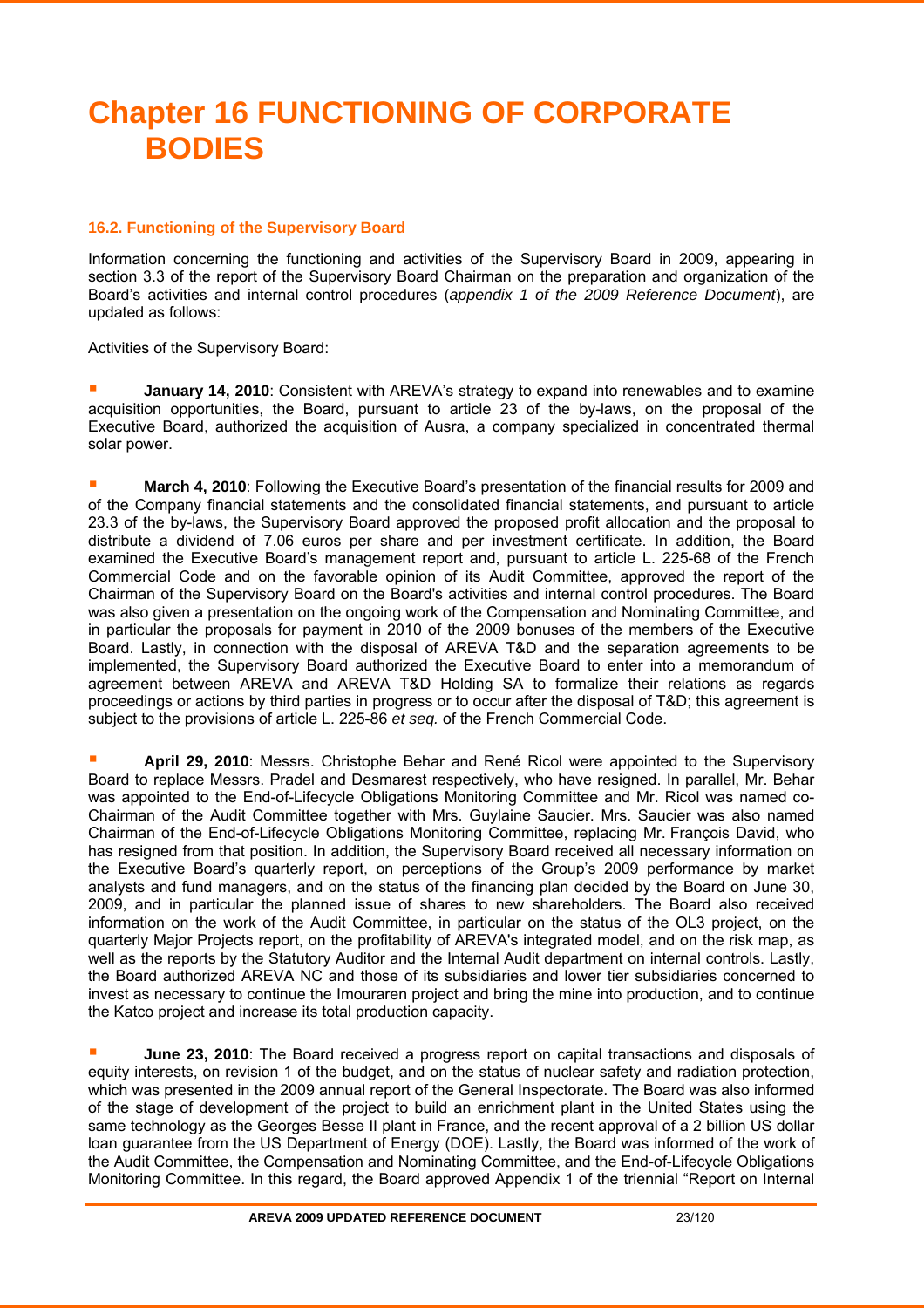Controls" prepared pursuant to article 7 of the decree of February 23, 2007 on securement of funding for nuclear expenses. The Board also approved the recommendations of the Compensation and Nominating Committee on bonuses to be paid for 2009 and the principles for setting the 2010 compensation of the members of the Executive Board. That compensation is, moreover, subject to approval by the relevant ministers, pursuant to the decree no. 53-707 of August 9, 1953.

 **July 30, 2010**: The Board heard a presentation on the social policy and quality of working life in the Group, the sustainable development policy, the Group's activity report for the second quarter of 2010, and the consolidated financial statements for the period ending June 30, 2010, including comments thereon by the Audit Committee. The Board also approved a bond issue for a maximum amount of 2 billion euros and the sale by AREVA NC of a percentage of its interest in GBII to the Japanese utilities Tohoku Electric Power Co., Inc. and Kyushu Electric Power Co., Inc. Lastly, in the wind energy business, the Board heard a presentation on the contractual situation concerning two sets of contracts, one to supply wind turbines and the other to provide maintenance and services. The Board did not raise any objection to AREVA's co-signature of these contracts with its subsidiary AREVA Wind.

 **September 22, 2010**: The Board convened for a special meeting following the abduction of an AREVA employee, his spouse and five employees of Sogea-Satom, a Vinci group subsidiary, from the Arlit site in Niger. The Board was informed of the emergency measures taken immediately to deal with this situation.

 **October 21, 2010**: The Executive Board submitted its report on the Group's third quarter operations. The Supervisory Board also received a detailed presentation on the current status of Taishan construction as well as updates on the plan for a capital increase and on the strategic partnership between AREVA and EDF. Lastly, the Board was informed of the work of the Audit Committee, particularly as regards the risk map and the Group's 2009 business ethics report.

 **November 25, 2010:** The Board held a meeting for an update on potential minority partnerships in certain mining projects.

 **December 11, 2010:** The Supervisory Board convened for a special meeting to validate the French State and the Kuwait Investment Authority offers to subscribe to the reserved capital increase. The Board approved the offers.

**December 15, 2010:** The Supervisory Board convened for a special meeting to discuss the sale of AREVA's stake in STMicroelectronics at the request of the State under conditions determined by the French Fonds Stratégique d'Investissement. The sale was approved.

**December 17, 2010**: The Supervisory Board received an update on the Atmea reactor, on revision 2 of the 2010 budget alongside with a report on the work of the Audit Committee, a synthesis of the work of the End-of-Life-Cycle Obligations Monitoring Committee, and a report on the work of the Strategy Committee about AREVA's strategy in the United States. In addition, pursuant to article L.225-68 of the French Commercial Code, the Board approved to grant sureties, supports and guarantees until December 31, 2011, and pursuant to article 23-2 of the by-laws, to introduce bilateral medium-term credit lines to finance the group's general needs. The Supervisory Board has postponed to February 2011 the definitive review of the 2011 budget.

 **December 23, 2010** : The Supervisory Board authorized the Board of Directors to launch the capital increase operations approved by the General meeting of shareholders that convened on the same day, and authorized the signature of a contract regarding the sale and acquisition of FT1C1 shares between AREVA and the Fonds Stratégique d'Investissement (the French State's investment fund)..

### **16.3. Functioning of the four Committees established by the Supervisory Board**

Updated information was provided on the functioning and work in 2009 of the four committees instituted by the Supervisory Board – the Strategy Committee, the Audit Committee, the Compensation and Nominating Committee, and the End-of-Lifecycle Obligations Monitoring Committee - presented in section 3.3 of the report of the Supervisory Board Chairman on the preparation and organization of the Board's activities and internal control procedures (*Appendix 1 of the 2009 Reference Document*), discussed below.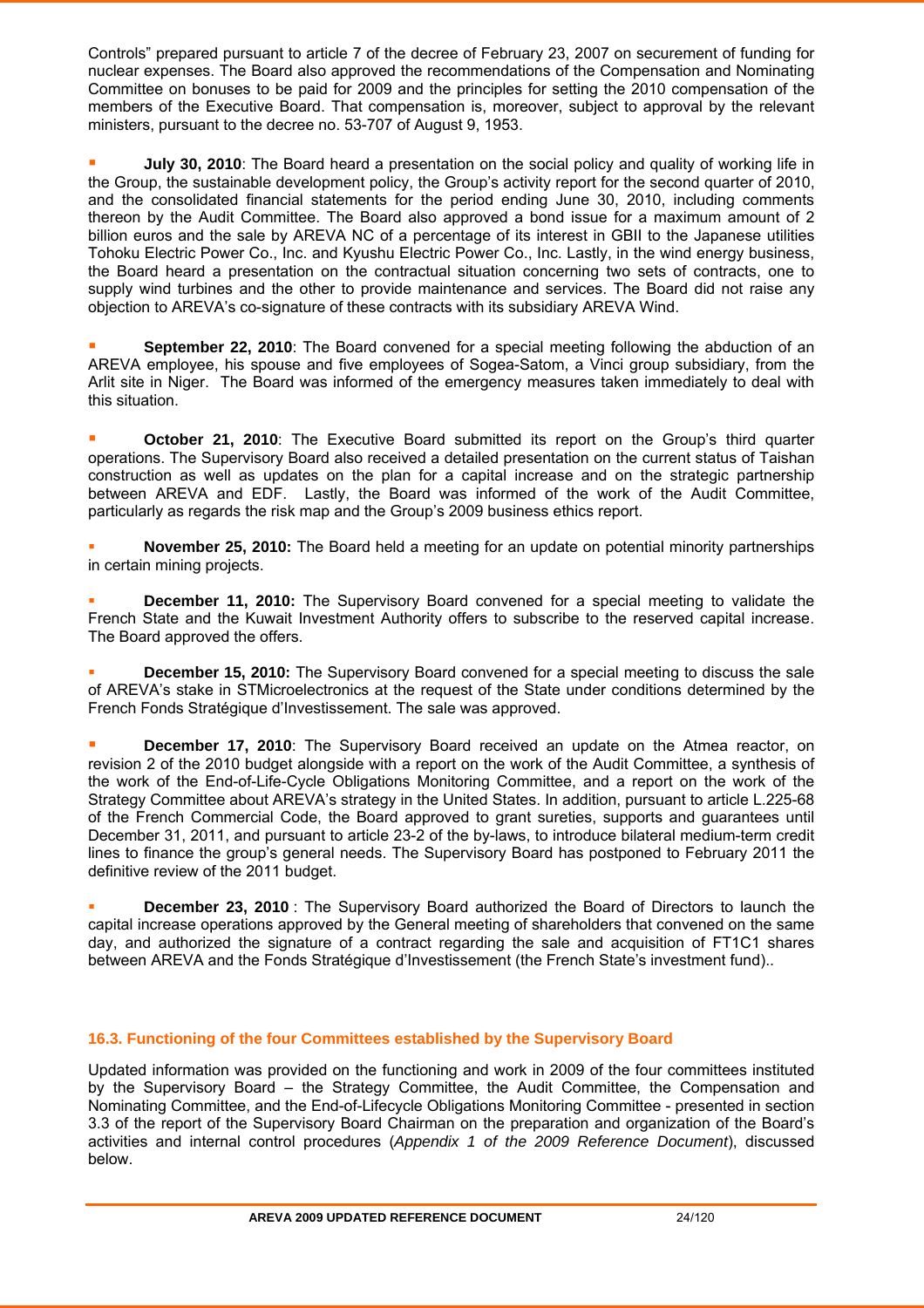### **Strategy Committee**:

On September 22, 2010, the Supervisory Board acknowledged the appointment of Mr. Jean-Dominique Comolli to the Strategy Committee to replace Mr. Bruno Bezard.

**November 25, 2010**: The Strategy Committee met to review AREVA's strategy in the United States.

### **Audit Committee**:

On April 29, 2010, the Supervisory Board named René Ricol co-chairman of the Audit Committee, together with Mrs. Guylaine Saucier. In addition, on September 22, 2010, the Supervisory Board acknowledged the appointment of Mr. Jean-Dominique Comolli to the Audit Committee to replace Mr. Bruno Bezard.

 **January 27, 2010**: The Committee met by audio conference to review and finalize the press release on the Group's revenues for 2009.

 **February 22, 2010**: The Committee examined the status of the OL3 project, both in terms of the general progress of technical operations at the site and in financial terms. Then the Committee examined the financial statements for the year ended December 31, 2009, heard the Statutory Auditors' observations and findings, and reviewed the draft press release. The Committee also reviewed the Supervisory Board Chairman's report on internal controls. Lastly, the Committee was briefed on the Group's financial position and on the status of its major projects.

 **April 28, 2010**: After reviewing the draft press release on financial information for the first quarter of 2010, the Committee meeting was largely devoted to examining the status of the OL3 project, the quarterly report on the Group's major projects, and the profitability of AREVA's integrated model. The Committee also heard presentations on the risk map and cash forecasts, and on the reports of the Statutory Auditors and the Internal Audit department on the Group's internal controls. Lastly, the Committee reviewed the fees of the Statutory Auditors and examined the annual work schedule proposed for the Committee.

**May 21, May 28 and June 21, 2010**: The Committee, with the Statutory Auditors attending, examined all aspects of the dispute between Eurodif and EDF, and in particular the compromise proposed by the French administration. The Committee also reviewed developments in the OL3 project and the amount of the additional provision to be set up. The Committee then re-examined impairment tests performed on the mining portfolio as of December 31, 2009, particularly in light of the recent trend in uranium prices, the quantity of ore extracted and mine production costs. Lastly, the Committee was briefed on developments in the Global Tech 1 offshore wind project, revision 1 of the 2010 budget, the valuation of Siemens' put, and the proposed disposal of AREVA's interest in STMicroelectronics.

**July 28, 2010**: The Committee, with the Statutory Auditors attending, examined the quarterly report on the Group's major projects and, in light of developments in the OL3 project and the additional explanations provided, finalized its review of the additional provision to be included in the half-year financial statements, which had been presented to the Committee. The Committee also examined the Group's cash position, the half-year report on the execution of the internal audit plan, and the draft press release. Lastly, the Committee received complete and useful information on Britain's new anti-corruption law and on changes in accounting standards.

**Cctober 18, 2010**: The Committee heard presentations on the Group's major projects, an updated cash forecast and the risk map. In addition, the Committee examined the Group's tax situation and the business ethics report.

**October 25, 2010:** The Committee met by audio conference to review and finalize the press release on the Group's third quarter 2010 revenue.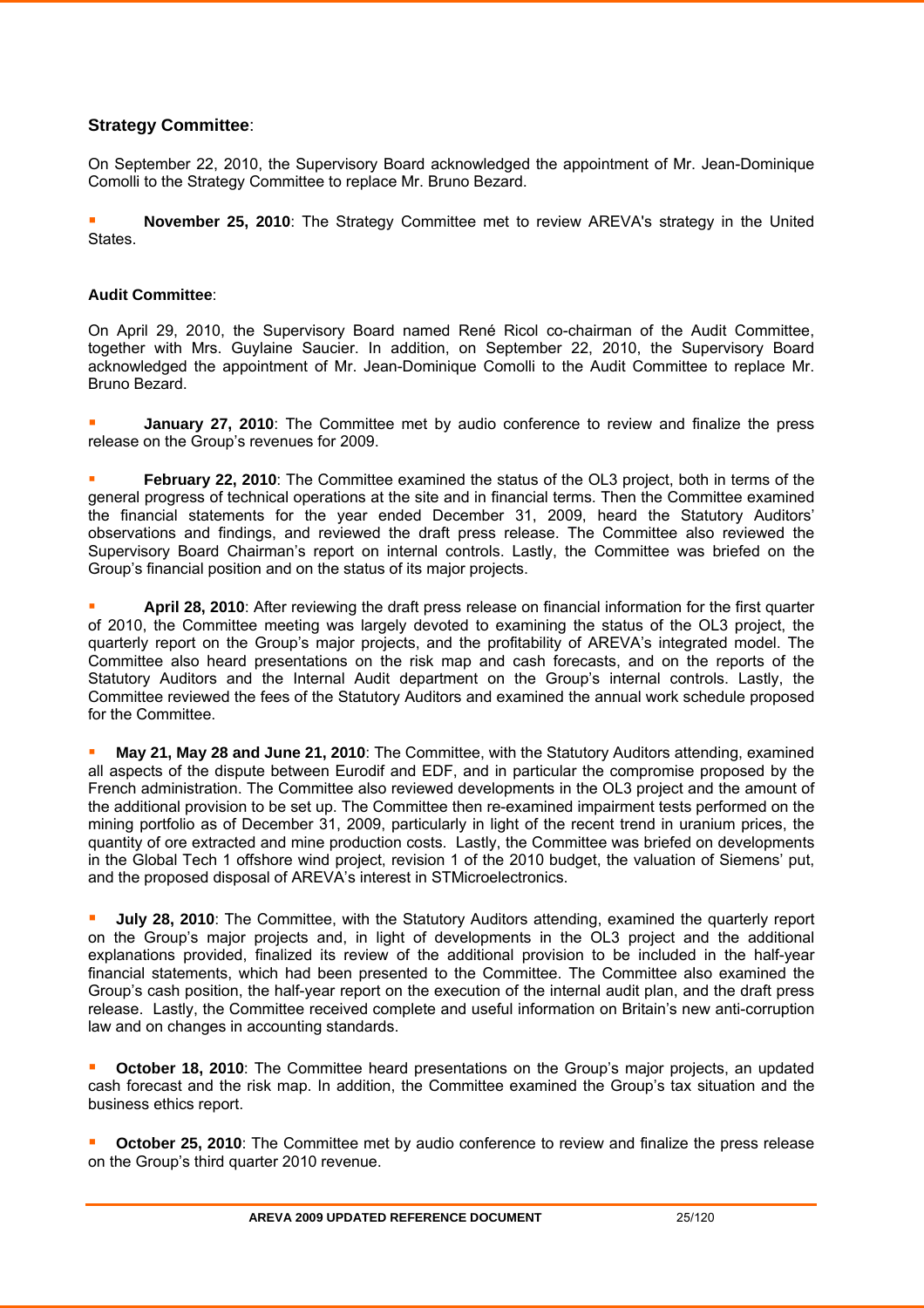**November 15, 2010**: The Audit Committee examined the Group's financial position and in particular the cash forecasts for 2010 to 2012.

 **December 13, 2010** : The Committee received presentations of revision 2 of the 2010 budget, the internal audit plan for 2011, and the statutory auditors fees.

### **Compensation and Nominating Committee:**

On September 22, 2010, the Supervisory Board acknowledged the appointment of Mr. Jean-Dominique Comolli to the Compensation and Nominating Committee to replace Mr. Bruno Bezard.

 **February 11, March 3 and June 15, 2010:** The Committee recommended that the amount of bonuses to be paid to the members of the Executive Board in 2010 for 2009 be:

- 56% for Mrs. Lauvergeon and Mr. Arbola,
- 61% for Mr. Oursel, and
- 72% for Mr. Benedetti.

In addition, the Committee recommended a bonus representing four months of fixed compensation be allocated to Mrs. Lauvergeon and Mr. Arbola in recognition of the perfect implementation of the disposal of the T&D subsidiary, three months ahead of the deadline.

**EXECUTE:** Lastly, the Committee examined the bonuses for Executive Board members for 2010 and recommended that the quantitative component of the bonus for each member be kept at 60% and determined based on:

- backlog  $(15%)$ ,
- revenue  $(15%)$ .
- operating income (15%), and
- cash flow before capital expenditures (15%).

### **End-of-Lifecycle Obligations Monitoring Committee**:

At its April 29, 2010 meeting, the Supervisory Board named Mrs. Guylaine Saucier Chairman of the Committee to replace Mr. François David, who has resigned from that position. At that same Board meeting, Mr. Christophe Behar was appointed to the Committee to replace Mr. Philippe Pradel, who has resigned.

**June 22, 2010**: The Committee examined the report related to article 20 of the French law of June 28, 2006 as well as the status of managed dismantling assets and liabilities at year-end 2009; the coverage ratio is slightly above 100%.

 **December 16, 2010**: the Committee examined the status of end-of-lifecycle liabilities and the rate of coverage of dismantling liabilities.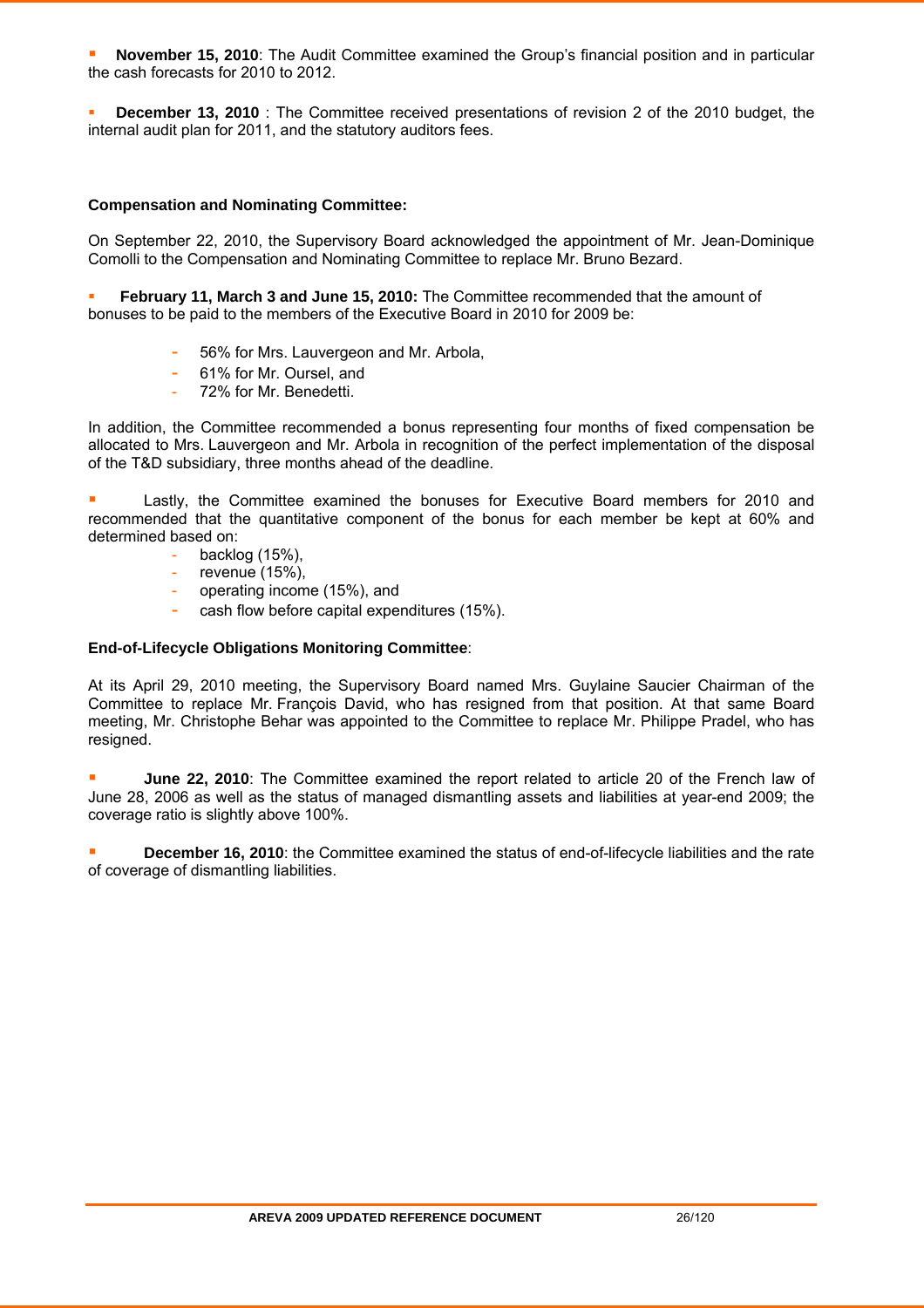# **Chapter 18 PRINCIPAL SHAREHOLDERS**

### **18.1. Distribution of capital and voting rights**

On December 23, 2010, the Special General Meeting of shareholders decided to divide the par value of the AREVA ordinary share and investment certificate by ten, thereby reducing it from 38 euros to 3.80 euros. The Company's by-laws were amended accordingly, and the changes were approved by the decree no. 2010-1613 of December 23, 2010.

As a consequence, the share capital as of the date of this updated document is as follows:

- 340,135,930 ordinary shares,
- <sup>1</sup> 14,291,080 investment certificates (IC), and
- <sup>1</sup> 14,291,080 voting right certificates.

The Atomic Energy Commission owns all of the voting right certificates. The investment certificates are quoted on Compartment B of NYSE Euronext Paris and are held by the public. An original share is reestablished with full rights and privileges when a voting right certificate and an investment certificate are reunited.

With the exception of investment certificates, which by definition are devoid of voting rights, all AREVA securities carry a single voting right. There are no double voting rights.

To AREVA's knowledge, no person who is not a member of a management or supervisory body holds, directly or indirectly, a percentage of the share capital or voting rights of the Company who must be notified by virtue of the national legislation applicable to AREVA.

To finance its multi-year development plan, the AREVA group has decided to offer the opportunity to become shareholders to strategic and industrial partners, mainly by increasing capital, for up to 15%. With that outlook, the Special General Meeting of AREVA shareholders of December 23, 2010 authorized the Executive Board to increase AREVA's share capital by the amount of 70,153,844.40 euros by issuing 18,461,538 ordinary shares in favor of the Kuwait Investment Authority and 35,076,922.20 euros by issuing 9,230,769 new ordinary shares in favor of the French State. Kuwait Investment Authority will not have any seat to the AREVA supervisory board.

Pursuant to article L. 228-34 of the French Commercial Code, when capital is issued for cash, the bearers of investment certificates have the right to subscribe to a capital increase that is reserved for them by the issue of non-voting preferred shares in a number such that the ratio existing between the ordinary shares and investment certificates before the capital increase shall be maintained after the capital increase, taking into account the new non-voting preferred shares, and assuming that the capital increase is subscribed in full. Accordingly, the AREVA Extraordinary General Meeting of shareholders of December 23, 2010 also authorized the Executive Board to increase AREVA's share capital by a maximum of 4,525,511.20 euros by issuing a maximum of 1,190,924 non-voting preferred shares, with the preemptive subscription right maintained for investment certificate holders.

### **18.3. Agreements known to the issuer that could, if implemented, result in a change in control of the issuer**

On October 19, 2010, the French State and the Atomic Energy Commission signed a master netting agreement aimed at defining the State's financial contribution to the fund earmarked for the dismantling of the Atomic Energy Commission's nuclear facilities through a budget allocation and/or by purchasing AREVA shares from the Atomic Energy Commission. The latter mode of financing through reclassification of AREVA securities would be implemented based on financial conditions established in the framework of triennial agreements to be concluded. The decree no. 83-1116 of December 21, 1983 provides that the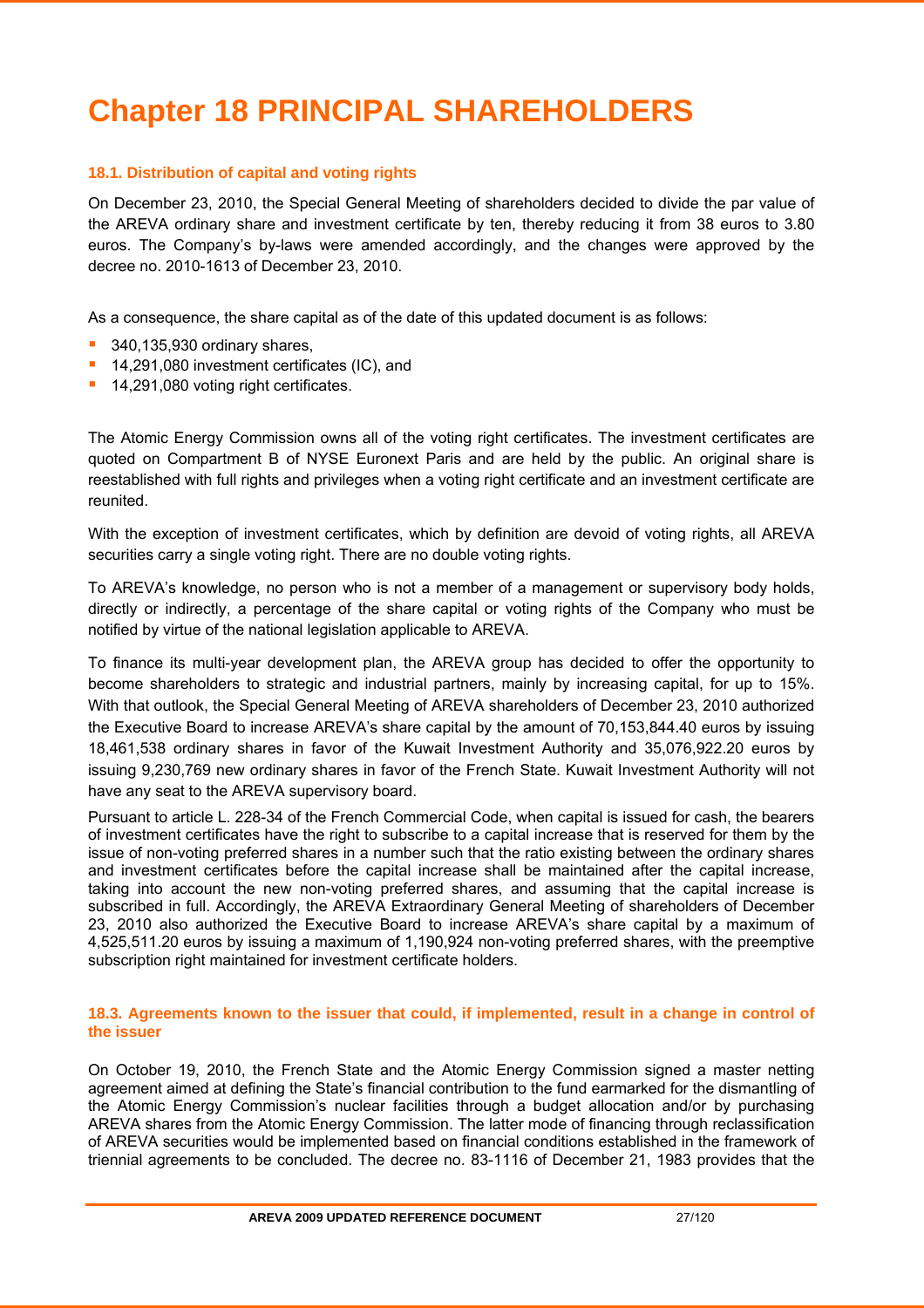Atomic Energy Commission shall keep more than half of AREVA's share capital. *See section 21 of this updated document.*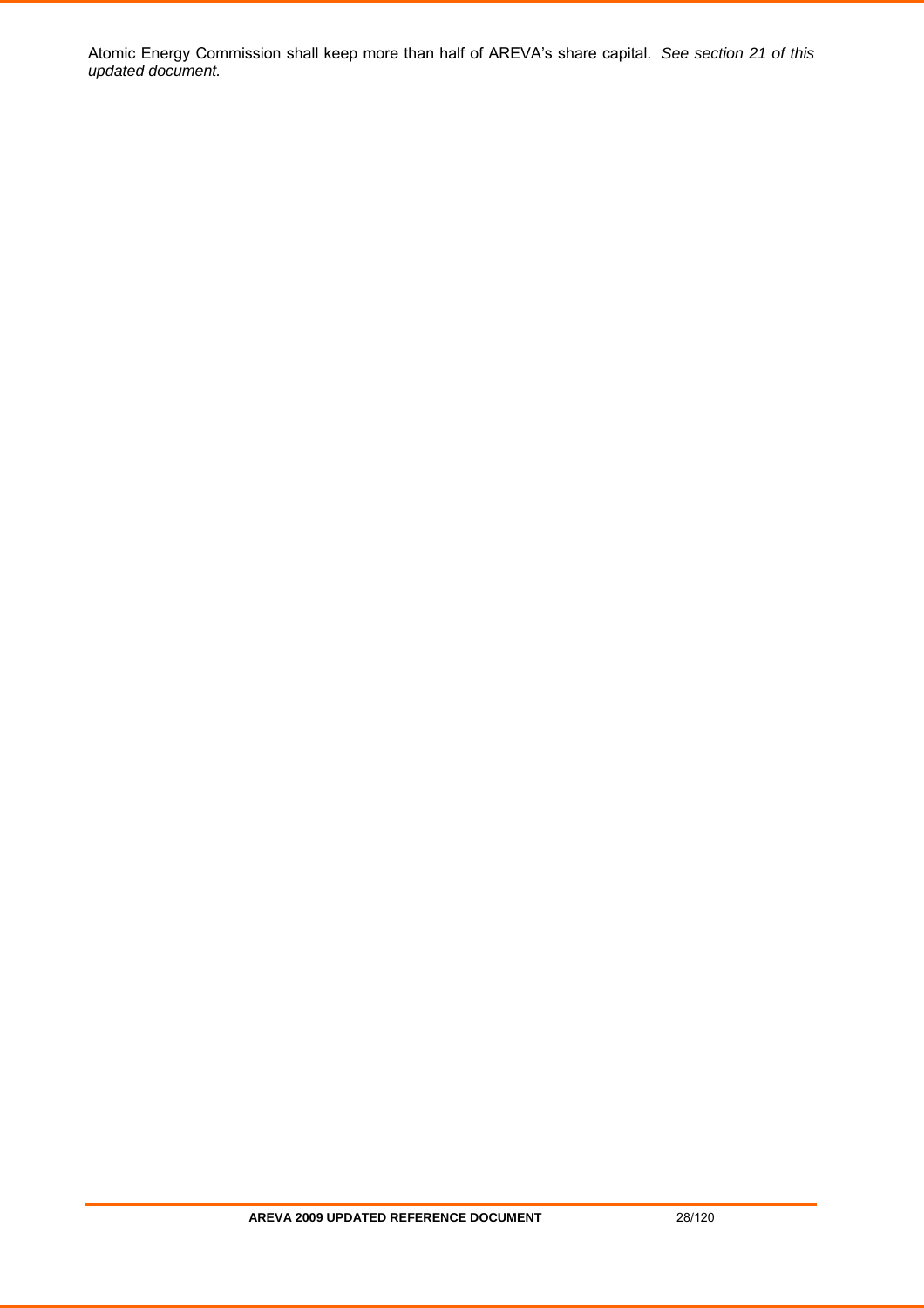# **Chapter 19 TRANSACTIONS WITH RELATED PARTIES**

*This chapter is updated for information mentioned in note 14 of section 4.7 of the half-year activity report for the period January 1 to June 30, 2010 (attachment 1).*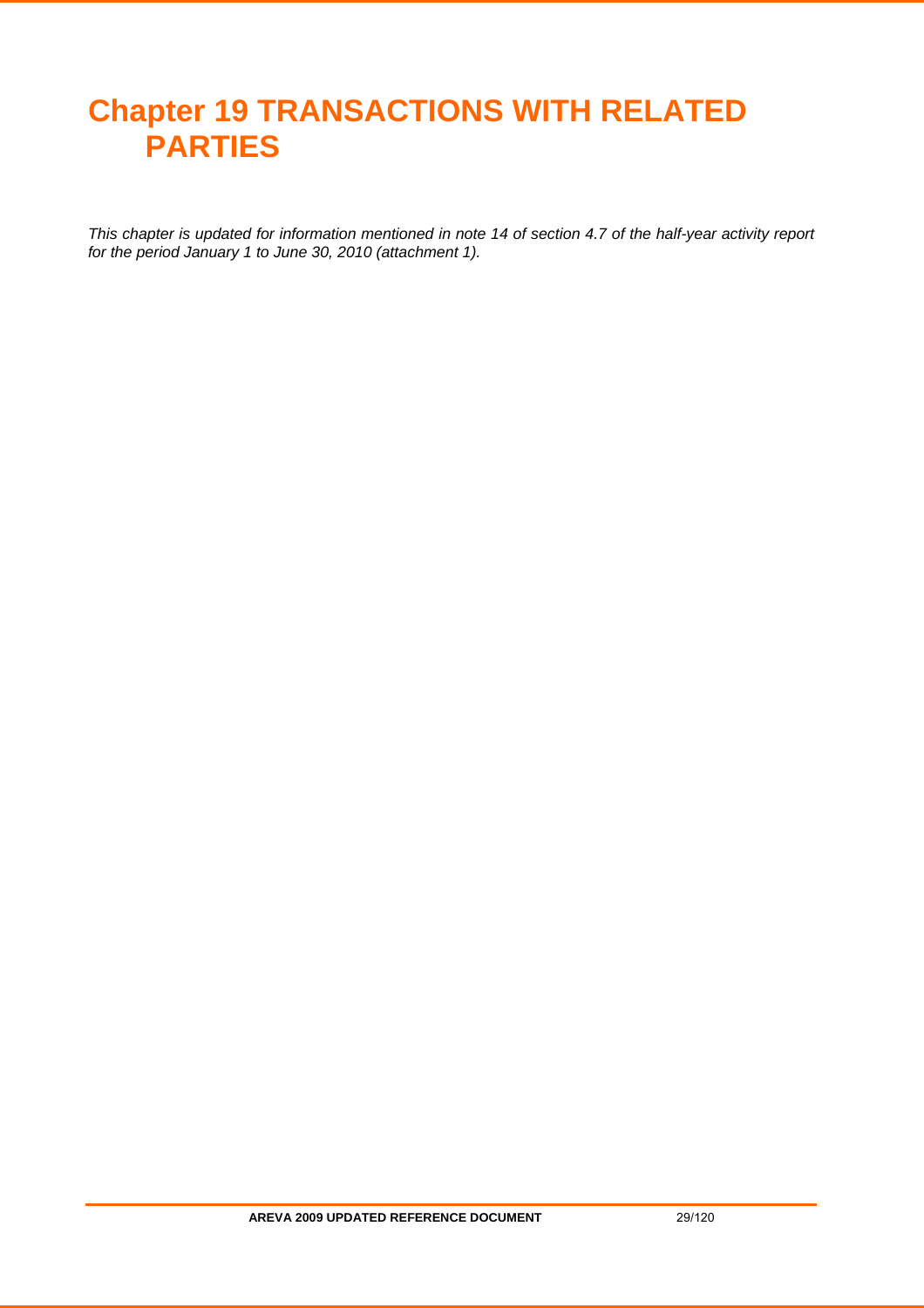# **Chapter 20 FINANCIAL INFORMATION CONCERNING ASSETS, FINANCIAL POSITION AND FINANCIAL PERFORMANCE**

*This chapter is updated for information contained in sections 3 and 4, pages 30 to 61 of the half year financial report for the period January 1 to June 30, 2010 (attachment 1) and the press release on third quarter revenue dated October 27, 2010.* 

### **20.7. Legal and arbitration proceedings**

### **SIEMENS' WITHDRAWAL AS AREVA NP SHAREHOLDER (DISPUTE CONCERNING AREVA SA)**

In January 2009, Siemens notified AREVA of its wish to end its 34% interest in the corporate joint venture AREVA NP by exercising its put for convenience (see section 25.2.2 of the 2009 Reference Document). In the weeks that followed, Siemens announced that it had entered into negotiations with Russia's State Atomic Energy Corporation Rosatom ("Rosatom") to create a new joint venture company active in the construction of nuclear power plants throughout the world. In March 2009, AREVA notified Siemens that it was exercising its call for breach based on a breach of Siemens' contractual obligations, most notably the non-competition clause stipulated in the shareholders' agreement between the two parties. On April 14, 2009, AREVA supplemented its notice by initiating arbitration proceedings before the International Chamber of Commerce, requesting that Siemens' breach of its contractual obligations be recognized, that breach of contract having caused a discount from par in the purchase price of the shares held by Siemens in AREVA NP, as provided in the shareholders' agreement, and damages in an amount as yet to be determined. In May and June 2009, Siemens re-qualified the exercise of its put option as a put for breach, supplemented by its response aimed at rejecting AREVA's requests and receiving the premium on the sale price of its shares provided in this case under the contract. On November 17, 2009, the court of arbitration responded favorably to the request filed by AREVA for conservatory measures aimed at imposing emergency restrictions on Siemens in its process of negotiation with Rosatom until such time as the court has pronounced its judgment, normally during the first half of 2011.

In parallel, in May 2010, the European Commission announced the official start of proceedings against AREVA and Siemens concerning the existence of various contractual restrictions between the parties in the civilian nuclear field, in particular a non-competition clause. The start of these proceedings does not mean that the non-competition clause is illegal, but simply that the Commission is examining it more closely. The Commission's investigation is still ongoing.

### **CATTENOM 3 POWER PLANT (AREVA NP)**

In September 2009, EDF filed a notice of motion against AREVA NP with the Commercial Court of Nanterre requesting an urgent expert opinion following a minor incident (leak in the seal of a control rod drive mechanism) at unit 3 of the Cattenom power plant in Eastern France in the first quarter of 2009. The court ordered an expert opinion, although the source of the incident had been repaired and the French nuclear safety authority ASN had authorized the restart of the unit in question. In July 2010, as the expert opinion was being prepared, EDF submitted a financial claim for its losses, which it estimates at approximately 26 million euros. The court-ordered expert opinion is in progress. AREVA NP lodged an appeal of the summary order with the Court of Appeals of Versailles.

#### . **SOCATRI**

During the night of July 7 to July 8, 2008, uranium-bearing effluents from the Socatri plant at the Tricastin site spilled into the Gaffière stream. A neighboring town requested that the court intervene by appointing a court expert to determine the event's consequences. A court-ordered appraisal is in progress.

The Criminal Court of Carpentras in the Vaucluse department returned its decision on October 14, 2010. Concerning the criminal charges, the Court ruled in favor of Socatri on the accusation of water pollution. The Court specified that "*the case does not carry any indication of damages of any kind to the health of*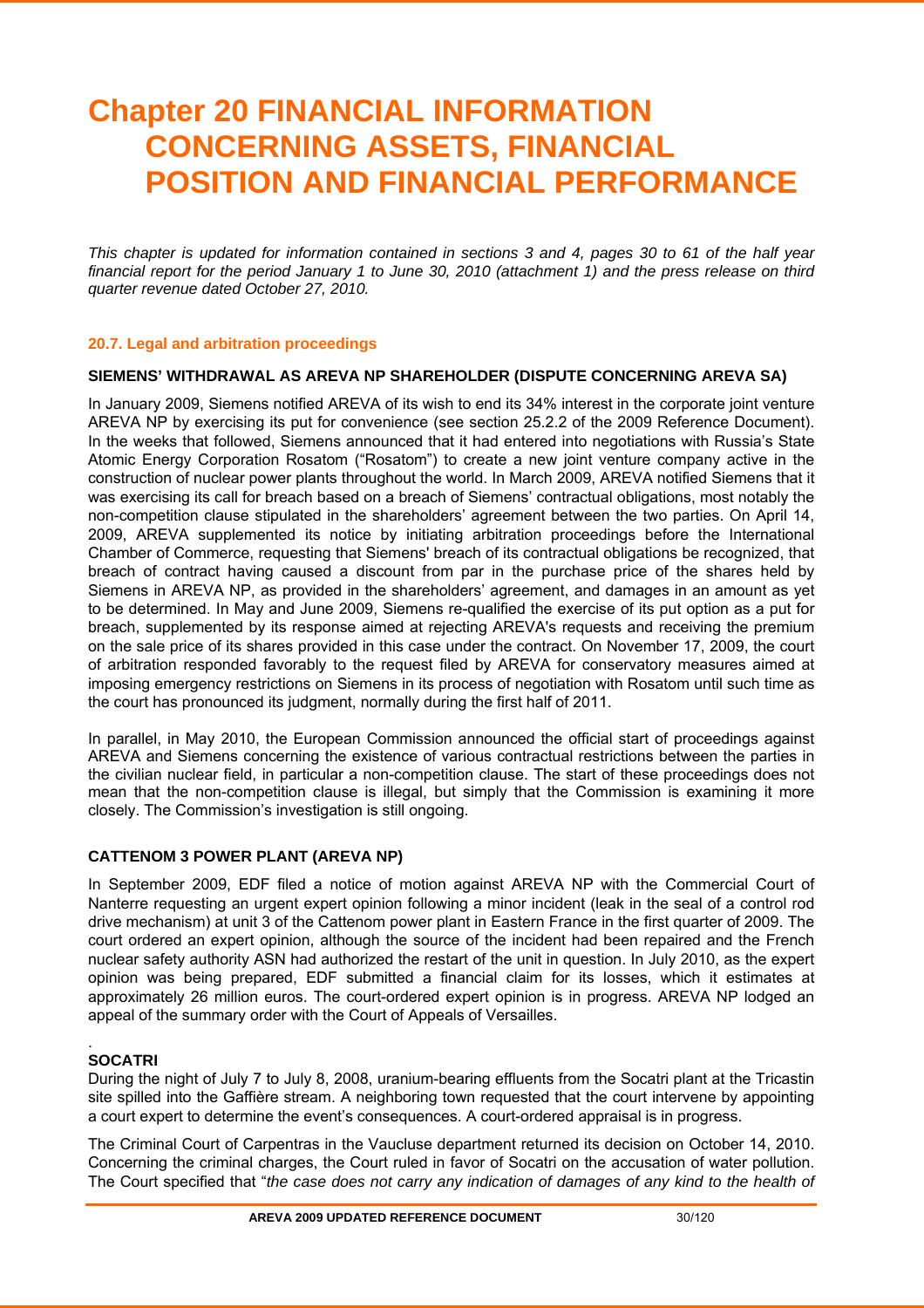*individuals or to the condition of plants or animals*," thus exonerating Socatri as a corporate entity in the accusation of water pollution under article L. 216-6 of the French Environmental Code. However, Socatri was ordered to pay a fine in the amount of 40,000 euros for late reporting of the incident under article 54 of the Transparency and Nuclear Security law. Regarding civil damages, the Court ordered the payment of 8,000 euros to only two associations, CRIIRAD and Réseau Sortir du Nucléaire. Non-pecuniary damages were also granted to certain individuals who had filed a claim as plaintiffs (1,000 euros per plaintiff, for a total of 19,000 euros). The public prosecutor and all of the plaintiffs (associations and individuals) have appealed the decision. The case will be heard by the Court of Appeal of Nîmes in the coming months.

### **DISPUTES INVOLVING AREVA SA RELATED TO THE T&D BUSINESS, SOLD ON JUNE 7, 2010**

### **ONGOING INVESTIGATIONS**

In January 2004, as part of the acquisition contract for the T&D sector, Alstom's representations and warranties to AREVA included specific warranties, in particular for disputes listed in the acquisition contract and for the environmental aspects. Subsequently, and based on these representations and warranties, AREVA served a certain number of claims against Alstom.

Pursuant to the closing of the disposal of AREVA's T&D operations to Alstom and Schneider on June 7, 2010, all investigations and/or actions by national competition authorities in which only AREVA T&D companies are parties were transferred to Alstom/Schneider, without any warranties on AREVA's part; these concern Brazil, the Czech and Slovak republics, and the European Union antitrust proceedings related to the power transformer cartel.

Thus, the only cases remaining are those that involve AREVA SA by name as the parent company of AREVA T&D entities involved in the proceedings at the time, as indicated below.

On January 24, 2007, the European Commission ordered 11 companies to pay more than 750 million euros in fines pursuant to an EU investigation of anti-competitive practices in the gas insulated switchgear market. Alstom and AREVA were jointly fined 54 million euros and both companies initiated an appeal against the European Commission's decision with the Court of First Instance in Luxembourg, where the case is still pending. Ultimately, the Court's decision may be appealed with the Court of Justice of the European Union.

Other claims for damages were filed jointly against AREVA SA and all of the defendant companies before the court pursuant to the abovementioned decision of the European Commission on gas insulated switchgear.

For example, National Grid filed a claim on November 17, 2008 with the High Court of Justice of London against the companies named in the European Commission's decision, in particular AREVA SA. In a decision dated June 12, 2009, a stay was granted to the defendant companies until the expiration of appeals of the decision of the European Commission in the GIS case pending an initial stage of document disclosure, now being finalized.

On June 8, 2010, a second claim for damages on the same grounds was filed in England by EDF Energy Networks (LPN) PLC, EDF Energy Networks (EPN) PLC and EDF Energy Networks (SPN) PLC. AREVA SA presented its defense to the High Court of Justice of London on September 10, 2010. The plaintiffs have not yet asserted the amount of their claims.

Lastly, AREVA SA was served notice on October 5, 2010 of a third claim for damages filed in the Netherlands by TenneT TSO BV. A preliminary hearing on procedure was scheduled for December 1, 2010.

All of these proceedings are still covered by the warranties in the agreement entered into by Alstom and AREVA in April 2007, which provides in particular for the assumption by Alstom of the majority of the financial consequences of proceedings for anti-competitive practices initiated by national or European Community competition authorities and/or third parties.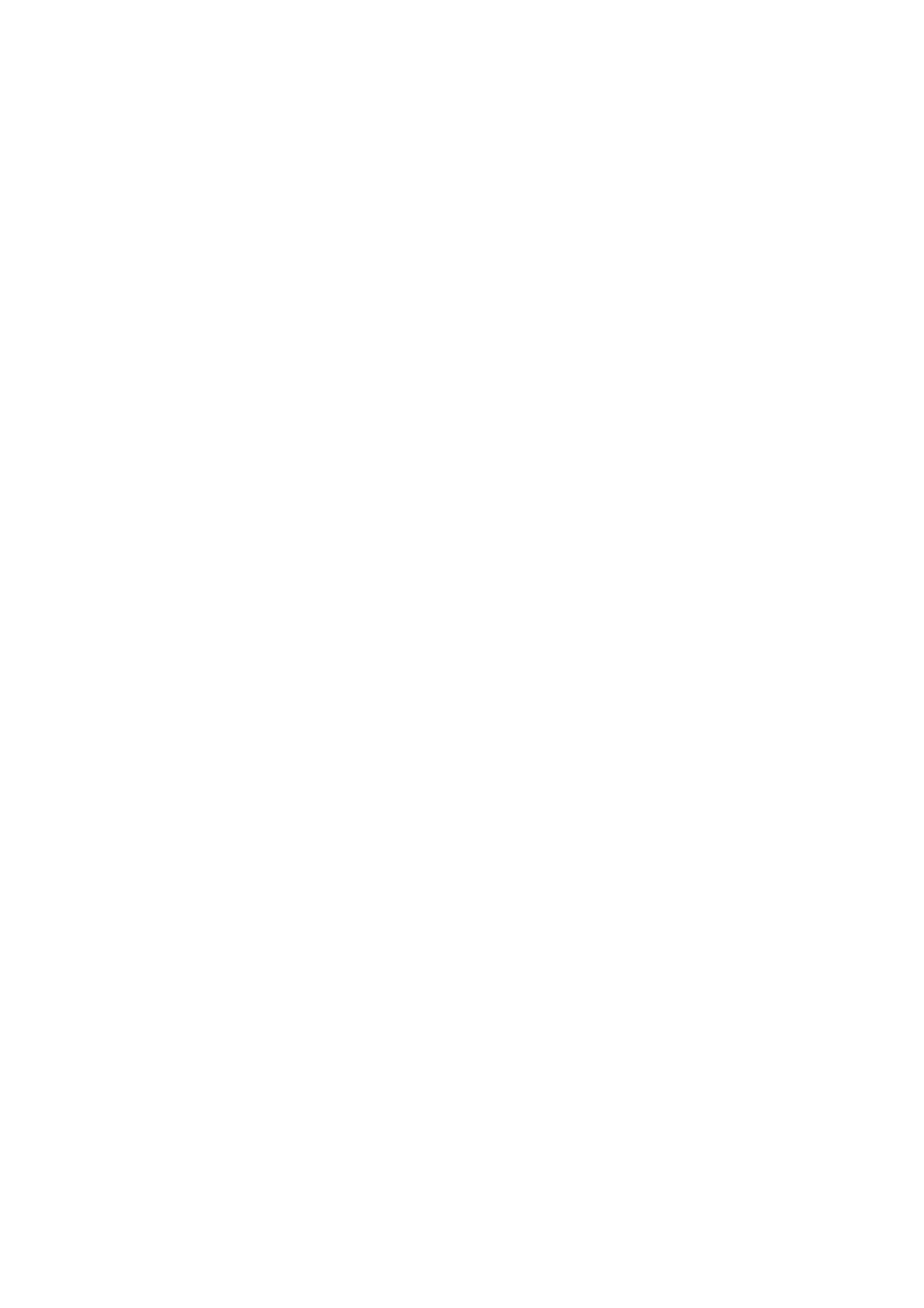# **Chapter 21. ADDITIONAL INFORMATION**

### **21.1. Share capital**

### 21.1.1. Amount of subscribed capital

As of this Updated Reference Document, the share capital is fully paid and comes to the amount of 1,346,822,638 euros, divided into 340,135,930 shares with a par value of 3.80 euros, 14,291,080 investment certificates with a par value of 3.80 euros and 14,291,080 voting right certificates. There is only one class of shares.

However, it should be noted that the composition of the share capital will change as soon as the capital increase reserved for a strategic investor and for the French State will have been carried out, and again in a second stage after the issue of non-voting preferred shares which may have been subscribed by the investment certificate holders (*see section 18.1*).

The investment certificates are quoted on Compartment B of NYSE Euronext Paris under Euroclear code 004540972 and ISIN code FR 0004275832.

Custodian and transfer services are provided by:

Société Générale Securities Services Issuer Service

32 rue du Champ de Tir BP 81236 44312 Nantes Cedex 3 France Tel.: +33 2 51 85 67 89 www.nominet.socgen.com www.sg-securities-services.com

### 21.1.3. Treasury shares

In application of the authorization of the General Meeting of shareholders of April 29, 2010, AREVA purchased some of its own shares with a view to ensuring the liquidity of shares held by the Framépargne FUND. No voting rights attach to the shares bought under this program; these shares come in addition to the shares already purchased by AREVA in 2009. Thus, AREVA held 80,760 of its own shares as of the date of this updated document.

### 21.1.5. Information on the terms of any acquisition right and/or any obligations attached to capital subscribed but not paid, or any project to increase the share capital

In its June 30, 2009 meeting, the Supervisory Board finalized the financing terms for AREVA's multi-year development plan. On the proposal of the Executive Board, the Supervisory board decided to offer strategic and industrial partners the opportunity to become AREVA shareholders up to a share of 15%, mainly through a capital increase. The capital increase is to be accompanied by an issue of non-voting preferred shares for investment certificate holders in application of their anti-dilution right.

The AREVA Extraordinary General Meeting of shareholders of December 23, 2010 thus authorized the Executive Board to increase AREVA's share capital by the amount of 70,153,844.40 euros by issuing 18,461,538 ordinary shares in favor of Kuwait Investment Authority (investing for and in the name of the State of Kuwait) and by 35,076,922.20 euros by issuing 9,230,769 new ordinary shares in favor of the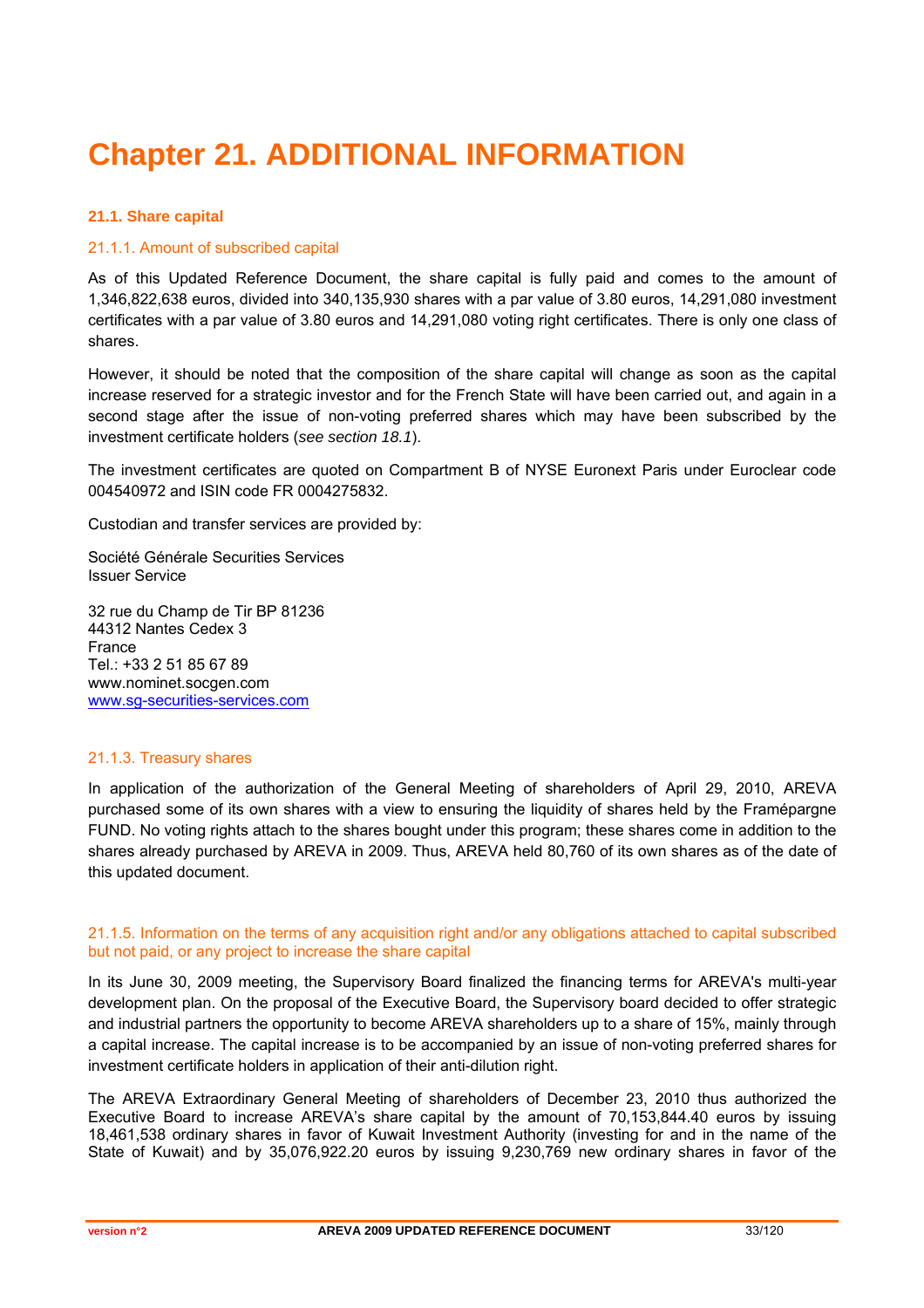French State, and to issue a maximum of 1,190,924 non-voting preferred shares in favor of investment certificate holders at the subscription price of 32.17 euros per share (i.e. 3.80 euros in par and 28.37 euros in premium) in the ratio of one non-voting preferred share for twelve investment certificates by exercising the preemptive subscription right held by each bearer.

21.1.6 Information on the capital of any member of the Group which is under option or subject to a firm or contingent agreement contemplating an option

Moreover, the French State, the Atomic Energy Commission. and Kuwait Investment Authority\* entered into a ten-year shareholders' agreement starting from the completion of the capital increase and whose key provisions are as follows:

 Stability of Kuwait Investment Authority's equity stake for eighteen months (ban on selling or acquiring shares of the Company, with some limited exceptions);

 Commitment of the French State and the CEA not to sell AREVA shares at a price lower than Kuwait Investment Authority's subscription price for a period of eighteen months, except for sales of shares on the market, and for sales to a French governmental entity or a 100% subsidiary of the French State;

 Commitment of the French State to ensure that AREVA does not issue securities for a period of 18 months at a price lower than Kuwait Investment Authority's subscription price (except for capital increases reserved for employees and issues of preferred shares without voting rights in favor of investment certificates holders), except in with the event of a capital increase made necessary by exceptional economic or financial conditions, with the shareholders' preemptive right upheld and fully guaranteed by the French State;

 At the expiration of the period of inalienability, the French State has a preemptive right in the event that Kuwait Investment Authority sells all or part of its equity interest, except for sales of shares made on the market;

 Kuwait Investment Authority has an anti-dilution right in the event of a capital increase with cancellation of the preemptive right (except for capital increases reserved for employees of the AREVA group);

 Kuwait Investment Authority has a full exit right in the event of a change of control of AREVA, under the meaning of article L. 233-3 of the French Commercial Code, and a proportional exit right in the event that AREVA shares are sold by the French State in connection with an admission to trading of AREVA shares.

In addition, as part of the capital increase, the French State has agreed with Kuwait Investment Authority to make its best effort to ensure that AREVA's ordinary shares are listed on NYSE Euronext in Paris in the first half of 2011. If they are not listed before June 30, 2011, Kuwait Investment Authority may, if it so wishes, sell its equity interest in AREVA to the French State. This put option must be exercised before September 30, 2011. The price of the put option will be determined function of the weighted average closing price of the Investment Certificates during a 90 trading days period of time prior to the date of the exercise of the put option (or it will be equal to the subscription price Kuwait Investment Authority paid the AREVA shares at, if the latter is higher)

Lastly, the French State and Kuwait Investment Authority have respectively conceded a put option, and a call option in the event of a breach of some of the commitments pursuant to the shareholders' agreement. Thus, the French State will benefit from a call option in the event that KIA breaches its stability commitment and of the pre-emptive right and KIA will benefit from a put option in the event that the French State or the C.E.A. breach their commitment not to proceed to a sale of AREVA shares at a lower price than KIA's subscription price, or to ensure that AREVA does not proceed to a capital increase at a lower price than that one. The put option or call option exercise price will be determined function of the weighted average closing price of the AREVA shares during a 90 trading days period of time prior to the date of the exercise of the option. If the AREVA shares are not admitted to trading on a regulated market, the price will be determined function of the weighted average closing price of the Investment Certificates over the same period. In the event that the put option is exercised, the price can not be lower than KIA's subscription price.

*See section 18.3 of this updated document.* 

*<sup>\*</sup> Kuwait Investment Authority (KIA) is an autonomous government body responsible for the management and administration of the General Reserve Fund (GRF), and the assets of the Future Generations Fund (FGF), as well as any other funds entrusted to it by the Minister of Finance for and on behalf of the State of*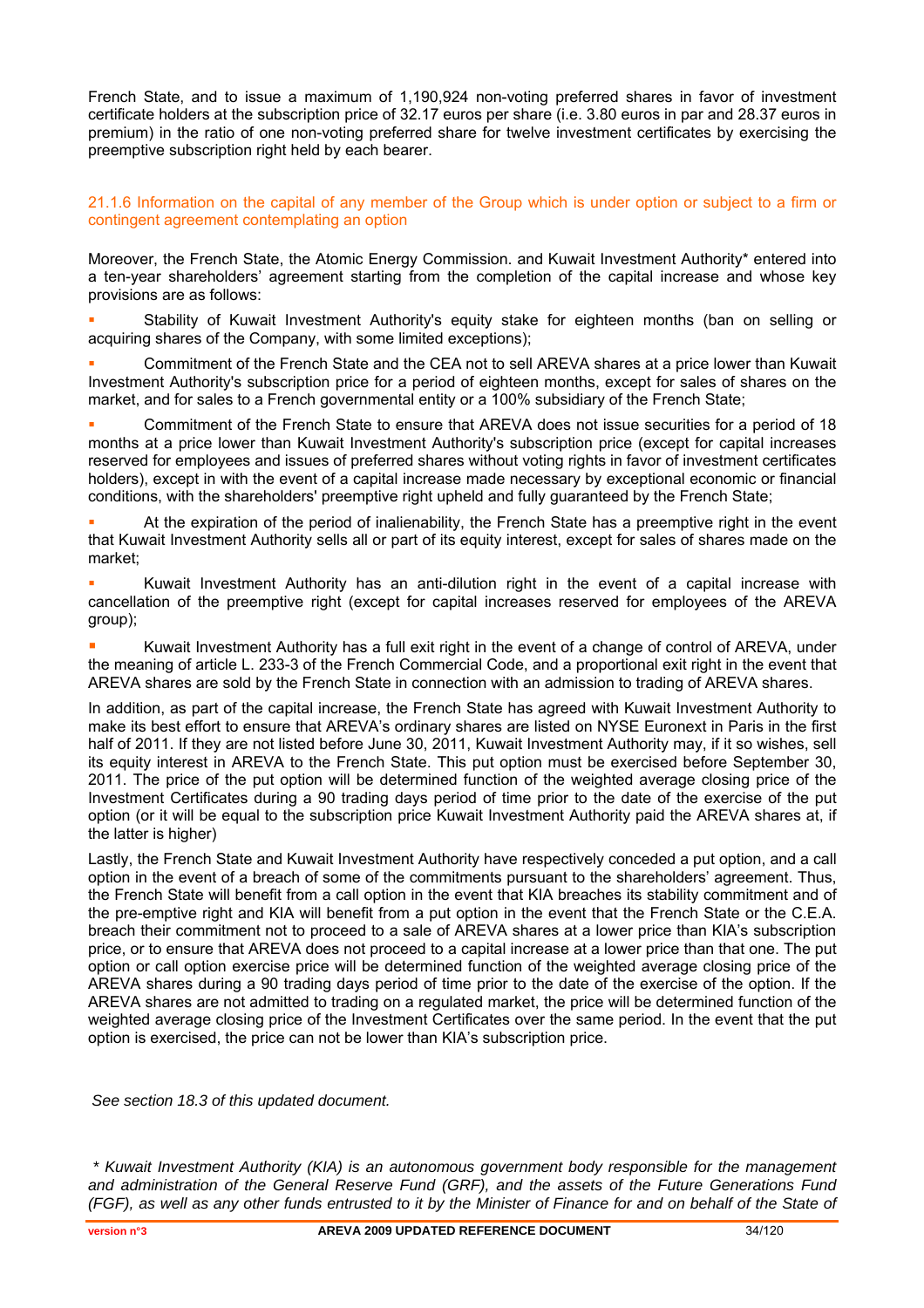*Kuwait. Founded in 1953, KIA had \$203Bn assets under management in 2009. It is the 7th sovereign wealth fund in terms of assets under management at the end of 2009.* 

### **21.2. Certificate of incorporation and by-laws**

#### 21.2.2. Establishing decree

The French decree no. 83-1116 of December 21, 1983 establishes the Société des Participations du Commissariat à l'Énergie Atomique. This decree was amended, mainly by decree no. 2001-342 of April 19, 2001, then by decree no. 2003-94 of February 4, 2003. The decree provides as follows:

 changes to the by-laws are approved by decree; however, capital increases are subject to joint approval by the Minister of Industry and the Minister of the Economy (article 2, paragraphs 2 and 3);

 the Atomic Energy Commission shall retain the majority of the Company's share capital (article 2, paragraph 1);

 the disposal or exchange of AREVA shares held by the Atomic Energy Commission is subject to the same conditions as for capital increases (article 2, paragraph 2).

Decree no. 2007-1140 of July 27, 2007 authorized certain modifications to the by-laws, in particular the change of the Company's legal name to AREVA, the relocation of the corporate office, and changes necessary to ensure compliance with the French law of July 26, 2005 (the "Breton Law").

The decree no. 2010-1613 of December 23, 2010 approved the modifications to the by-laws proposed by the Special General Meeting of shareholders of December 23, 2010, in particular those aimed at introducing into the by-laws a) the ten-for-one split of the par value of the shares and investment certificates and b) the issue of non-voting preferred shares (*see Appendix 4,Resolutions presented to the Ordinary and Special General Meeting of shareholders of December 23, 2010*).

### 21.2.3. Restrictions on sales of AREVA shares

**4.** As provided by law, non-voting preferred shares that might be issued reserved for the bearers of investment certificates pursuant to the authority granted by the Special General Meeting of shareholders of December 23, 2010 would carry the same rights as the investment certificates, except for the anti-dilution right. These securities would also confer the same rights as the ordinary share, except for the right to cast a vote in general meetings of the shareholders, which would not attach to these securities. The securities would also confer the right, under conditions set by law and the Company's by-laws, to attend General Meetings of shareholders and to attend and cast a vote in special meetings of holders of non-voting preferred shares.

*See also section 18.1 of the 2009 Reference Document.* 

### 21.2.4. Information on Annual General Meetings of shareholders and voting right certificate holders

### 21.2.4.1. Provisions common to all meetings

### **Notices of meeting**

Meetings are convened as provided by law.

### **Admission to Meetings – Custody of the shares**

**1.** Any holder of ordinary shares, voting right certificates or non-voting preferred shares may, as applicable, attend General Meetings of shareholders, in person or by proxy, as provided by law and the by-laws, by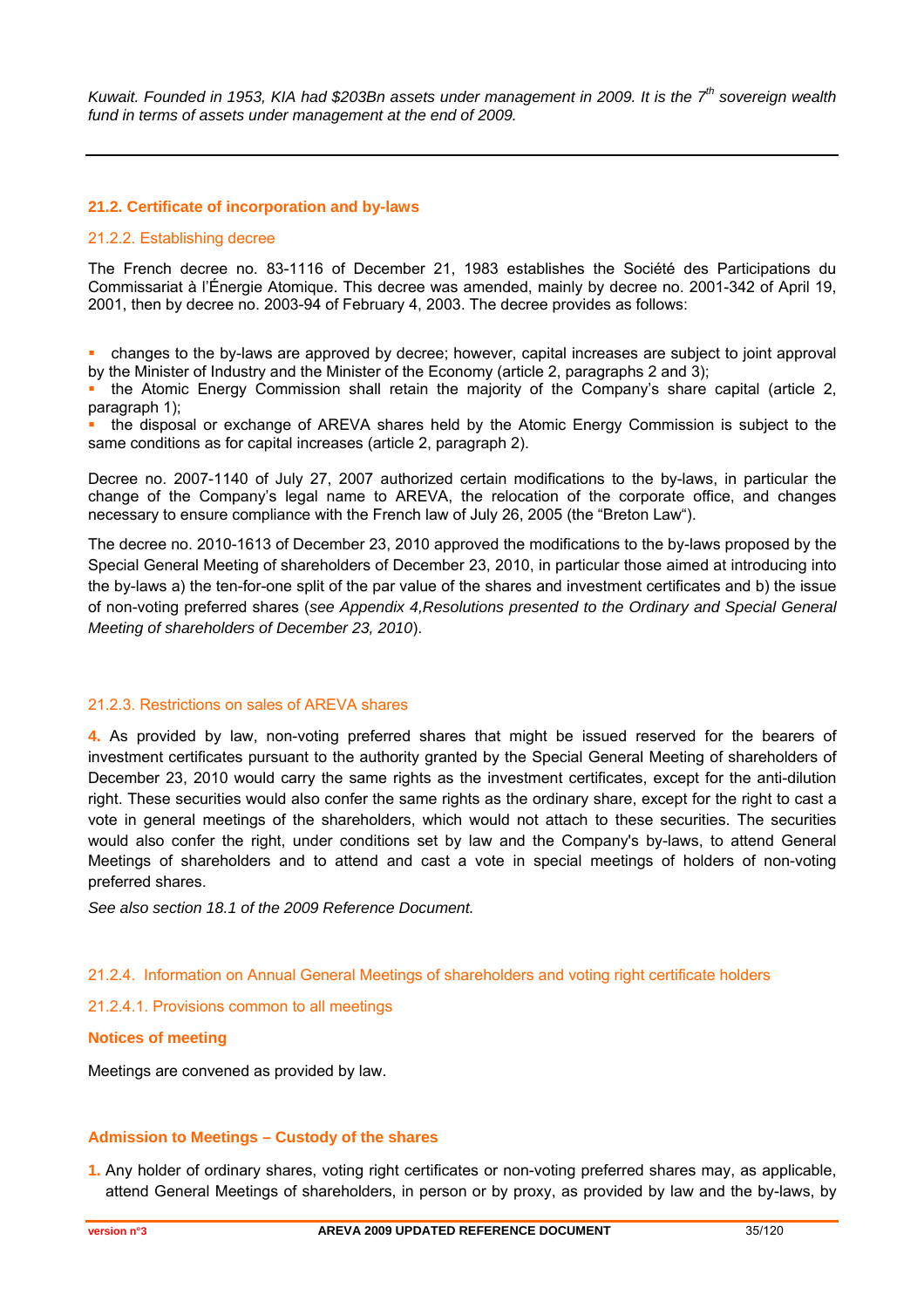offering proof of his or her identity and of his or her ownership of the shares or voting right certificates, either by registering the shares or certificates with the Company at least three days before the General Meeting of shareholders or, in the case of bearer shares (when such shall exist), by delivering a certificate of ownership through an authorized account representative confirming the registration of the shares in the bearer share accounts.

- **2.** In the event of the subdivision of share or certificate ownership, only the voting right holder may attend or be represented at the General Meeting.
- **3.** Joint owners of undivided shares and/or voting right certificates are represented at the General Meeting by one of the joint owners or by a single proxy who shall be designated, in the event of disagreement, by order of the President of the Commercial Court in an urgent ruling at the request of any of the joint owners.
- **4.** Any holder of ordinary shares, voting right certificates or non-voting preferred shares, as the case may be, who owns securities of a given class may attend special meetings of the holders of that particular class of securities.
- **5.** The Company Works Council shall designate two of its members to attend General Meetings of shareholders, one from among the Company's managers, technicians and supervisors, and the other from among its administrative/clerical personnel and craft/manual workers. Alternatively, the persons mentioned in articles L. 2323-64 and L. 2323-65 of the French Labor Code may attend the General Meetings.
- **6.** The by-laws of the Company provide that holders of non-voting preferred shares shall not be entitled to cast a vote in the General Meetings of shareholders.

### 21.2.4.4 Rules governing Special Meetings of investment certificate holders

The Special Meeting consists of all investment certificate holders.

The Special Meeting has the authority, in instances provided by law, to waive the preemptive subscription right held by investment certificate holders.

The Special Meeting is convened at the same time and in the same form as General Meetings of shareholders called to decide on a capital increase or an issue of securities giving access to the share capital. Investment certificate holders are admitted to the Meeting under the same conditions as those applicable to the shareholders.

The Special Meeting of investment certificate holders may deliberate validly after the first notice of meeting only if one third of the certificate holders are present in person, represented by proxy or voting by mail. The quorum required after the second notice of meeting is one fifth of all certificate holders entitled to vote.

The Special Meeting adopts resolutions according to the rules applicable to the Special General Meeting of shareholders.

### 21.2.4.5. Rules governing Special Meetings of non-voting preferred share holders

The special meeting of holders of non-voting preferred shares is composed of all holders of non-voting preferred shares.

The special meeting of holders of non-voting preferred shares deliberates validly under the same conditions as the Special Meetings of the holders of investment certificates.

It adopts resolutions according to the rules applicable to the Special General Meeting of shareholders.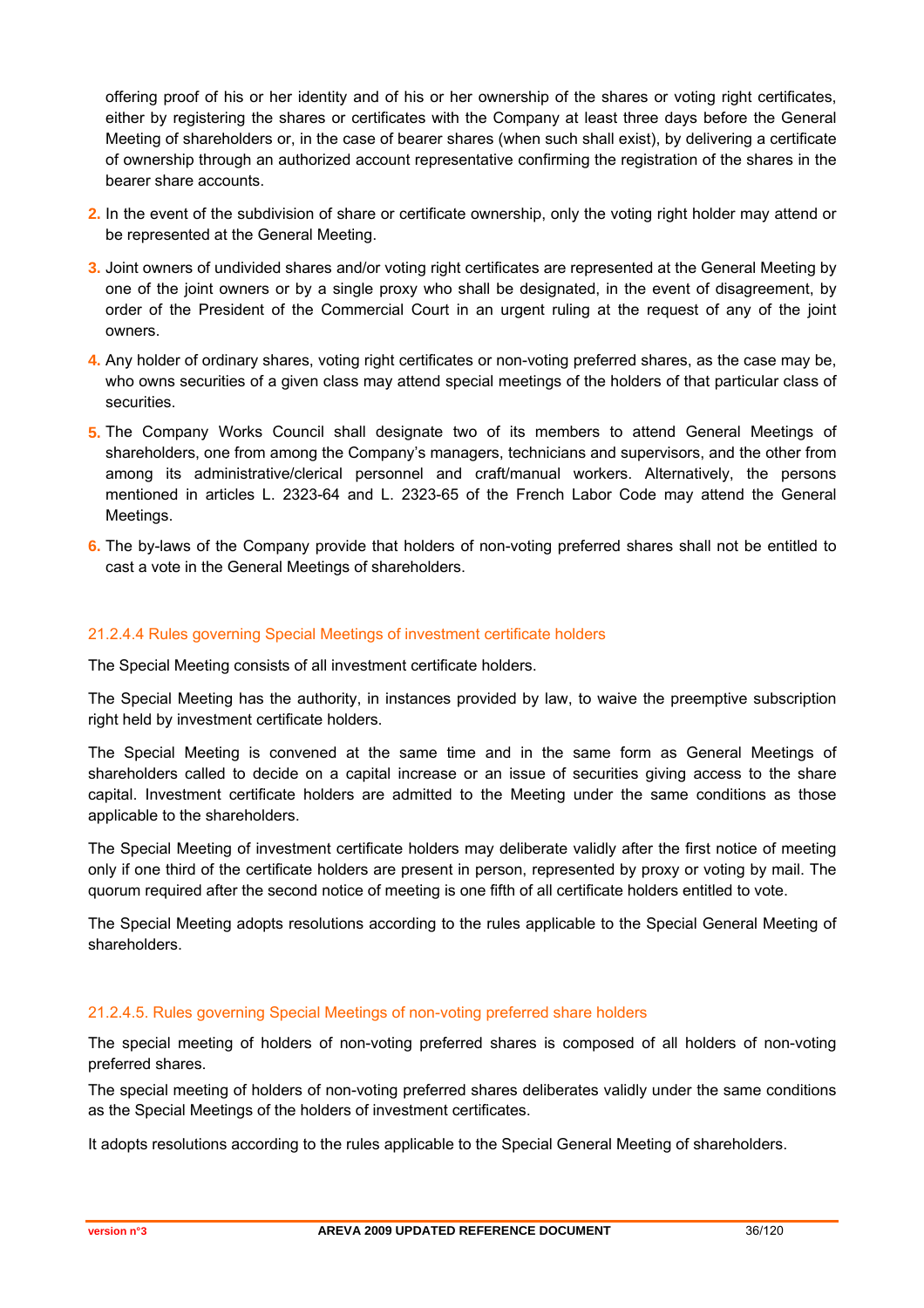Joint decisions that are within the competence of the Ordinary General Meeting or the Special General Meeting of shareholders are not subject to the approval of special meetings of holders of non-voting preferred shares.

However, in accordance with the provisions of article L. 225-99 of the French Commercial Code, joint decisions within the competence of the General Meeting of shareholders that modify specific rights attached to the non-voting preferred shares shall be final only after approval by the special meeting of holders of nonvoting preferred shares deliberating on or before the same day as the General Meeting of shareholders.

It should be pointed out that the following shall not be subject to the approval of the special meeting of holders of non-voting preferred shares, although this list is not exhaustive:

**EXECUTE:** amortization of or changes to the share capital, including capital increases, whether a preemptive subscription right is maintained or not;

the conversion of non-voting preferred shares into ordinary shares under the terms provided in the Company by-laws.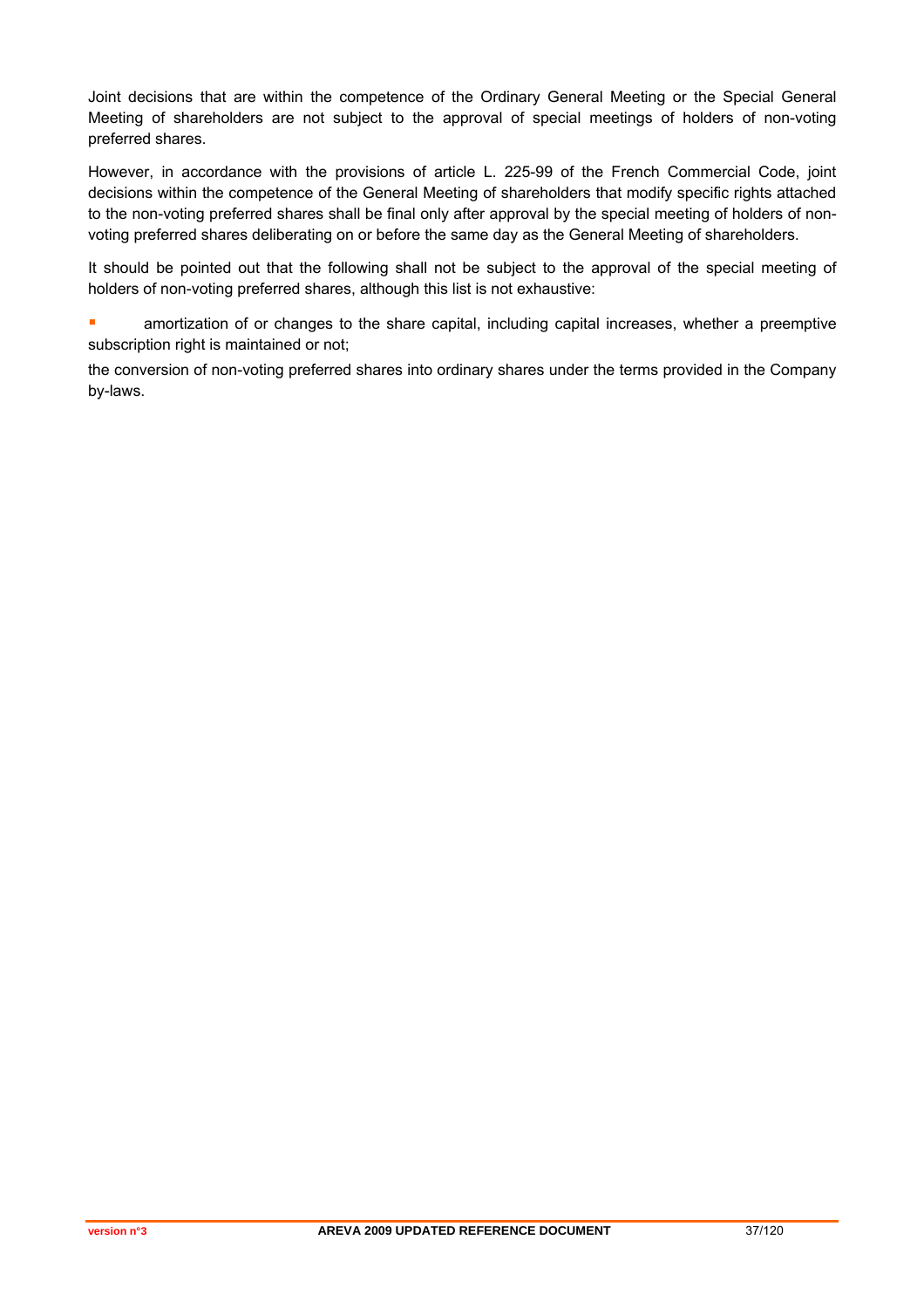# **Appendix 4 Combined General Meeting of shareholders of December 23, 2010**

### **DRAFT RESOLUTIONS SUBMITTED TO THE COMBINED GENERAL MEETING OF DECEMBER 23, 2010**

**Order of business:** 

### **DELIBERATING AS A SPECIAL GENERAL MEETING:**

 Executive Board report on the draft resolutions presented to the Special General Meeting of shareholders

Statutory Auditors' special reports

Reduction of the par value of ordinary shares and investment certificates from 38 euros to 3.80 euros and corresponding amendments to the by-laws (1st resolution)

**Amendments to the by-laws with a view to introducing non-voting preferred shares in the by-laws of** the Company (2nd resolution).

 Delegation of authority to the Executive Board for the purpose of increasing the share capital by the amount of 35,076,922.20 euros by issuing 9,230,769 new ordinary shares with a par value of 3.80 euros per share at the price of 32.50 euros per share with cancellation of the preemptive subscription right of the shareholders in favor of the French State (3rd resolution)

 Delegation of authority to the Executive Board for the purpose of increasing the share capital by the amount of 70,153,844.40 euros by issuing 18,461,538 new ordinary shares with a par value of 3.80 euros per share at the price of 32.50 euros per share with cancellation of the preemptive subscription right of the shareholders in favor of Kuwait Investment Authority (4th resolution)

 Delegation of authority to the Executive Board for the purpose of increasing the share capital by the maximum amount of 4,525,511.20 euros by issuing a maximum of 1,190,924 non-voting preferred shares at a par value of 3.80 euros per share and a price of 32.17 euros in favor of investment certificate holders (5th resolution)

 Delegation of authority to the Executive Board for the purpose of increasing the share capital by issuing ordinary shares reserved for the participants of a company savings plan sponsored by the Company or its group (6th resolution)

 Cancellation of article 21 of the by-laws to reflect new provisions of article L. 225-72 of the French Commercial Code deriving from the law no. 2008-776 of August 4, 2008 removing the requirement for members of the Supervisory Board to hold shares of the Company  $(7<sup>th</sup>$  resolution)

### **DELIBERATING AS AN ORDINARY GENERAL MEETING:**

 Executive Board report on the draft resolutions presented to the Ordinary General Meeting of shareholders

Ratification of the cooptations of two new members of the Supervisory Board ( $8<sup>th</sup>$  resolution and  $9<sup>th</sup>$ resolution)

Authority with respect to legal formalities  $(10<sup>th</sup>$  resolution)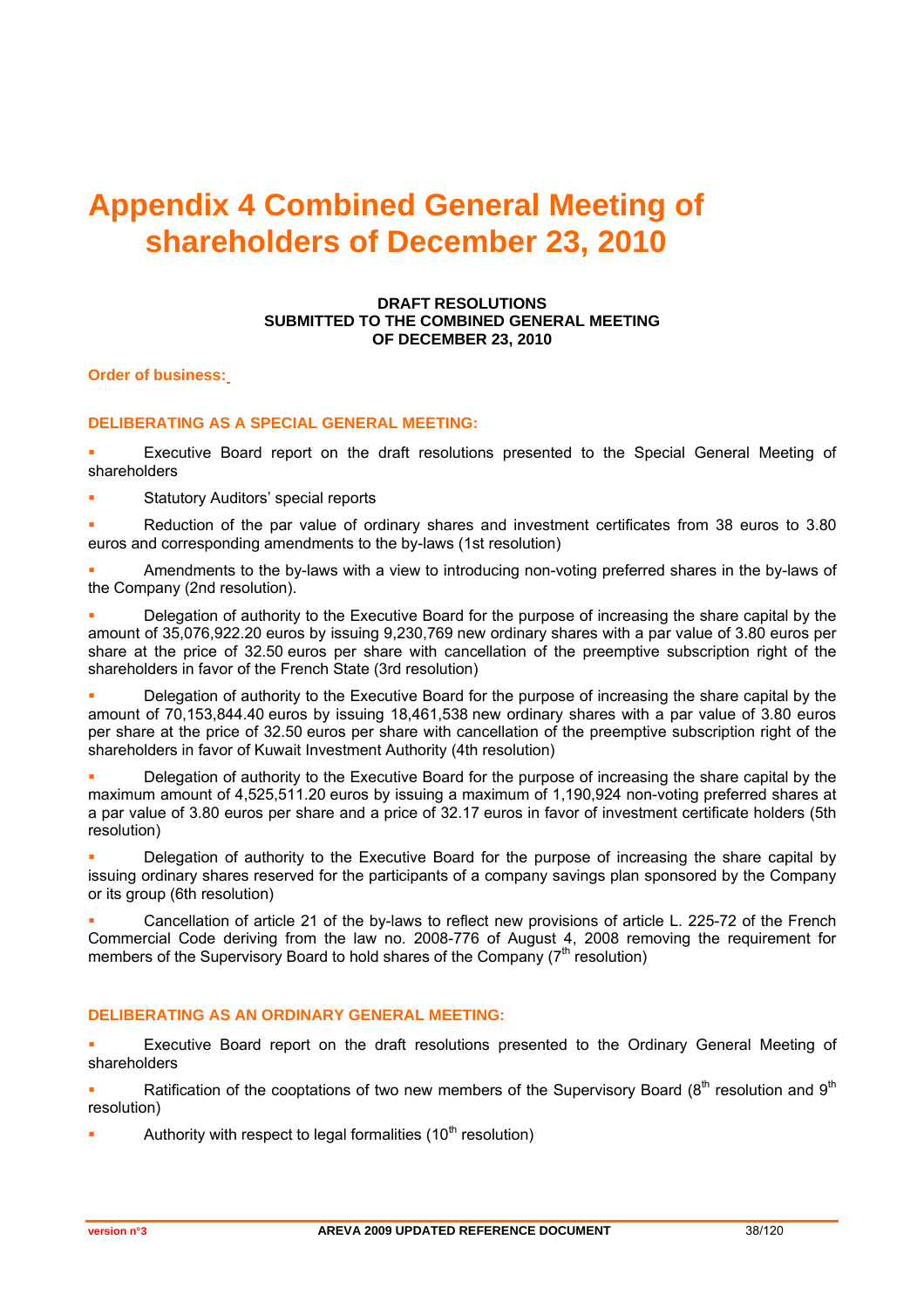### **DELIBERATING AS A SPECIAL GENERAL MEETING**:

### **FIRST RESOLUTION**

### **Reduction of the par value of ordinary shares and investment certificates from 38 euros to 3.80 euros and related amendments to the by-laws**

The shareholders, deliberating under the conditions for quorum and majority required for special general meetings, having taken cognizance of the Executive Board's report, hereby:

 Decide to divide the par value of the ordinary shares and investment certificates, i.e. 38 euros, by 10 (ten), and consequently to reduce it from 38 euros to 3.80 euros by splitting the 34,013,593 ordinary shares, 1,429,108 investment certificates and 1,429,108 voting right certificates that comprise the share capital into, respectively, 340,135,930 ordinary shares, 14,291,080 investment certificates and 14,291,080 voting right certificates, in the respective ratios of 1 ordinary share with a par value of 38 euros for 10 ordinary shares with a par value of 3.80 euros, of 1 investment certificate with a par value of 38 euros for 10 investment certificates with a par value of 3.80 euros, and of 1 voting right certificate for 10 voting right certificates;

- Decide in consequence that:
- the holders of ordinary shares shall receive effective immediately 10 ordinary shares with a par value of 3.80 euros for 1 ordinary share with a par value of 38 euros, having the same entitlement to dividends as the ordinary share with a par value of 38 euros;
- the holders of investment certificates shall receive effective immediately 10 investment certificates with a par value of 3.80 euros for one investment certificate with a par value of 38 euros, with the continuation of the rights vested, proportionally, in the investment certificate with a par value of 38 euros;
- the holders of voting right certificates shall receive effective immediately 10 voting right certificates for one voting right certificate;

 Acknowledge that the new ordinary shares, the investment certificates and the new voting right certificates shall be registered in the name of their respective owners within three days of this Meeting;

Decide in consequence to amend article 6 of the by-laws related to the share capital as follows:

### *"ARTICLE 6 – SHARE CAPITAL*

*The share capital is set at the sum of ONE BILLION THREE HUNDRED FORTY-SIX MILLION EIGHT HUNDRED TWENTY-TWO THOUSAND SIX HUNDRED THIRTY-EIGHT EUROS (1,346,822,638 euros), divided into THREE HUNDRED FORTY MILLION ONE HUNDRED THIRTY-FIVE THOUSAND NINE HUNDRED THIRTY (340,135,930) shares with a par value of THREE EUROS AND EIGHTY EUROCENTS (3.80 euros) per share, and FOURTEEN MILLION TWO HUNDRED NINETY-ONE THOUSAND EIGHTY (14,291,080) investment certificates with a par value of THREE EUROS AND EIGHTY EUROCENTS (3.80 euros) per certificate, and FOURTEEN MILLION TWO HUNDRED NINETY-ONE THOUSAND EIGHTY (14,291,080) voting right certificates.";*

 Decide in consequence to add a paragraph to article 7 related to capital contributions reading as follows, the remainder of the article remaining unchanged:

"*The Special General Meeting of shareholders of December 23, 2010 decided to divide by ten (10) the par value of the ordinary share and of the investment certificate, thereby reducing the par value of the ordinary share and of the investment certificate from 38 euros to 3.80 euros, and to split the 34,013,593 ordinary shares, 1,429,108 investment certificates and 1,429,108 voting right certificates into, respectively, 340,135,930 ordinary shares, 14,291,080 investment certificates and 14,291,080 voting right certificates*.";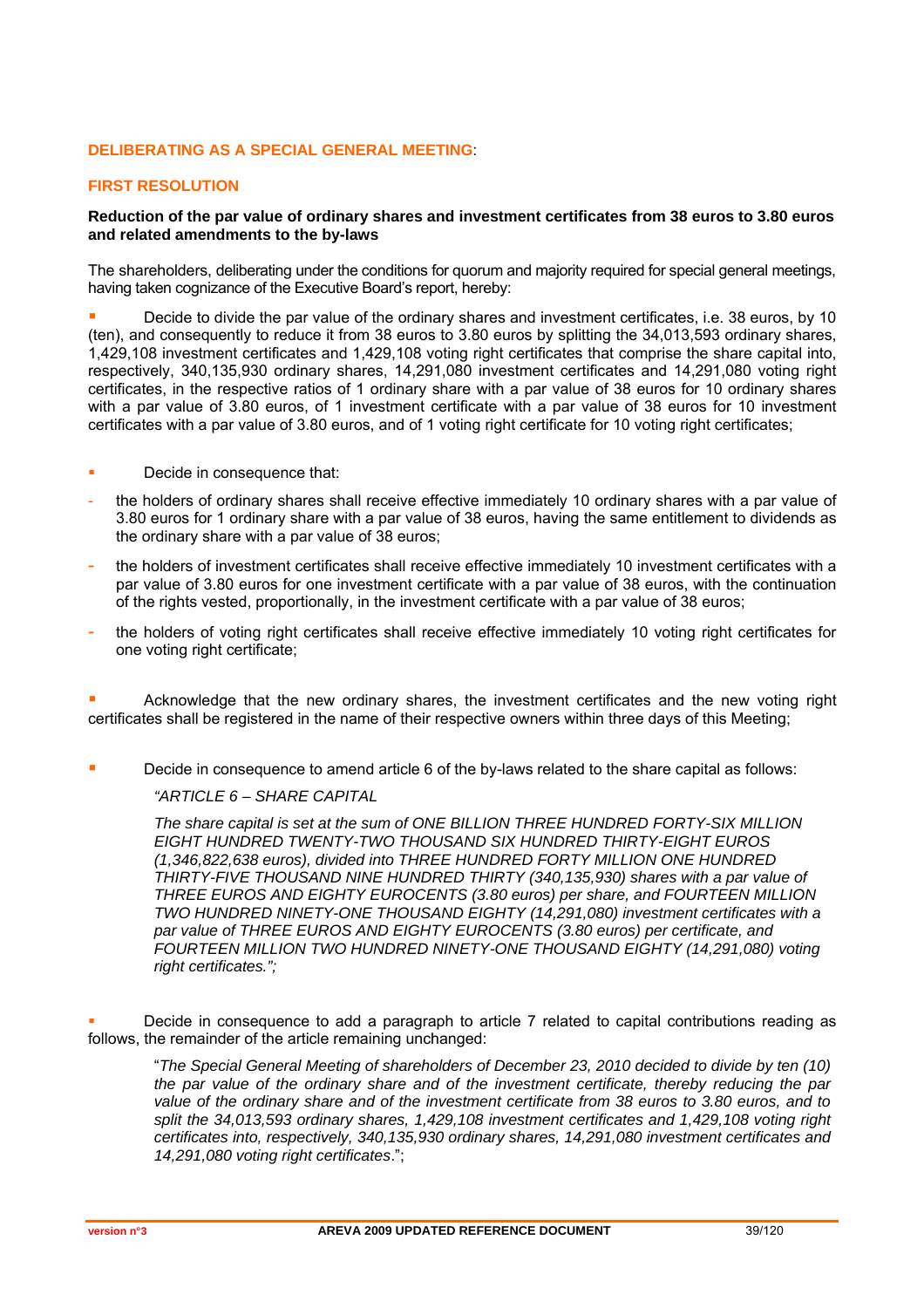Acknowledge that in application of article 2 of the decree no. 83-1116 of December 21, 1983 related to the Société des Participations du CEA, this amendment to the by-laws shall become final only after its approval by decree;

 Give full authority to the Executive Board, with the power to sub-delegate said authority as provided by law, to accomplish all legal formalities and to take all necessary measures in connection with the division of the par value of the ordinary shares and investment certificates from 38 euros to 3.80 euros, and the allocation of the corresponding voting right certificates.

### **SECOND RESOLUTION**

### **Amendments to the by-laws with a view to introducing non-voting preferred shares in the Company by-laws**

The Shareholders, deliberating under the conditions for quorum and majority required for special general meetings, having taken cognizance of the Executive Board's report, the special report of the Statutory Auditors, and the text of the amendments to the by-laws appearing in the Appendix\*, hereby:

Decide to introduce the power to create non-voting preferred shares in the by-laws of the Company:

|                                                                                       |  |  |  |  |  | Decide to adopt in its entirety the new wording of the by-laws appearing in the Appendix <sup>*</sup> , which |  |
|---------------------------------------------------------------------------------------|--|--|--|--|--|---------------------------------------------------------------------------------------------------------------|--|
| forms an integral part of this resolution, and from which results in particular that: |  |  |  |  |  |                                                                                                               |  |

- the non-voting preferred share confers the same rights as the ordinary share with the exception of the right to vote in General Meetings of shareholders, which does not attach to it. It also confers the right, under the conditions determined by law and in the by-laws, to attend Ordinary and Special General Meetings and to attend and vote in special meetings of holders of non-voting preferred shares;
- the non-voting preferred shares carry a preemptive right to subscribe to capital increases when shares are issued for cash; If capital is increased for cash while maintaining the preemptive subscription right of the shareholders, then holders of non-voting preferred shares have a preemptive right to subscribe to new non-voting preferred shares in proportion to the number of non-voting preferred shares held;
- the decision to cancel the preemptive subscription right adopted by the Special General Meeting is binding for holders of non-voting preferred shares;
- if new shares are issued, particularly during any transaction to increase capital that maintains the preemptive subscription right, to increase capital by incorporating reserves, profits or issue premiums, to issue bonus shares, to combine or split shares, or to pay dividends in shares, then the shares issued or allocated on account of the non-voting preferred shares are themselves non-voting preferred shares;
- the Special General Meeting shall decide or authorize the change or reduction of the share capital without giving rise to approval by the meeting of holders of non-voting preferred shares. Without prejudice to articles L. 225-208 and L. 225-209 of the French Commercial Code, the Special General Meeting that shall have decided or authorized a reduction in capital for reasons unrelated to losses may decide that a share purchase offer carried out in accordance with article L. 225-207 of the French Commercial Code shall be limited to the investment certificates and/or the non-voting preferred shares;
- if investment certificates are converted into, exchanged for or reconstituted as ordinary shares, particularly in connection with an offer to exchange ordinary shares for investment certificates, then the non-voting preferred shares may, under the same price and/or parity conditions, (i) be exchanged for ordinary shares in connection with an exchange offer and/or (ii) be converted into ordinary shares in accordance with the terms decided upon by the Special General Meeting; The non-voting preferred shares shall regain the right to vote and shall be simultaneously converted into ordinary shares on the date that all of the investment certificates and voting right certificates are recombined into ordinary shares pursuant to article L. 228-31 of the French Commercial Code;

Give the Executive Board full authority, to the extent necessary, to implement the conversion of nonvoting preferred shares into ordinary shares, in the instances and under the conditions provided in article 14 of the by-laws;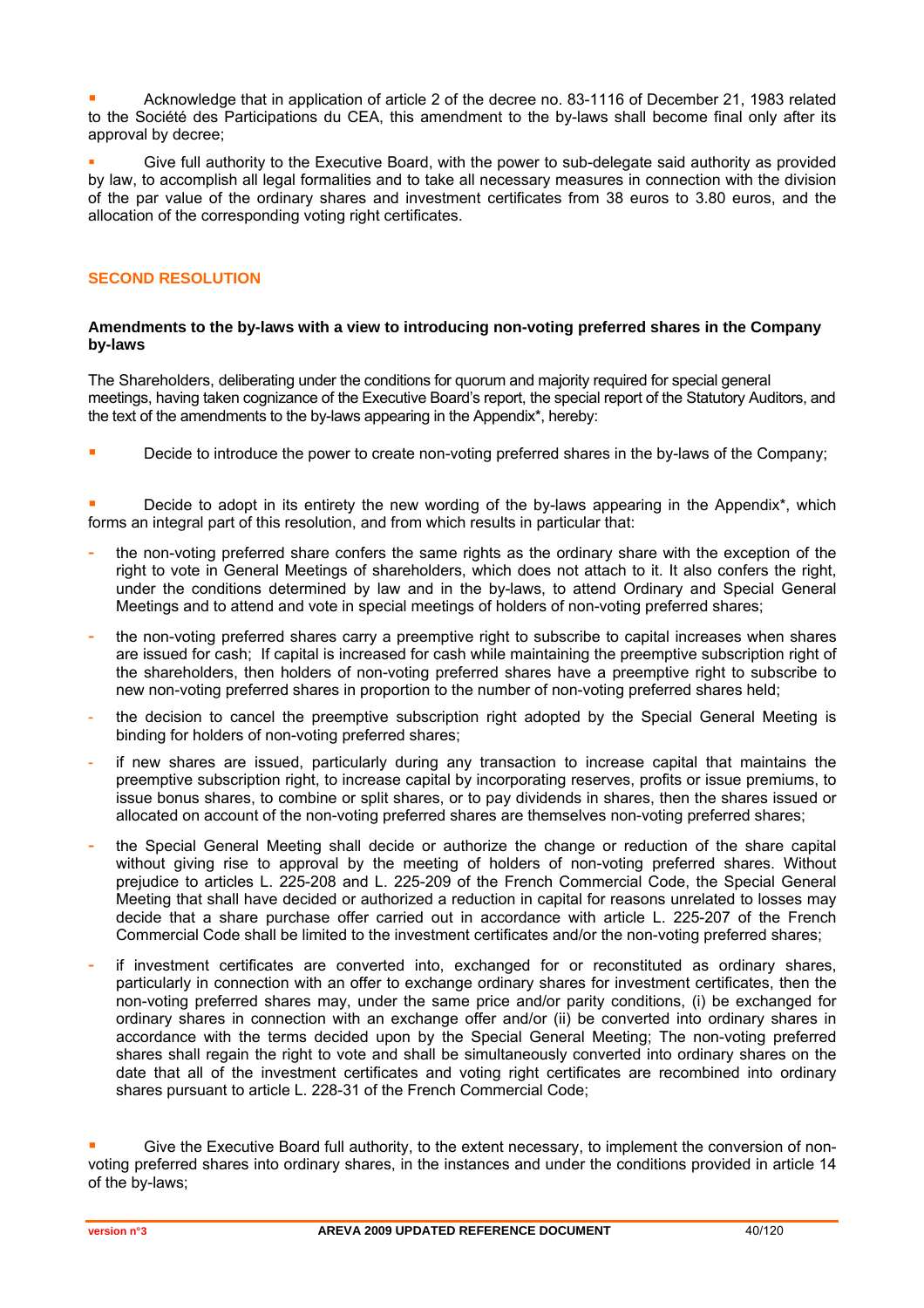Acknowledge that in application of article 2 of the decree no. 83-1116 of December 21, 1983 related to the Société des Participations du CEA, the amendments to the by-laws that are the subject of this resolution shall become final only after their approval by decree;

 Give full authority to the Executive Board, with the power to sub-delegate said authority as provided by law, to accomplish all legal formalities, take all necessary measures, and file all documents to implement the abovementioned amendments to the by-laws.

*\* Appendix to the resolutions of the Combined General Shareholders' Meeting of December 23, 2010. AREVA's by-laws modified as a consequence of this resolution are available at AREVA's headquarter and website*.

### **THIRD RESOLUTION**

**Delegation of authority to the Executive Board for the purpose of increasing the share capital by the amount of 35,076,922.20 euros by issuing 9,230,769 new ordinary shares with a par value of 3.80 euros per share at the price of 32.50 euros per share with cancellation of the preemptive subscription right of the shareholders in favor of the French State** 

The shareholders, deliberating under the conditions for quorum and majority required of special general meetings and in accordance with the provisions of articles L. 225-129-2 and L. 225-138 of the French Commercial Code, having taken cognizance of the Executive Board's report, the special report of the Statutory Auditors, the opinion of the Works Council, and the adoption of the first and second resolutions submitted to this General Meeting of shareholders, and subject to the adoption of the fifth resolution hereinafter, and acknowledging that the share capital is fully paid, hereby:

**Delegate authority to the Executive Board, subject to the prior authorization of the Supervisory Board** in accordance with article 23 of the by-laws, for the purpose of increasing the share capital of the Company by the nominal amount of thirty-five million seventy-six thousand nine hundred twenty-two euros and twenty eurocents (€35,076,922.20);

**•** Decide that the capital increase shall be carried out by issuing nine million two hundred thirty thousand seven hundred sixty-nine (9,230,769) new ordinary shares with a par value of three euros and eighty eurocents (€3.80) per share, at the unit price of thirty-two euros and fifty eurocents (€32.50), i.e. with an issue premium of twenty-eight euros and seventy eurocents (€28.70) per ordinary share, thus representing a gross capital increase of two hundred ninety-nine million nine hundred ninety-nine thousand nine hundred ninety-two euros and fifty eurocents (€299,999,992.50);

 Decide to cancel the preemptive subscription right of shareholders to ordinary shares to be issued by virtue of this authority and to reserve the subscription for the French State in the amount of 299,999,992.50 euros, i.e. 9,230,769 new ordinary shares;

Decide that the new ordinary shares shall be paid in full upon subscription;

**Decide that the new ordinary shares shall, upon their creation, be entirely comparable to the existing in the stating** ordinary shares and subject to all the provisions of the by-laws;

 Decide that the ordinary shares thus issued shall be entitled to dividend rights and consequently shall convey the right to all of the dividend distributions decided as from their issue;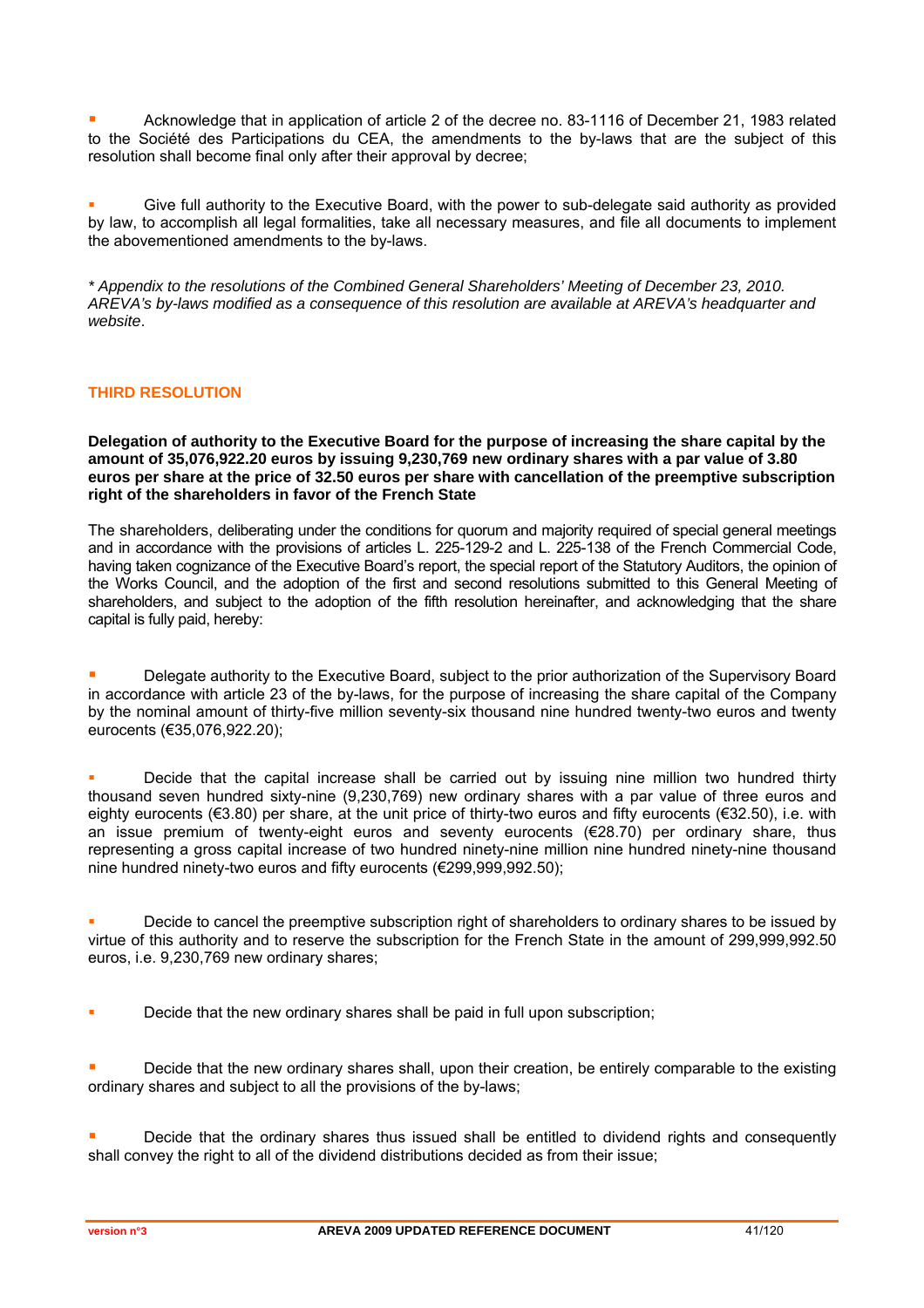Decide that this delegation of authority is granted to the Executive Board for a maximum period of eighteen (18) months as from the date of this General Meeting;

 Acknowledge that, in application of article 2 of the decree no. 83-1116 of December 21, 1983 related to Société des Participations du CEA, the capital increase that may be decided by the Executive Board in application of this resolution shall become final only after its joint approval by the Minister in charge of Industry and the Minister in charge of the Economy;

 Give full authority to the Executive Board to use this delegation, subject to the prior authorization by the Supervisory Board and in accordance with article 23 of the by-laws, under the conditions set forth above, and in particular to:

- set the dates and all other terms and conditions for the capital increase;
- collect the subscription and payment:
- confirm the implementation of the capital increase;
- make all necessary offsets against the issue premium and particularly the costs of the capital increase, and deduct from this amount the sums necessary to fund the legal reserve at one-tenth of the new share capital;
- undertake to amend articles 6 and 7 of the by-laws accordingly; and
- with the power to subdelegate, accomplish all legal formalities necessary to carry out the capital increase, including publication, and to enter into any agreements and contracts, and more generally do all that is warranted and take all necessary measures for the successful conclusion of the capital increase.

### **FOURTH RESOLUTION**

**Delegation of authority to the Executive Board for the purpose of increasing the share capital in the amount of 70,153,844.40 euros by issuing 18,461,538 new ordinary shares with a par value of 3.80 euros per share at the price of 32.50 euros per share with cancellation of the preemptive subscription right of the shareholders in favor of Kuwait Investment Authority** 

The shareholders, deliberating under the conditions for quorum and majority required of special general meetings and in accordance with the provisions of articles L. 225-129-2 and L. 225-138 of the French Commercial Code, having taken cognizance of the Executive Board's report, the special report of the Statutory Auditors, the opinion of the Works Council, and the adoption of the first and second resolutions submitted to this General Meeting of shareholders, and subject to the adoption of the fifth resolution hereinafter, and acknowledging that the share capital is fully paid, hereby:

 Delegate authority to the Executive Board, subject to the prior authorization of the Supervisory Board in accordance with article 23 of the by-laws, for the purpose of increasing the share capital of the Company by the nominal amount of seventy million one hundred fifty-three thousand eight hundred forty-four euros and forty eurocents (€70,153,844.40);

 Decide that the capital increase shall be carried out by issuing eighteen million four hundred sixtyone thousand five hundred thirty-eight (18,461,538) new ordinary shares with a par value of three euros and eighty eurocents (€3.80) per share, at the unit price of thirty-two euros and fifty eurocents (€32.50), i.e. with an issue premium of twenty-eight euros and seventy eurocents (€28.70) per ordinary share, thus representing a gross capital increase of five hundred ninety-nine million nine hundred ninety-nine thousand nine hundred eight-five euros (€599,999,985);

 Decide to cancel the preemptive subscription right of shareholders to ordinary shares to be issued by virtue of this authority and to reserve the subscription for Kuwait Investment Authority in the amount of 599,999,985 euros, i.e. 18,461,538 new ordinary shares;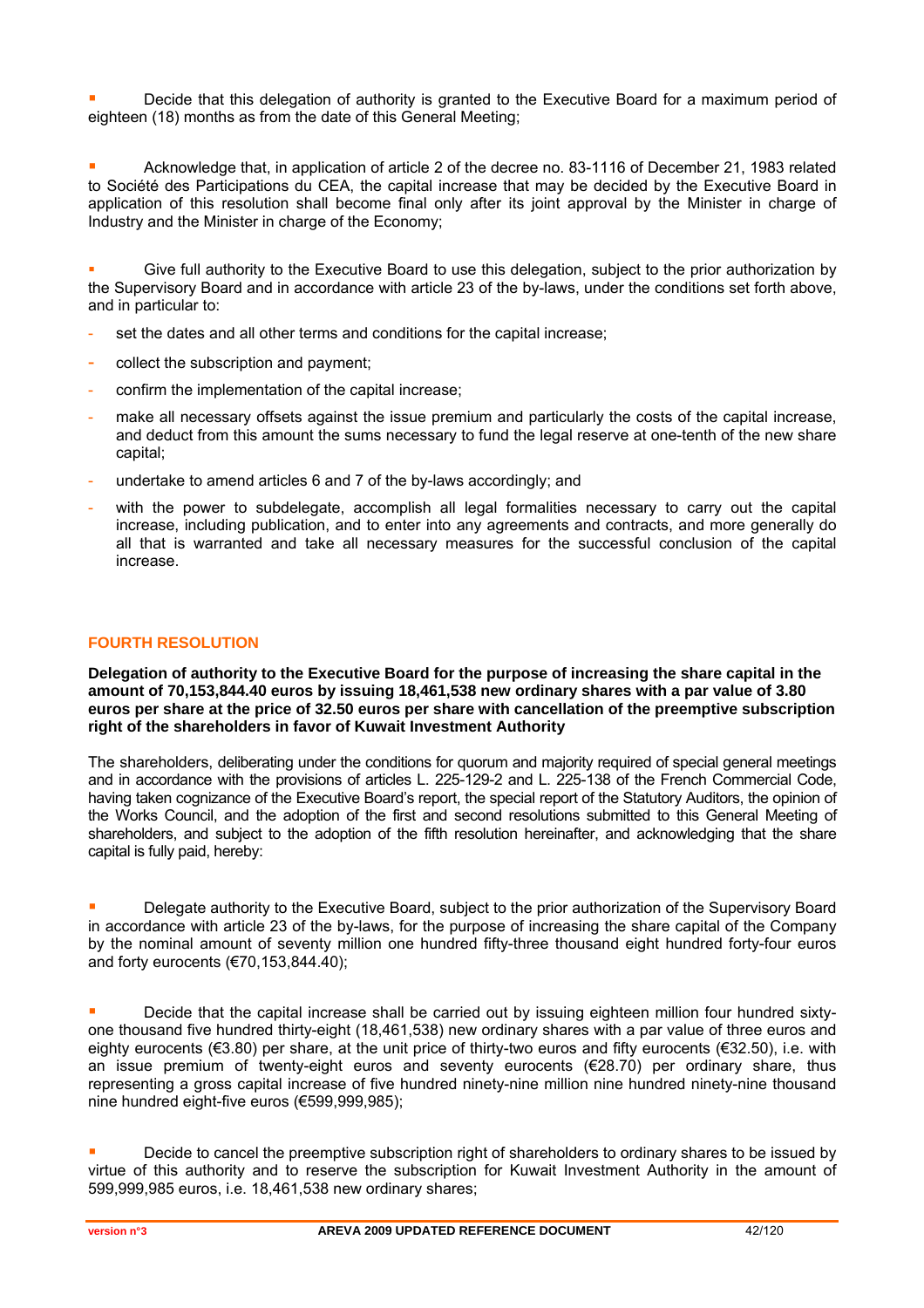**Decide that the new ordinary shares shall be paid in full upon subscription;** 

 Decide that the new ordinary shares shall, upon their creation, be entirely comparable to the existing ordinary shares and subject to all the provisions of the by-laws;

 Decide that the ordinary shares thus issued shall be entitled to dividend rights and consequently shall convey the right to all of the dividend distributions decided as from their issue;

 Decide that this delegation of authority is granted to the Executive Board for a maximum period of eighteen (18) months as from the date of this General Meeting;

 Acknowledge that, in application of article 2 of the decree no. 83-1116 of December 21, 1983 related to Société des Participations du CEA, the capital increase that may be decided by the Executive Board in application of this resolution shall become final only after its joint approval by the Minister in charge of Industry and the Minister in charge of the Economy;

 Give full authority to the Executive Board to use this delegation, subject to the prior authorization by the Supervisory Board and in accordance with article 23 of the by-laws, under the conditions set forth hereinabove, and in particular to:

- set the dates and all other terms and conditions for the capital increase;
- collect the subscription and payment;
- confirm the implementation of the capital increase;
- make all necessary offsets against the issue premium and particularly the costs of the capital increase. and deduct from this amount the sums necessary to fund the legal reserve at one-tenth of the new share capital;
- undertake to amend articles 6 and 7 of the by-laws accordingly; and
- with the power to subdelegate, accomplish all legal formalities necessary to carry out the capital increase, including publication, and to enter into any agreements and contracts, and more generally do all that is warranted and take all necessary measures for the successful conclusion of the capital increase.

### **FIFTH RESOLUTION**

**Delegation of authority to the Executive Board for the purpose of increasing the share capital in the maximum amount of 4,525,511.20 euros by issuing a maximum of 1,190,924 non-voting preferred shares at a par value of 3.80 euros per share and a price of 32.17 euros in favor of investment certificate holders** 

The shareholders, deliberating under the conditions for quorum and majority required of special general meetings and in accordance with the provisions of articles L. 225-129-2, L. 228-34 and L. 228-12 of the French Commercial Code, having taken cognizance of the Executive Board's report, the special report of the Statutory Auditors, the opinion of the Works Council, and the adoption of the preceding first through fourth resolutions, hereby:

 Delegate authority to the Executive Board, subject to the prior authorization of the Supervisory Board in accordance with article 23 of the by-laws, for the purpose of increasing the Company's share capital by a maximum nominal amount of four million five hundred twenty-five thousand five hundred eleven euros and twenty eurocents (€4,515,511.20), to preserve the rights of investment certificate holders in the event that the Executive Board decides on a capital increase in application of the preceding third and fourth resolutions, in accordance with article L. 228-34 of the French Commercial Code;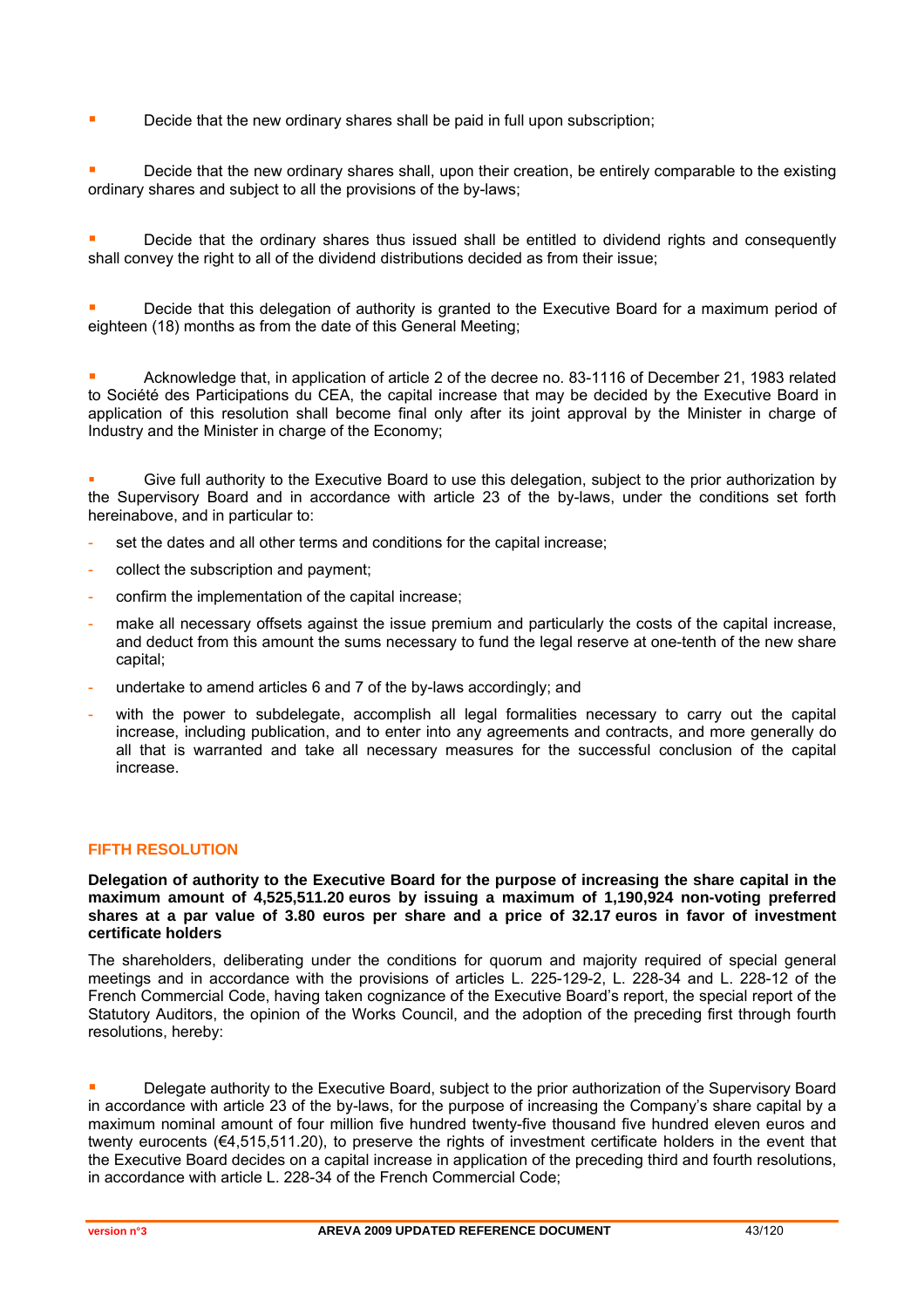Acknowledge that the issue price of the non-voting preferred shares is identical to the price of the ordinary shares that might be issued in connection with the third and fourth resolutions, subject to the application of a discount of about 1% (one percent) from par, reflecting the lack of voting rights of the nonvoting preferred shares;

 Decide that the increase in share capital shall be carried out by issuing a maximum of one million one hundred ninety thousand nine hundred twenty-four (1,190,924) non-voting preferred shares whose characteristics are defined by articles 8, 14, 35 and 42 of the by-laws, with a par value of three euros and eighty eurocents (€3.80), at the unit price of thirty-two euros and seventeen eurocents (€32.17), i.e. with an issue premium of twenty-eight euros and thirty-seven eurocents (€28.37) per non-voting preferred share, thus representing a maximum gross capital increase of thirty-eight million three hundred twelve thousand twenty-five euros and eight eurocents (€38,312,025.08);

 Decide that the non-voting preferred shares thus issued shall be entitled to dividend rights and consequently shall convey the right to all of the dividend distributions decided as from their issue;

 Decide that the investment certificate holders shall have a preemptive subscription right to apply as of right for these new non-voting preferred shares in proportion to the number of investment certificates they possess;

 Give to the Executive Board, to the extent necessary, full authority to implement the conversion of the non-voting preferred shares into ordinary shares, in the instances and under the conditions provided in article 14 of the by-laws;

 Acknowledge that the conversion of the non-voting preferred shares into ordinary shares, in the instances and conditions provided in article 14 of the by-laws, constitutes waiver by the shareholders of their preemptive subscription rights to ordinary shares resulting from the conversion;

**Decide that the non-voting preferred shares shall be paid in full upon subscription:** 

 Decide that this delegation of authority is granted to the Executive Board for a maximum period of eighteen (18) months as from the date of this General Meeting;

 Acknowledge that, in application of article 2 of the decree no. 83-1116 of December 21, 1983 related to Société des Participations du CEA, the capital increase that may be decided by the Executive Board in application of this resolution shall become final only after its joint approval by the Minister in charge of Industry and the Minister in charge of the Economy;

- Give full authority to the Executive Board to use this delegation, subject to the prior authorization of the Supervisory Board in accordance with article 23 of the by-laws, and in particular to:
- set the dates and all other terms and conditions for the capital increase;
- collect the subscriptions and payments;
- decide, if it deems it appropriate, to allocate the unsubscribed non-voting preferred shares and/or to limit the amount of the capital increase, without minimum, to the subscribed non-voting preferred shares, and to confirm any payment by offset of the non-voting preferred shares to be issued and the final amount of the capital increase;
- make all necessary offsets against the issue premium and particularly the costs of the capital increase, and deduct from this amount the sums necessary to fund the legal reserve at one-tenth of the new share capital;
- undertake to amend articles 6 and 7 of the by-laws accordingly; and
- with the power to subdelegate, perform all legal formalities necessary to implement the increase in share capital, including publication, enter into any agreements and contracts, and, more generally, do all that is warranted and take all necessary measures for the successful completion of the capital increase and for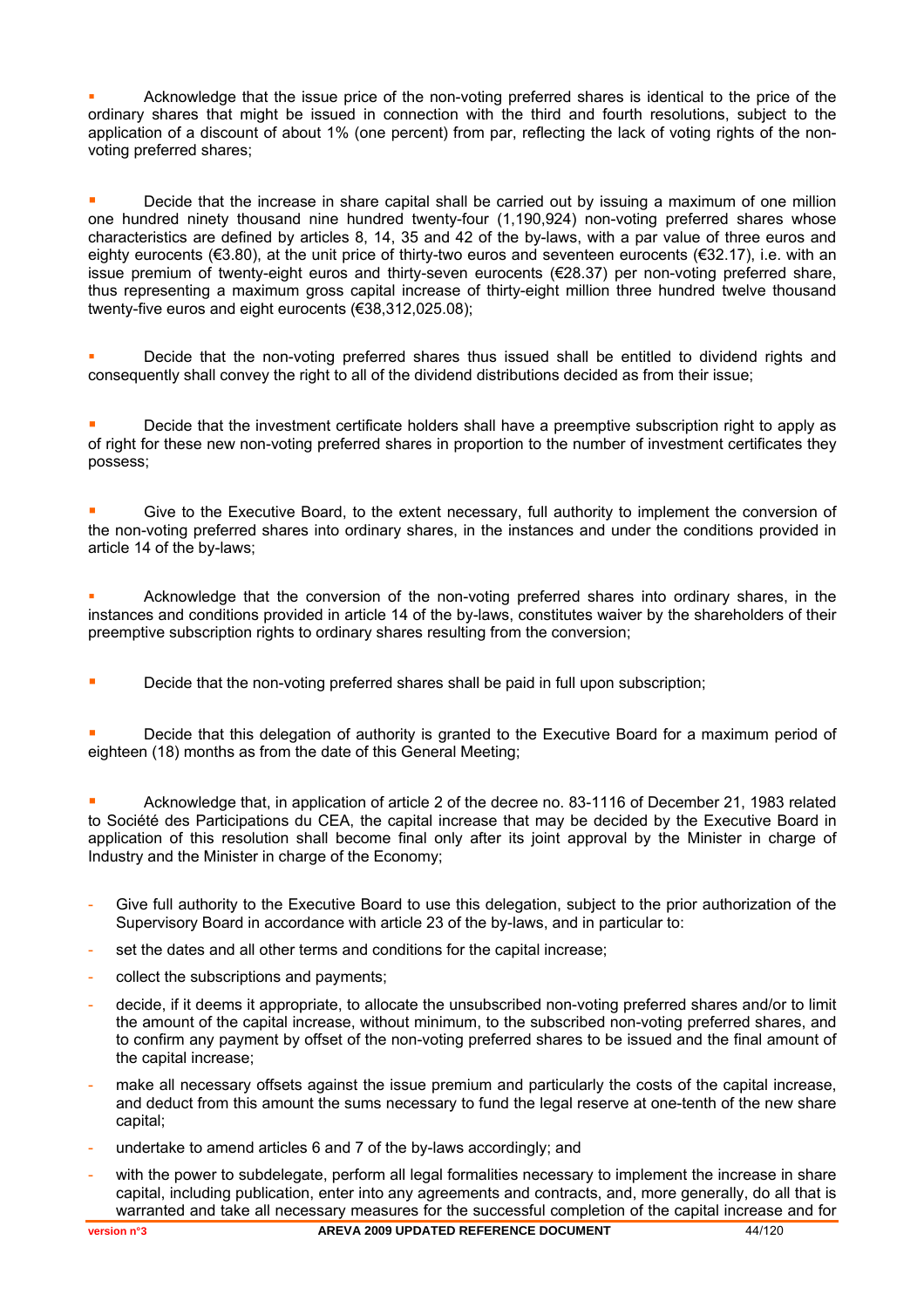the admission of the non-voting preferred shares to trading on the regulated market of NYSE Euronext in Paris as well as to the exercise of the rights attached thereto.

### **SIXTH RESOLUTION**

**Delegation of authority to the Executive Board for the purpose of increasing the share capital by issuing ordinary shares reserved for the participants of a company savings plan sponsored by the Company or its Group** 

The shareholders, deliberating under the conditions for quorum and majority required for special general meetings and in accordance with the provisions of articles L. 3332-1 *et seq.* of the French Labor Code and of articles L. 225-129 *et seq.*, L. 225-138 I and II, and L. 225-138-1 of the French Commercial Code, and having taken cognizance of the Executive Board's report and of the special report of the Statutory Auditors, hereby:

 Delegate authority to the Executive Board, subject to the prior authorization of the Supervisory Board in accordance with article 23 of the by-laws, for the purpose of increasing the Company's share capital in one or more stages, and on its sole decision, at such times and according to such procedures as it shall determine, by issuing ordinary shares of the Company reserved for directors and officers, employees and former employees participating in a company savings plan of the Company and, as applicable, of French or foreign companies related to it under the conditions of article L. 225-180 of the French Commercial Code and article L. 3344-1 of the French Labor Code, or by the free allocation of existing ordinary shares or issuing bonus ordinary shares of the Company, particularly by incorporating reserves, profits or issue premiums, within the limits of the law and regulations;

 Decide that the capital increases likely to be carried out by virtue of this resolution shall not exceed the nominal amount of one million euros ( $\epsilon$ 1,000,000), it being specified that this cap is self-standing and separate from caps on capital increases authorized by the other resolutions submitted to this General Meeting;

 Decide that if the subscriptions have not absorbed the entire share issue, the capital increase shall be carried out only for the amount of the securities subscribed;

 Decide to cancel the preemptive subscription right of bearers of ordinary shares, investment certificates and, if the fifth resolution submitted to this General Assembly is implemented, non-voting preferred shares in favor of said participants in a company savings plan, to the ordinary shares allocated by virtue of this resolution, to the extent applicable;

 Decide that the price of the ordinary shares shall be determined, in accordance with the provisions of article L. 3332-19 or L. 3332-20 of the French Labor Code, depending on the circumstances, by reference to:

(i) selected objective methods pertaining to valuation of shares, insofar as the ordinary shares of the Company are not admitted to trading on the regulated market of NYSE Euronext in Paris, taking into account the consolidated net assets, profitability and business forecasts of the Company, based in each instance on appropriate weightings; or

(ii) the listing price, insofar as this delegation of authority is implemented concomitantly with an initial offering of ordinary shares of the Company on a regulated market, at the market admission price, on the condition that the decision of the Executive Board or of its delegates shall occur no later than ten market trading sessions after the date of the first listing; or

(iii) the average listed price of the ordinary share in the twenty market sessions preceding the day of the decision setting the date of subscription opening, insofar as this delegation of authority is implemented after the Company's ordinary shares have been admitted to trading on the regulated market of NYSE Euronext in Paris.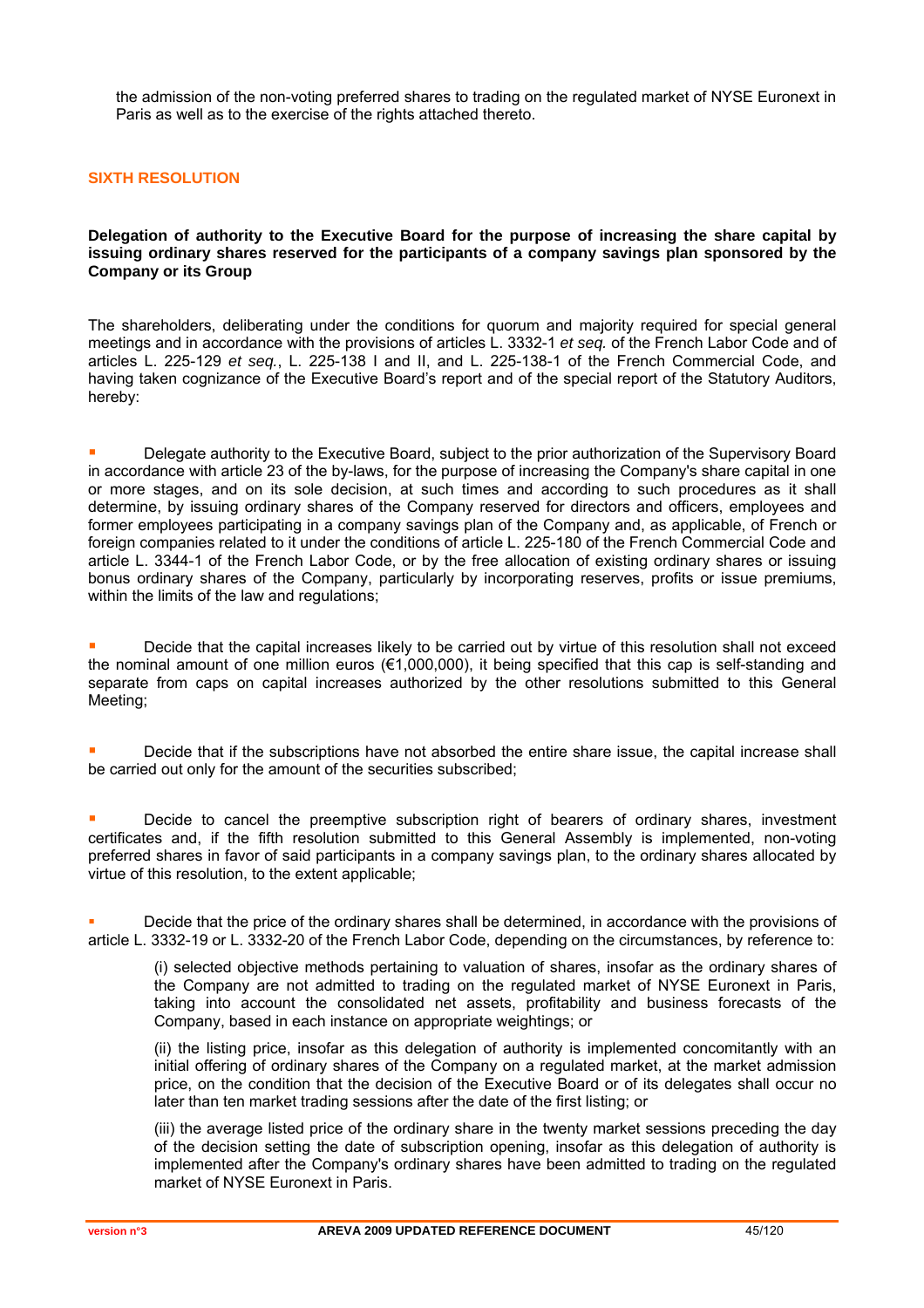It should be noted that the maximum discount decided, as the case may be, in application of articles L. 3332-19 *et seq.* of the French Labor Code, in relation to the subscription price or to the listing price or to the average of listed prices in the twenty market sessions may not exceed 20% or 30%, depending on whether the securities thus subscribed, directly or indirectly, correspond to instruments that may not be sold during a period of less than ten years or for ten years or more. However, the shareholders expressly authorize the Executive Board to cancel or reduce the abovementioned discount if it deems it appropriate, in particular to take into account locally applicable legal, accounting, tax and social systems, among other things;

 Authorizes the Executive Board to make a free allocation of existing ordinary shares of the Company or to issue bonus shares as part of a matching contribution or a discount, as the case may be, provided that the transaction is within legal or regulatory limits considering the value of these shares at the subscription price;

 Acknowledge that, in application of article 2 of the decree no. 83-1116 of December 21, 1983 related to Société des Participations du CEA, the capital increase(s) decided in application of this resolution shall become final only after its/(their) joint approval by the Minister in charge of Industry and the Minister in charge of the Economy:

 Decide that this delegation of authority is granted to the Executive Board for a maximum period of eighteen (18) months as from the date of this General Meeting;

 Give full authority to the Executive Board to implement this resolution, subject to the prior authorization of the Supervisory Board in accordance with article 23 of the by-laws, and in particular to:

- set the terms and conditions for the transactions and decide on the dates and procedures for the issues and free allocations of ordinary shares to be carried out by virtue of this delegation of authority;
- set the dates for subscription openings and closings, the vesting dates, and the procedures for paying up ordinary shares of the Company;
- agree on the schedule for paying up ordinary shares;
- determine whether the shares may be issued directly in favor of the beneficiaries or through mutual funds;
- decide, in accordance with the law, on the list of companies or groups from which personnel and former personnel may subscribe to the ordinary shares and receive the free allocation of ordinary shares, as the case may be;
- set the seniority conditions that must be met by the beneficiaries of the ordinary shares that are the subject of each free allocation;
- determine, as necessary, the terms and conditions for free allocations;
- record the implementation of capital increases up to the amount of the ordinary shares of the Company that will be effectively subscribed;
- determine, if necessary, the amount of the sums to be capitalized within the limit established above and the equity item(s) from which they will be taken;
- enter into any agreements, complete any transactions and formalities linked to the increases in share capital, directly or through third parties, and amend the by-laws in relation to those capital increases;
- more generally, take all necessary measures to carry out the share issues and, as appropriate, to suspend them, and on its sole decision and if it deems it necessary to charge the costs of the capital increases to the amount of the premiums pertaining to those increases and to allocate from this amount the sums necessary to bring the legal reserve to one tenth of the new share capital following each increase.

### **SEVENTH RESOLUTION**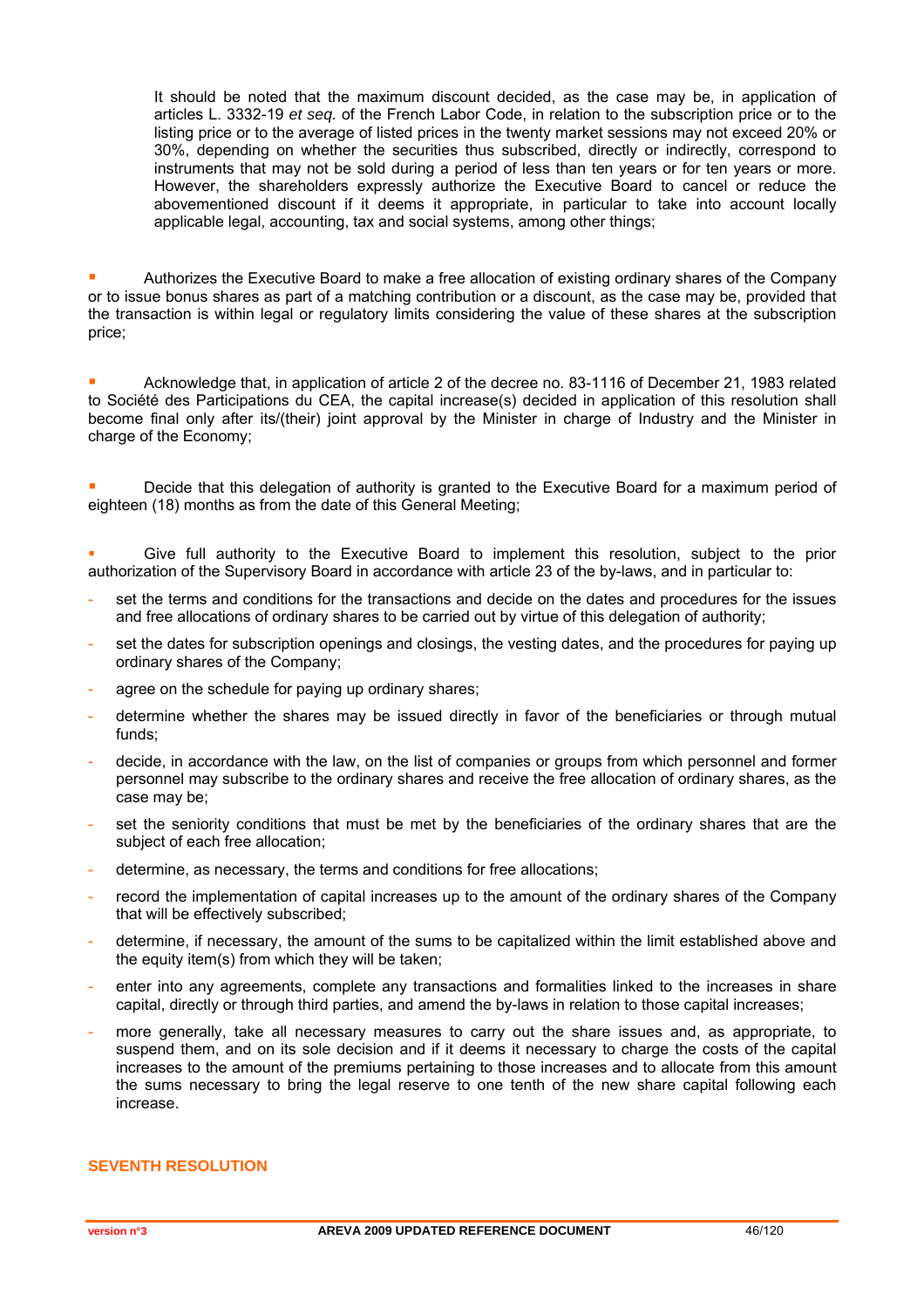### **Cancellation of article 21 of the by-laws in order to reflect the new provisions of article L. 225-72 of the French Commercial Code deriving from the law no. 2008-776 of August 4, 2008 removing the requirement for members of the Supervisory Board to hold shares of the Company**

The shareholders, deliberating under the conditions for quorum and majority required for special general meetings, having taken cognizance of the Executive Board's report and of the new provisions of article L. 225-72 of the French Commercial Code deriving from the law no. 2008-776 of August 4, 2008 removing the requirement for members of the Supervisory Board to hold shares of the Company, hereby:

Decide to cancel article 21 of the by-laws written as follows:

*"ARTICLE 21 – ORDINARY SHARES HELD BY DIRECTORS*

*Except as provided by law, each member of the Supervisory Board must own at least one ordinary share of the Company.* 

*If on the date of his appointment a member of the Supervisory Board does not own the requisite number of ordinary shares, or if he ceases to own them during his term, he shall be considered to have resigned from office if the situation has not been corrected within three months."*

Decide in consequence to renumber the articles of the by-laws following article 20 of the by-laws;

 Acknowledge that in application of article 2 of the decree no. 83-1116 of December 21, 1983 related to the Société des Participations du CEA, the amendments to the by-laws that are the subject of this resolution shall become final only after their approval by decree;

 Give full authority to the Executive Board, with the power to sub-delegate said authority as provided by law, to accomplish all legal formalities, take all necessary measures, and file all documents to implement the abovementioned amendments to the by-laws.

### **DELIBERATING AS AN ORDINARY GENERAL MEETING:**

### **EIGHTH RESOLUTION**

### **Ratification of the cooptation of Mr. Christophe Behar in the capacity of member of the Supervisory Board**

The shareholders, on the recommendation of the Supervisory Board, ratify the cooptation of Mr. Christophe Behar as a member of the Supervisory Board carried out by the Supervisory Board on April 29, 2010, to replace Mr. Philippe Pradel, who has resigned, for the remainder of his predecessor's term, i.e. until the Annual General Meeting convened in 2011 to approve the financial statements for the year ending December 31, 2010.

### **NINTH RESOLUTION**

### **Ratification of the cooptation of Mr. René Ricol in the capacity of member of the Supervisory Board**

The shareholders, on the recommendation of the Supervisory Board, ratify the cooptation of Mr. René Ricol as a member of the Supervisory Board carried out by the Supervisory Board on April 29, 2010, to replace Mr. Thierry Desmarest, who has resigned, for the remainder of his predecessor's term, i.e. until the Annual General Meeting convened in 2011 to approve the financial statements for the year ending December 31, 2010.

### **TENTH RESOLUTION**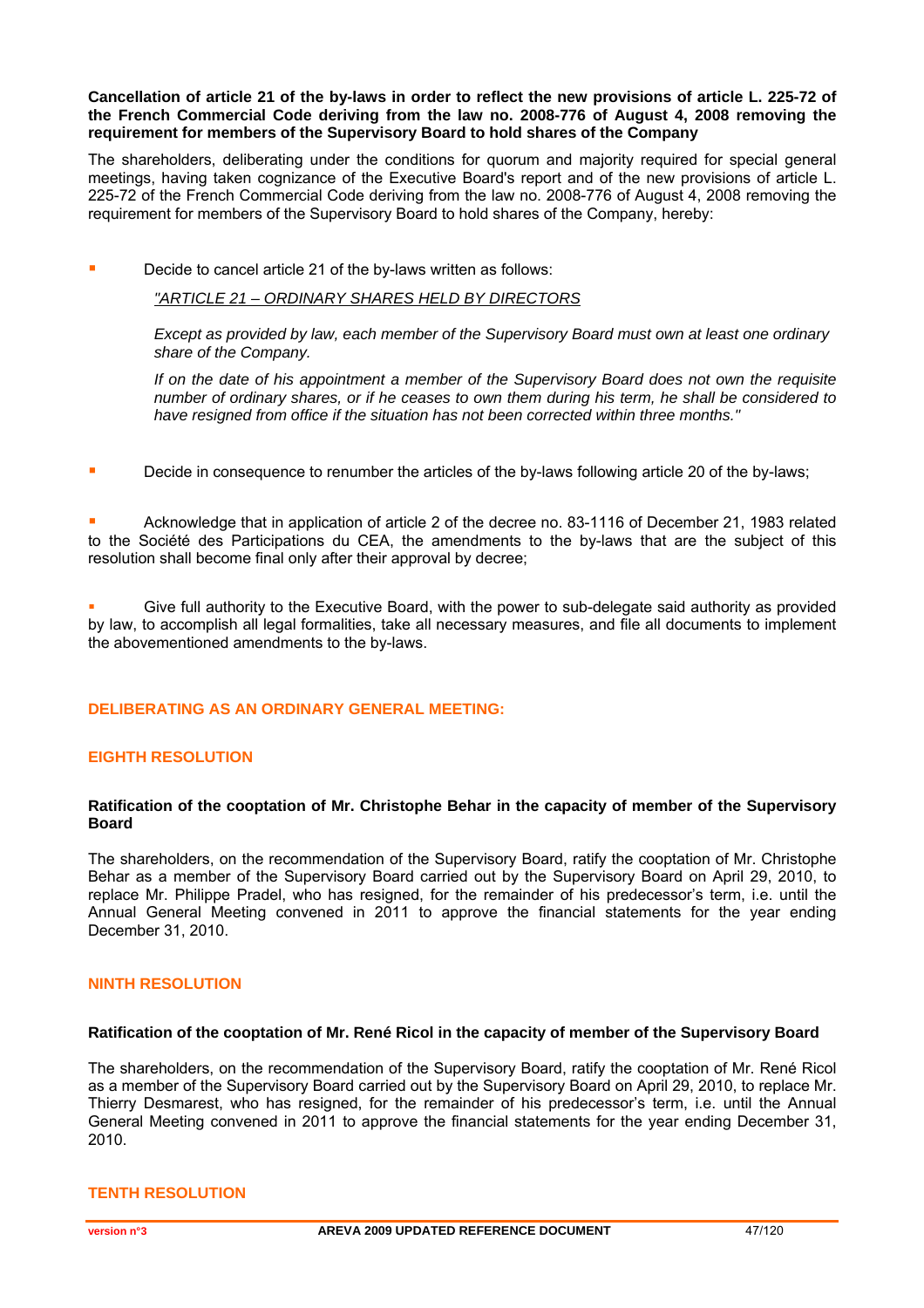### **Granting of authority to execute formalities**

The shareholders, deliberating under the conditions for quorum and majority required for ordinary general meetings, grant full authority to the bearer of an original, an excerpt or a copy of this meeting report for purposes of filing, publishing and recording same, and for other purposes as he shall decide.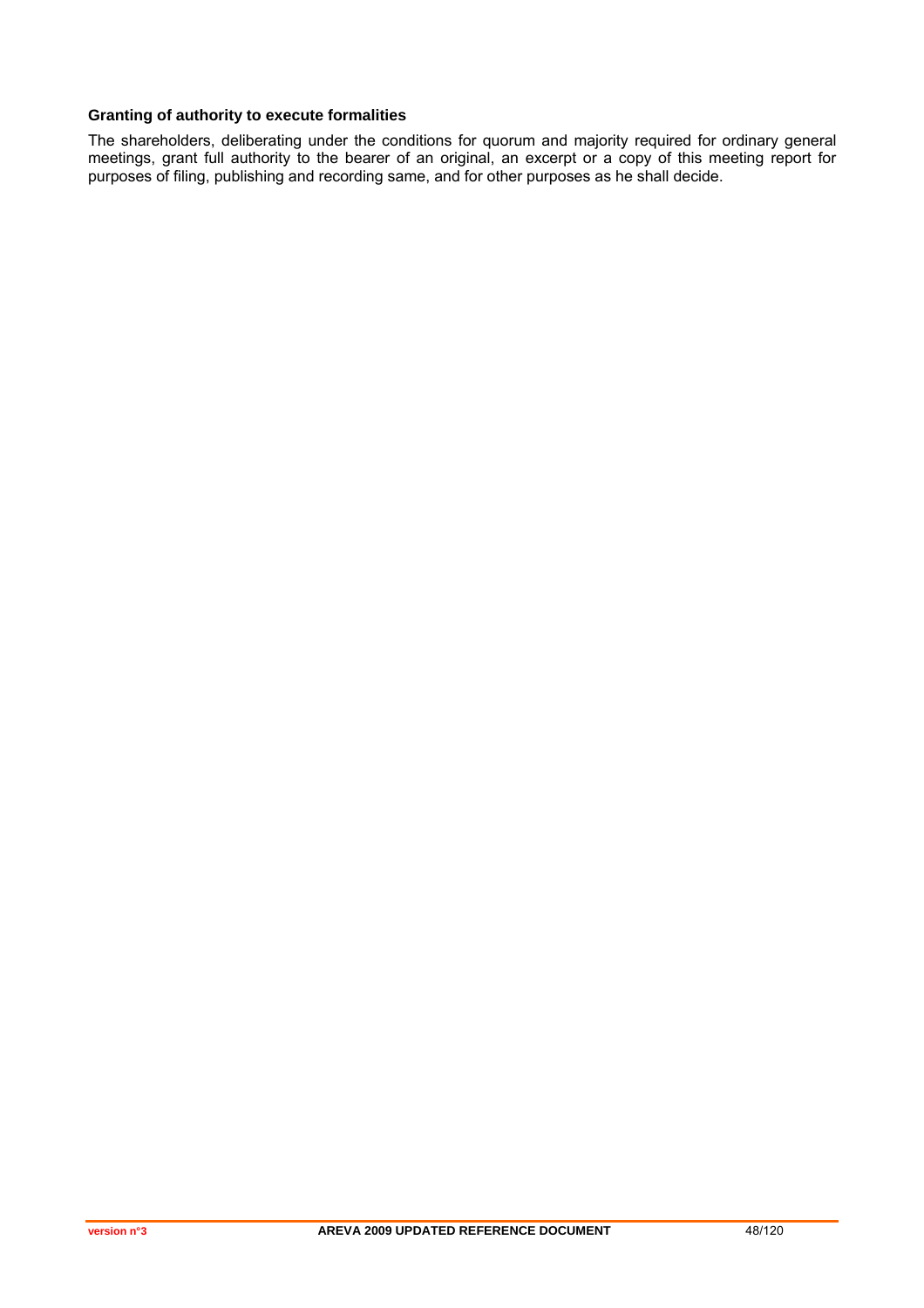# **Table of concordance between information published in significant press releases since March 29, 2010 and the AREVA 2009 Updated Reference Document**

### **The following significant press releases were published by the AREVA group since the AREVA 2009 Reference Document was filed:**

| <b>Date</b>   |     | <b>Information</b>                                                                          |                                                                                                                                                                                                                                                                                                                                                                                                                                                         | Section<br>of<br>the AREVA<br>2009<br>Updated<br>Reference<br>Document |
|---------------|-----|---------------------------------------------------------------------------------------------|---------------------------------------------------------------------------------------------------------------------------------------------------------------------------------------------------------------------------------------------------------------------------------------------------------------------------------------------------------------------------------------------------------------------------------------------------------|------------------------------------------------------------------------|
| March<br>2010 | 29, | Japan: AREVA<br>signs a contract to<br>supply MOX fuel<br>to Hokkaido<br>Electric           | AREVA has signed today a contract* to supply<br>MOX fuel assemblies for unit 3 of the Tomari<br>nuclear power plant (Japan) owned and operated<br>by Hokkaido Electric Power Company.<br>*Contract signed between MELOX SA, to fabricate<br>MOX fuel, and MHI, in charge of designing the fuel<br>for the utility.                                                                                                                                      | Section<br>6.4.2.                                                      |
| April<br>2010 | 9.  | AREVA signs<br>three major<br>agreements with<br>partners in Italy                          | At the Franco-Italian bilateral summit chaired by<br>French President Nicolas Sarkozy and Italian Prime<br>Minister Silvio Berlusconi, Anne Lauvergeon, CEO<br>of AREVA, signed three nuclear cooperation<br>agreements with its industrial and academic<br>partners.                                                                                                                                                                                   | Section<br>6.4.2.                                                      |
| April<br>2010 | 15, | Equal<br>opportunities:<br>AREVA to pursue<br>ODEO initiative in<br>the long-term           | <b>AREVA</b><br>the<br>Metalworkers'<br>and<br>European<br>Federation (EMF), with the support of the European<br>Works Council select committee, renewed the<br>European Agreement on Equal Opportunities within<br>the AREVA group in Europe, signed in November<br>2006. On this occasion, the parties signed an<br>amendment to the agreement, formalizing the<br><b>ODEO</b><br>Dialogue<br>(Open<br>through<br>Equal<br>Opportunities) initiative. | Section 17                                                             |
| April<br>2010 | 16, | Namibia: AREVA<br>inaugurates first<br>seawater<br>desalination plant<br>in Southern Africa | Today, Honorable Dr Hage Geingob, Minister of<br>Trade and Industry, and Mrs. Anne Lauvergeon,<br>CEO of AREVA, inaugurated the very first sea<br>water desalination plant in Namibia, located 30 km<br>north of Swakopmund on the Atlantic coast.                                                                                                                                                                                                      | Section<br>6.4.1.                                                      |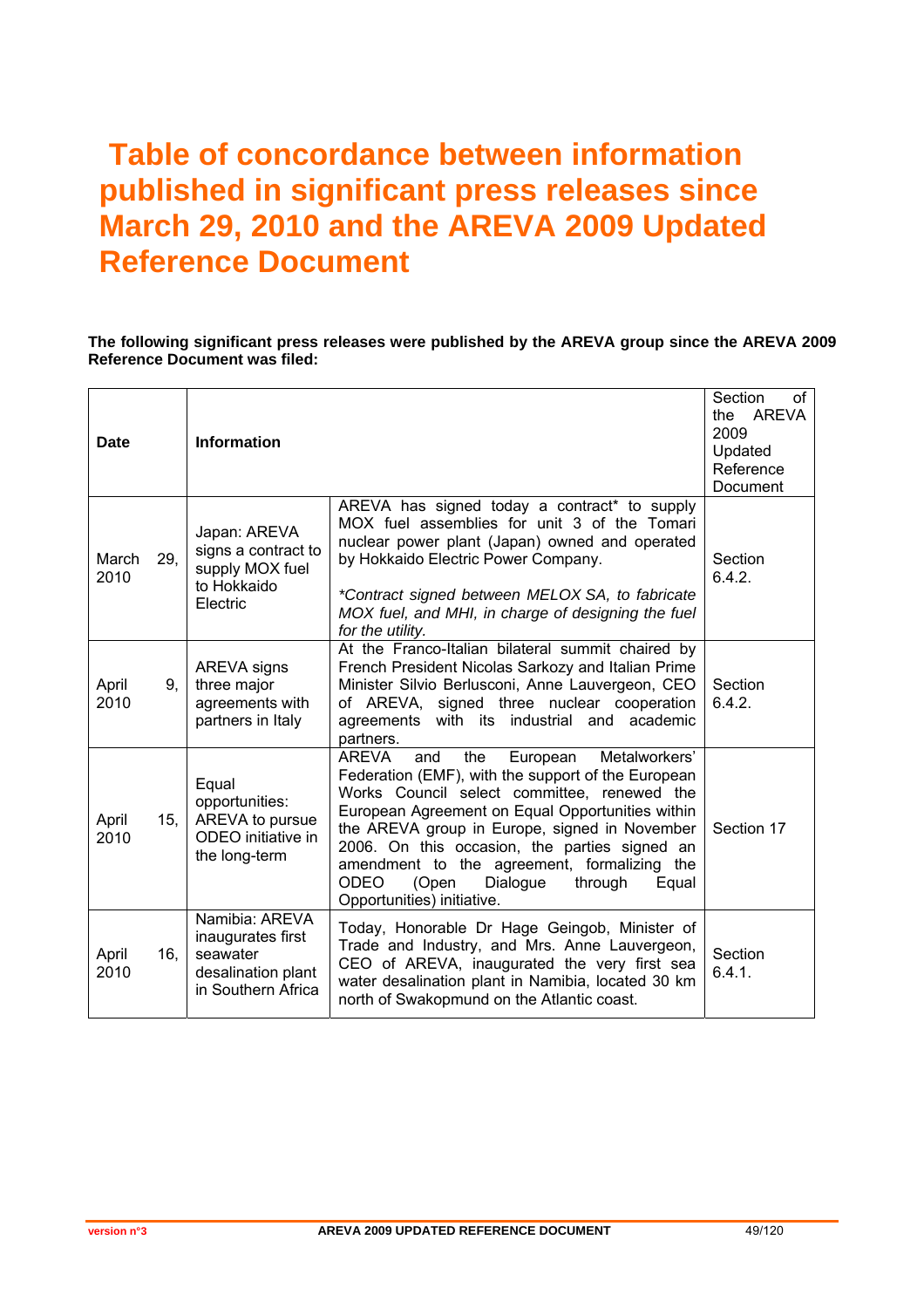| April<br>2010 | 20, | AREVA wins an<br>award for its<br>diversity policy                                                                                                     | AREVA has been awarded a national label for its<br>commitments and actions to promote diversity and<br>equal opportunities. The group received the<br>AFNOR* Label Diversité after the standardization<br>association's in-depth analyses and audits of typical<br>AREVA entities in France.<br>* Standardization association for diversity, societal<br>responsibility, the environment and sustainable<br>development. The Label Diversité is awarded by a<br>diversity labeling committee to reward human<br>resources management and development                                                                              | Section 17                    |
|---------------|-----|--------------------------------------------------------------------------------------------------------------------------------------------------------|-----------------------------------------------------------------------------------------------------------------------------------------------------------------------------------------------------------------------------------------------------------------------------------------------------------------------------------------------------------------------------------------------------------------------------------------------------------------------------------------------------------------------------------------------------------------------------------------------------------------------------------|-------------------------------|
| April<br>2010 | 22, | China: First<br>concrete poured<br>for second<br>Taishan EPR™<br>reactor                                                                               | First concrete of the second Taishan EPR™ reactor<br>to be constructed, Guangdong province in southern<br>China, has been poured by the Chinese utility<br>CGNPC.                                                                                                                                                                                                                                                                                                                                                                                                                                                                 | Section<br>6.4.2.             |
| April<br>2010 | 26, | AREVA and<br>Siemens<br>consortium to<br>supply digital<br>supervision,<br>protection and<br>control systems<br>for nuclear power<br>plant in Slovakia | A consortium comprising AREVA and Siemens<br>Energy will supply digital supervision, protection<br>and control (I&C) systems for units 3 & 4 of the<br>Mochovce nuclear power plant in Slovakia.<br>Slovenské Elektrárne, a subsidiary of the Enel<br>Group, is completing the construction of two<br>reactors based on VVER (Pressurized<br>Water<br>Cooled and Water Moderated) technology                                                                                                                                                                                                                                      | Section<br>6.4.2.             |
| April<br>2010 | 28, | <b>United States:</b><br>AREVA and<br>FNEG sign MOU<br>for clean energy<br>park project in<br>California                                               | AREVA and Fresno Nuclear Energy Group (FNEG)<br>today announced that they have signed a<br>memorandum of understanding (MOU) to develop a<br>Clean Energy Park near Fresno, California,<br>including nuclear and renewable generation.                                                                                                                                                                                                                                                                                                                                                                                            | Section<br>6.4.2.             |
| April<br>2010 | 29, | Revenue growth<br>in the first quarter<br>of 2010: 8.4%<br>like-for-like, i.e.<br>1.936 billion euros                                                  | The group's first quarter 2010 consolidated revenue<br>rose 6.5% to 1.936 billion euros $(+ 8.4\%$ LFL <sup>1</sup> )<br>compared with the first quarter of 2009.<br>Growth was driven by the Reactors & Services<br>Business Group (+ 18.0% LFL). Revenue from<br>exports was up 16.6% to 1.089 billion euros,<br>representing 56.2% of total revenue. Foreign<br>exchange <sup>2</sup> had a negative impact of 26 million<br>euros. Changes in consolidation scope were<br>negligible during the period.<br>$1$ Like for like, i.e. at constant exchange rates and<br>consolidation scope<br><sup>2</sup> Currency translation | Section 9                     |
| April<br>2010 | 30, | Supervisory<br>Board appoints<br>two new members                                                                                                       | The Supervisory Board, held yesterday and chaired<br>by Jean-Cyril Spinetta, appointed Christophe Behar<br>as a member, to replace Philippe Pradel, who has<br>stepped down. It also appointed René Ricol in<br>place of Thierry Desmarest, who has stepped<br>down.                                                                                                                                                                                                                                                                                                                                                              | Section 14.2<br>Section 16.2. |
| May<br>2010   | 6,  | Benoît Bazire<br>appointed CEO of<br><b>AREVA TA</b>                                                                                                   | At its May 5 meeting, the AREVA TA Board of<br>Directors appointed Benoît BAZIRE to the position<br>of CEO of AREVA TA.                                                                                                                                                                                                                                                                                                                                                                                                                                                                                                           | Section 6.3.<br>Section 6.4.  |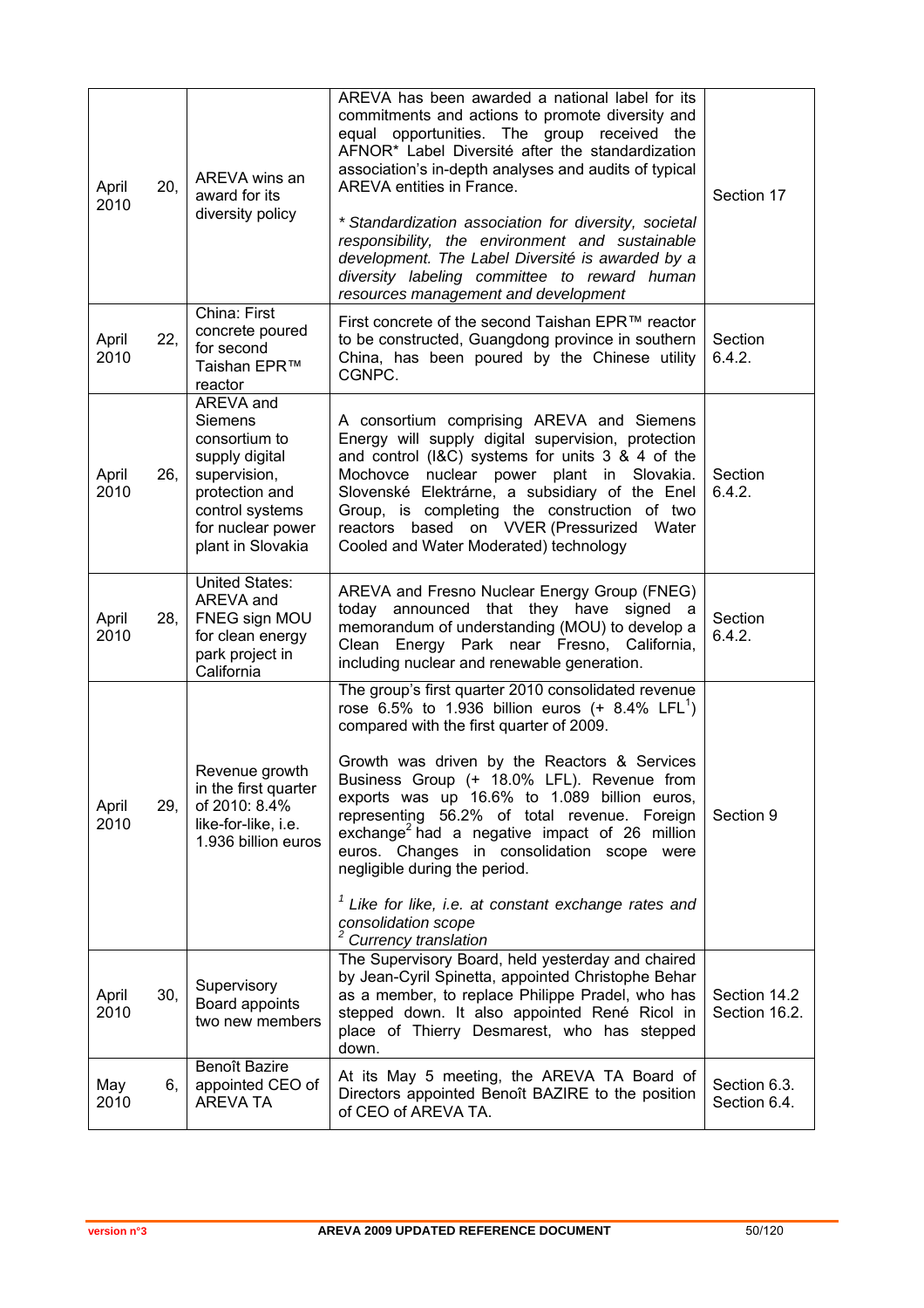| May<br>2010  | 21, | AREVA awarded<br>DOE loan<br>guarantee for<br>Idaho enrichment<br>facility                                              | The U.S. Department of Energy has offered a<br>conditional commitment for a \$2 billion loan<br>guarantee to AREVA to facilitate financing of its<br>Eagle Rock Enrichment Facility planned for<br>development near Idaho Falls, Idaho.                                                                                                                                                                                                                                                                                             | Section<br>6.4.3.                      |
|--------------|-----|-------------------------------------------------------------------------------------------------------------------------|-------------------------------------------------------------------------------------------------------------------------------------------------------------------------------------------------------------------------------------------------------------------------------------------------------------------------------------------------------------------------------------------------------------------------------------------------------------------------------------------------------------------------------------|----------------------------------------|
| May<br>2010  | 31, | <b>AREVA confirms</b><br>its commitment to<br>the offshore wind<br>industry                                             | AREVA announces its purchase of the remaining<br>49% of Multibrid <sup>1</sup> , a German wind turbine<br>manufacturer, which becomes AREVA Wind, a<br>wholly-owned subsidiary of the group. This<br>acquisition will allow a fast ramp-up of its production<br>capacity to address the growth expected in this<br>burgeoning industry. This new platform will also<br>include the rotor blade manufacturing division,<br>formerly PN Rotor.<br>$1$ The group had acquired 51% of the share capital<br>of Multibrid in 2007.        | Section<br>5.1.5.<br>Section<br>6.4.2. |
| June<br>2010 | 7.  | <b>AREVA finalizes</b><br>sale of<br>Transmission and<br><b>Distribution</b><br>activity                                | The AREVA group today finalized the sale of its<br>Transmission and Distribution activities to Alstom<br>and Schneider Electric, in an operation previously<br>approved by international antitrust authorities and<br>the French privatization commission, and following<br>an information and consultation process with<br>employee group.                                                                                                                                                                                         | Section<br>5.1.5.<br>Section 6.5.      |
| June<br>2010 | 7,  | Olkiluoto 3<br>project: Nuclear<br>operation to start<br>end of 2012                                                    | On june 4, 2010, the AREVA-Siemens Consortium<br>supplying the Olkiluoto 3 (OL3) nuclear plant<br>submitted a proposal to its Finnish customer, TVO,<br>future operator of this 3+ Generation reactor,<br>outlining<br>the<br>calendar and<br>milestones<br>for<br>completion of the project till the reactor fuel loading.                                                                                                                                                                                                         | Section<br>6.4.2.                      |
| June<br>2010 | 8,  | The French<br>nuclear safety<br>authority is<br>launching the<br>safety option's<br>review of the<br>ATMEA1™<br>reactor | ATMEA <sup>™</sup> * announced the<br>signature of<br>an<br>agreement with the French Nuclear Safety Authority<br>(ASN), for the review of the safety options of<br>ATMEA1™, the 1,100 MWe Pressurized Water<br>Reactor developed by the joint venture.<br>* ATMEA™, created in November 2007, is an<br>AREVA and Mitsubishi Heavy Industries joint<br>venture. It aims to take a leading position in the<br>worldwide mid-sized power range reactor market.<br>Its headquarters are located in Paris.<br>http://www.atmea-sas.com/ | Section<br>6.4.2.                      |
| June<br>2010 | 15, | ERAMET:<br>SORAME-CEIR<br>and AREVA<br>renew their<br>shareholders'<br>pact                                             | The ERAMET<br>shareholders' pact agreed<br>bv<br>SORAME-CEIR and AREVA has been renewed for<br>a further six months, starting July 1, 2010.                                                                                                                                                                                                                                                                                                                                                                                         | Section 25.2                           |
| June<br>2010 | 15, | Over 400<br>European<br>partners given<br>"AREVA Certified<br>Supplier"                                                 | AREVA today brought together 419 companies to<br>give them the title of "AREVA Certified Supplier", to<br>reward and strengthen their partnerships with the<br>group.                                                                                                                                                                                                                                                                                                                                                               | Section 6.2                            |
| June<br>2010 | 21, | Olkiluoto 3:<br><b>AREVA</b> installs<br>the reactor<br>pressure vessel                                                 | Construction of the Olkiluoto 3 (OL3) EPR™ reactor<br>in Finland has reached a new symbolic milestone,<br>with the installation of the reactor pressure vessel in<br>the reactor building.                                                                                                                                                                                                                                                                                                                                          | Section<br>6.4.2.                      |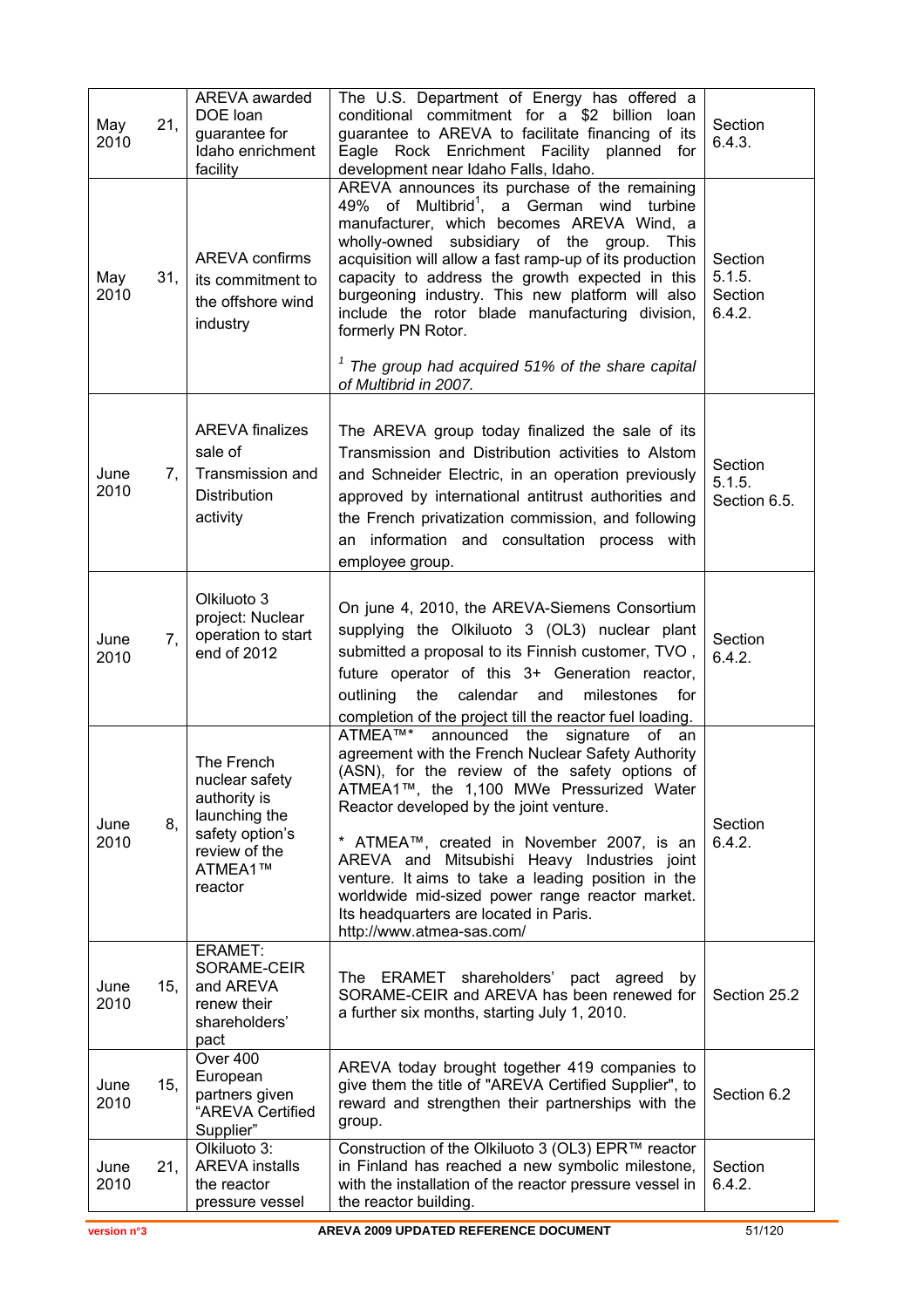| June<br>2010        | 23, | Update on income<br>outlook                                                                                              | Following the Supervisory Board meeting held<br>today, AREVA provides the following update on its<br>income outlook for 2010.                                                                                                                                                                                                                                                                                                                                       | Sections<br>9<br>and 20                |
|---------------------|-----|--------------------------------------------------------------------------------------------------------------------------|---------------------------------------------------------------------------------------------------------------------------------------------------------------------------------------------------------------------------------------------------------------------------------------------------------------------------------------------------------------------------------------------------------------------------------------------------------------------|----------------------------------------|
| July<br>2010        | 1,  | Recycling:<br>AREVA to<br>upgrade MOX<br>plant in the UK                                                                 | AREVA has signed a contract with Sellafield<br>Limited to design, supply and install a new rod line<br>for the SMP MOX fuel plant. AREVA will also<br>provide associated inspection equipment.                                                                                                                                                                                                                                                                      | Section<br>6.4.3.                      |
| July<br>2010        | 2,  | AREVA and<br>partners awarded<br>contract for highly<br>active liquid<br>effluent facility<br>project at<br>Sellafield   | AREVA, together with AMEC and Balfour Beatty in<br>the HALEF Partnership has been awarded a<br>contract by Sellafield Limited for a highly active<br>effluent storage facility project.                                                                                                                                                                                                                                                                             | Section<br>6.4.3.                      |
| July<br>2010        | 8,  | AREVA signs<br>agreement for<br>third clean energy<br>park project                                                       | AREVA, the province of New Brunswick and the<br>utility New Brunswick Power, have signed a letter of<br>intent to develop a clean energy park near the Point<br>Lepreau nuclear station (Canada). The project<br>represents the third clean energy park in the world<br>that would be developed by AREVA.                                                                                                                                                           | Section<br>6.4.2.                      |
| July<br>2010        | 26, | Appointment<br>within the AREVA<br>group                                                                                 | Karim VISSANDJEE is appointed Senior Executive<br>member<br>of<br>Vice<br>President,<br>the<br>Executive<br>Committee. He is responsible for the AREVA group<br>processes optimization and cost reduction. He<br>reports to Didier BENEDETTI, Executive Officer in<br>charge of Process Optimization.                                                                                                                                                               | Section<br>6.3.3.                      |
| July<br>2010        | 30, | First half 2010<br>financial results                                                                                     | Backlog of €44.1bn: +€1.2bn compared with June<br>30, 2009<br>• Revenue of €4.158bn: $+6.4\%$ compared with 1st<br>half 2009<br>• Operating income excl. particular items: $E$ 213m,<br>for a 5.1% margin<br>• Operating income: - €485bn<br>• Net income group share: €843m including the<br>€1.27bn gain on the sale of the T&D business<br>• Earnings per share: 23,82 €<br>• Net debt of $€5.152bn$ : down $€1.041bn$ from<br>December 31, 2009                 | Section 9<br>Section 20                |
| August<br>2010      | 2,  | EPR <sup>™</sup> : AREVA<br>and Horizon<br><b>Nuclear Power</b><br>sign early work<br>agreement in the<br>United Kingdom | AREVA has signed an Early Work Agreement with<br>Horizon Nuclear Power, joint-venture between<br>E.ON and RWE, for site specific design studies on<br>its EPR™ reactor which the two German utilities are<br>considering for construction in the United Kingdom.                                                                                                                                                                                                    | Section<br>6.4.2.                      |
| August<br>2010      | 3,  | Bioenergies:<br><b>AREVA</b><br>strengthens its<br>presence in Brazil                                                    | AREVA and Bolognesi Participacoes, through its<br>subsidiary Hidrotérmica, a Brazilian independent<br>power producer, have signed a master agreement<br>to modernize cogeneration units in 10 sugarcane<br>factories, located primarily in northeast Brazil.<br>Under the terms of the agreement, AREVA Koblitz,<br>an AREVA's subsidiary, will supply turnkey services<br>for the units with a total output of 330 MWe that will<br>be sold to the Brazilian grid. | Section<br>6.4.2.                      |
| September<br>8,2010 |     | <b>AREVA launches</b><br>a new ten-year<br>bond issue of 750<br>million euros                                            | AREVA launched and<br>priced today a<br>750 million<br>euros bond issue due on March 22, 2021 (10-year<br>maturity) with an annual coupon of 3.5%.                                                                                                                                                                                                                                                                                                                  | Section<br>5.1.5.<br>Section<br>9.1.3. |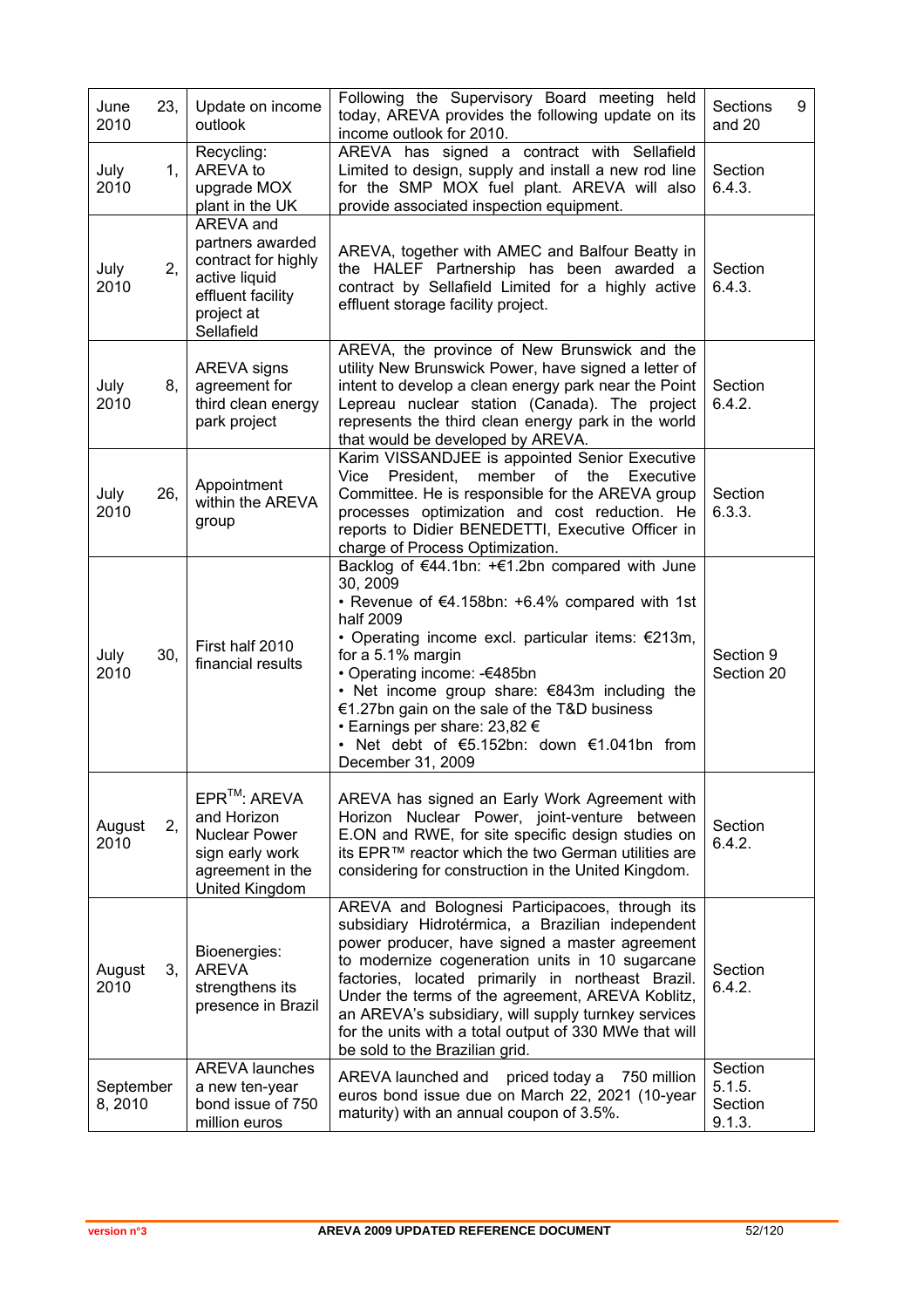| October 6,<br>2010  | <b>United States:</b><br>AREVA awarded<br>contract for<br>engineering and<br>development of<br><b>Bellefonte Unit 1</b><br>Nuclear Plant | AREVA has been awarded a contract by the<br>Tennessee Valley Authority (TVA) for engineering<br>and development work toward the potential<br>completion of the Bellefonte Unit 1 nuclear power<br>plant in northern Alabama.                                                                                                                                                                                                                                                                                                                                                                                                                          | Section<br>6.4.2.               |
|---------------------|------------------------------------------------------------------------------------------------------------------------------------------|-------------------------------------------------------------------------------------------------------------------------------------------------------------------------------------------------------------------------------------------------------------------------------------------------------------------------------------------------------------------------------------------------------------------------------------------------------------------------------------------------------------------------------------------------------------------------------------------------------------------------------------------------------|---------------------------------|
| October 11,<br>2010 | <b>AREVA launches</b><br>sale of Safran<br>shares                                                                                        | AREVA has announced that it launched the sale of<br>maximum of 15,362,094<br>Safran<br>shares<br>a<br>representing 3.65% of the company's share capital<br>in connection with a private placement via the<br>accelerated building of an order book reserved for<br>institutional investors.                                                                                                                                                                                                                                                                                                                                                           | Section<br>5.1.5.<br>Section 25 |
| October 12,<br>2010 | <b>AREVA</b><br>announces the<br>completion of the<br>private placement<br>of a block of<br>3.65% of the<br>share capital of<br>Safran   | AREVA has announced the completion of the<br>private placement with investors of a block of<br>15,362,094 Safran shares representing 3.65% of<br>the company's share capital at a price of 20.23<br>euros per share.                                                                                                                                                                                                                                                                                                                                                                                                                                  | Section<br>5.1.5.<br>Section 25 |
| October 12,<br>2010 | Wind: AREVA to<br>provide new<br>optimum solution<br>for installation and<br>services of<br>offshore wind<br>parks                       | AREVA is joining forces with the BELUGA<br>HOCHTIEF Offshore joint-venture, to offer its<br>customers a unique installation and maintenance<br>solution for large-scale offshore wind parks in<br>reduced time.                                                                                                                                                                                                                                                                                                                                                                                                                                       | Section<br>6.4.2.               |
| October 12,<br>2010 | Enrichment:<br>further progress in<br>the construction<br>of AREVA's<br>Georges Besse II<br>plant                                        | Another important stage has been reached at<br>AREVA's Georges Besse II plant. After the first<br>centrifuge cascade, which began rotating in the<br>south unit in 2009, the centrifuge assembly in the<br>north unit has been completed. This is a major<br>milestone which will allow the group to start<br>installing the centrifuge components in the north<br>unit of the plant.                                                                                                                                                                                                                                                                 | Section<br>6.4.1.               |
| October 19.<br>2010 | Mining<br>operations: Health<br>Observatory<br>launched in<br>Gabon                                                                      | The statutory meeting of the Health Observatory of<br>Mounana, Gabon, was held today in Libreville. The<br>meeting marks the startup of this new organization,<br>part of a comprehensive initiative by AREVA in<br>partnership with Sherpa and Médecins du Monde.                                                                                                                                                                                                                                                                                                                                                                                    | Section<br>6.4.1.               |
| October 27,<br>2010 | AREVA and<br><b>KAZATOMPROM</b><br>strengthen their<br>partnership in the<br>front-end nuclear<br>cycle                                  | Anne Lauvergeon, and KAZATOMPROM Chairman<br>Board<br>Vladimir<br>Shkolnik<br>the<br>signed<br>οf<br>an<br>agreement to create a fuel fabrication joint-venture.<br>This new agreement emphasizes the determination<br>of both companies to reinforce their strategic<br>partnership in the field of front-end nuclear cycle.<br>51<br>%<br>The<br>company,<br>new<br>owned<br>by<br>KAZATOMPROM and 49 % by AREVA, is to build a<br>new fuel assembly manufacturing line based on the<br>AREVA design for the Ulba facility, located in the<br>East of Kazakhstan. The new 400-ton per year<br>capacity unit is scheduled to start operating in 2014 | Section<br>6.4.1.               |
| October 27,<br>2010 | Third quarter<br>2010 results                                                                                                            | At September 30, 2010:<br>- Revenue growth to $€6.168bn: + 6.3%$<br>- Backlog growth to $€42.7$ bn: + 2.2%                                                                                                                                                                                                                                                                                                                                                                                                                                                                                                                                            | Section 9<br>Section 20         |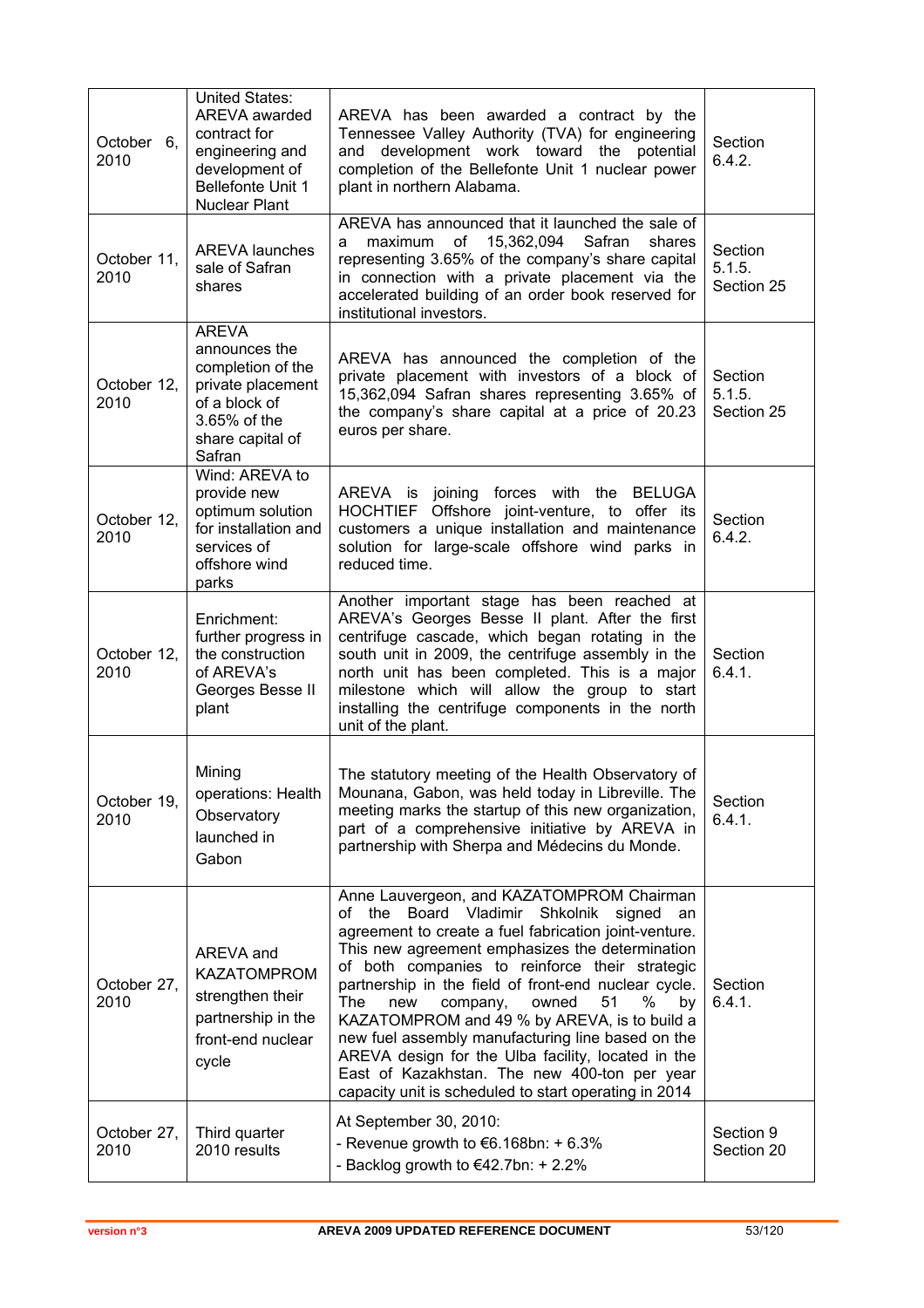| November<br>4,2010   | Enrichment:<br>Kyushu and<br>Tohoku acquire a<br>stake in AREVA's<br>Georges Besse II<br>plant                                                                                       | The Japanese utilities, Kyushu Electric Power and<br>Tohoku Electric Power, have each acquired a 1%<br>stake<br>the<br>holding<br>in.<br>company of Société<br>d'Enrichissement du Tricastin (SET), the operator of<br>AREVA's Georges Besse II enrichment plant.                                                                                                                                                                                                                           | Section<br>6.4.1.               |
|----------------------|--------------------------------------------------------------------------------------------------------------------------------------------------------------------------------------|---------------------------------------------------------------------------------------------------------------------------------------------------------------------------------------------------------------------------------------------------------------------------------------------------------------------------------------------------------------------------------------------------------------------------------------------------------------------------------------------|---------------------------------|
| November<br>4,2010   | China: AREVA<br>signs major<br>agreements with<br>CGNPC and<br><b>CNNC</b>                                                                                                           | AREVA signed major agreements with the Chinese<br>CGNPC and CNNC in the following fields:<br>- Record contract for the supply of uranium<br>- Industrial agreement for used fuel treatment and<br>recycling<br>- Creation of the CAST JV for zirconium tube<br>manufacture                                                                                                                                                                                                                  | Section<br>5.1.5.<br>Section 6  |
| November<br>9,2010   | CEA and AREVA<br>sign an<br>agreement to<br>collaborate on the<br>design of the<br><b>Advanced Sodium</b><br>Technological<br>Reactor for<br>Industrial<br>Demonstration<br>(ASTRID) | AREVA and CEA have signed an agreement on<br>initial design studies for a prototype of the fourth-<br>generation sodium-cooled fast reactor known as<br>ASTRID. This will allow the French government to<br>decide in 2017 whether to go ahead with the<br>construction of this demonstration facility.                                                                                                                                                                                     | Section<br>6.4.2.<br>Section 11 |
| November<br>16, 2010 | $18C$ :<br><b>AREVA responds</b><br>satisfactorily to<br><b>British regulator</b>                                                                                                    | The British Nuclear Regulator (HSE) has stated in a<br>joint letter addressed to AREVA and EDF that both<br>companies have "addressed satisfactorily" its<br>concerns regarding the EPR™ reactor's digital<br>Instrumentation and Control (I&C) system. The<br>letter was issued as part of the Generic Design<br>Assessment (GDA).                                                                                                                                                         | Section<br>6.4.2.               |
| December<br>3, 2010  | Agreement<br>between AREVA<br>and EDF on<br>Eurodif                                                                                                                                  | AREVA and EDF have reached an agreement<br>extending operation of the EURODIF enrichment<br>plant until the end of 2012 and laying down the<br>operating conditions for 2011-2012.                                                                                                                                                                                                                                                                                                          | Section<br>6.4.1.               |
| December<br>6,2010   | India Agreements<br>between AREVA<br>and NPCIL for the<br>supply of two<br>EPR reactors and<br>fuel for 25 year                                                                      | of Indian Prime<br>the presence<br>Minister,<br>In.<br>Manmohan Singh, French President<br>Nicolas<br>Sarkozy and Dr. Srikumar Banerjee, Chairman of<br>India's Atomic Energy Commission, AREVA and<br>Nuclear Power Corporation of India Limited (NPCIL)<br>today signed major agreements for the construction<br>of two EPR reactors, the first of a series of 6, at<br>Jaitapur in the western state of Maharashtra, and<br>for the supply of fuel for 25 years.                         | Section<br>6.4.1.               |
| December<br>11, 2010 | Capital increase<br>of AREVA                                                                                                                                                         | The group's Supervisory Board, meeting today<br>under the chairmanship of Jean-Cyril Spinetta,<br>examined and approved the launch of a reserved<br>capital increase of 900 million euros, representing<br>7.2% of its share capital at the completion of the<br>transaction, subscribed to by:<br>• the Kuwait Investment Authority (KIA), acting on<br>behalf of the State of Kuwait, in the amount of 600<br>million euros;<br>• the French State in the amount of 300 million<br>euros. | Section 5<br>Section 18         |
| December<br>14, 2010 | Enrichment:<br>Inauguration of<br>the Georges<br><b>Bessell</b><br>plant                                                                                                             | More than 100 customers from 14 countries joined<br>Anne Lauvergeon, CEO of AREVA, for today's<br>inauguration of the group's new Georges Besse II<br>enrichment plant.                                                                                                                                                                                                                                                                                                                     | Section<br>6.4.1.               |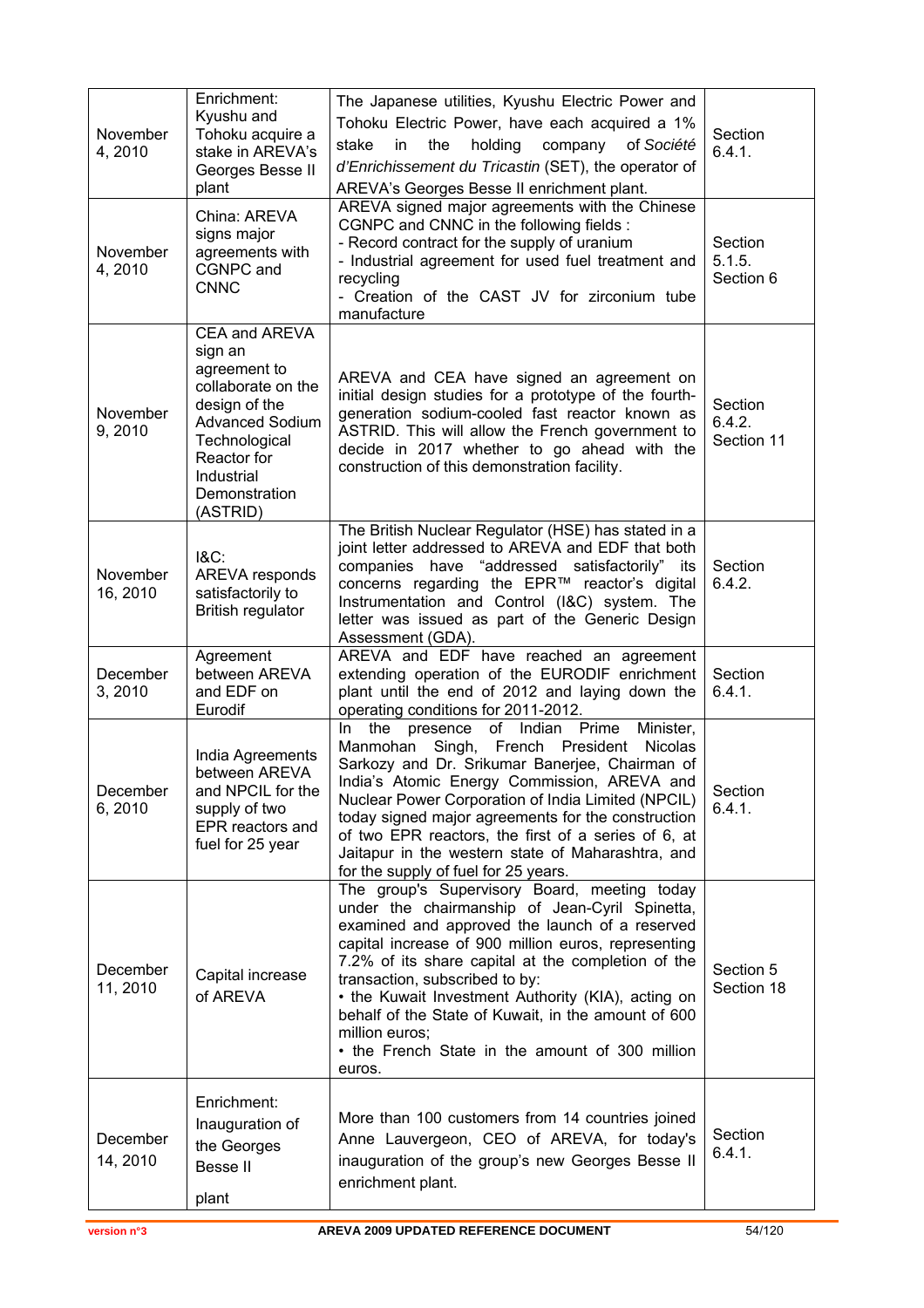| December<br>15, 2010 | ERAMET:<br>SORAME-CEIR<br>and AREVA<br>renew their<br>shareholders'<br>pact                                                                                                  | The ERAMET shareholders' pact agreed<br>by<br>SORAME-CEIR and AREVA has been renewed for<br>a further six months, starting January 1, 2011.                                                                                                                                                                                                                                                                                                                                                                                                                  | Section 25                          |
|----------------------|------------------------------------------------------------------------------------------------------------------------------------------------------------------------------|--------------------------------------------------------------------------------------------------------------------------------------------------------------------------------------------------------------------------------------------------------------------------------------------------------------------------------------------------------------------------------------------------------------------------------------------------------------------------------------------------------------------------------------------------------------|-------------------------------------|
| December<br>16, 2010 | <b>AREVA receives</b><br>a binding offer<br>from the French<br>Strategic<br><b>Investment Fund</b><br>(FSI) to purchase<br>the group's stake<br>in<br>STMicroelectronic<br>s | The group's Supervisory Board, meeting yesterday<br>under the chairmanship of Jean-Cyril Spinetta,<br>examined the French Strategic Investment Fund's<br>(FSI) binding offer to acquire AREVA's indirect<br>stake in STMicroelectronics and authorized AREVA<br>to grant exclusivity to the FSI on the sale of this<br>stake.                                                                                                                                                                                                                                | Section 25                          |
| December<br>22, 2010 | Offshore wind:<br><b>AREVA</b> wins<br>contract worth<br>400 million euros<br>in Germany                                                                                     | AREVA has won a contract worth 400 million euros<br>with Trianel, an association comprising German<br>urban electric utilities, to supply forty 5 MW M5000<br>turbines for the Borkum West II offshore wind farm<br>located in the North Sea.                                                                                                                                                                                                                                                                                                                | Section<br>6.4.2.                   |
| December<br>23, 2010 | <b>AREVA</b><br>Combined<br><b>General Meeting</b><br>of Shareholders                                                                                                        | AREVA's shareholders convened at the Combined<br>General Meeting and approved resolutions relating<br>among others to:<br>the split of the par value of the ordinary<br>shares and investments certificates,<br>the delegation of authority to the Executive<br>Board for the purpose of proceeding to:<br>the reserved capital increases for Kuwait<br>Investment Authority, and the French State.<br>an issue of preferred shares without voting<br>÷<br>rights, with the pre-emptive subscription right<br>maintained for investment certificate holders, | Section 18<br>Section 25<br>Annexe4 |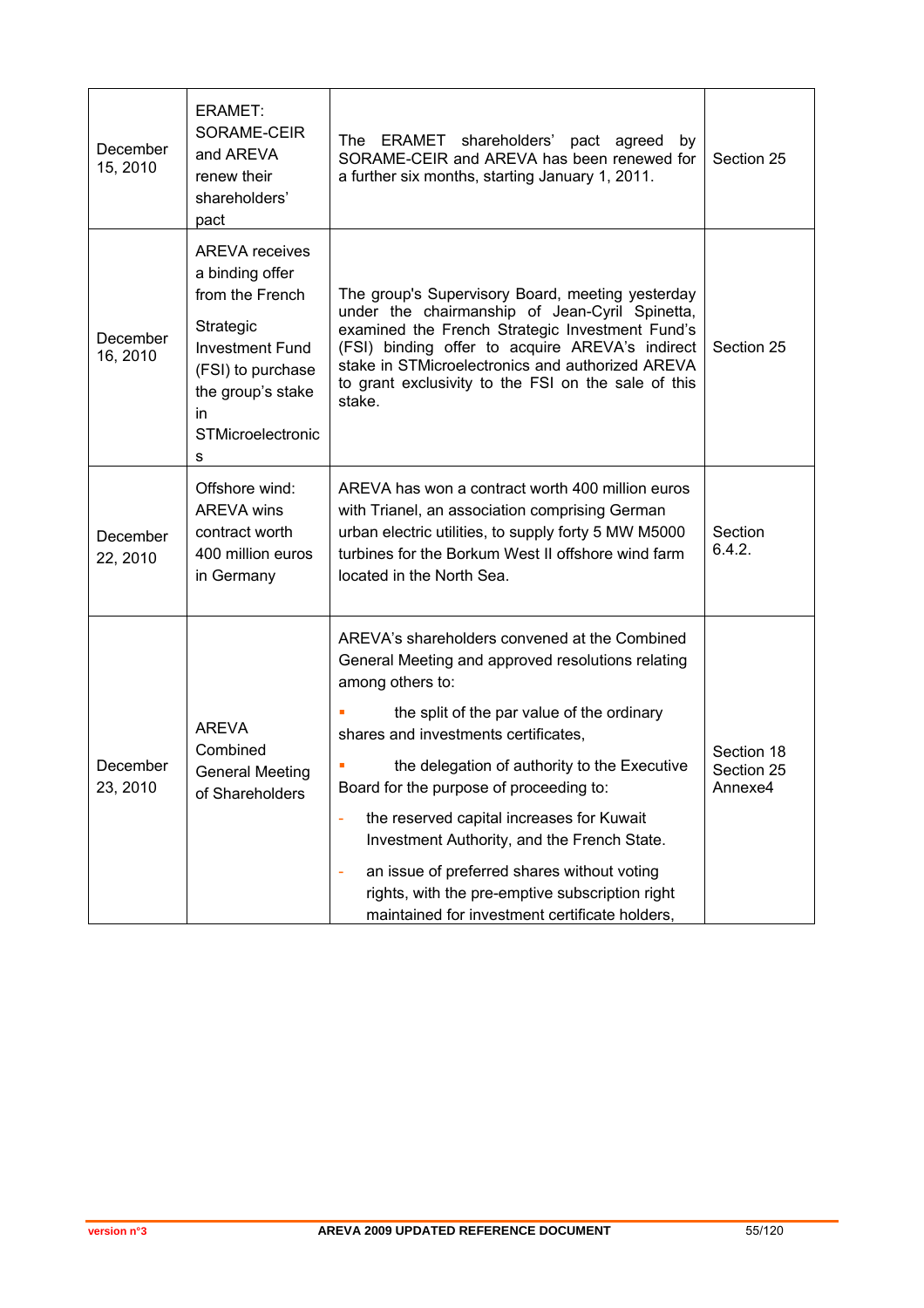### **The following press releases were published by the Group and do not appear in this table of concordance:**

| March 29,<br>2010     | Niger: AREVA deplores<br>lack of transparency on<br>the part of Greenpeace                              | At the invitation of AREVA, five representatives<br>of Greenpeace visited the group's mining facilities in the<br>north of Niger in November 2009.                                                                                                                                                                                                                                                                                                                                                                                                                                                                                                                                                                                                                     |
|-----------------------|---------------------------------------------------------------------------------------------------------|------------------------------------------------------------------------------------------------------------------------------------------------------------------------------------------------------------------------------------------------------------------------------------------------------------------------------------------------------------------------------------------------------------------------------------------------------------------------------------------------------------------------------------------------------------------------------------------------------------------------------------------------------------------------------------------------------------------------------------------------------------------------|
| September<br>16, 2010 | Niger: VINCI and<br>AREVA deplore the<br>kidnapping of seven<br>employees                               | Five employees of SATOM, a subsidiary of the VINCI group,<br>and one AREVA employee and his wife were kidnapped in<br>Arlit in the North of Niger during the night of September 15-<br>16.<br>VINCI and AREVA immediately stepped up their security<br>measures for their employees in the area. Both groups are<br>fully mobilized and are working closely with the Nigerien and<br>French authorities to free the seven hostages. Both VINCI<br>and AREVA express their strong emotion and solidarity with<br>their employees.                                                                                                                                                                                                                                       |
| September<br>21, 2010 | Security in Niger:<br>regular coordination<br>meetings between<br>AREVA and the<br>Nigerien authorities | Following the publication on the Internet site of French<br>daily Le Monde of a letter sent by the Prefect of Arlit (Niger)<br>to AREVA managers in Niger, the group made several<br>points.                                                                                                                                                                                                                                                                                                                                                                                                                                                                                                                                                                           |
| November<br>29, 2010  | Olkiluoto 3: Nuclear<br>operation confirmed for<br>end of 2012                                          | The OL3 EPR™ reactor in Finland was rumored in the press<br>to be experiencing further delays AREVA denies this.<br>The group confirms the schedule announced in June of this<br>year. Construction will officially end in late 2012 when the<br>first fuel is loaded, after which a series of power escalation<br>tests will be carried out by the operator in preparation for<br>connection to the grid in 2013.<br>Work is progressing on schedule. The main civil Engineering<br>work has been completed and the pipes are in the process of<br>being installed. The reactor vessel, installed in June 2010,<br>was recently joined by the pressurizer. Installation of the four<br>steam generators has also begun. (View pictures and film on<br>www.areva.com). |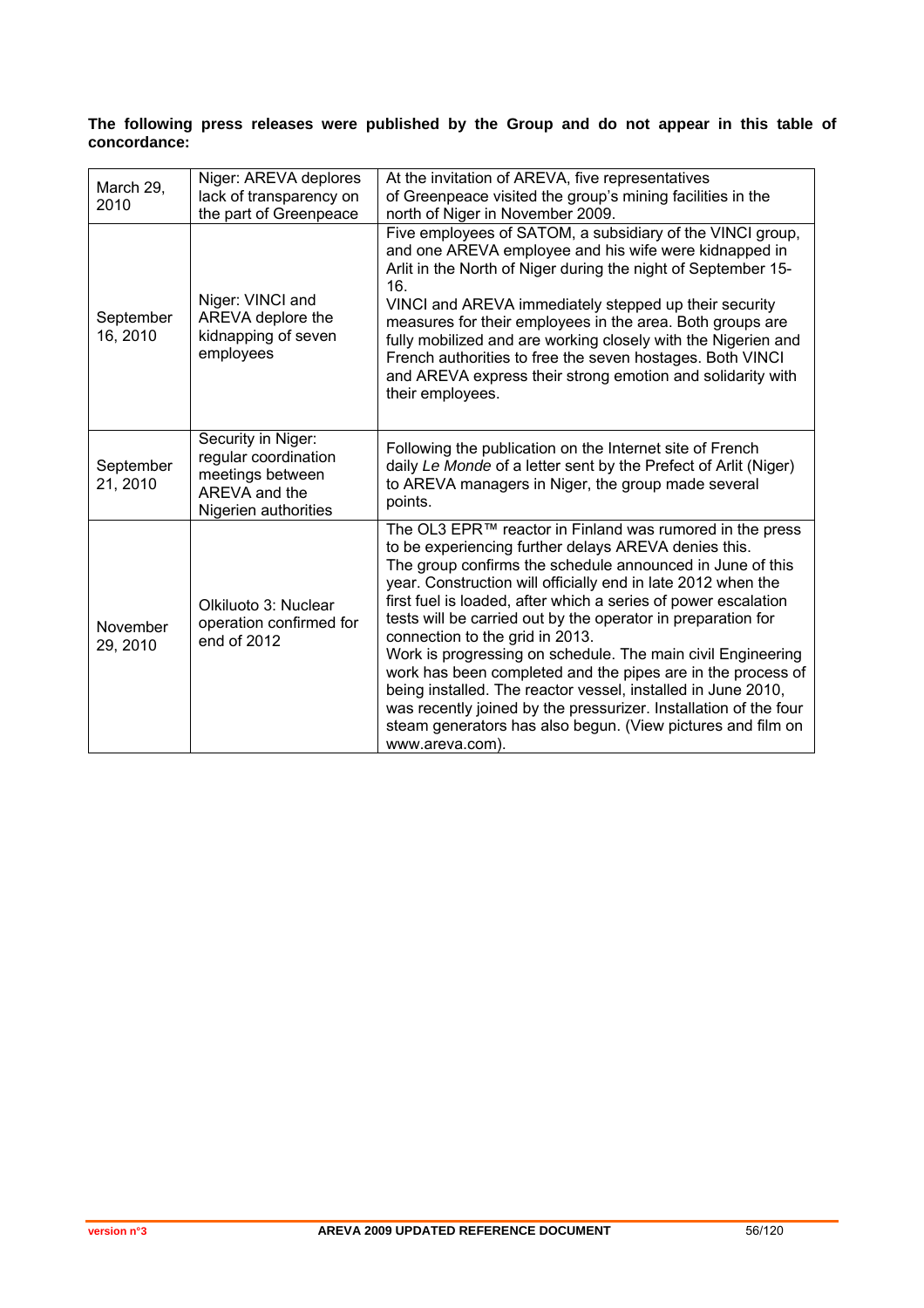# **Attachments to the AREVA 2009 Updated Reference Document**

Attachment 1: Half year financial report at June 30, 2010, including the report of the Statutory Auditors on the half-year financial statements for the period ending June 30, 2010.

Attachment 2: Press release related to third quarter 2010 revenue dated October 27, 2010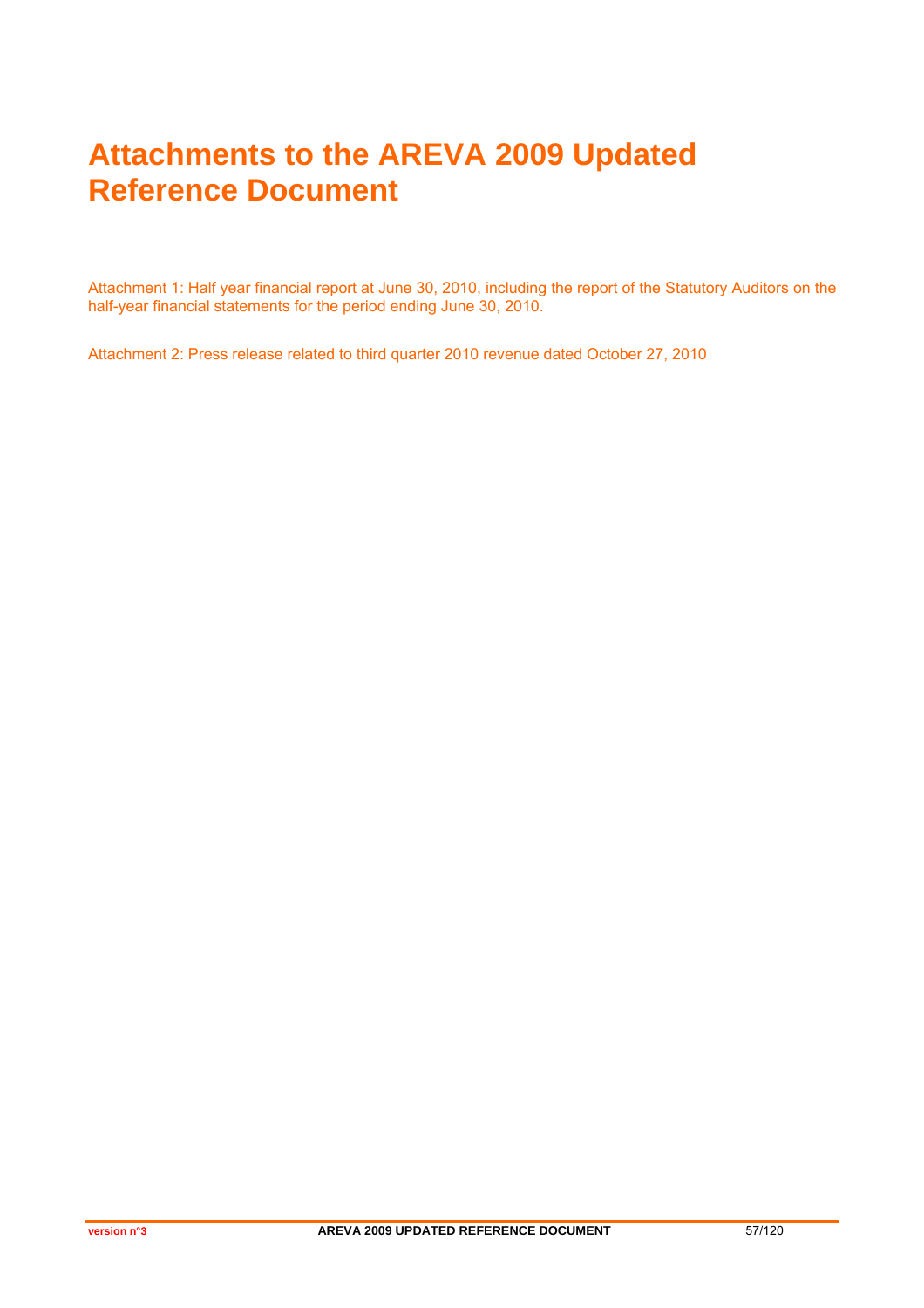Attachment 1: Half year financial report at June 30, 2010, including the report of the Statutory Auditors on the half-year financial statements for the period ending June 30, 2010:

### **General notes**

This financial report contains statements on the objectives, prospects and growth areas for the AREVA group. This information is not historical data and must not be taken as a guarantee that the facts and data set out will be realized, or that the objectives will be attained. The statements of prospects in this financial report also address known and unknown risks, uncertainties and other factors that may, if they happen, have the effect that future income, performance and achievements of the AREVA group might be significantly different from the objectives set and put forward. These factors may in particular include changes in the international economic and commercial environment and the risk factors set out in the 2.1 section. AREVA has no obligation to update the information on prospects contained in this document, subject to the ongoing disclosure obligations applicable to companies whose stock is admitted to trading on regulated markets.

*This is a free translation into English from AREVA group's half year 2010 financial report, which is issued in the French language and is provided solely for the convenience of English speaking readers.*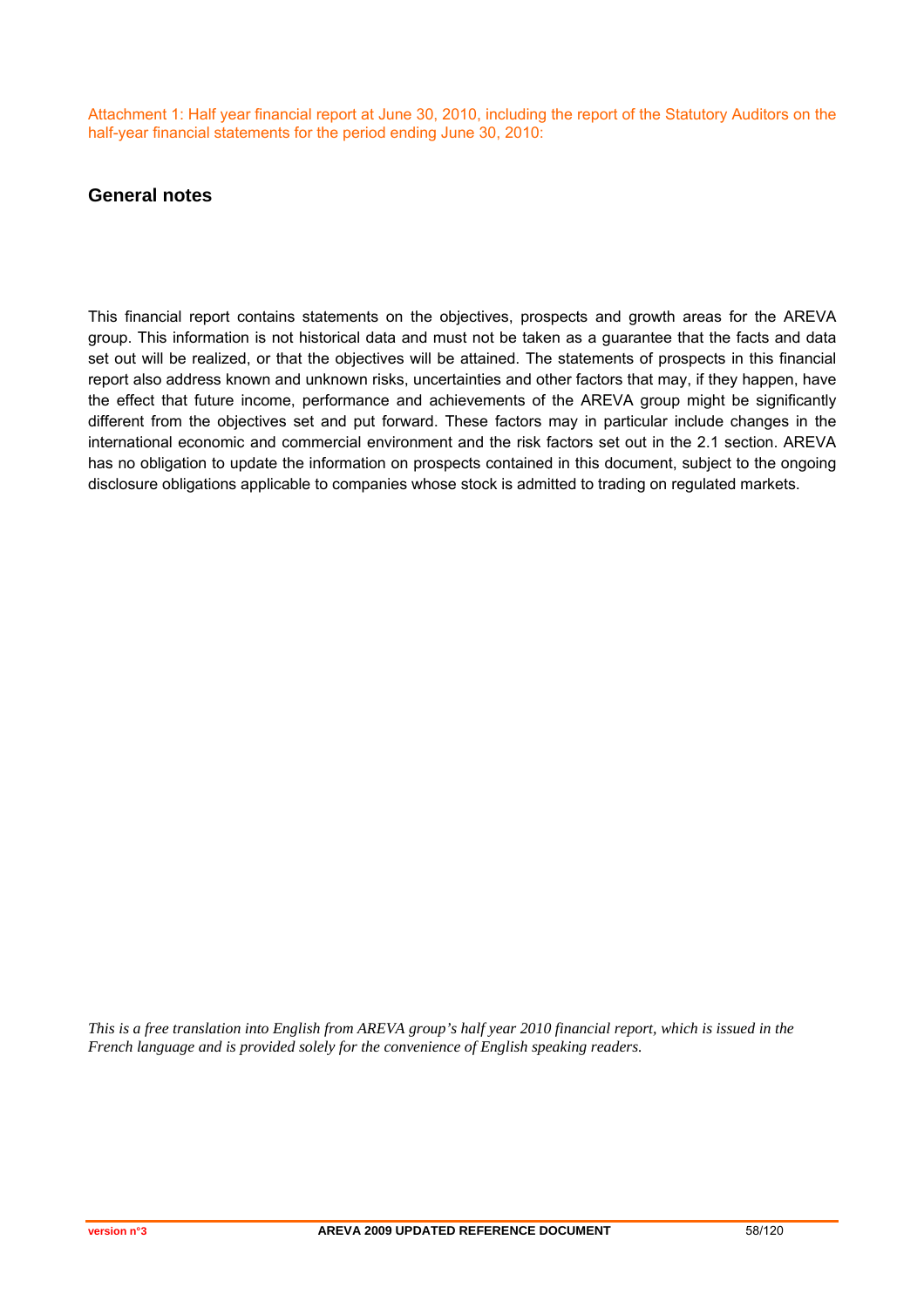# **1.Person responsible**

### **1.1. Person responsible for the half year report**

Mrs. Anne Lauvergeon, Chief Executive Officer of AREVA

### **1.2. Certification of the half year report by the person responsible**

"I certify, to the best of my knowledge, that the condensed financial statements for the first half of 2010 are prepared in accordance with applicable accounting standards and give a true and fair view of the net worth, financial position and income of the company and all the companies included in consolidation, and that the half year financial report herewith presents a fair view of the major events that occurred during the first six months of the fiscal year, of their effect on the financial statements and of the main transactions between related parties and gives a description of the main risks and main uncertainties for the remaining six months of the financial year.

Paris, July 30, 2010

Mrs. Anne Lauvergeon Chief Executive Officer of AREVA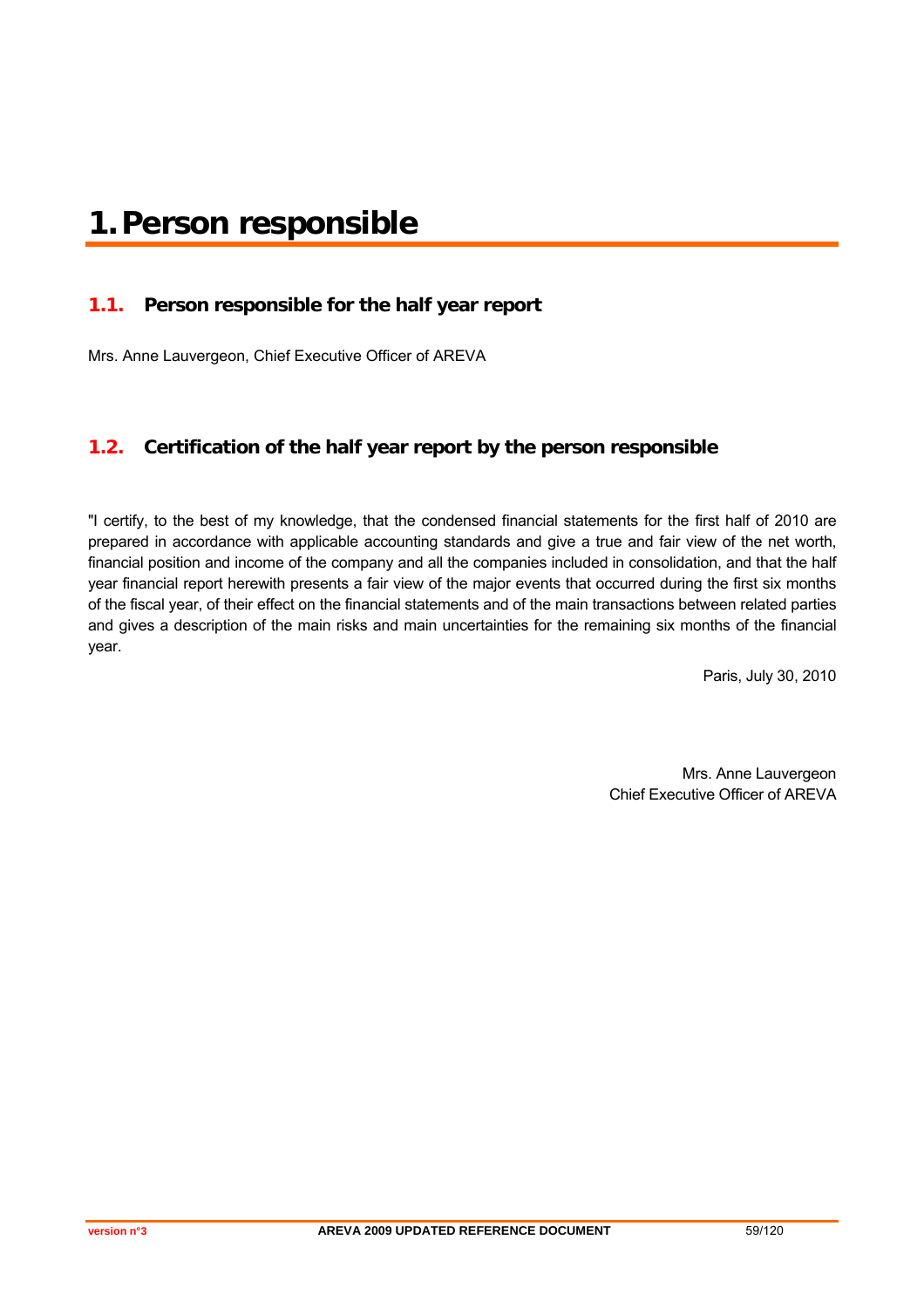### **2.1. Significant events**

### Highlights of the period

**Concerning business strategy and shareholding structure** 

- The AREVA group signed an agreement setting out the legal and financial terms and conditions for the disposal of its Transmission & Distribution business. The agreement took effect June 7, 2010 following the approval of the competition authorities and the decree following the recommendation of the French Commission des Participations et des Transferts, the administration in charge of approving sales of government-owned assets.
- AREVA adopted a new organization for its nuclear and renewable operations that strengthens the synergies between the group's professions and enhances customer satisfaction.
- The Eramet shareholders' agreement between Sorame-Ceir and AREVA was renewed for a six-month period starting July 1, 2010.
- The Supervisory Board appointed Christophe Behar as a member to replace Philippe Pradel, who has stepped down. It also appointed René Ricol to replace Thierry Desmarest, who has stepped down. René Ricol will cochair the Audit Committee with Guylaine Saucier, who has been appointed Chairman of the End-of-Life-Cycle Obligations Monitoring Committee, where she replaces François David.
- **AREVA** and JAEC signed a mining agreement for the uranium resources in Central Jordan. This announcement follows the agreement signed between AREVA and JAEC in October 2008 for the joint exploration of this area.
- AREVA CEO Anne Lauvergeon and Sang Soo Kim, CEO of the Korea Electric Power Corporation (KEPCO), signed an agreement for the Korean group to become a shareholder in the Imouraren mine in Niger.
- The US Department of Energy (DOE) granted a 2 billion dollar loan guarantee to AREVA to facilitate financing of its uranium enrichment plant near Idaho Falls in the United States.
- At the Franco-Italian bilateral summit co-chaired by French President Nicolas Sarkozy and Italian Prime Minister Silvio Berlusconi, AREVA CEO Anne Lauvergeon signed three cooperative agreements in the field of nuclear energy with the group's industrial and academic partners.
- The US Nuclear Regulatory Commission (NRC) has authorized the installation of AREVA's digital instrumentation & control system upgrade in a US nuclear power station. AREVA is the first and only supplier to receive NRC approval for full application of a safety-related digital I&C system.
- ATMEA announced the signature of an agreement with French nuclear safety authority ASN for a review of the safety options of  $ATMEA1<sup>TM</sup>$ , the 1,100 MWe pressurized water reactor developed by the joint venture.
- AREVA acquired Ausra, a US corporation based in Mountain View, California. The company's name was changed to AREVA Solar. AREVA Solar offers concentrated solar power solutions for power generation and industrial steam production. With this acquisition, AREVA expands its portfolio of renewable energy solutions and becomes a world leader in concentrated solar thermal energy.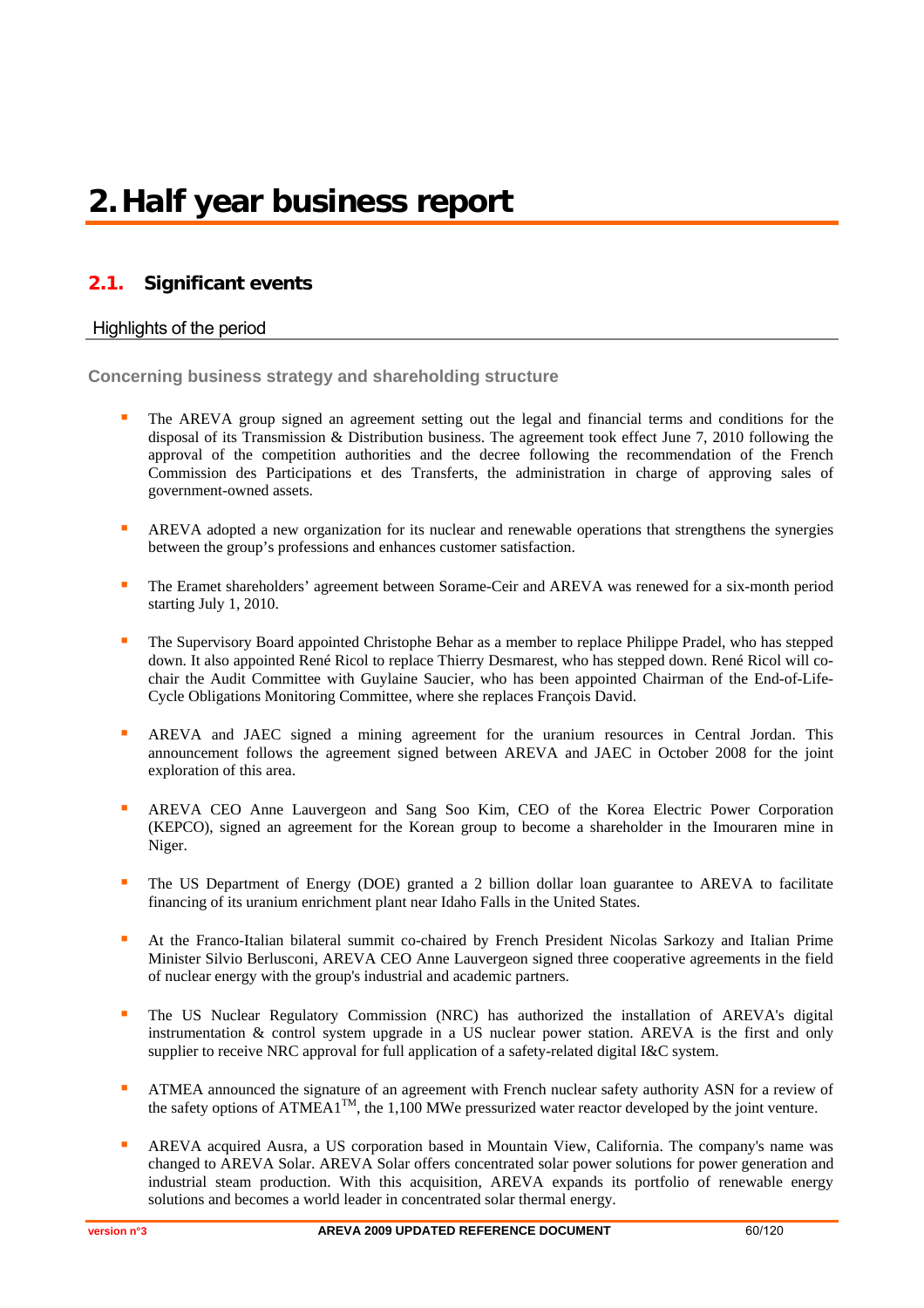AREVA acquired the remaining 49% of Multibrid, a German wind turbine manufacturer, which becomes AREVA Wind, a wholly-owned subsidiary of the group. This acquisition will raise its production capacity in response to the growth of this burgeoning industry. This new platform will also include the rotor blade manufacturing division, formerly PN Rotor.

**In the industrial arena** 

- AREVA inaugurated the first seawater desalination plant in Namibia, located 30 kilometers north of Swakopmund on the Atlantic coast. The inauguration marks the beginning of drinking water production at the plant and is a major breakthrough in the development of AREVA's mining project in Namibia.
- The AREVA-Siemens consortium submitted an operational schedule to its Finnish customer TVO, the future operator of the generation III+ Olkiluoto 3 (OL3) reactor, for the last phase of construction up to the loading of the fuel at the end of 2012.
- Construction of the OL3 EPR™ reactor in Finland has reached a new symbolic milestone with the installation of the reactor vessel in the reactor building.
- The first concrete has been poured for the second EPR™ reactor, under construction at the Taishan site in Guangdong province, southern China, by the Chinese utility CGNPC.

**In the commercial arena** 

- INB (Industrias Nucleares do Brasil) and AREVA have signed a five-year conversion services supply contract for the Angra nuclear power complex in Brazil, including units 1 and 2 and soon unit 3.
- AREVA and VNIIAES1, a subsidiary of the Russian state nuclear corporation Rosatom, signed a contract for delivery of the Teleperm XS safety-related instrumentation & control systems for one of the two new 1200 MWe reactors to be built at the site.
- A consortium comprising AREVA and Siemens Energy was chosen to supply digital instrumentation & controls systems for supervision and protection of units 3 and 4 of the Mochovce nuclear power plant in Slovakia. Slovenské Elektrárne, a subsidiary of the Enel Group, is completing the construction of two VVER reactors (a type of pressurized water reactor technology).
- AREVA and Fresno Nuclear Energy Group (FNEG) announced that they have signed a memorandum of understanding to develop a clean energy park near Fresno, California, which will use the most advanced technologies, in particular nuclear power and renewable energies.
- AREVA signed a contract to supply MOX fuel to unit 3 of the Tomari nuclear power plant in Japan operated by Hokkaido Electric Power Company.
- **AREVA and EDF have reached an agreement covering the transportation, treatment and recycling** of used nuclear fuel.
- AREVA entered into an agreement with Sellafield Limited to design, supply and install a new fuel rod fabrication line for the Sellafield MOX Plant (SMP). AREVA will also supply related inspection equipment.
- AREVA announced the signature of three contracts totaling 260 million euros in the bioenergy sector in Brazil and Thailand.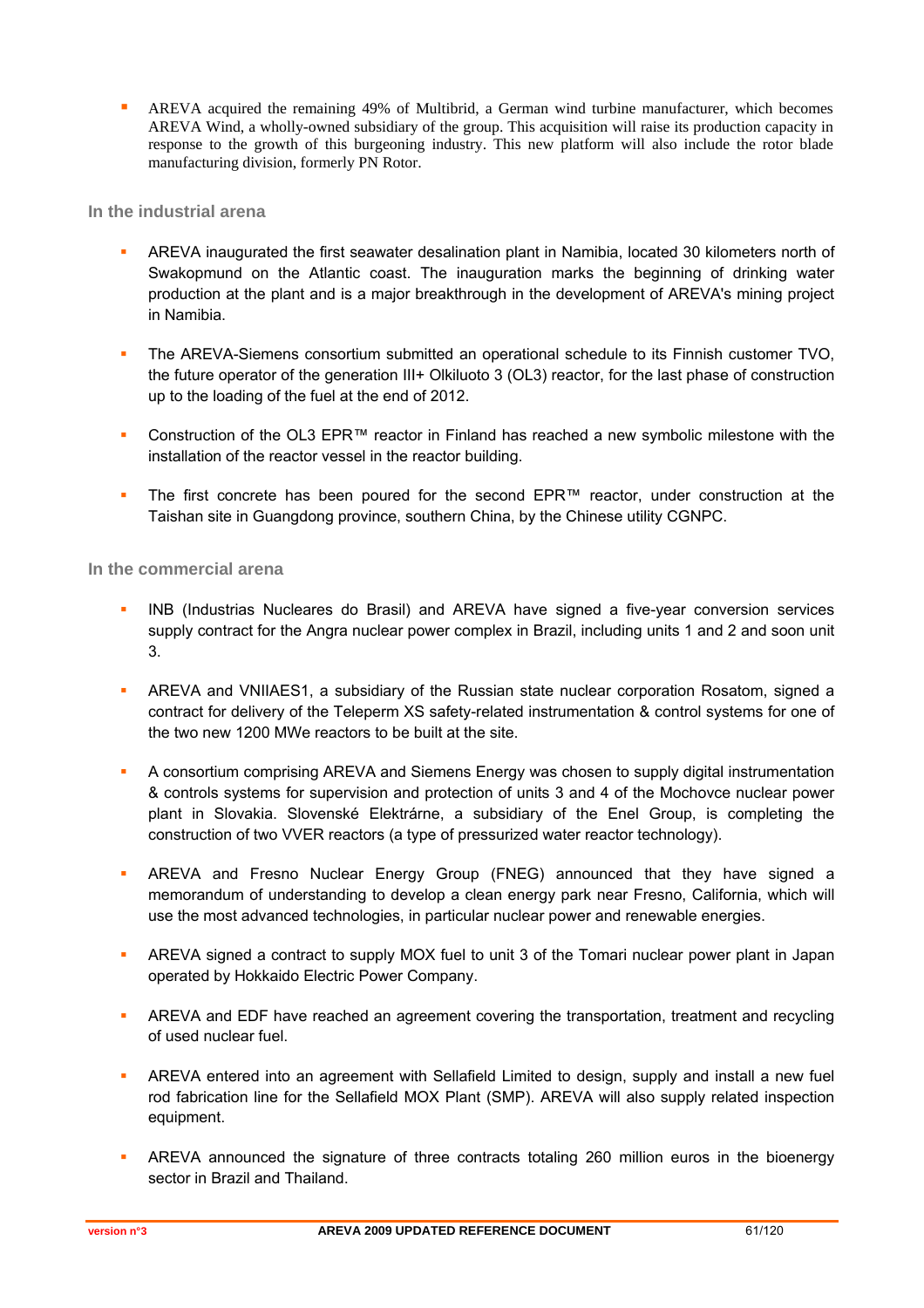### Transactions with related parties

Details of the main transactions with related parties are given in note 14 of the Notes to the Consolidated Financial Statements in this half year report.

Risk factors

The significant risks and uncertainties that the group faces are set out in Section 4 "Risk factors" of the 2009 Reference Document filed with the Autorité des Marchés Financiers and available on latter's website (www.amf-france.org.) as well as on the company's website (www.areva.com). This description of the main risks remains valid as of the date of publication of this Report for the evaluation of major risks and uncertainties that could affect the group at the end of the current financial year. No significant risks or uncertainties are anticipated other than those set out in the Reference Document.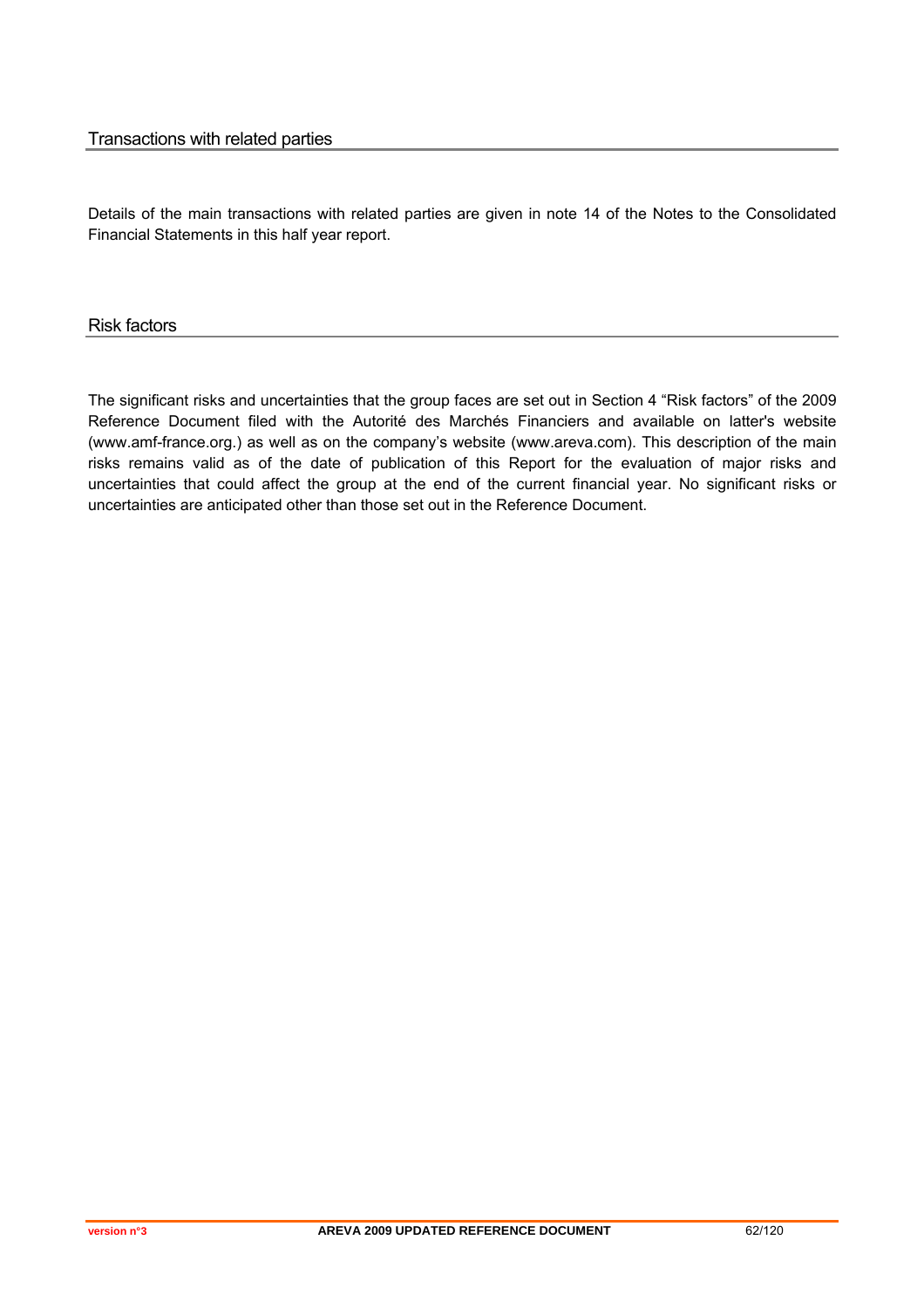# **2.2. Summary data**

# Financial indicators

| (millions of euros)                                                        | H1 2010       | H1 2009              | 2010/2009<br>Change |
|----------------------------------------------------------------------------|---------------|----------------------|---------------------|
| Backlog                                                                    | 44,062        | 42,909               | $+2.7%$             |
| Revenue                                                                    | 4,158         | 3,908                | $+6.4%$             |
| Gross margin                                                               | 390           | 240                  | $+62.9%$            |
| Percentage of revenue                                                      | 9.4%          | 6.1%                 | $+3.3$ pts          |
| Earnings before interest, taxes, depreciation<br>and amortization (EBITDA) | 215           | 248                  | $-13.2%$            |
| Percentage of revenue                                                      | 5.2%          | 6.3%                 | $-1.1$ pt           |
| Operating income                                                           | (485)         | (170)                | (315)               |
| Percentage of revenue                                                      | $-11.7%$      | $-4.4%$              | $-7.3$ pts          |
| Net financial income                                                       | (172)         | 230                  | (402)               |
| Net income attributable to owners of the parent                            | 843           | 161                  | $+682$              |
| Percentage of revenue                                                      | 20.3%         | 4.1%                 | $+16.2$ pts         |
| Net operating Capex                                                        | (985)         | (469)                | (516)               |
| Operating cash flow before tax                                             | (1,084)       | (805)                | (279)               |
| Dividends paid                                                             | (302)         | (308)                | $+6$                |
|                                                                            |               |                      |                     |
| (millions of euros)                                                        | June 30. 2009 | December 31.<br>2009 |                     |
| Net debt $(-)$ / Net cash $(+)$ at the end of the<br>period                | (5, 152)      | (6, 193)             | $+1,041$            |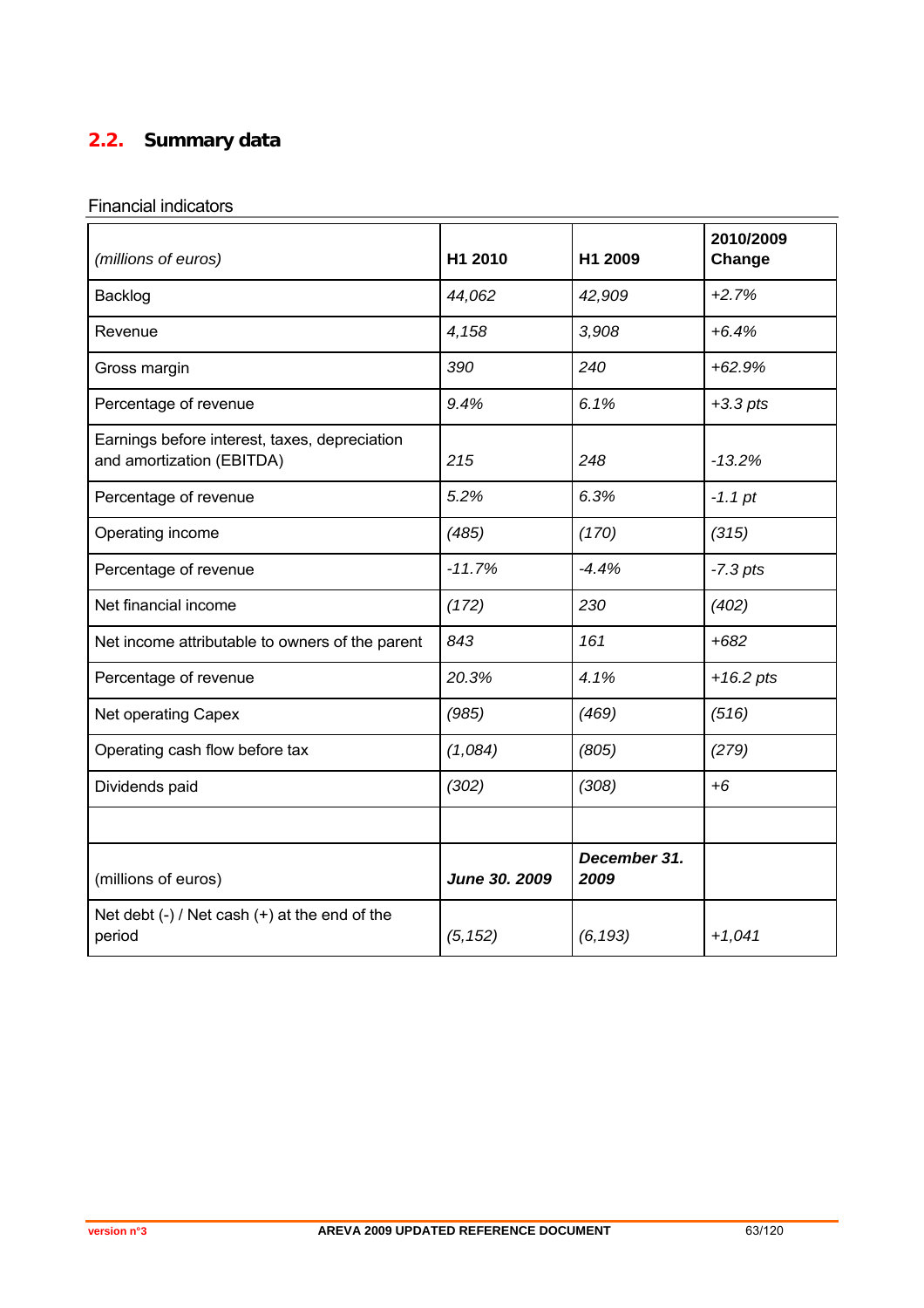### Definitions of financial indicators

### > Operating working capital requirement

Operating working capital requirement (OWCR) represents all of the current assets and liabilities related directly to operations. It includes the following items:

- **inventories and work-in-process;**
- trade accounts receivable and related accounts;
- non interest-bearing advances;
- other accounts receivable, accrued income and prepaid expenses;
- currency hedges on operating WCR;
- **EXECO EXECOUNTER 1999 ISS**: trade accounts payable and related accounts, trade advances and prepayments received (excluding interest-bearing advances), other operating liabilities, accrued expenses, and deferred income.

NOTE: OWCR does not include non-operating receivables and payables such as income tax liabilities, amounts receivable on the sale of non-current assets, and liabilities in respect of the purchase of non-current assets.

### > Backlog

The backlog is valued based on economic conditions at the end of the period. It includes firm orders and excludes unconfirmed options. Orders in foreign currencies that are hedged are valued at the hedge exchange rate. Orders in foreign currencies that are not hedged are valued at the exchange rate as of the last date of the period. The backlog reported for long-term contracts recognized under the percentage of completion method and partially performed as of the reporting date is equal to the difference between (a) the projected revenue from the contract at completion and (b) the revenue already recognized for this contract. Accordingly, the backlog takes into account escalation and price revision assumptions used by the group to determine the projected revenue at completion.

### > Free operating cash flow

This indicator represents cash flows generated by operating activities, before income tax. It is equal to the sum of the following items:

- EBITDA, excluding end-of-life-cycle operations;
- plus losses or minus gains on disposals of assets included in operating income;
- plus the decrease or minus the increase in operating working capital requirement between the beginning and the end of the period (excluding reclassifications, currency translation adjustments and changes in consolidation scope);
- minus acquisitions of property, plant & equipment and intangible assets, net of changes in accounts payable related to fixed assets;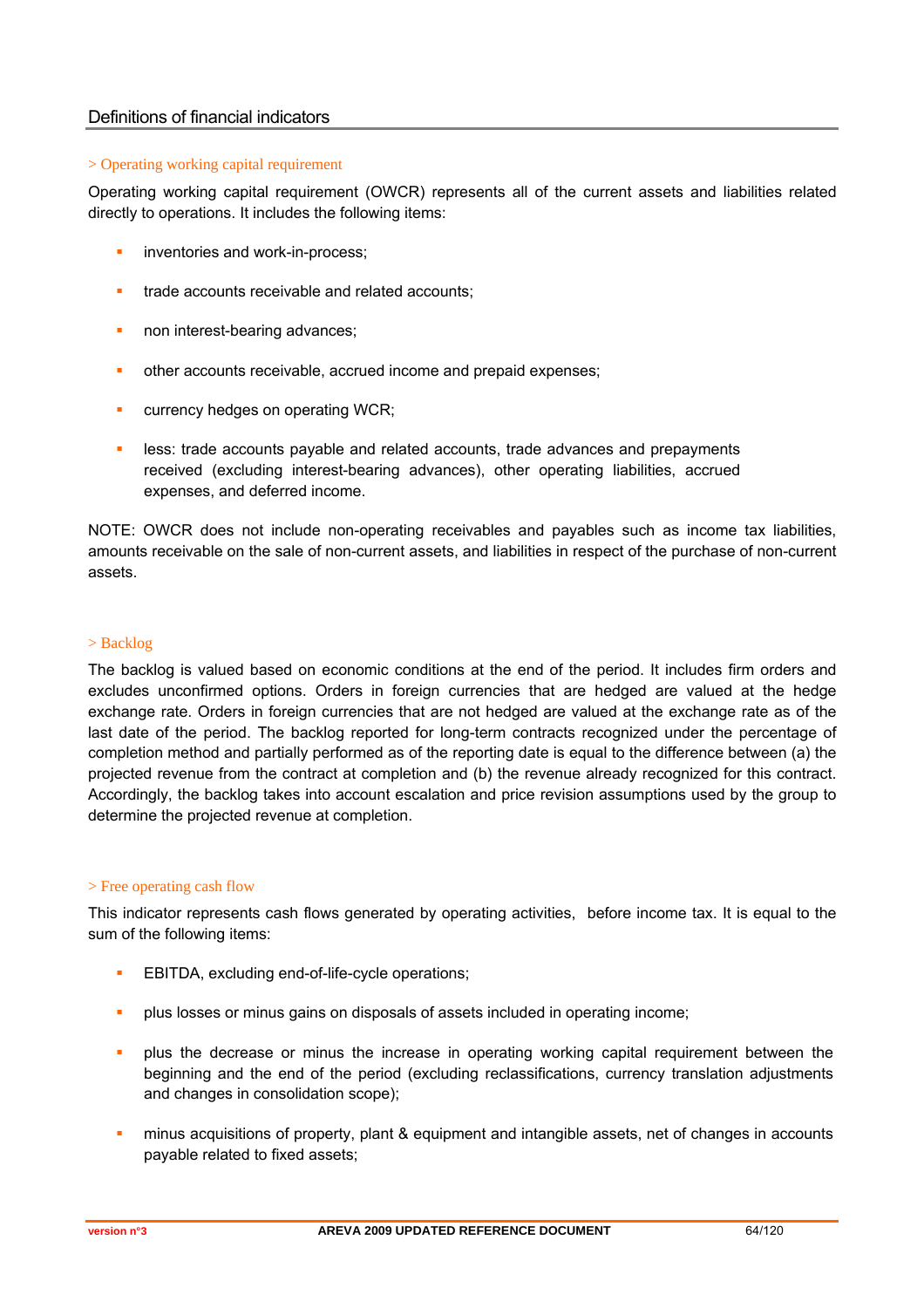- **Property** plus sales of property, plant & equipment and intangible assets included in operating income, net of changes in receivables on the sale of fixed assets;
- plus prepayments received from customers during the period on non-current assets;
- plus acquisitions or minus disposals of consolidated companies (excluding equity associates), net of cash acquired.

### > Net debt

This heading includes current and non-current borrowings, which include interest-bearing advances received from customers and put options by minority shareholders, less cash and cash equivalents and other current financial assets. Shares classified as "available-for-sale securities" are excluded from the calculation of net debt or (cash).

### > Earnings before income tax, depreciation and amortization (EBITDA)

EBITDA is equal to operating income plus net amortization, depreciation and operating provisions (except for provisions for impairment of working capital items). EBITDA is adjusted to exclude the costs of end-of-lifecycle operations for nuclear facilities (dismantling, waste retrieval and packaging) carried out during the year, as well as the full and final payments paid or to be paid to third parties for facility dismantling. It should be noted that the cash flows linked to end-of-life-cycle operations are presented separately.

### > Cash flows from end-of-life-cycle operations

This indicator encompasses all of the cash flows linked to end-of-life-cycle operations and to assets earmarked to cover those operations. It is equal to the sum of the following items:

- **i** income from the portfolio of earmarked assets,
- **Cash from the sale of earmarked assets:**
- **numinus acquisitions of earmarked assets;**
- **numinus cash spent during the period on end-of-life-cycle operations;**
- **full and final payments received for facility dismantling;**
- **numinus full and final payments made for facility dismantling.**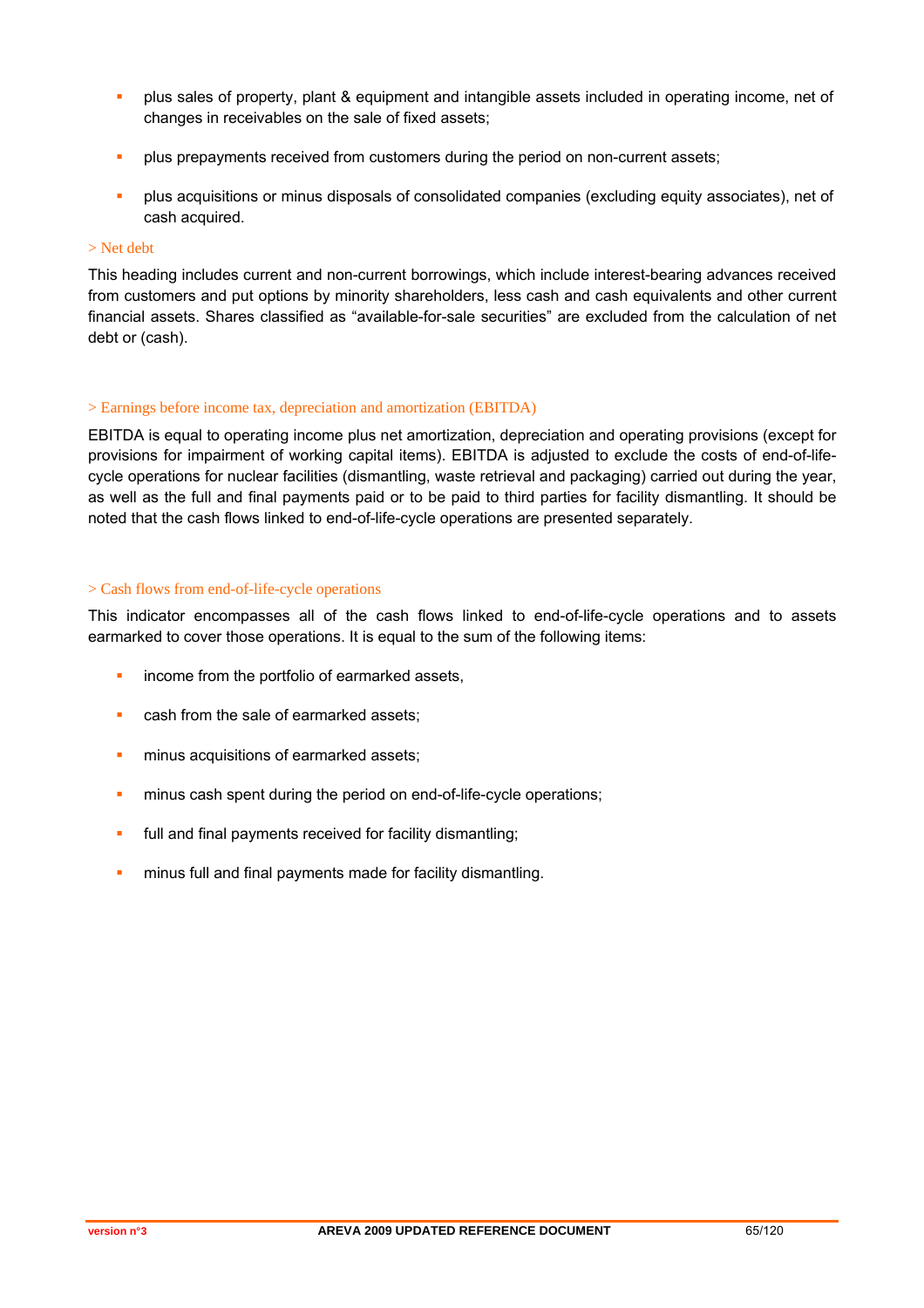# **2.3. Segment reporting**

A new organization for Nuclear and Renewables operations was established effective January 28, 2010. Accordingly, AREVA group segment reporting for the first half of 2010 presents data for the Mining/Front End, Reactors & Services, Back End and Renewable Energies Business Groups (excluding discontinued operations).

For all reporting periods, income items from discontinued operations are presented in the income statement under a separate heading, "Net income from discontinued operations".

| (millions of euros)                    | Mining/<br><b>Front End</b> | Reactors<br>&<br><b>Services</b> | Back<br>End | Renewable<br>Energies | Corporate &<br>other | Total    |
|----------------------------------------|-----------------------------|----------------------------------|-------------|-----------------------|----------------------|----------|
| Revenue                                | 1,593                       | 1,543                            | 897         | 47                    | 78                   | 4,158    |
| <b>EBITDA</b>                          | 310                         | (199)                            | 267         | (44)                  | (118)                | 215      |
| Percentage of revenue                  | 19.4%                       | $-12.9%$                         | 29.7%       | $-93.3%$              | $-152.2\%$           | 5.2%     |
| Operating income                       | (133)                       | (391)                            | 167         | (59)                  | (69)                 | (485)    |
| Percentage of revenue                  | $-8.3%$                     | $-25.3%$                         | 18.6%       | $-127.0%$             | $-88.5%$             | $-11.7%$ |
| Change in operating WCR                | 146                         | (108)                            | (122)       | (58)                  | (149)                | (291)    |
| Net operating Capex                    | (645)                       | (113)                            | (41)        | (170)                 | (16)                 | (985)    |
| Free operating cash-flow<br>before tax | (210)                       | (420)                            | 102         | (272)                 | (284)                | (1,084)  |

### **First half 2010 (contributions to the group)**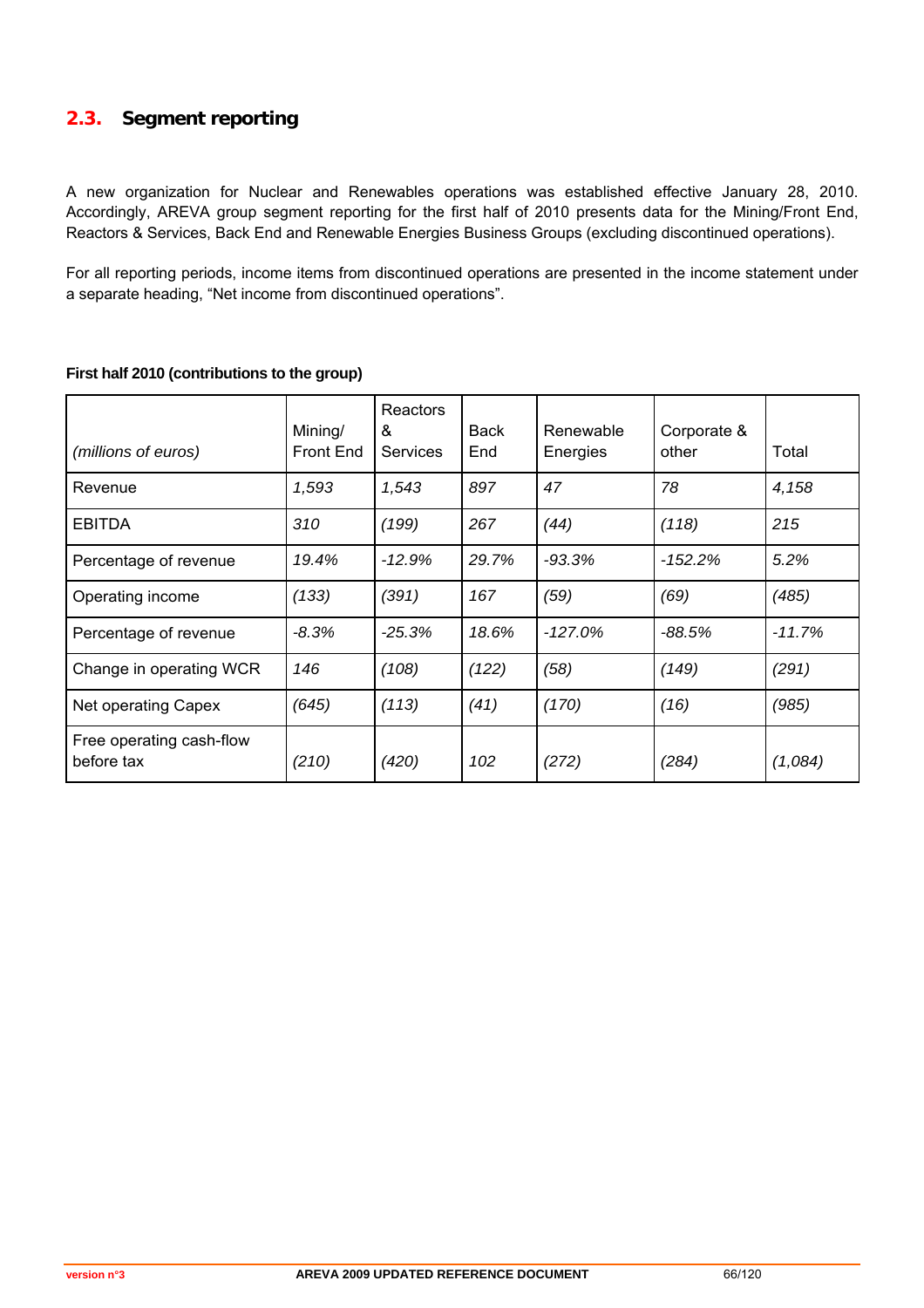### **First half 2009 (contributions to the group)**

| (millions of euros)                    | Mining/<br><b>Front End</b> | Reactors<br>&<br><b>Services</b> | Back<br>End | Renewable<br>Energies | Corporate &<br>other | Total   |
|----------------------------------------|-----------------------------|----------------------------------|-------------|-----------------------|----------------------|---------|
| Revenue                                | 1,556                       | 1,382                            | 843         | 49                    | 78                   | 3,908   |
| <b>EBITDA</b>                          | 438                         | (292)                            | 198         | (50)                  | (46)                 | 248     |
| Percentage of revenue                  | 28.1%                       | $-21.1%$                         | 23.5%       | $-102.4%$             | $-59.7%$             | 6.3%    |
| Operating income                       | 348                         | (552)                            | 150         | (58)                  | (58)                 | (170)   |
| Percentage of revenue                  | 22.4%                       | -40.0%                           | 17.8%       | $-119.4%$             | $-75.0\%$            | $-4.4%$ |
| Change in operating WCR                | (212)                       | (121)                            | (88)        | 32                    | (24)                 | (413)   |
| Net operating Capex                    | (235)                       | (151)                            | (50)        | (9)                   | (24)                 | (469)   |
| Free operating cash-flow<br>before tax | (179)                       | (565)                            | 60          | (27)                  | (94)                 | (805)   |

# **2.4. Backlog**

The group's backlog at June 30, 2010 rose to 44.1 billion euros, an increase of 761 million euros from December 31, 2009 and of 1.2 billion euros compared with the backlog at June 30, 2009. The increase in backlog was fueled by strong year-on-year commercial activity in recurring operations, particularly in the Mining/Front End Business Group (BG) and in Renewable operations.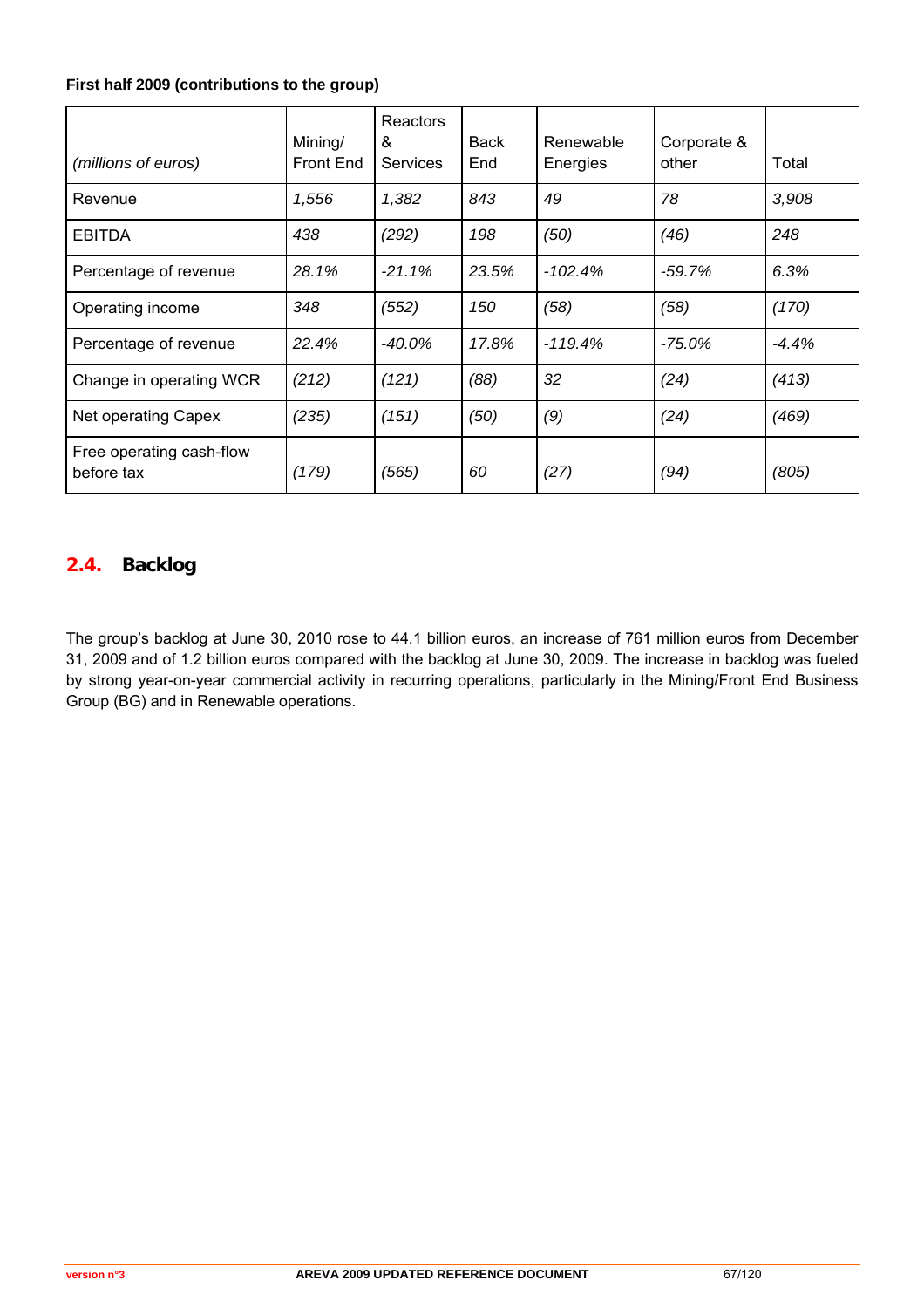### **2.5. Income statement**

| (millions of euros)                             | H1 2010 | H1 2009        | 2009  |
|-------------------------------------------------|---------|----------------|-------|
| <b>Revenue</b>                                  | 4,158   | 3,908          | 8,529 |
| Gross margin                                    | 390     | 240            | 1,082 |
| Research and development expenses               | (162)   | (163)          | (346) |
| Marketing and sales expenses                    | (145)   | (135)          | (286) |
| General and administrative expenses             | (284)   | (304)          | (620) |
| Other operating expenses                        | (355)   | (80)           | (157) |
| Other operating income                          | 71      | 272            | 423   |
| <b>Operating income</b>                         | (485)   | (170)          | 97    |
| Net financial income                            | (172)   | 230            | 187   |
| Income tax                                      | 242     | (34)           | 138   |
| Share in net income of associates               | 46      | (163)          | (152) |
| Net income from continuing operations           | (369)   | (137)          | 270   |
| Net income from discontinued operations         | 1,240   | 144            | 267   |
| Net income for the period                       | 871     | $\overline{7}$ | 537   |
| Minority interests                              | 29      | (154)          | (15)  |
| Net income attributable to owners of the parent | 843     | 161            | 552   |
| Comprehensive income                            | 1,530   | (528)          | 341   |

It should be noted that Business Group revenues and contributions to consolidated income may vary significantly from one half year to the next in the nuclear businesses. Accordingly, half year data should not be viewed as a reliable indicator of annual trends.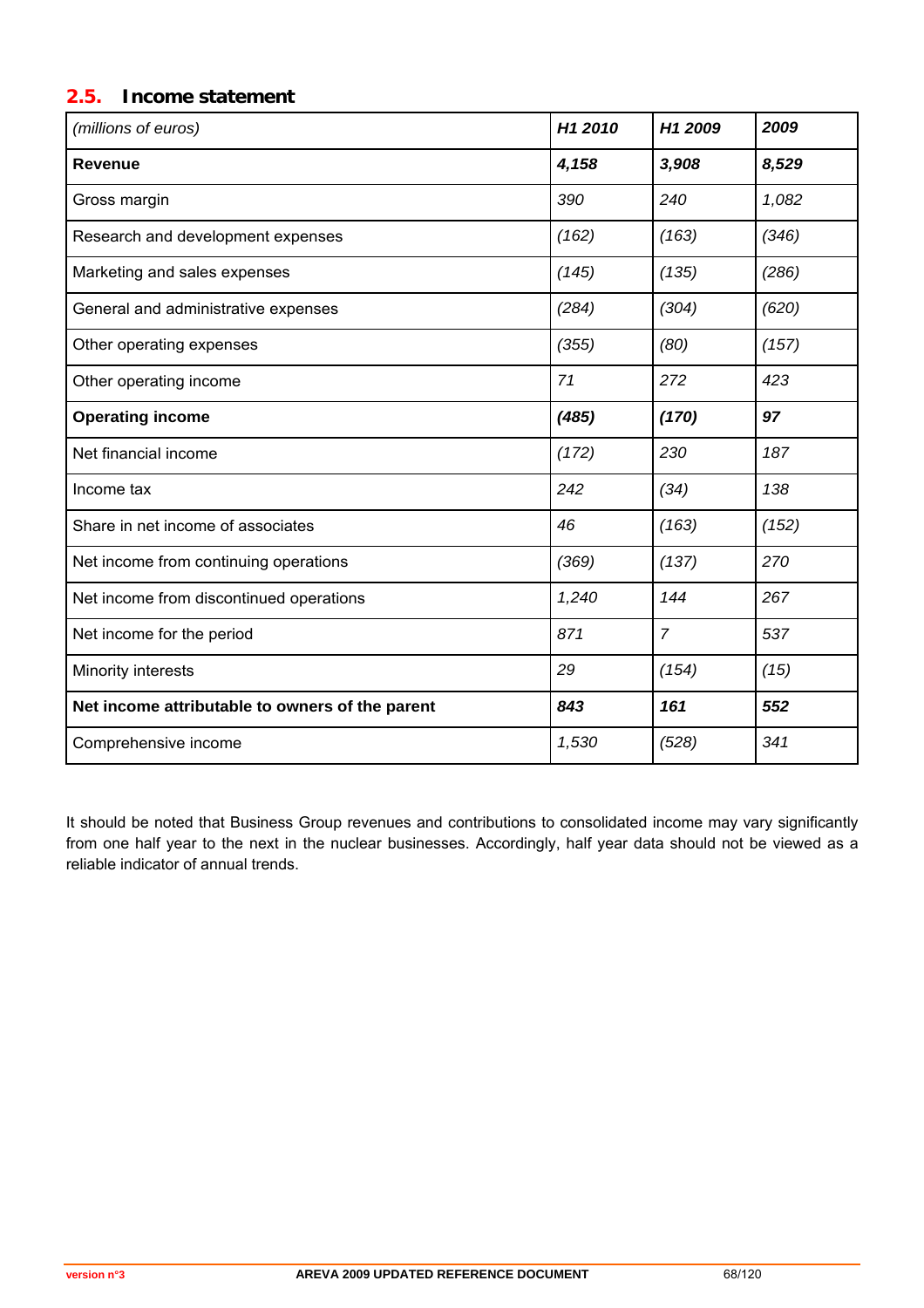Consolidated revenue amounted to 4.158 billion euros in the first half of 2010, up 6.4% from the same period in 2009. On a like-for-like basis, revenue grew by 5.6%.

| (millions of euros)                  | H1 2010 | H <sub>1</sub> 2009 | 2010/2009<br>Change |
|--------------------------------------|---------|---------------------|---------------------|
| Contribution to consolidated revenue | 4,158   | 3,908               | $+6.4%$             |
| Mining/Front End BG                  | 1,593   | 1,556               | $+2.4%$             |
| Reactors & Services BG               | 1,543   | 1,382               | $+11.6%$            |
| Back End BG                          | 897     | 843                 | $+6.4\%$            |
| Renewable Energies BG                | 47      | 49                  | $-3.7%$             |

Revenue increased in all nuclear Business Groups compared with the same period in 2009, with growth of 11.6% in the Reactors & Services BG, 6.4% in the Back End BG and 2.4% in the Mining/Front End BG. Revenue was down slightly in the Renewable Energies BG (-3.7%). Foreign exchange had a positive impact of 43 million euros, primarily in the Mining/Front End BG. The impact of changes in consolidation scope was negligible during the period. Internationally, revenue was up 2.4% compared with the first half of 2009 to 2.376 billion euros and represented 57% of total revenue.

### Gross margin

The group's gross margin came to 390 million euros for the first half of 2010 (9.4% of revenue), compared with 240 million euros for the first half of 2009 (6.1% of revenue), driven mainly by gross margin improvement in the Reactors & Services BG.

| (millions of euros)   | H <sub>1</sub> 2010 | H <sub>1</sub> 2009 | 2010/2009<br><b>Change</b> |
|-----------------------|---------------------|---------------------|----------------------------|
| Gross margin          | 390                 | 240                 | $+62.9%$                   |
| Percentage of revenue | 9.4%                | 6.1%                | $+3.3$ pts                 |

### Research and development

The group's research and development costs are recorded on the balance sheet if they meet the criteria for fixed assets under IAS 38, and are expensed if they do not.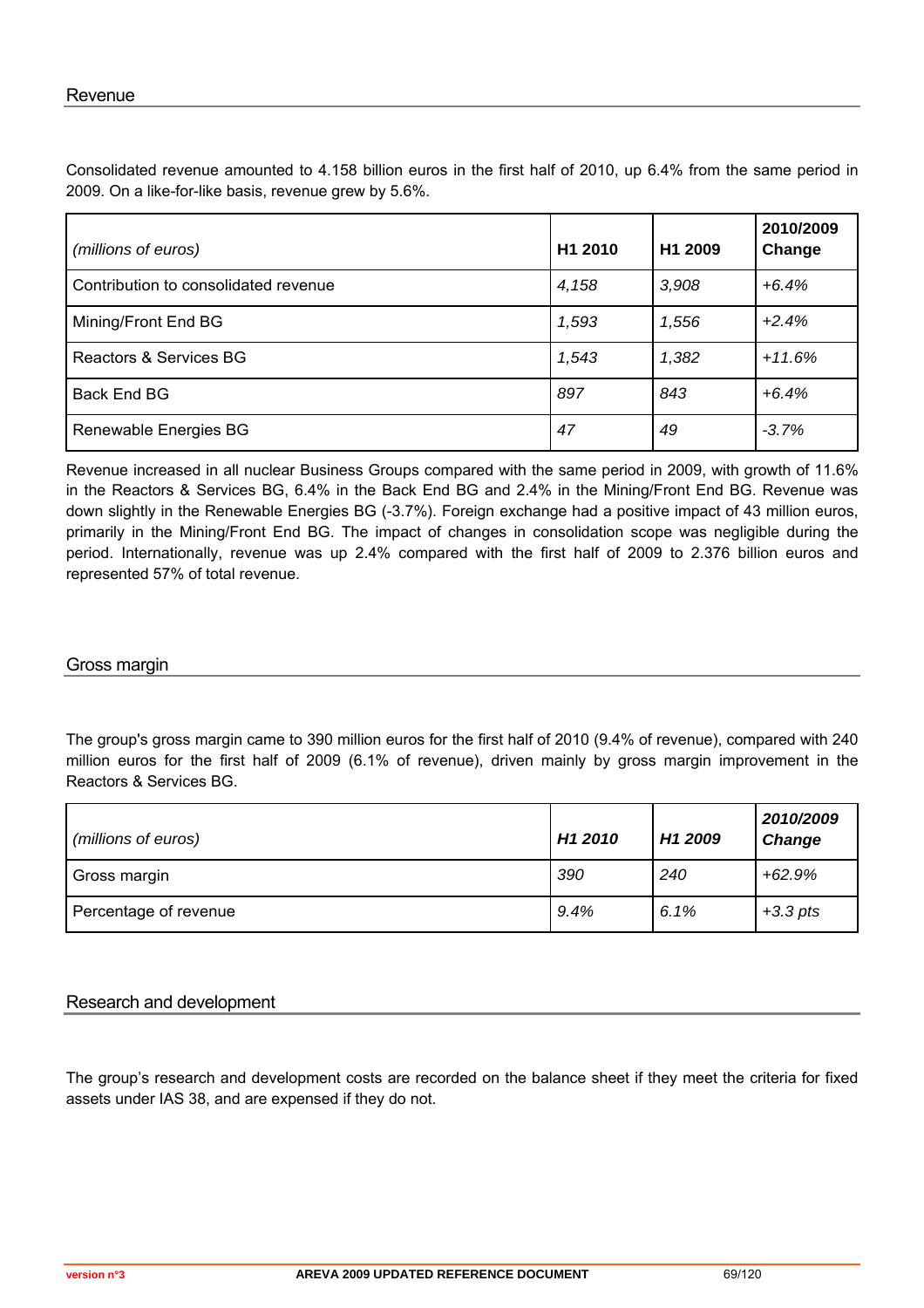In the income statement, research and development expenses appear below gross margin and represent noncapitalizable expenses incurred exclusively by the group; the expenses relating to programs funded wholly or partly by customers, together with projects carried out in partnership where AREVA has commercial rights of use of the results, are recognized in the cost of sales.

All research and development costs, whether capitalized or expensed during the period, constitute the total research and development expenditure.

|                                                        | H <sub>1</sub> 2010    |                          | H <sub>1</sub> 2009    |                          |
|--------------------------------------------------------|------------------------|--------------------------|------------------------|--------------------------|
| (millions of euros)                                    | (millions of<br>euros) | Percentage of<br>revenue | (millions of<br>euros) | Percentage of<br>revenue |
| Income statement: Research and<br>development expenses | 162                    | 3.9%                     | 163                    | 4.2%                     |
| Other (including capitalized R&D)                      | 258                    | 6.2%                     | 266                    | 6.8%                     |
| Total research and development<br>expenditure          | 420                    | 10.1%                    | 429                    | 11.0%                    |

Taking into account all expenses incurred on research and development, the research and development expenditure amounted to 420 million euros for the first half of 2010, representing 10.1% of revenue for the period, essentially unchanged from the 429 million euros of the first half of 2009 (11.0% of revenue).

### General and administrative, marketing and sales expenses

Marketing and sales expenses and general and administrative expenses totaled 429 million euros in the first half of 2010, or 10.3% of revenue, slightly down compared with the 11.2% of the first half of 2009.

### Other operating income, other operating expenses

- Other operating expenses came to 355 million euros, compared with expenses of 80 million euros for the first half of 2009. These expenses include the accounting adjustment of 300 million euros corresponding to impairment in the amount of approximately 6% of the net carrying amount of some mining assets. This impairment is reversible.
- Other operating income totaled 71 million euros, compared with 272 million euros for the first half of 2009. This includes income related to disposals and new partners in Mining/Front End BG subsidiaries in the amount of 247 million euros in 2009 and income from disposals in Mining/Front End BG subsidiaries totaling 19 million euros in 2010.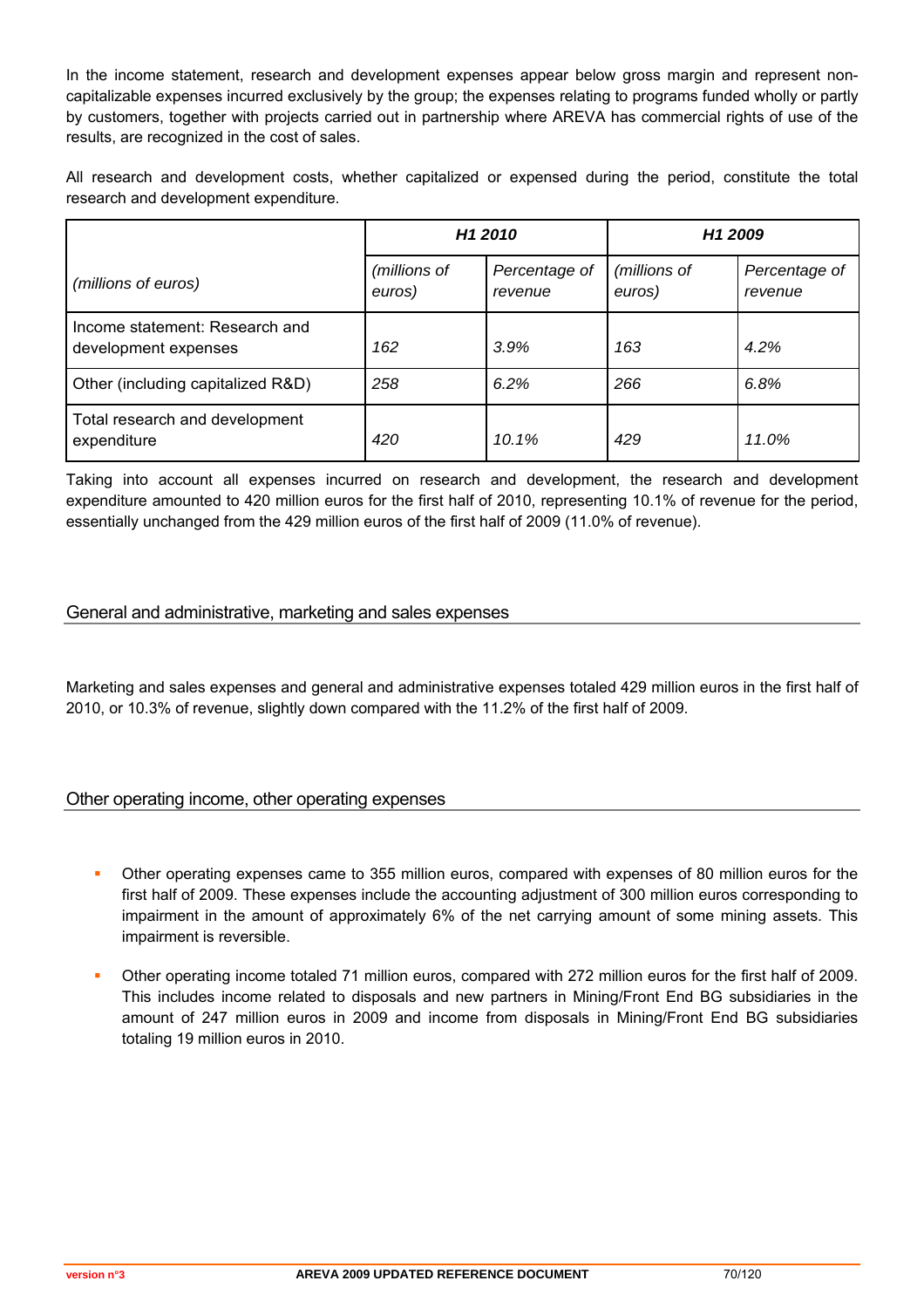To facilitate comparisons of AREVA's underlying performance from one year to the next, the group has chosen to isolate the following particular items:

- gains on disposals and dilution gains related to new partners in the Mining/Front End BG in the amount of 247 million euros in 2009 and 19 millions euros in 2010;
- a non-cash reversible accounting adjustment to the value of certain mining assets for -300 million euros;
- additional provisions for revised income on completion of projects in the Reactors & Services BG totaling -417 million euros in 2010 and -562 millions in 2009 (including 367 million euros in 2010 and 550 million euros in 2009 on the OL3 project).

These items are isolated for analysis of "operating income excluding particular items".

| (millions of euros)                                  | H <sub>1</sub> 2010 | H <sub>1</sub> 2009 | 2010/2009  |
|------------------------------------------------------|---------------------|---------------------|------------|
|                                                      |                     |                     | change     |
| Operating income excluding particular items          | 213                 | 145                 | +€68m      |
| Percentage of revenue                                | 5.1%                | 3.7%                | $+1.4$ pts |
| Disposals & new partners - Mining/Front End assets   | 19                  | 247                 |            |
| Additional provisions - Reactors & Services projects | (417)               | (562)               |            |
| Reversible accounting adjustment on mining assets    | (300)               | $\overline{a}$      |            |
| <b>Reported operating income</b>                     | (485)               | (170)               | €(315) $m$ |

Operating income excluding particular items came to 213 million euros, up 68 million euros compared with the first half of 2009, reflecting strong performance in recurring business. This was particularly true in the Mining/Front End BG, the Back End BG and the Installed Base Services operations. In the Renewable Energies BG, performance was essentially stable compared with the same period in 2009, with operating income of -59 million euros.

The group recognized additional provisions for income to completion totaling 417 million euros for projects in `the Reactors & Services BG in the first half of 2010, compared with 562 million euros in the first half of 2009, including 367 million euros for the OL3 reactor project in Finland. Physical completion of the OL3 reactor progressed significantly in the first half, including completion of most civil works, installation of the reactor vessel and rampup of piping work. A new schedule was announced which provides for nuclear startup of the reactor at the end of 2012. It is subject to certain conditions, duly reported to TVO, regarding completion of the final phases of construction. This new schedule led to a change in the estimated income to completion of the project, therefore requiring an additional provision.

The group's review of prospective uranium market data led to the recognition of 300 million euros in impairment of some of its mining assets, in accordance with IFRS accounting standards. This accounting adjustment, which represents approximately 6% of the net carrying amount of the group's mining assets, is non-cash and subject to reversal.

Based on these items, the group's operating income came to -485 million euros for the first half of 2010, compared with -170 million euros for the same period in 2009 (including -550 million euros for additional provisions on OL3 and +247 million euros in gains related to new partners in the share capital of Mining/Front End BG subsidiaries).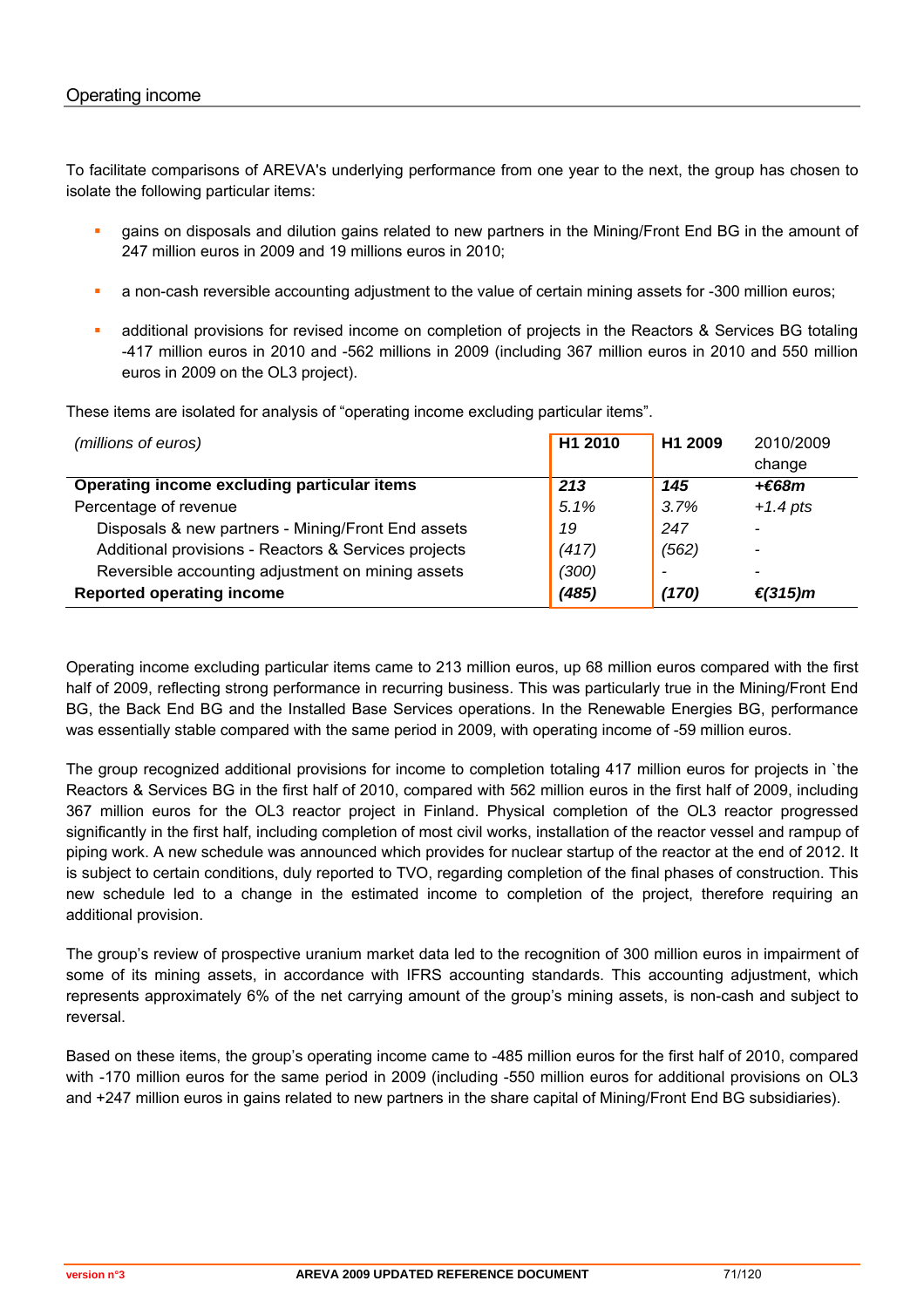Besides discussions with EDF regarding conditions for the Georges Besse I plant shutdown are ongoing. They could affect the full year's operating income.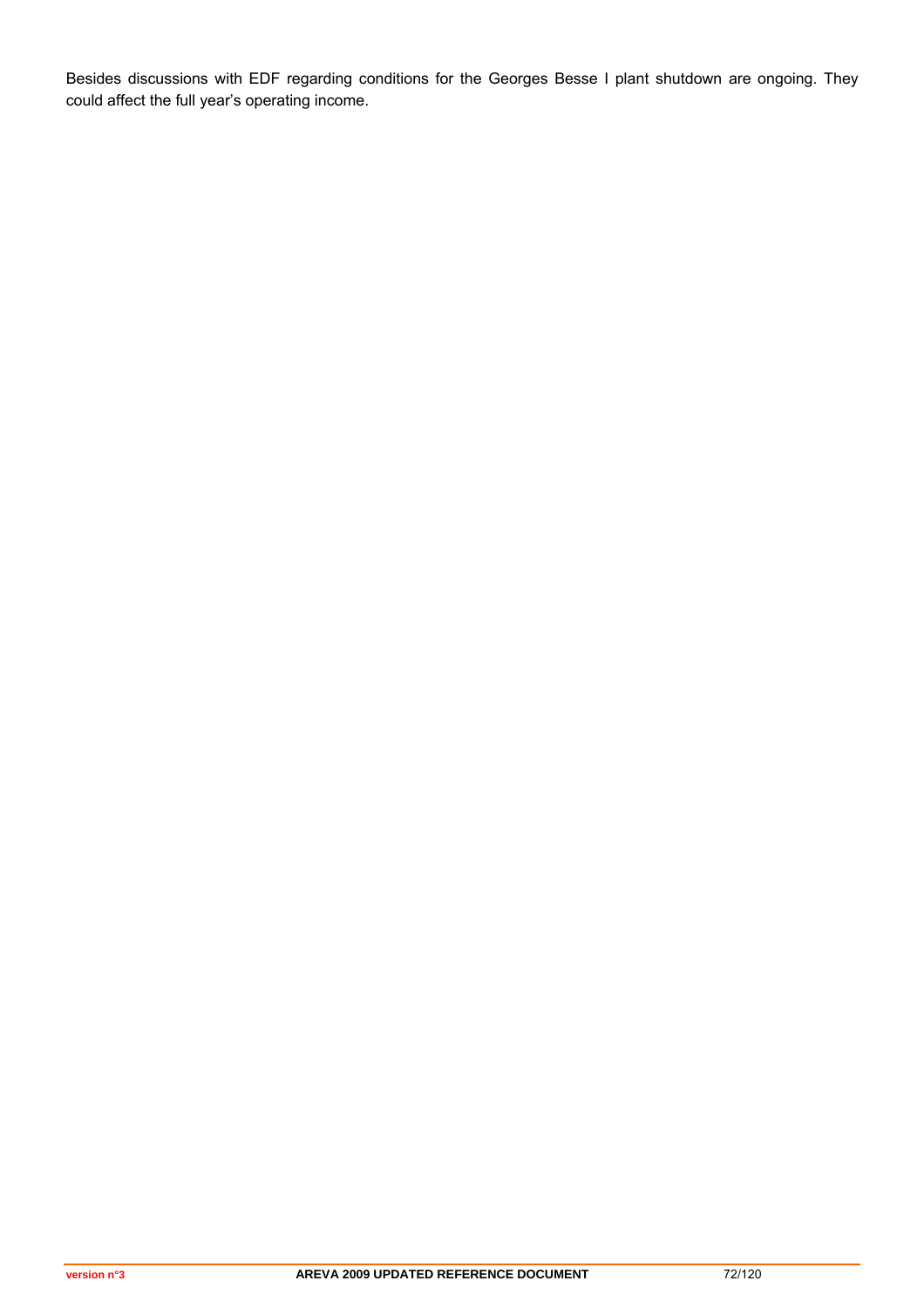#### Net financial income

| (millions of euros)                                                                       | H <sub>1</sub> 2010 | H <sub>1</sub> 2009 |
|-------------------------------------------------------------------------------------------|---------------------|---------------------|
| <b>Net borrowing costs</b>                                                                | (81)                | (40)                |
| (90)<br>Other financial income and expenses                                               |                     | 271                 |
| Share related to end-of-life-cycle operations                                             | (11)                | 29                  |
| Income from the earmarked financial portfolio                                             | 61                  | 47                  |
| Income from receivables and discount reversal on earmarked assets                         | 46                  | 76                  |
| Discounting reversal expenses on end-of-life-cycle operations                             | (118)               | (95)                |
| Share not related to end-of-life-cycle operations                                         | (80)                | 242                 |
| Income from disposals of securities and change in value of securities held for<br>trading | (1)                 | 242                 |
| Financial income from pensions and other employee benefits                                | (38)                | (40)                |
| Dividends received                                                                        | 18                  | 49                  |
| Other financial income and expenses                                                       | (59)                | (11)                |
| Net financial income                                                                      | (172)               | 230                 |

Financial income came to -172 million euros in the first half of 2010, compared with +230 million euros in the first half of 2009, which benefitted from gains on the disposal of Total and GDF-Suez securities.

#### Income tax

AREVA recognized 242 million euros in tax income for the first half of 2010, compared with a tax expense of 34 million euros in the first half of 2009. Tax income at June 30 was determined by multiplying the before-tax income generated in each country by the corresponding effective tax rate estimated for 2010. The estimated effective tax rate for the year reflects the reversal of deferred tax liabilities corresponding to the impairment of mining rights recognized at June 30, 2010 in the amount of 102 million euros.

#### Share in net income of associates

| (millions of euros) | H1 2010 | H <sub>1</sub> 2009 | 2009  |
|---------------------|---------|---------------------|-------|
| STMicroelectronics  | 18      | (124)               | (112) |
| Eramet              | 26      | (39)                | (39)  |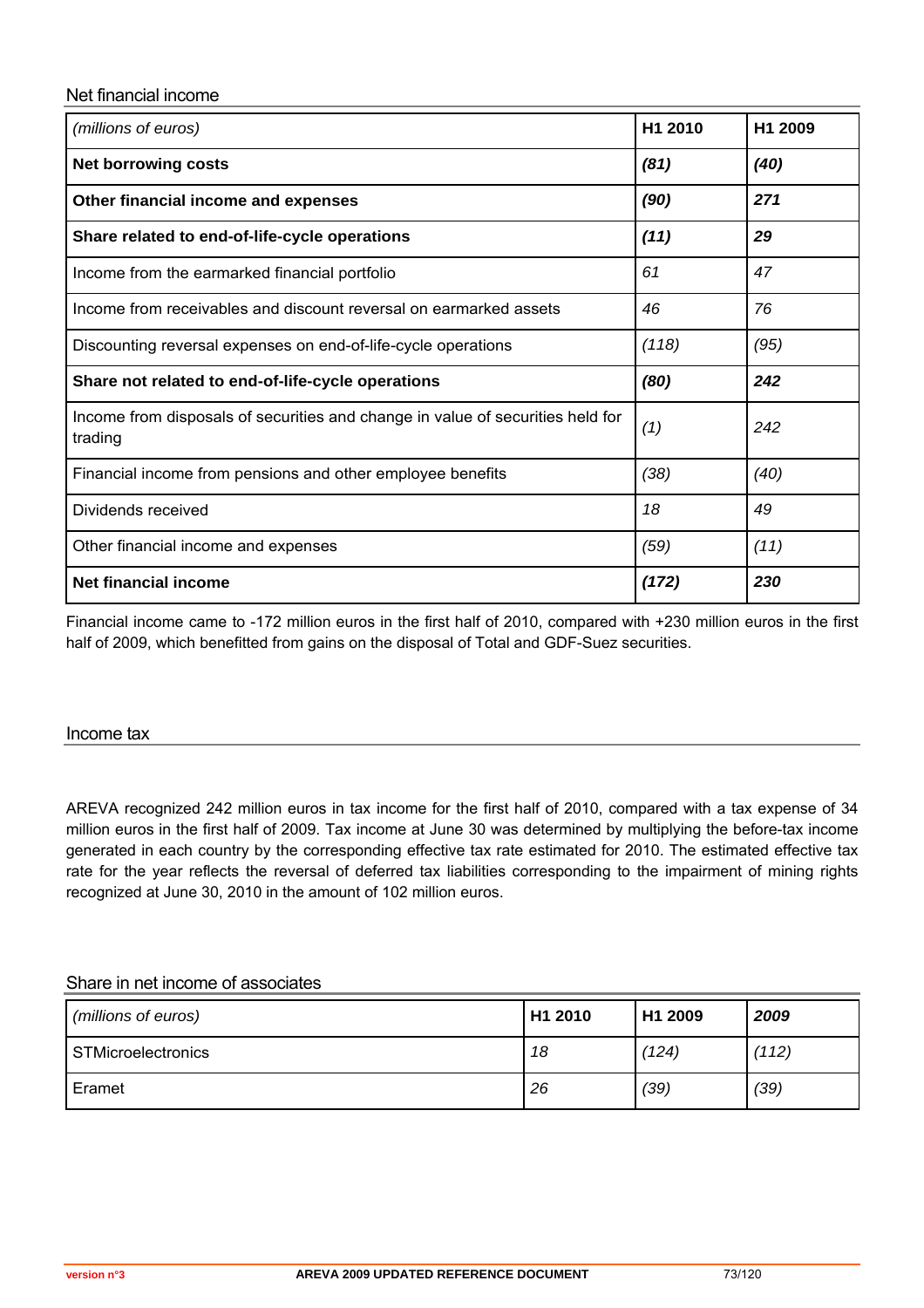| Other | $\sim$<br><u>_</u> | U     | (1)   |
|-------|--------------------|-------|-------|
| Total | 46                 | (163) | (152) |

The share in net income of associates totaled 46 million euros in the first half of 2010, compared with -163 million euros in the first half of 2009, reflecting improved performance at STMicroelectronics and Eramet.

The group may recognize net income from STMicroelectronics and Eramet that differs from the income reported by those companies:

- STMicroelectronics' interim financial statements are prepared according to US GAAP and are in US dollars. The group converts them into euros and adjusts them for IFRS. STMicroelectronics does not publish half year financial statements under IFRS.
- With regard to Eramet, income is calculated based on interim results. Any differences between Eramet's interim and final financial statements are recognized in the financial statements for the following period.

#### Minority interests

The share of net income allocated to minority interests rose to 18 million euros for the first half of 2010 from -175 million euros for the first half of 2009. This change is explained by Siemens's withdrawal as an AREVA NP shareholder. The share of net income corresponding to Siemens' 34% share in AREVA NP SAS amounted to -166 million euros for the first half of 2009.

## Net income and comprehensive income

Net income attributable to owners of the parent for the first half of 2010 was 843 million euros, up 682 million euros in relation to the first half of 2009, mainly due to the 1.27 billion euro gain on the sale of the Transmission & Distribution business.

Comprehensive income attributable to owners of the parent amounted to 1.53 billion euros in the first half of 2010, compared with a loss of 528 million euros for the first half of 2009. Aside from the increase in net income attributable to owners of the parent, the change in the value of available-for-sale financial assets went from -493 million euros in the first half of 2009 to +176 million euros in the first half of 2010.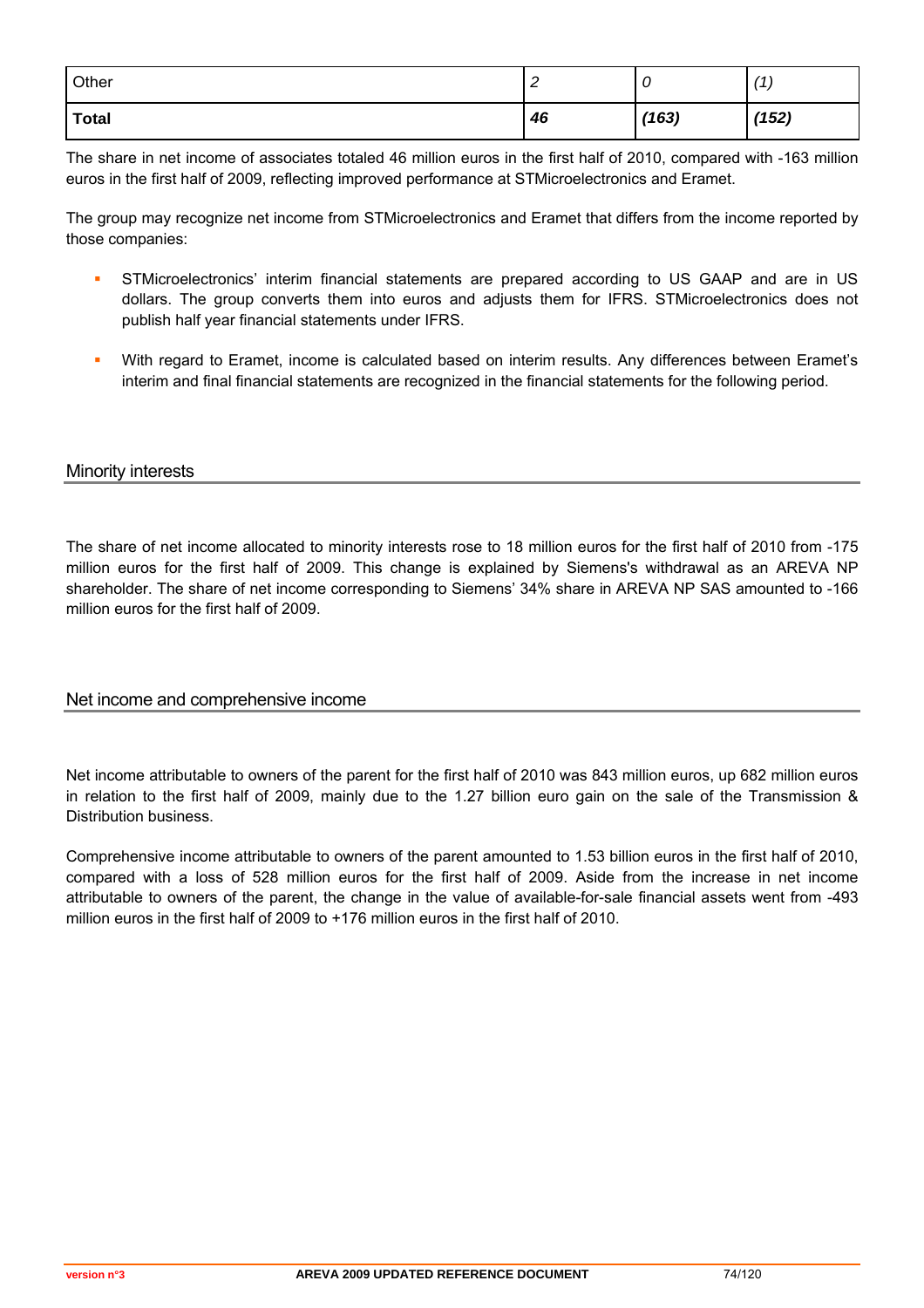## **2.6. Cash flow**

## Change in net debt

| (millions of euros)                                                                                       | H1 2010       |
|-----------------------------------------------------------------------------------------------------------|---------------|
| Net debt at beginning of period (December 31, 2009)                                                       | (6, 193)      |
| <b>EBITDA</b>                                                                                             | 215           |
| Percentage of revenue                                                                                     | 5.2%          |
| Gains/losses on disposals of operating assets and other non-cash items                                    | (23)          |
| Change in operating WCR                                                                                   | (291)         |
| Net operating Capex                                                                                       | (985)         |
| Free operating cash-flow before tax                                                                       | (1,084)       |
| Cash flows for end-of-life-cycle operations                                                               | (6)           |
| Dividends paid                                                                                            | (302)         |
| Other (net financial assets, taxes, non-operating WCR and net cash from discontinued<br>operations)       | 2,433         |
| Change in net debt                                                                                        | 1,041         |
|                                                                                                           | June 30, 2010 |
| Net debt $(-)$ / Net cash $(+)$ at the end of the period (including put options of minority<br>interests) | (5, 152)      |

# Free operating cash flows of the Group

| (millions of euros)                                                    | H1 2010 | H1 2009 |
|------------------------------------------------------------------------|---------|---------|
| <b>EBITDA</b>                                                          | 215     | 248     |
| Percentage of revenue                                                  | 5.2%    | 6.3%    |
| Gains/losses on disposals of operating assets and other non-cash items | (23)    | (171)   |
| Change in operating WCR                                                | (291)   | (413)   |
| Net operating Capex                                                    | (985)   | (469)   |
| Free operating cash-flow before tax                                    | (1,084) | (805)   |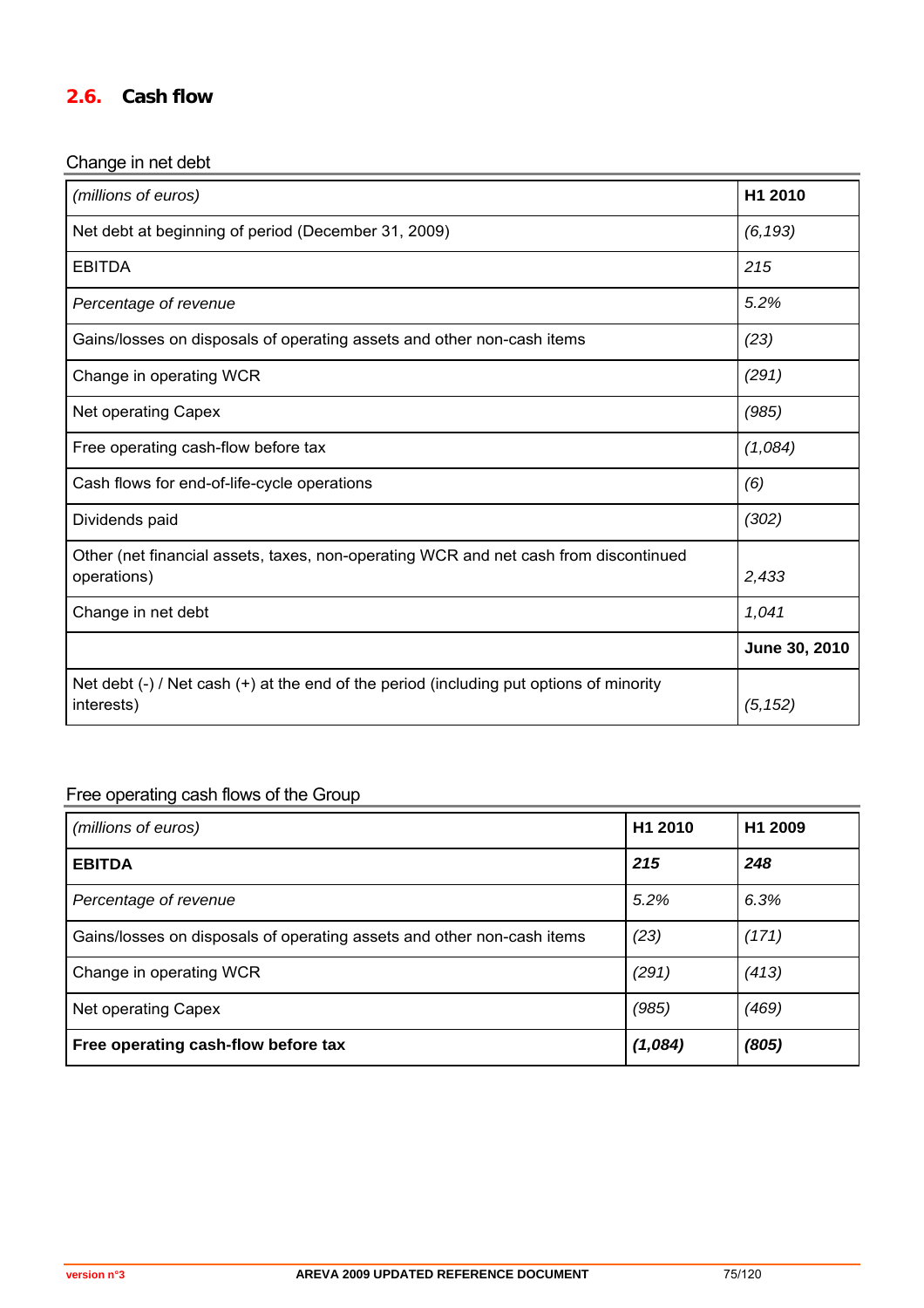## Free operating cash flows by business

|                           | <b>EBITDA</b> |         | Change in<br>operating WCR |         | <b>Net operating</b><br>Capex |                     | Free operating<br>cash-flow before<br>tax |                     |
|---------------------------|---------------|---------|----------------------------|---------|-------------------------------|---------------------|-------------------------------------------|---------------------|
| (millions of euros)       | H1 2010       | H1 2009 | H1 2010                    | H1 2009 | H1 2010                       | H <sub>1</sub> 2009 | H <sub>1</sub> 2010                       | H <sub>1</sub> 2009 |
| Mining/Front End BG       | 310           | 438     | 146                        | (212)   | (645)                         | (235)               | (210)                                     | (179)               |
| Reactors & Services<br>BG | (199)         | (292)   | (108)                      | (121)   | (113)                         | (151)               | (420)                                     | (565)               |
| <b>Back End BG</b>        | 267           | 198     | (122)                      | (88)    | (41)                          | (50)                | 102                                       | 60                  |
| Renewable Energies<br>BG  | (44)          | (50)    | (58)                       | 32      | (170)                         | (9)                 | (272)                                     | (27)                |
| Corporate and other       | (118)         | (46)    | (149)                      | (24)    | (16)                          | (24)                | (284)                                     | (94)                |
| Group Total               | 215           | 248     | (291)                      | (413)   | (985)                         | (469)               | (1,084)                                   | (805)               |

EBITDA for the first half of 2010 came to 215 million euros, compared with 248 million euros in the first half of 2009. This change is explained by:

- the 195 million euro increase in EBITDA, excluding particular items recognized in the Mining/Front End BG, which came to 196 million euros in the first half of 2010:
- the 228 million euro decrease in gains on asset disposals and new partners in the share capital of Mining/Front End BG subsidiaries.

The change in operating working capital requirement corresponds to a use of 291 million euros of cash in the first half of 2010, compared with a use of 413 million euros in the first half of 2009.

Operating cash flow before Capex was -99 million euros, an increase of 237 million euros compared with the first half of 2009.

Gross capital expenditure excluding external growth went from 797 million euros in the first half of 2009 to 872 million euros in the first half of 2010, reflecting ongoing deployment of development programs in Mining and Enrichment. Acquisitions in Renewable Energies came to 158 million euros, bringing total Capex to 1.03 billion euros for the first half of 2010.

Net Capex was 985 million euros in the first half of 2010, compared with 469 million euros in the first half of 2009 (which included 310 million euros in cash generated by disposal of equity shares in the Mining/Front End BG).

The change in EBITDA and WCR and the continuation of the capital expenditure program translated into free operating cash flow before tax of -1.084 billion euros in the first half of 2010, compared with -805 million euros in the first half of 2009.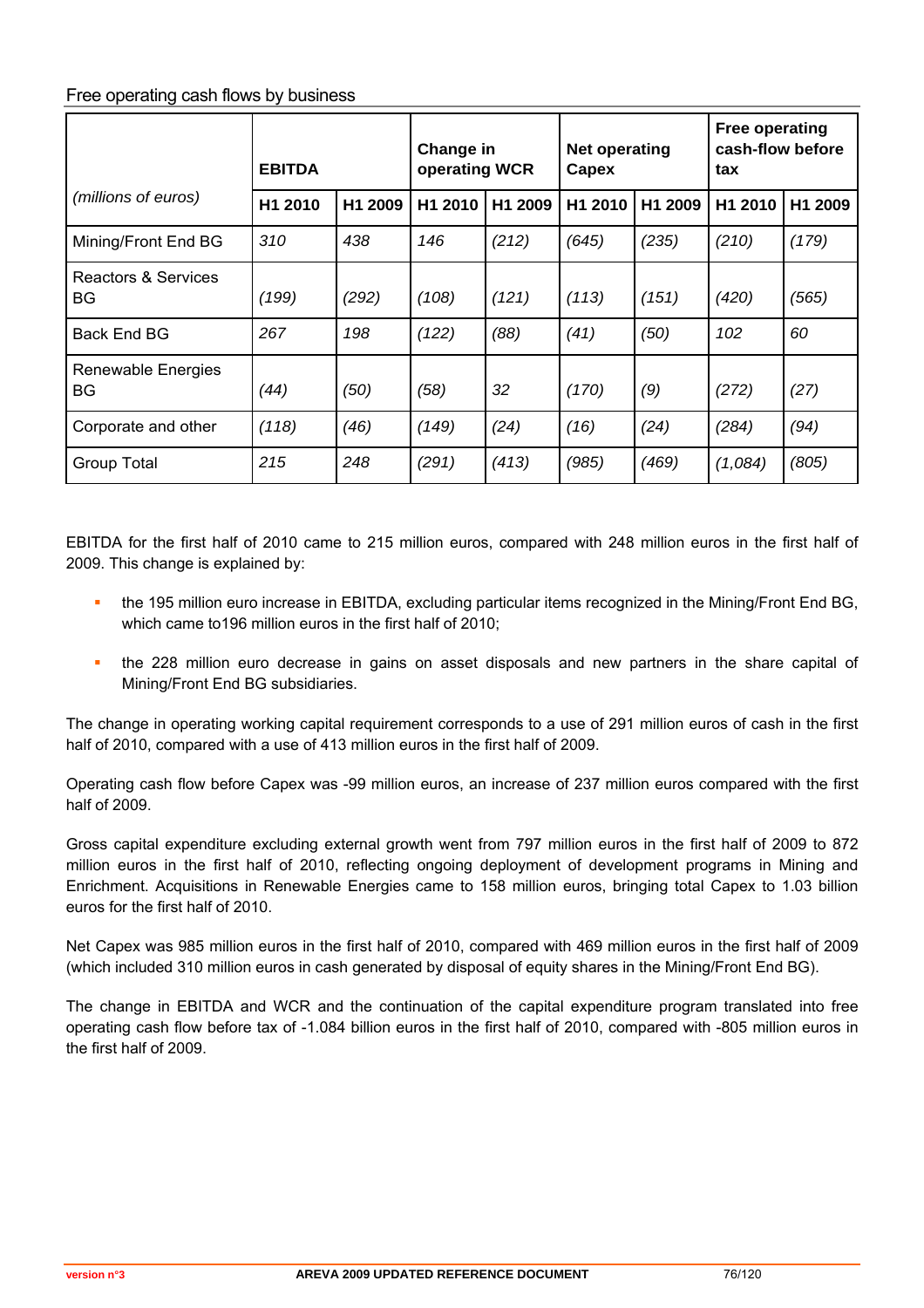To meet its dismantling commitments, the group constituted a dedicated portfolio to fund expenses relating to these operations. It is the group's policy to offset negative cash flows associated with end-of-life-cycle operations with positive cash flows from dividends or sales of securities held in the portfolio.

In the first half of 2010, cash flows related to end-of-life-cycle operations came to an outflow of 6 million euros, against an outflow of 33 million euros at June 30, 2009. The main transactions were as follows:

- disbursements relating to end-of-life-cycle operations totaling -100 million euros, essentially unchanged compared with the first half of 2009 (-93 million euros);
- dividends received in the amount of 27 million euros, compared with 40 million euros at June 30, 2009.

## Other cash flows

Other cash inflows came to 2.435 billion euros, compared with 231 million euros in the first half of 2009, mainly due to discontinued operations in the amount of 3.133 billion euros.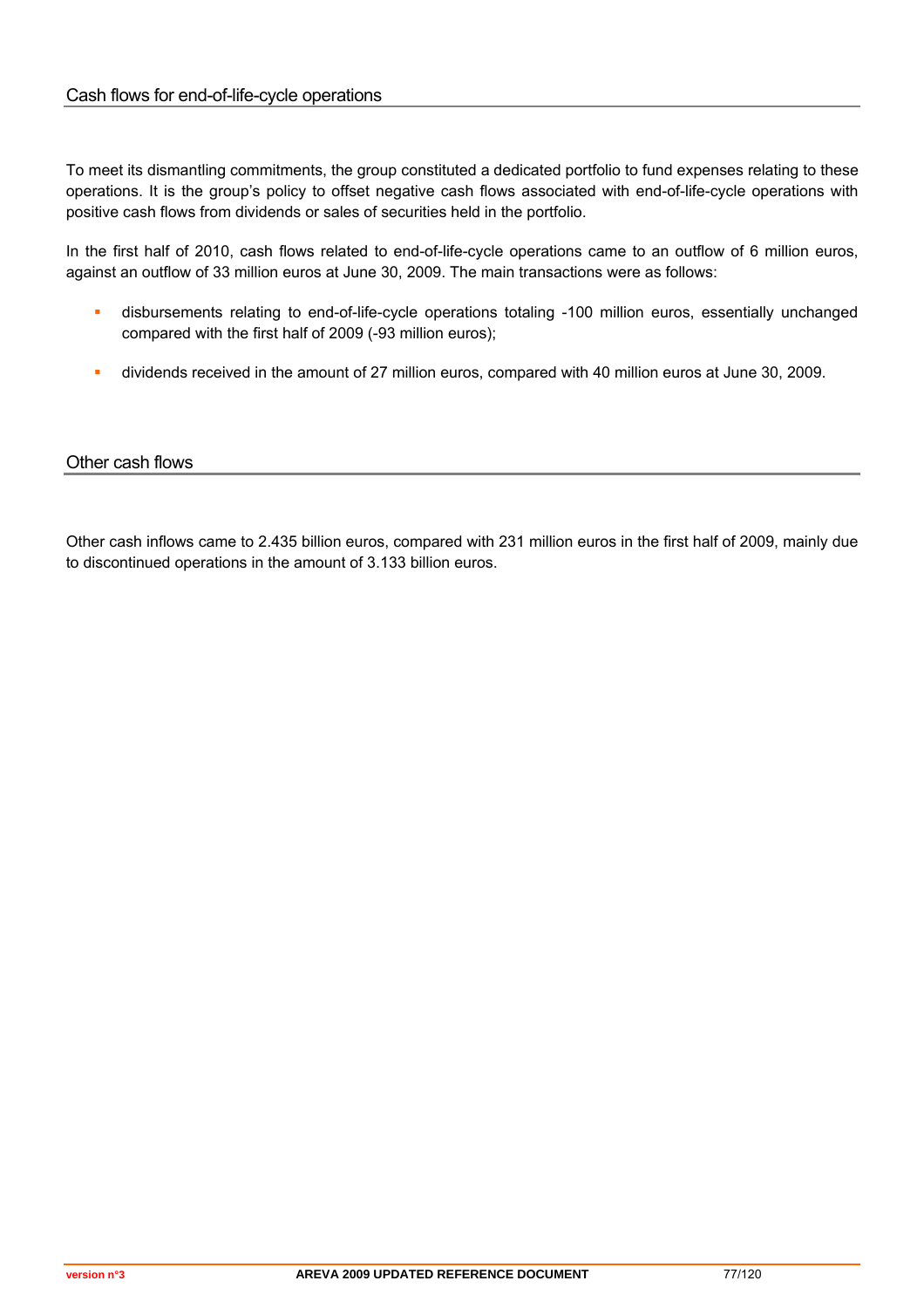## **2.7. Balance sheet items**

The assets and liabilities that constitute the working capital requirement and deferred taxes are offset in the simplified balance sheet; this is not the case in the detailed balance sheet presented in section 4.3.

| (millions of euros)                                          | June 30, 2010 | December 31,<br>2009 |
|--------------------------------------------------------------|---------------|----------------------|
| Net goodwill                                                 | 4,749         | 4,366                |
| Property, plant and equipment (PP&E) and intangible assets   | 9,541         | 8,576                |
| Assets earmarked for end-of-life-cycle operations            | 5,552         | 5,626                |
| Equity associates                                            | 1,844         | 1,635                |
| Other non-current financial assets                           | 1,113         | 860                  |
| Operating working capital requirement                        | 352           | (62)                 |
| Net assets from discontinued operations                      | 0             | 1,964                |
| Total assets of the simplified balance sheet                 | 23,151        | 22,965               |
| Equity and minority interests                                | 8,672         | 7,574                |
| Provisions for end-of-life-cycle operations                  | 5,786         | 5,660                |
| Other provisions                                             | 2,000         | 1,791                |
| Other assets and liabilities                                 | 1,541         | 1,748                |
| Net borrowings                                               | 5,152         | 6,193                |
| Total liabilities and equity of the simplified balance sheet | 23,151        | 22,965               |

## Fixed assets, excluding assets earmarked to finance end-of-life-cycle operations

Goodwill on consolidated companies was up 383 million euros, mainly because of the first time consolidation of AUSRA in 2010. The increase in goodwill pursuant to this acquisition is temporary and may be subject to change at a later date.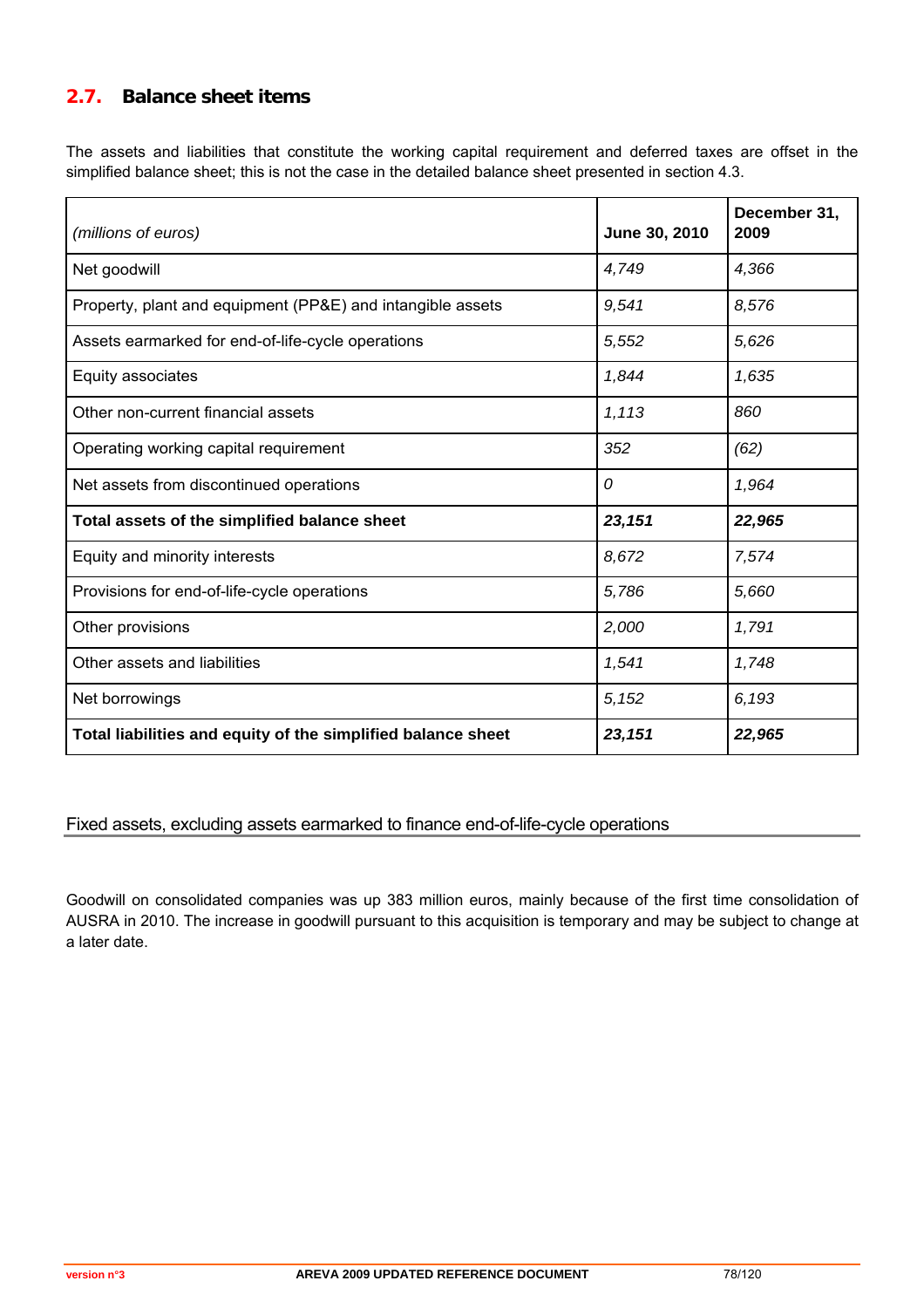The change in the balance sheet from December 31, 2009 to June 30, 2010 with regard to assets and liabilities for end-of-life cycle operations is summarized in the table below.

| (millions of euros)                           | June 30, 2010 | December 31,<br>2009 |
|-----------------------------------------------|---------------|----------------------|
| <b>ASSETS</b>                                 |               |                      |
| End-of-life-cycle assets                      | 490           | 422                  |
| AREVA share (to be amortized in future years) | 222           | 147                  |
| Third party share                             | 268           | 275                  |
| Earmarked financial assets                    | 5,284         | 5,351                |
| <b>LIABILITIES</b>                            |               |                      |
| Provisions for end-of-life-cycle operations   | 5,786         | 5,660                |
| Provisions to be funded by AREVA              | 5,517         | 5,385                |
| Provisions to be funded by third parties      | 268           | 275                  |

Provisions for end-of-life-cycle operations at June 30, 2010 came to 5.786 billion euros, compared with 5.66 billion euros at December 31, 2009.

Earmarked assets relating to these operations came to 5.552 billion euros at June 30, 2010, including "third party receivables" of 268 million euros and 5.284 billion euros in financial assets earmarked by AREVA to fund these operations (including receivables).

At June 30, 2010, AREVA's coverage of activities subject to the French law of June 28, 2006 was 98%. The ratio for all AREVA group activities was 96%.

The nature of the commitments and the calculation of the provision are presented in note 7 to the consolidated financial statements.

## Operating working capital requirement

The group's operating working capital requirement came to 352 million euros at the end of the first half of 2010, compared with -62 millions euro at December 31, 2009. Compared with June 30, 2009, the operating WCR fell by 53 million euros, driven by optimization activities led in every Business Group.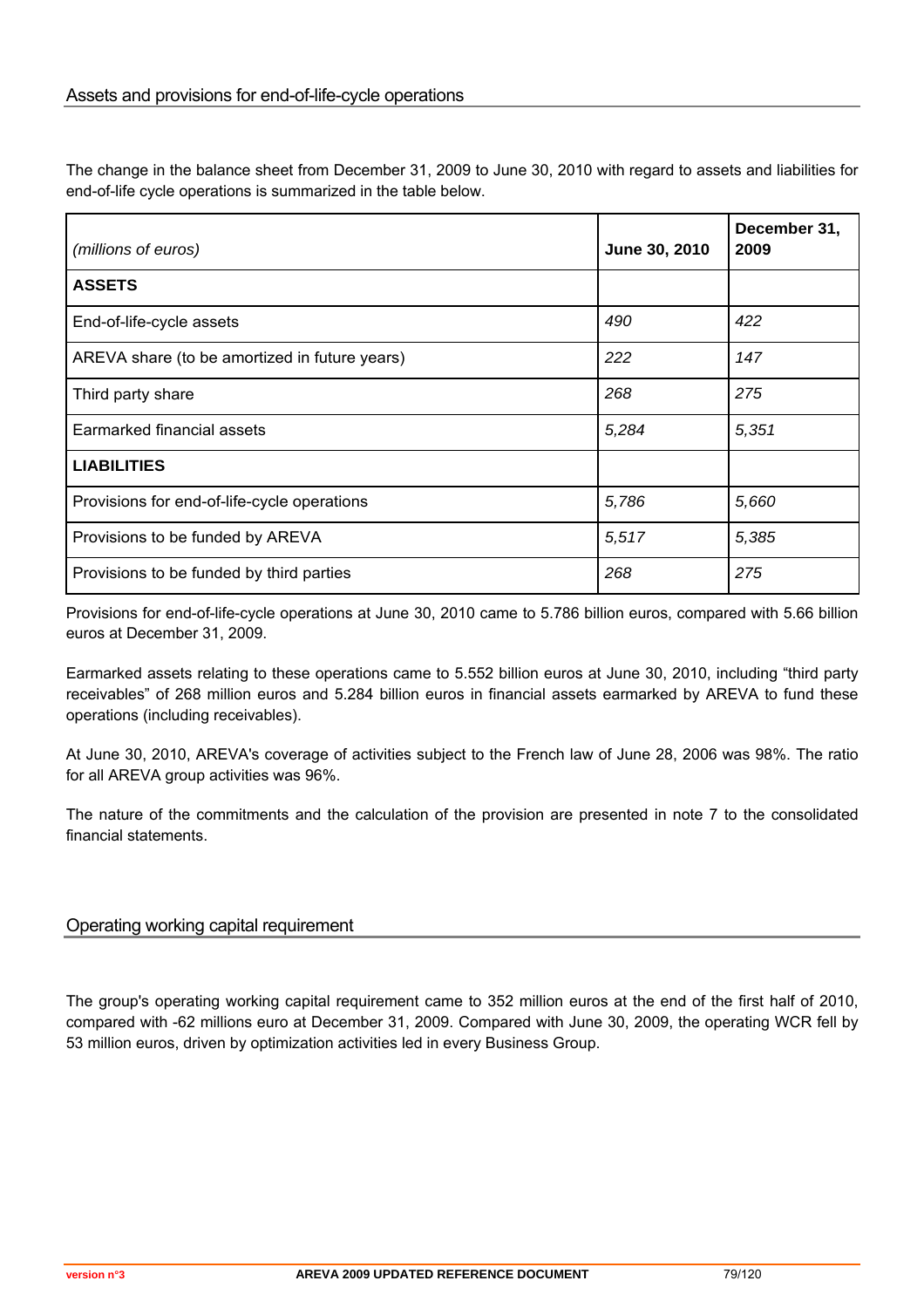The group's consolidated net debt stood at 5.152 billion euros at June 30, 2010, compared with 6.193 billion euros at the end of 2009. This reduction of 1.041 billion euros is due to the cash generated by the disposal of the Transmission & Distribution business, which funded the negative free operating cash flow described above and the dividend payment of 302 million euros.

#### **Equity**

The increase in equity, which rose from 7.574 billion euros at December 31, 2009 to 8.672 billion euros at June 30, 2009, is mainly explained by the comprehensive income contribution of 1.53 billion euros in the first half of 2010, minus the payment of dividends in the amount of 340 million euros.

Changes in equity are presented in detail in the consolidated financial statements.

## Other provisions

The main change in other provisions is due to the 199 million euro increase in current provisions from December 31, 2009 to June 30, 2010, for a total of 2.0 billion euros. In particular, this change includes the change in the provision for losses to completion pertaining to the OL3 contract in Finland (TVO).

The description of other provisions may be found in note 12 to the consolidated financial statements.

## Off balance-sheet commitments

| (millions of euros)    | June 30, 2010 | December 31,<br>2009 |
|------------------------|---------------|----------------------|
| Commitments given      | 2,986         | 2,260                |
| Commitments received   | 680           | 852                  |
| Reciprocal commitments | 5,760         | 5,775                |

A detailed table of off-balance sheet commitments is presented in note 15 to the consolidated financial statements.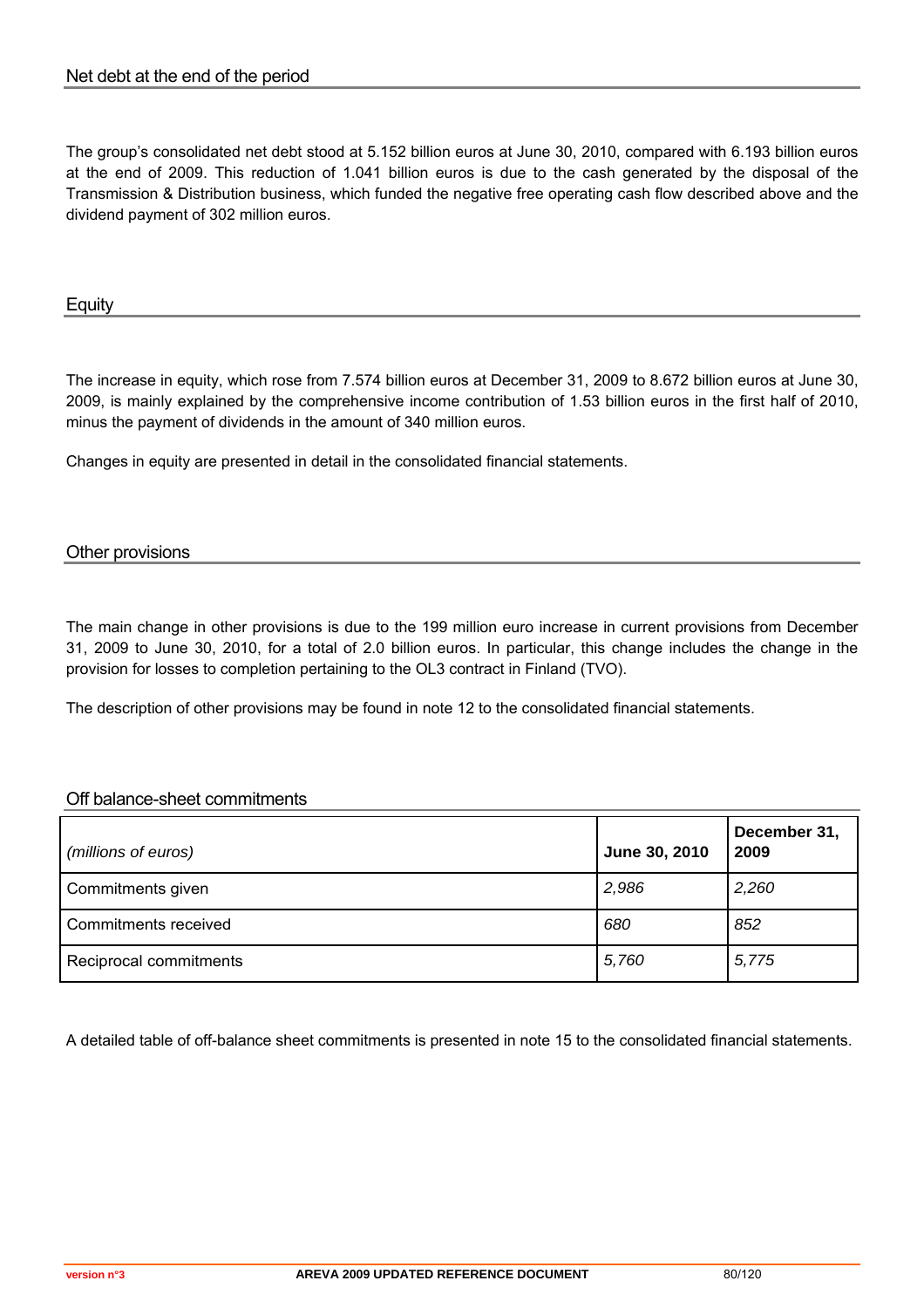## **2.8. Review by business**

Mining/Front End BG

| (contribution to the group, in millions of euros) | H1 2010 | H1 2009 | 2010/2009<br>Change |
|---------------------------------------------------|---------|---------|---------------------|
| Backlog                                           | 28,590  | 27,055  | $+5.7%$             |
| Revenue                                           | 1,593   | 1,556   | $+2.4%$             |
| Operating income                                  | (133)   | 348     | $-€481m$            |
| Percentage of revenue                             | $-8.3%$ | 22.4%   | $-30.7$ pts         |
| Operating cash flow before tax                    | (210)   | (179)   | $-632m$             |

## **First half 2010 Performance**

#### **Mining/Front End BG**

The backlog for the Mining/Front End BG came to 28.59 billion euros at the end of June 2010. Contracts won in the first half of 2010 include the following:

- a contract to supply natural uranium to US utility FirstEnergy;
- a contract with Industrias Nucleares do Brazil (INB) to supply conversion services needed to fabricate the fuel for the Angra nuclear complex for the next five years;
- contracts to supply uranium enrichment services to US, European and African utilities.

Revenue for the Mining/Front End BG came to 1.593 billion euros for the first half of 2010, for 2.4% growth compared with the first half of 2009 (up 1.0% like-for-like). Foreign exchange had a positive impact of 36 million euros, reflecting for the most part the favorable effect of the group's hedging policy.

Significant developments:

- revenue was up in Mining, with increased quantities delivered and an improvement in the average AREVA uranium sales price over the period;
- revenue from the Fuel business was impacted by the postponement by several months of some deliveries to EDF.

Operating income excluding particular items for the Mining/Front End BG was 148 million euros (9.3% of revenue), compared with 101 million euros in the first half of 2009 (6.5% of revenue). This 47% improvement is due to an increase in quantities delivered and in the average AREVA uranium sales price, in addition to a 13% reduction in Mining production costs. However, the postponement of some fuel deliveries to EDF had a negative impact on operating income.

After taking into account 300 million euros in impairment on some mining assets and disposal gains / dilution related to new partners in the share capital of BG subsidiaries, the operating loss was 133 million euros in the first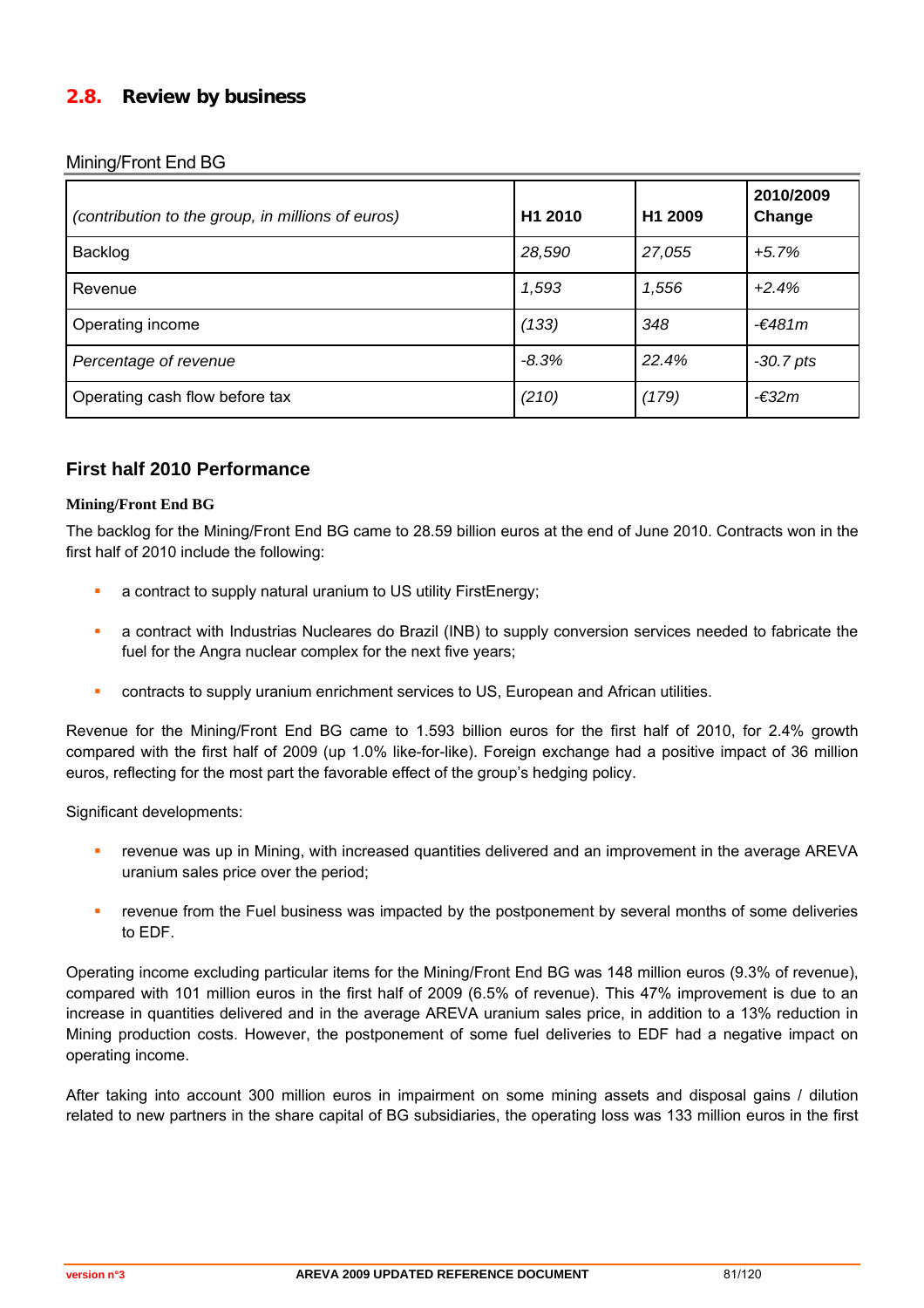half of 2010, compared with operating income of 348 million euros in the first half of 2009.

Free operating cash flow before tax for the Mining/Front End BG came to a negative 210 million euros in the first half of 2010, compared with a negative 179 million euros in the first half of 2009. This change is attributable to an increase in net Capex, offset in part by improvement in the working capital requirement due to inventory optimization.

| (contribution to the group, in millions of euros) | H1 2010  | H <sub>1</sub> 2009 | 2010/2009<br>Change |
|---------------------------------------------------|----------|---------------------|---------------------|
| Backlog                                           | 7,964    | 8,269               | $-3.7%$             |
| Revenue                                           | 1,543    | 1,382               | $+11.6%$            |
| Operating income                                  | (391)    | (552)               | $+$ $E162m$         |
| Percentage of revenue                             | $-25.3%$ | $-40.0\%$           | $+14.7$ pts         |
| Operating cash flow before tax                    | (420)    | (565)               | +€145m              |

#### Reactors & Services BG

## **First half 2010 Performance**

The backlog for the Reactors & Services BG came to 7.964 billion euros at June 30, 2010. The main new orders for the first half of 2010 were as follows:

- EDF awarded a services contract to replace 900 MWe plant steam generators and a supply contract for a trio of steam generators.
- The AREVA-Siemens consortium signed a contract with Enel's Slovak subsidiary for the supply of digital instrumentation & control systems to monitor and protect units 3 and 4 of the Mochovce nuclear power plant in Slovakia.

Revenue for the Reactors & Services BG was up 11.6% to 1.543 billion euros (up 11.4% like-for-like).

- Revenue was up in the New Builds business, boosted by the Flamanville 3 project in France and the Taishan 1 and 2 projects in China.
- Installed Base Services revenue was up as well, reflecting buoyant business in France and the United States.

The BG had operating income excluding particular items of 26 million euros in the first half of 2010, compared with 10 million euros in the first half of 2009. This improvement is the outcome of good performance in the Installed Base Services business, the deployment of strengthened overhead and marketing cost reduction plans, and control of R&D expenses.

After taking into account 417 million euros in additional provisions for revision of income to contract completion, including 367 million euros for the OL3 construction project in Finland, the BG had an operating loss of 391 million euros, compared with a loss of 552 million euros in the first half of 2009.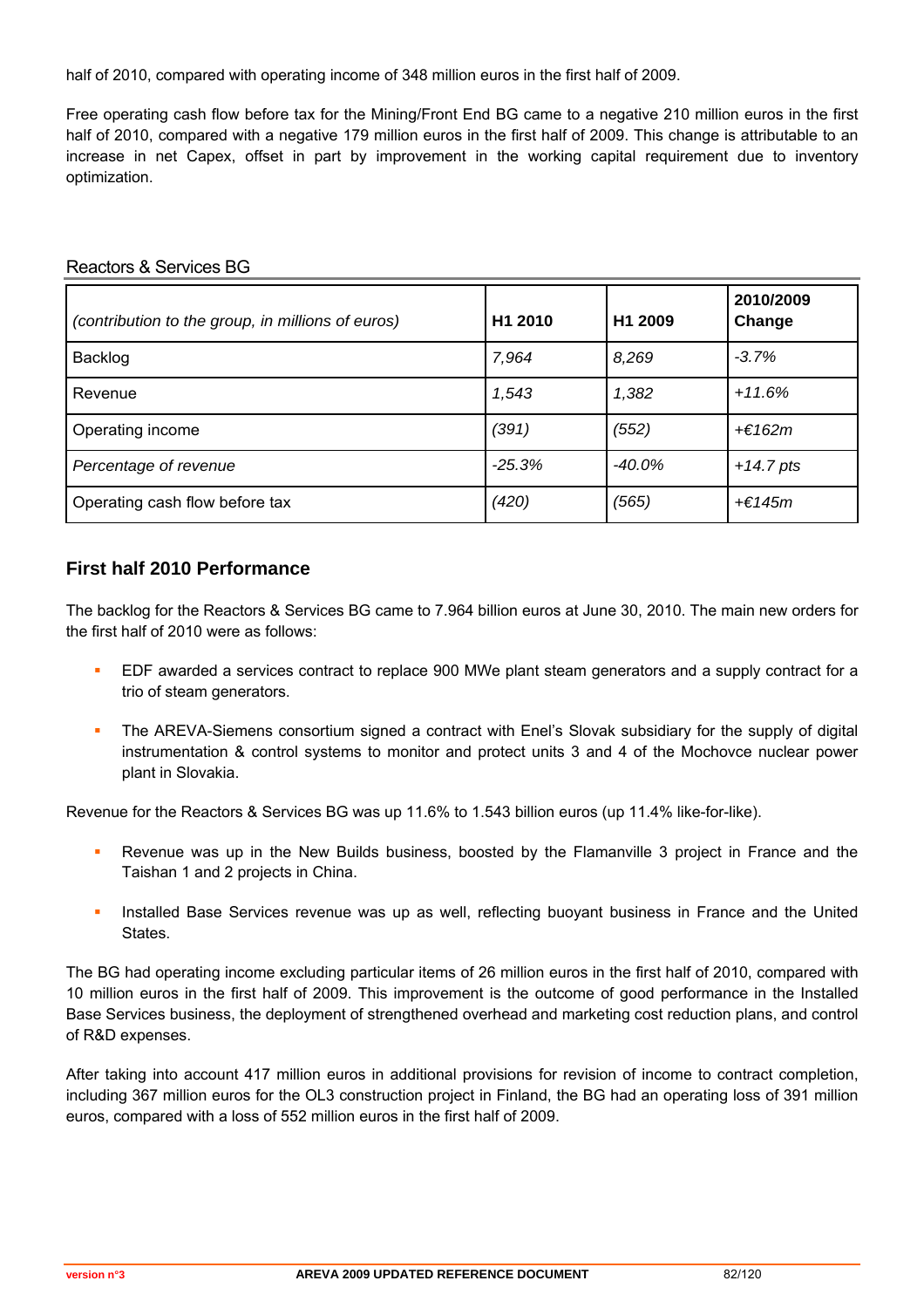Free operating cash flow before tax for the Reactors & Services BG was negative in the first half of 2010, at -420 million euros, compared with -565 million euros in the first half of 2009. This change reflects the following trends:

- improved EBITDA on strong performance of Installed Base Services;
- a reduction in operating working capital requirement due to the use of customer advances as major reactor projects progressed (change in operating WCR of -108 million euros for the six-month period);
- the slight decrease in Capex over the period.

| (contribution to the group, in millions of euros) | H1 2010 | H1 2009 | 2010/2009<br>Change |
|---------------------------------------------------|---------|---------|---------------------|
| Backlog                                           | 6,268   | 7,327   | $-14.5%$            |
| Revenue                                           | 897     | 843     | $+6.4%$             |
| Operating income                                  | 167     | 150     | $+11.0%$            |
| Percentage of revenue                             | 18.6%   | 17.8%   | $+0.8$ pt           |
| Operating cash flow before tax                    | 102     | 60      | $+69.3%$            |

#### Back End BG

## **First half 2010 Performance**

The backlog for the Back End BG came to 6.268 billion euros at June 30, 2010. Among the most significant contracts won in the first half were:

- several contracts with European utilities to supply MOX fuel assemblies and return shipments of waste vitrified using the cold crucible process;
- a contract to supply MOX fuel to unit 3 of the Tomari nuclear power plant in Japan operated by Hokkaido;
- a contract with Sellafield Limited for the design, supply and installation of a new fuel rod production line for the Sellafield MOX plant (SMP), including associated inspection equipment.

Revenue for the Back End BG was up 6.4% on both a reported and like-for-like basis to 897 million euros. This change is attributable to increased production at the La Hague plant compared with the first half of 2009.

The Back End BG recognized operating income of 167 million euros, up from 150 million euros in the first half of 2009. Operating margin came to 18.6%, compared with 17.8% a year earlier.

Free operating cash flow for the Back End BG came to 102 million euros in the first half of 2010, compared with 60 million euros in the first half of 2009. The improvement in EBITDA was offset in part by the negative change in WCR as certain customer down payments were postponed to the second half of the year. However, the BG's working capital remained largely positive at the end of the period. Capital expenditure remained stable year-onyear.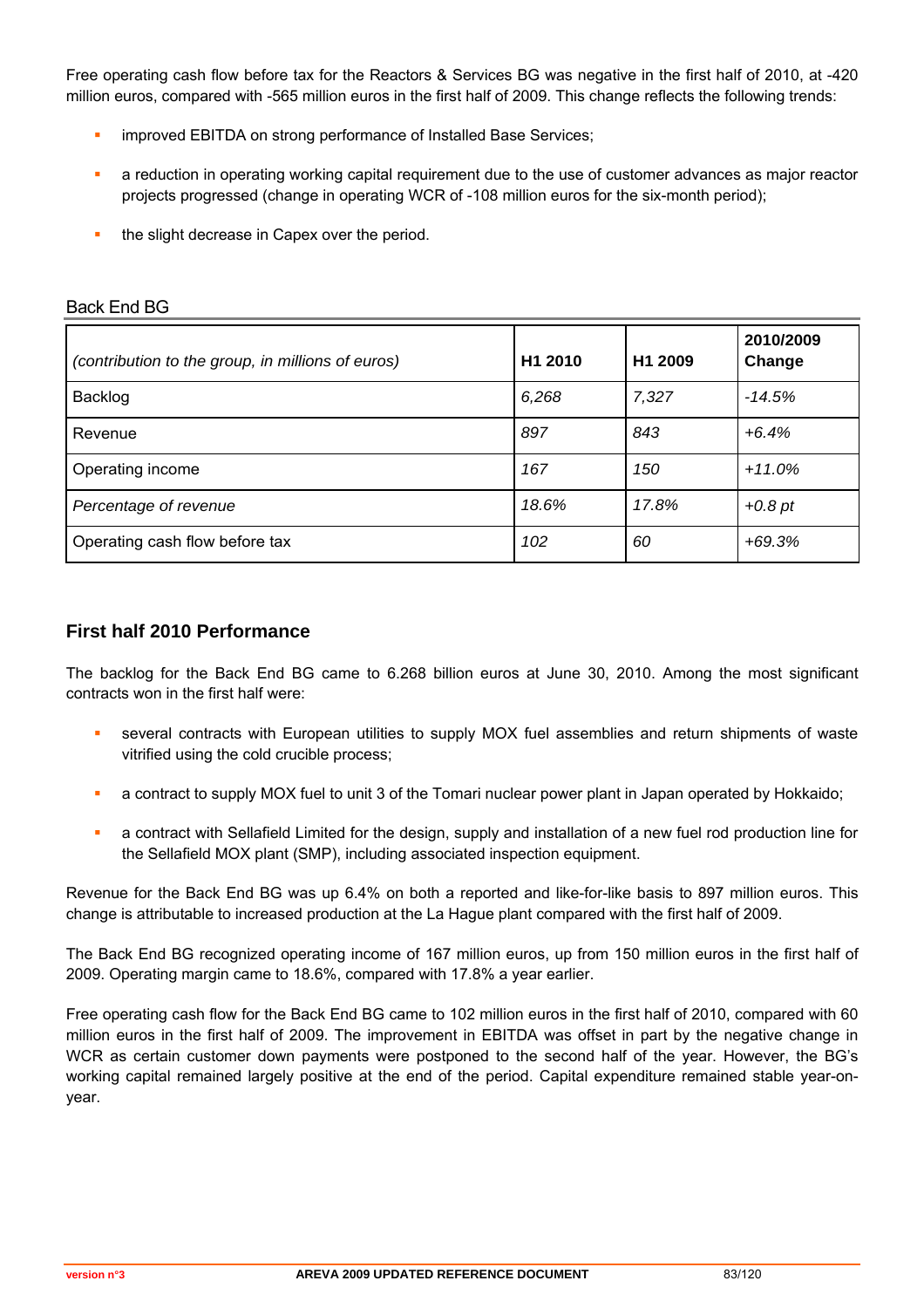## Renewable Energies BG

| (contribution to the group, in millions of euros) | H <sub>1</sub> 2010 | H <sub>1</sub> 2009 | 2010/2009<br>Change |
|---------------------------------------------------|---------------------|---------------------|---------------------|
| Backlog                                           | 1,135               | 136                 | $+€1.0bn$           |
| Revenue                                           | 47                  | 49                  | $-3.7%$             |
| Operating income                                  | (59)                | (58)                | $-2.4%$             |
| Percentage of revenue                             | $-127.0%$           | $-119.4%$           | $-7.6$ pts          |
| Operating cash flow before tax                    | (272)               | (27)                | $-€245m$            |

## **First half 2010 Performance**

The backlog for the Renewable Energies BG reached 1.135 billion euros at June 30, 2010. In the first half of the year, the BG signed a framework agreement with Bolognesi Participacoes, the main shareholder of the independent Brazilian power producer Hidrotérmica, to modernize ten biomass power plants. The first implementation project at Seresta (Brazil) was recognized in the backlog for the period.

First half 2010 revenue for the Renewable Energies BG came to 47 million euros, essentially unchanged from the first half of 2009. It was down 13.2% like-for-like on a lesser contribution from Biomass operations during the sixmonth period due to temporary financing difficulties experienced by customers in late 2009 / early 2010.

The Renewable Energies BG's operating loss of 59 million euros was essentially unchanged from the same period in 2009 due to:

- development costs related to rampup of the Renewables business, particularly in the AREVA Solar business unit following the acquisition of Ausra, a concentrated solar energy company based in California;
- costs associated with the replacement of gearboxes at the Alpha Ventus offshore wind farm due to technical issues related to the use of substandard materials.

Free operating cash flow generated by the BG in the first half of 2010 was -272 million euros, compared with -27 million euros at the end of June 2009. This change is attributable to increased capital spending with the acquisition of Ausra and the acquisition of the remaining shares of Multibrid, i.e. 49% in the wind business.

## Corporate and other

| (contribution to the group, in millions of euros) | H <sub>1</sub> 2010 | H <sub>1</sub> 2009 | 2010/2009 Change |
|---------------------------------------------------|---------------------|---------------------|------------------|
| Revenue                                           | 78                  | 78                  |                  |
| Operating income                                  | (69)                | (58)                | $-£11m$          |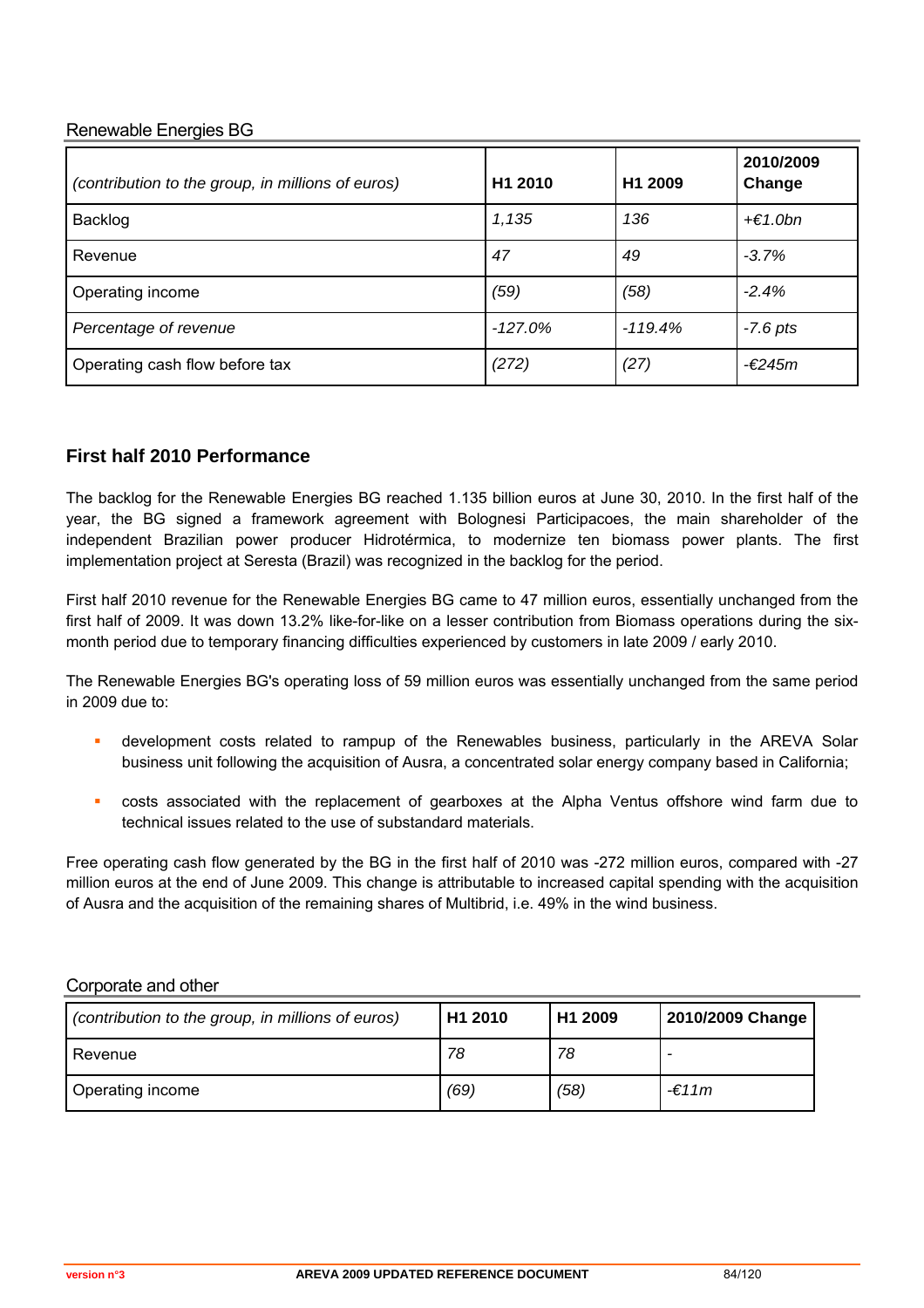| Operating cash flow before tax | (284) | (94 | `189m |
|--------------------------------|-------|-----|-------|
|--------------------------------|-------|-----|-------|

The operating loss for Corporate rose from 58 million euro to 69 million euros between the first half of 2009 and the first half of 2010.

## **2.9. Events subsequent to closing**

The main events subsequent to June 30, 2010 closing are described below:

#### **On the strategic level**

 AREVA, the province of New Brunswick and the utility New Brunswick Power, signed a letter of intent to develop a clean energy park near the Point Lepreau nuclear power plant in Canada. This will be the third clean energy park in the world to be developed by AREVA.

#### **Marketing and Sales**

- Sellafield Limited awarded a contract to AREVA as a member of the HALEF partnership with AMEC and Balfour Beatty for the design and construction of a high-level liquid effluent storage facility.
- In early July 2010, AREVA and EDF signed the treatment-recycling contract for the 2008-2012 period.

## **2.10. Outlook**

For the full year of 2010, the group anticipates:

- substantial revenue and backlog growth;
- **an increase in operating income, excluding particular items;**
- **negative operating income;**
- **a** a strong increase in net income attributable to owners of the parent, which includes the capital gain on disposal of the Transmission & Distribution business.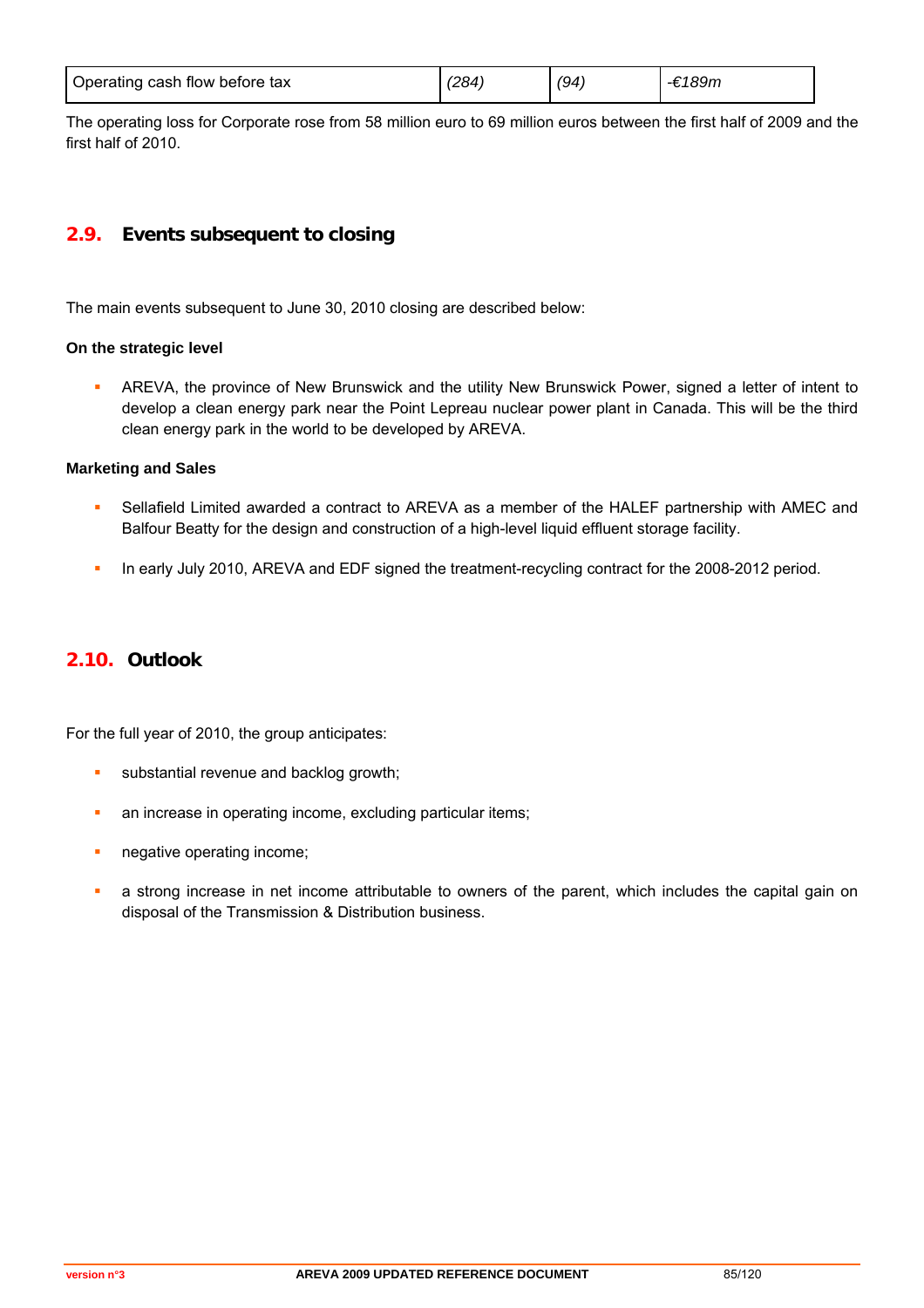# **3. Statutory Auditors' report on the 2010 half-year financial information – For the period January 1 to June 30, 2010**

*The Statutory Auditors' report includes information specifically required by French law in such reports, whether qualified or not. Such report should be read in conjunction with and construed in accordance with French law and French auditing professional standards.* 

To the Shareholders,

In accordance with our appointment as statutory auditors at your Annual General Meeting and in compliance with Article L. 451-1-2 of the French Monetary and Financial Code (*Code monétaire et financier*), we hereby report to you on:

- the limited review of the condensed consolidated financial statements of AREVA for the period January 1 to June 30, 2010, as attached to this report;
- the verification of the information provided in the half-year management report.

These condensed half-year consolidated financial statements have been prepared under the responsibility of the Executive Board. Our role is to express a conclusion on these financial statements based on our limited review.

## **3.1. I. Conclusion on the financial statements**

We have conducted our limited review in accordance with professional standards applicable in France. A limited review consists primarily in inquiries of members of the executive management team responsible for the accounting and financial matters, and the implementation of analytical procedures. These inquiries are substantially less in scope than an audit conducted in accordance with professional standards applicable in France. Accordingly, a limited review provides a moderate assurance that the financial statements taken as a whole are free of material misstatement to a lesser extent than would result from an audit.

Based on our limited review, nothing has come to our attention that causes us to believe that the condensed halfyear consolidated financial statements are not prepared, in all material respects, in accordance with IAS 34 accounting standard - IFRS as adopted by the European Union for interim financial information.

Without qualifying the above conclusion, we draw your attention to the following items set forth in the notes to the condensed half-year consolidated financial statements: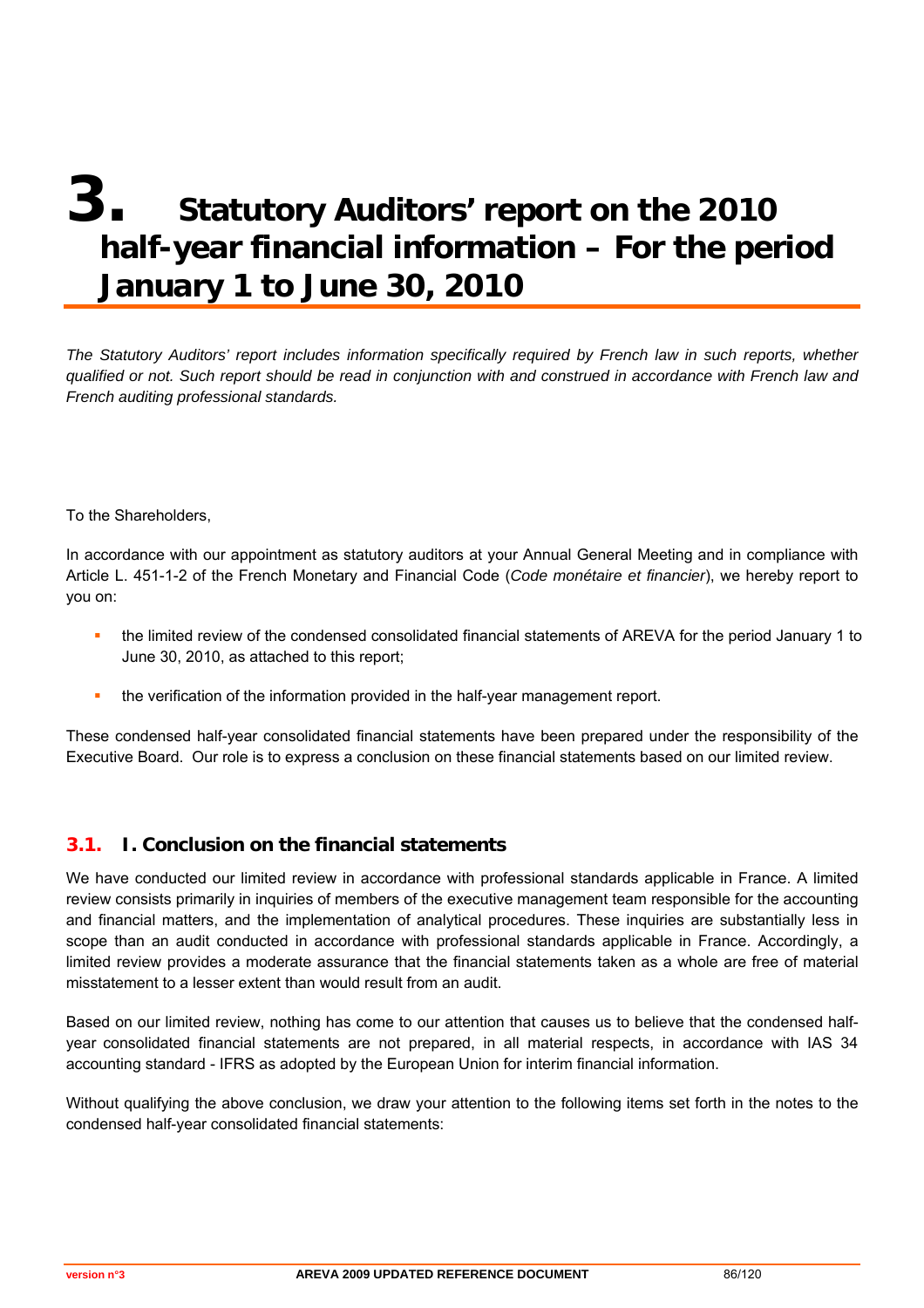- note 1.2 which describes the changes in accounting methods resulting from the application of the new standards revised IFRS 3 "Business Combinations" and revised IAS 27 "Consolidated and Separate Financial Statements", which were endorsed by the European Union and became effective as of January 1, 2010;
- note 7 which describes the procedures for measuring end-of-life cycle liabilities. This assessment, which is based on Management's best estimates, is sensitive to assumptions adopted with regard to cost estimates, timing of cash outflows and discount rates;
- Note 12 which describes the performance conditions of the OL3 contract and the sensitivity of profit and loss at completion to contractual risks, the effective implementation in accordance with agreed operating procedures for piping installation and inspection operations as well as the testing and commissioning phases including the Instrumentation and Control systems;
- **Notes 13 and 16 which describes the procedure for determining the price of the AREVA NP put option** exercised by Siemens on January 27, 2009, the uncertainty relating to this procedure and the accounting treatment adopted as of June 30, 2010 for the financial liability relating to this option.

## **3.2.**

## **3.3. II. Specific procedures**

We have also verified the information provided in the half-year management report in respect of the condensed half-year consolidated financial information, which were subject to our limited review. We have no matters to report on the fairness of this information and its consistency with the condensed half-year consolidated financial statements.

Courbevoie and Neuilly-sur-Seine, July 30, 2010

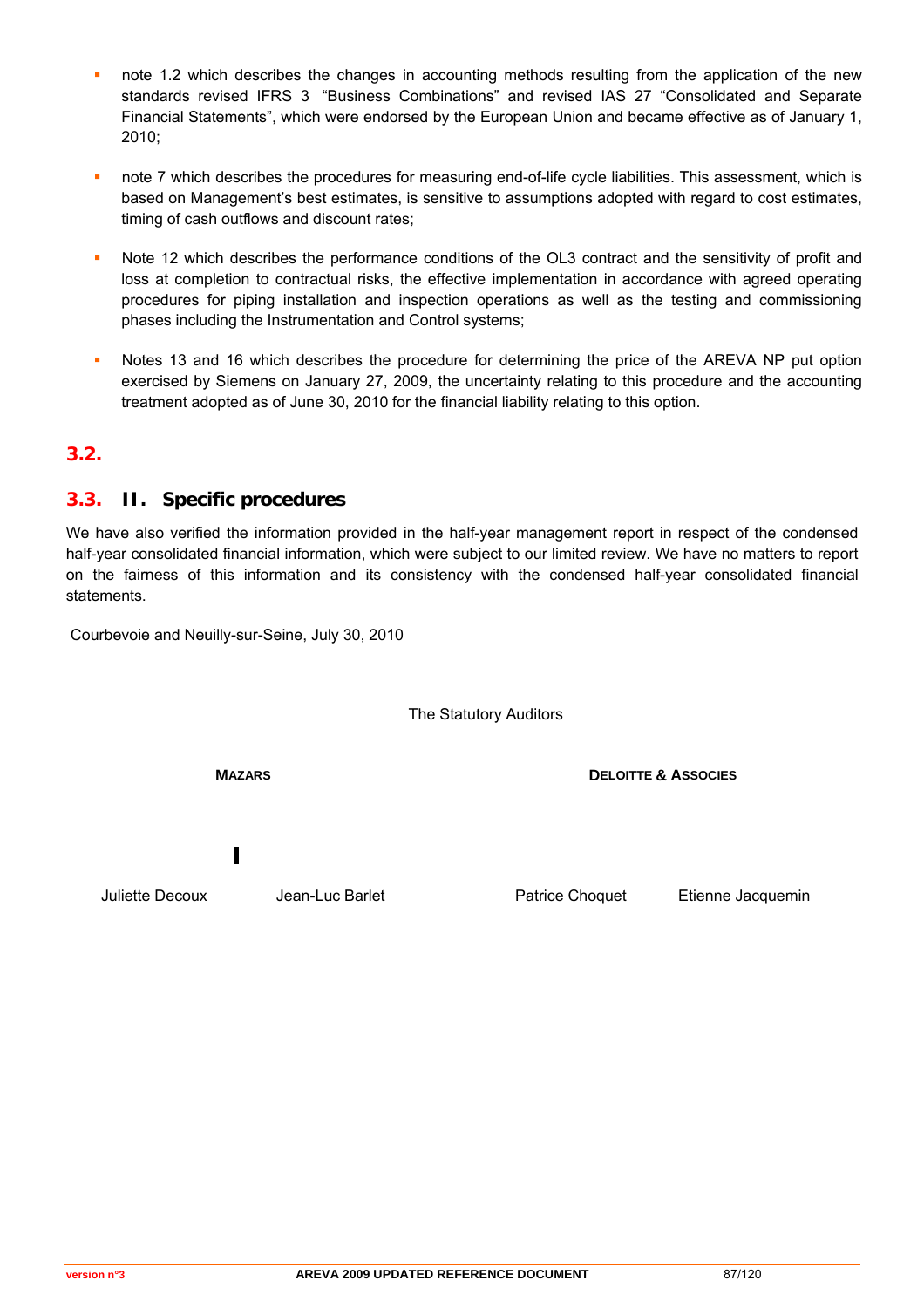# **4.Condensed consolidated financial statements at June 30, 2010**

## **4.1. Consolidated income statement**

| in millions of euros                     | Note           | <b>1st Half 2010</b> | 1st Half<br>2009 | <b>Full Year</b><br>2009 |
|------------------------------------------|----------------|----------------------|------------------|--------------------------|
| <b>Revenue</b>                           |                | 4 1 5 8              | 3 9 0 8          | 8 5 29                   |
|                                          |                |                      |                  |                          |
|                                          |                |                      |                  |                          |
| Other income from operations             |                | 12                   | 38               | 61                       |
| Cost of sales                            |                | (3780)               | (3706)           | (7508)                   |
| <b>Gross margin</b>                      |                | 390                  | 240              | 1 0 8 2                  |
| Research and development                 |                |                      |                  |                          |
| expenses                                 |                | $-162$               | $-163$           | $-346$                   |
| Marketing and sales expenses             |                | $-145$               | $-135$           | $-286$                   |
| General and administrative               |                |                      |                  |                          |
| expenses                                 |                | $-284$               | $-304$           | $-620$                   |
| Other operating expenses                 | 3              | $-355$               | $-80$            | $-157$                   |
| Other operating income                   | $\mathfrak{Z}$ | 71                   | 272              | 423                      |
|                                          |                |                      |                  |                          |
|                                          |                |                      |                  |                          |
| <b>Operating income</b>                  |                | $-485$               | $-170$           | 97                       |
|                                          |                |                      |                  |                          |
| Income from cash and cash<br>equivalents |                | 17                   | $\overline{4}$   | 14                       |
| Gross borrowing costs                    |                | $-98$                | $-45$            | $-128$                   |
| Net borrowing costs                      |                | $-81$                | $-40$            | $-113$                   |
| Other financial expenses                 |                | $-223$               | $-179$           | $-362$                   |
| Other financial income                   |                | 133                  | 450              | 662                      |
| Other financial income and               |                |                      |                  |                          |
| expenses                                 |                | $-90$                | 271              | 301                      |
|                                          |                |                      |                  |                          |
| <b>Net financial income</b>              | 4              | $-172$               | 230              | 187                      |
| <b>Income tax</b>                        | 5              | 242                  | $-34$            | 138                      |
| <b>Net income of consolidated</b>        |                |                      |                  |                          |
| <b>businesses</b>                        |                | $-415$               | 26               | 422                      |
| Share in net income of<br>associates     | 8              | 46                   | $-163$           | $-152$                   |
|                                          |                |                      |                  |                          |
| Net income from continuing<br>operations |                | $-369$               | $-137$           | 270                      |
| Net income from discontinued             |                |                      |                  |                          |
| operations                               | 11             | 1 2 4 0              | 144              | 267                      |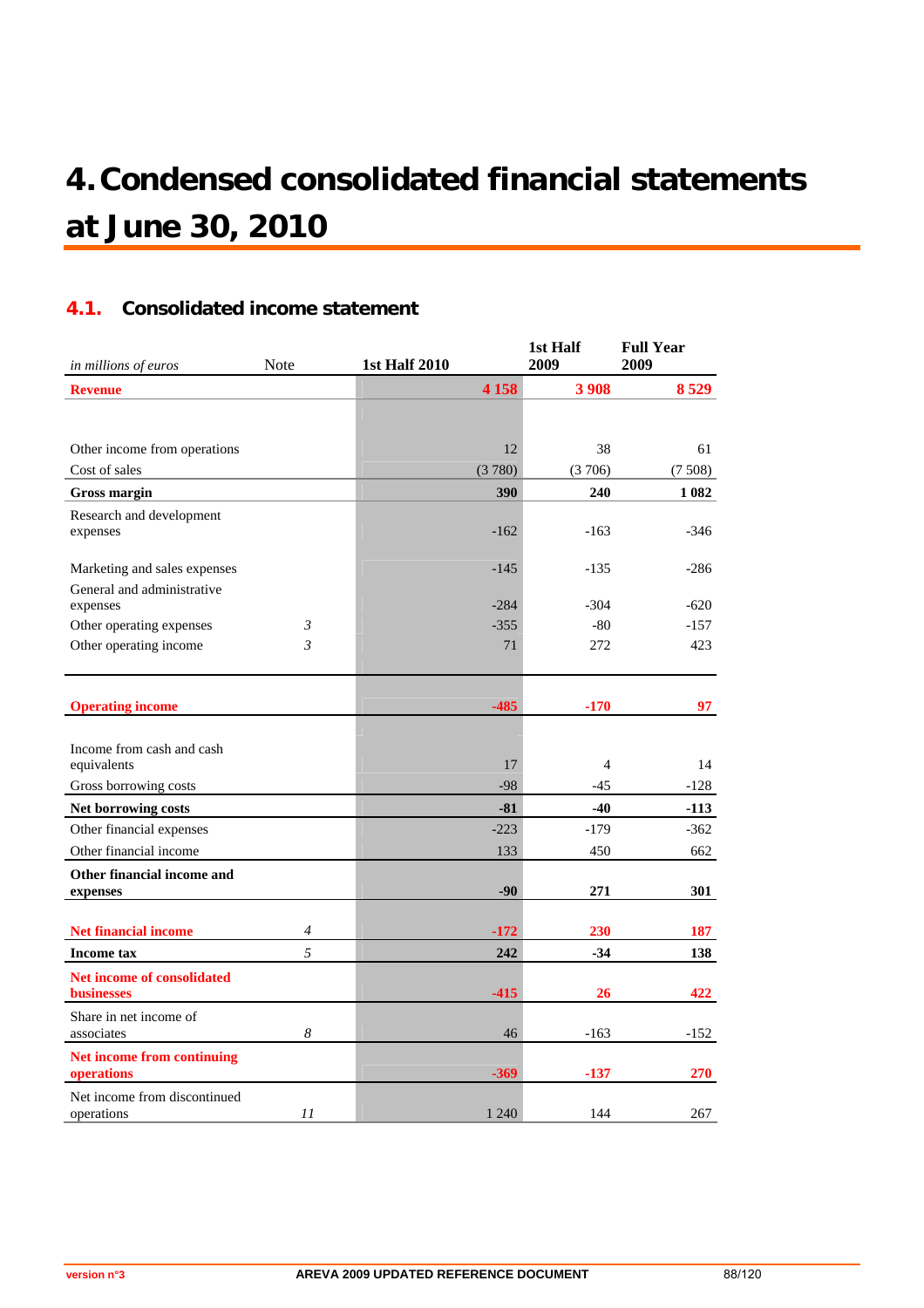| Net income for the period                                     | 871              | 7            | 537           |
|---------------------------------------------------------------|------------------|--------------|---------------|
| Attributable:                                                 |                  |              |               |
| To the Group:                                                 |                  |              |               |
| Net income from continuing                                    |                  |              |               |
| operations<br>Net income from discontinued                    | $-387$           | 38           | 329           |
| operations                                                    | 1 2 3 0          | 123          | 223           |
| Net income attributable to<br>owners of the parent            | 843              | 161          | 552           |
| To minority interests:                                        |                  |              |               |
| Net income from continuing                                    |                  |              |               |
| operations                                                    | 18               | $-175$       | $-59$         |
| Net income from discontinued<br>operations                    | 10               | 21           | 44            |
| Net income attributable to                                    |                  |              |               |
| minority interests                                            | 29               | $-154$       | $-15$         |
| Number of AREVA shares                                        |                  |              |               |
| outstanding                                                   | 35 442 701       | 35 442 701   | 35 442 701    |
| Average number of treasury<br>shares                          | 73 159           | 38 604       | 52 9 21       |
| Average number of AREVA                                       |                  |              |               |
| shares outstanding, excluding                                 |                  |              |               |
| treasury shares                                               | 35 369 542       | 35 404 097   | 35 389 780    |
|                                                               |                  |              |               |
| Earnings per share from                                       |                  |              |               |
| continuing operations                                         |                  |              |               |
| attributable to the group (euros)<br>Basic earnings per share | (10.94)<br>23.82 | 1.08<br>4.55 | 9.29<br>15.59 |
| Diluted earnings per share(1)                                 | 23.82            | 4.55         | 15.59         |

(1) AREVA has not issued any instruments with a dilutive impact on share capital

\* : In accordance with IFRS 5, net income after tax from discontinued operations is presented under a separate heading in the income statement.<br>Accordingly, the consolidated income statements for the first half of 2009 wer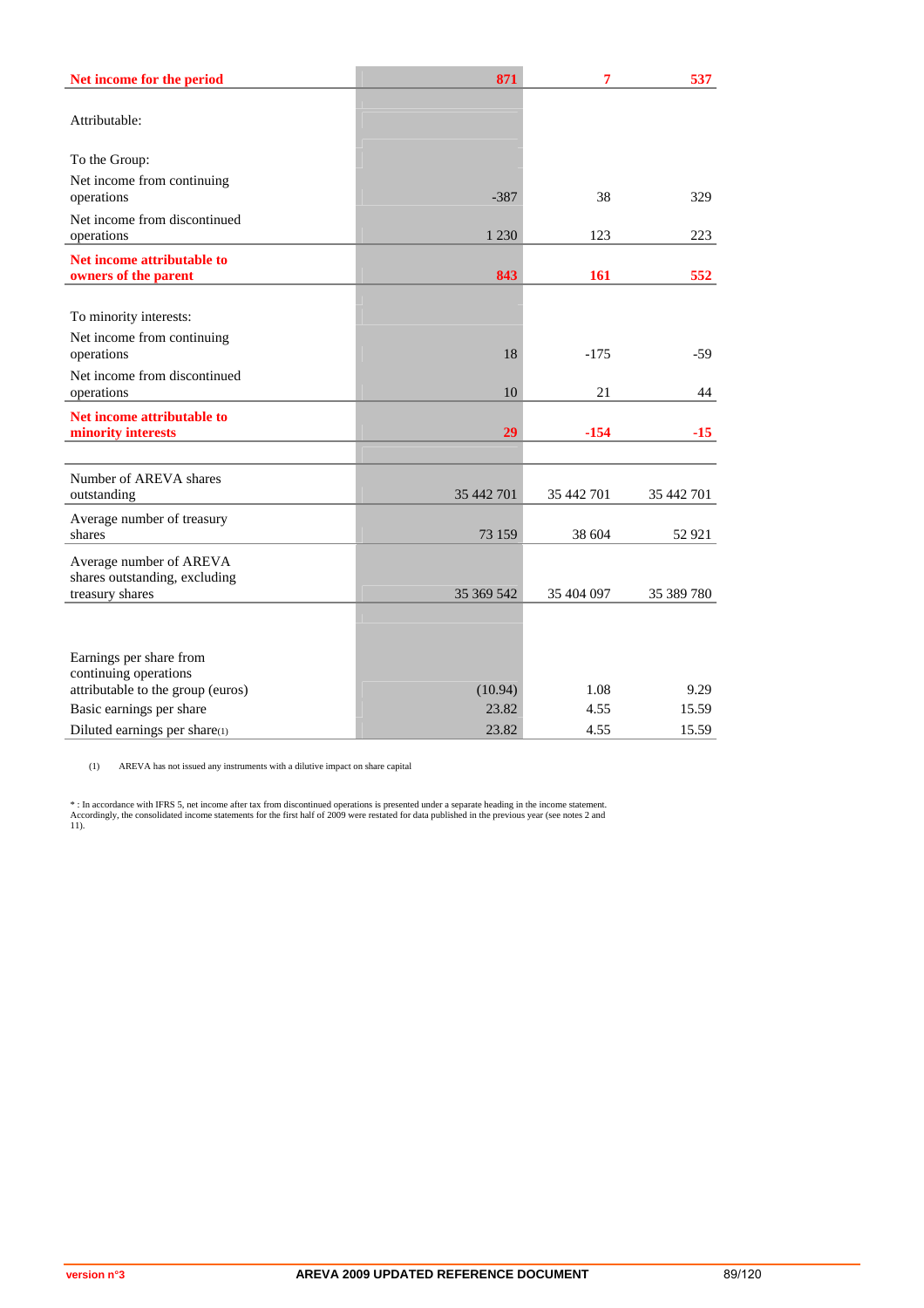# **4.2. Consolidated comprehensive income**

| (millions of euros)                                                                                                                                         | $1st$ half<br>2010 | $1st$ half<br>2009    | <b>Full year</b><br>2009 |
|-------------------------------------------------------------------------------------------------------------------------------------------------------------|--------------------|-----------------------|--------------------------|
| <b>Net income</b>                                                                                                                                           | 871                | 7                     | 537                      |
| Other comprehensive income items                                                                                                                            |                    |                       |                          |
| Currency translation adjustments on consolidated companies<br>change in value of available-for-sale financial assets<br>Change in value of cash flow hedges | 172<br>176<br>27   | (13)<br>(493)<br>(44) | (2)<br>(111)<br>(12)     |
| Tax impact of these items                                                                                                                                   | 120                | 72                    | (68)                     |
| Other comprehensive income items related to discontinued operations<br>Share in other net comprehensive income items from associates                        | 15<br>149          | 39<br>(96)            | 52<br>(55)               |
| Total other comprehensive income items (after tax)                                                                                                          | 659                | (535)                 | (196)                    |
| <b>Comprehensive income</b>                                                                                                                                 | 1,530              | (528)                 | 341                      |
| - Attributable to the Group<br>- Attributable to minority interests                                                                                         | 1,430<br>101       | (338)<br>(190)        | 390<br>(49)              |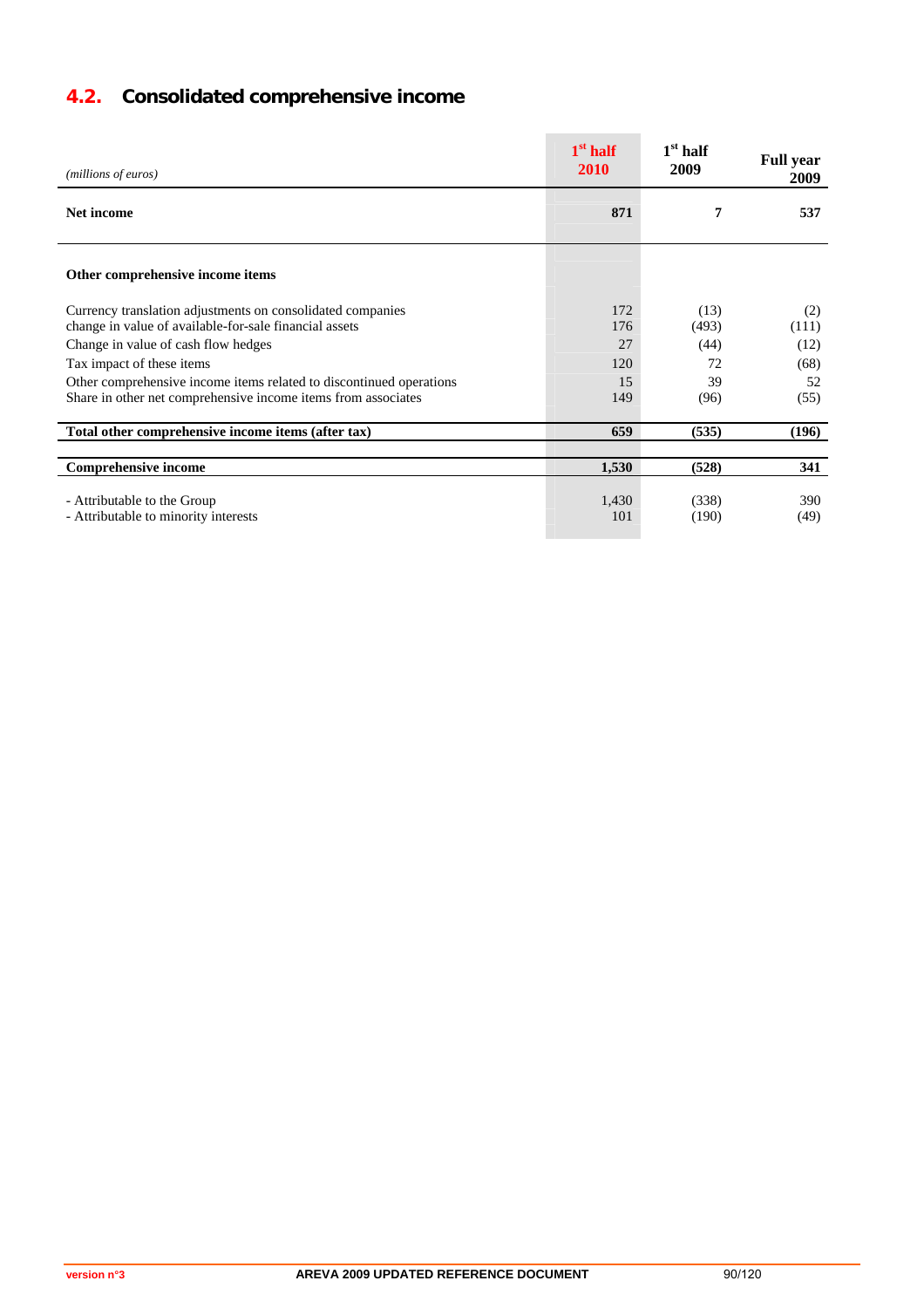## **4.3. Consolidated balance sheet**

| <b>ASSETS</b><br>(millions of euros)                                                                                                                                                                                                                                                                                  | <b>Note</b>                | <b>June 30, 2010</b>                                               | December 31,<br>2009                                                       |
|-----------------------------------------------------------------------------------------------------------------------------------------------------------------------------------------------------------------------------------------------------------------------------------------------------------------------|----------------------------|--------------------------------------------------------------------|----------------------------------------------------------------------------|
| <b>Non-current assets</b>                                                                                                                                                                                                                                                                                             |                            | 23,829                                                             | 21,875                                                                     |
| Goodwill on consolidated companies<br>Intangible assets<br>Property, plant and equipment<br>End-of-life-cycle assets (third party share)<br>Assets earmarked to finance end-of-life-cycle operations<br>Investments in associates<br>Other non-current financial assets<br>Pension fund assets<br>Deferred tax assets | 6<br>6<br>7<br>7<br>8<br>9 | 4,749<br>3,586<br>5,955<br>268<br>5,284<br>1,844<br>1,113<br>1,029 | 4,366<br>3,282<br>5,294<br>275<br>5,351<br>1,635<br>860<br>$\Omega$<br>811 |
| <b>Current assets</b>                                                                                                                                                                                                                                                                                                 |                            | 9,662                                                              | 14,175                                                                     |
| Inventories and work-in-process<br>Trade accounts receivable and related accounts<br>Other operating receivables<br>Current tax assets<br>Other non-operating receivables<br>Cash and cash equivalents<br>Other current financial assets<br>Assets of operations held for sale                                        | 10<br>11                   | 2,908<br>2,789<br>2,063<br>75<br>207<br>1.413<br>207               | 2,699<br>2,161<br>1,838<br>121<br>158<br>1.409<br>139<br>5,649             |
| <b>Total assets</b>                                                                                                                                                                                                                                                                                                   |                            | 33,492                                                             | 36,050                                                                     |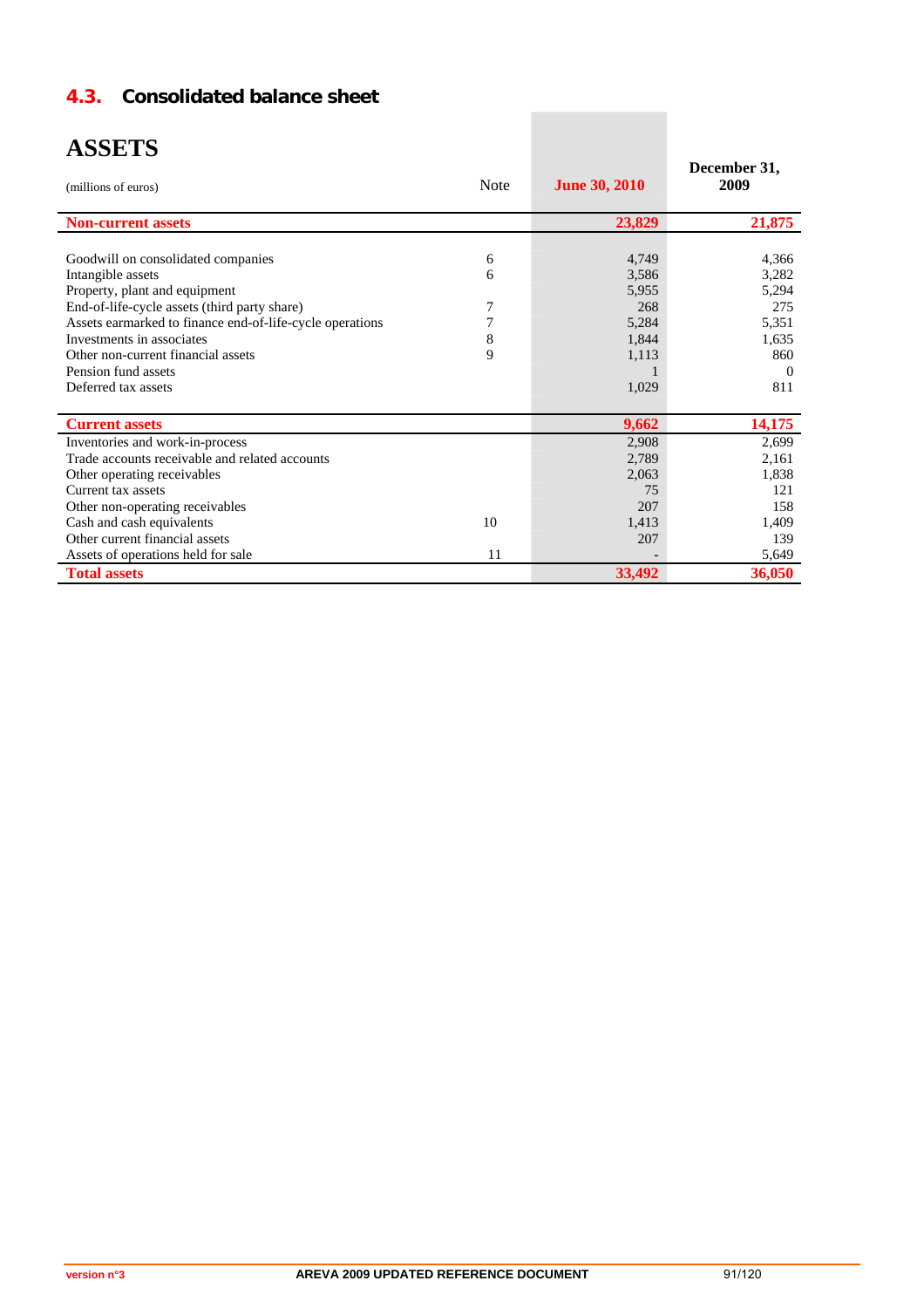# **LIABILITIES AND EQUITY**

| (millions of euros)                                                                                                                                                                                              | <b>Note</b> | <b>June 30, 2010</b>                | December 31,<br>2009                  |
|------------------------------------------------------------------------------------------------------------------------------------------------------------------------------------------------------------------|-------------|-------------------------------------|---------------------------------------|
| <b>Equity and minority interests</b>                                                                                                                                                                             |             | 8,672                               | 7,574                                 |
| Share capital<br>Consolidated premiums and reserves<br>Deferred unrealized gains and losses on financial instruments<br>Currency translation reserves<br>Net income attributable to equity holders of the parent |             | 1,347<br>5,056<br>364<br>218<br>843 | 1,347<br>4,749<br>155<br>(155)<br>552 |
| Minority interests                                                                                                                                                                                               |             | 844                                 | 926                                   |
| <b>Non-current liabilities</b>                                                                                                                                                                                   |             | 13,584                              | 13,408                                |
| Employee benefits                                                                                                                                                                                                |             | 1,118                               | 1,121                                 |
| Provisions for end-of-life-cycle operations                                                                                                                                                                      | 7           | 5,786                               | 5,660                                 |
| Other non-current provisions                                                                                                                                                                                     | 12          | 105                                 | 94                                    |
| Long-term borrowings                                                                                                                                                                                             | 13          | 6,059                               | 5,872                                 |
| Deferred tax liabilities                                                                                                                                                                                         |             | 516                                 | 661                                   |
| <b>Current liabilities</b>                                                                                                                                                                                       |             | 11,236                              | 15,068                                |
| Current provisions                                                                                                                                                                                               | 12          | 1,895                               | 1,696                                 |
| Short-term borrowings                                                                                                                                                                                            | 13          | 713                                 | 1,869                                 |
| Advances and prepayments received                                                                                                                                                                                |             | 3,933                               | 3,893                                 |
| Trade accounts payable and related accounts                                                                                                                                                                      |             | 1,732                               | 1,567                                 |
| Other operating liabilities                                                                                                                                                                                      |             | 2,806                               | 2,270                                 |
| Current tax liabilities                                                                                                                                                                                          |             | 65                                  | 35                                    |
| Other non-operating liabilities                                                                                                                                                                                  |             | 91                                  | 53                                    |
| Liabilities of operations held for sale                                                                                                                                                                          | 11          |                                     | 3,685                                 |
| <b>Total liabilities and equity</b>                                                                                                                                                                              |             | 33,492                              | 36,050                                |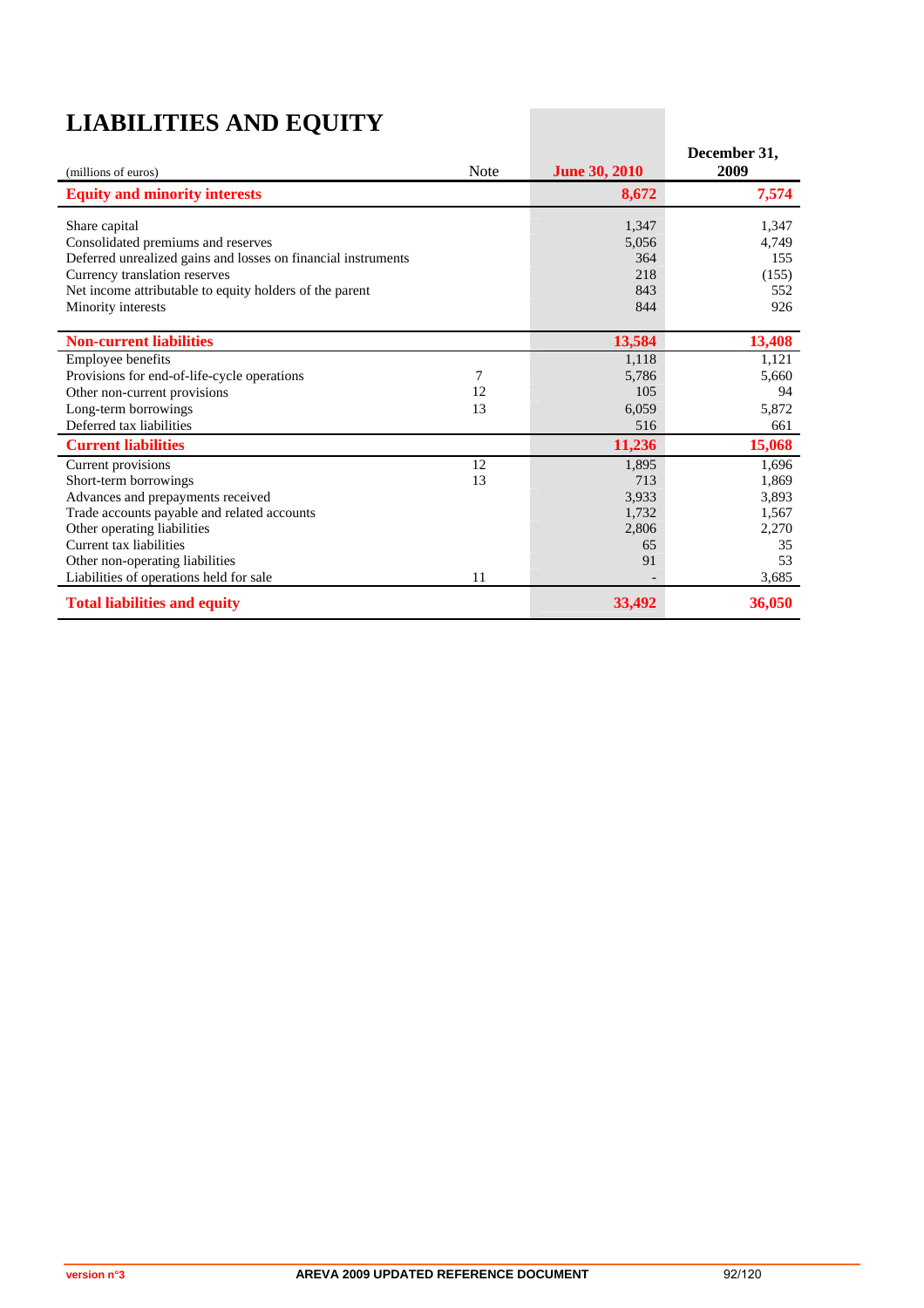## **4.4. Consolidated cash flow statement**

| (millions of euros)                                                                                                        | $1st$ half<br>2010      | $1st$ half<br>2009*              | <b>Full year</b><br>2009 |
|----------------------------------------------------------------------------------------------------------------------------|-------------------------|----------------------------------|--------------------------|
| Net income before minority interests<br>Less: income from discontinued operations<br>Net income from continuing operations | 871<br>(1,240)<br>(369) | $\overline{7}$<br>(144)<br>(137) | 537<br>(267)<br>270      |
| Share in net income of associates                                                                                          | (46)                    | 163                              | 152                      |
| Net amortization, depreciation and impairment of PP&E and intangible assets and marketable                                 | 555                     | 243                              | 504                      |
| securities maturing in more than 3 months<br>Goodwill impairment losses                                                    |                         |                                  |                          |
| Net increase in provisions                                                                                                 | 50                      | 85                               | (228)                    |
| Net effect of reverse discounting of assets and provisions                                                                 | 157                     | 136                              | 255                      |
| Income tax expense (current and deferred)                                                                                  | (242)                   | 34                               | (138)                    |
| Net interest included in borrowing costs                                                                                   | 76                      | 42                               | 117                      |
| Loss (gain) on disposals of fixed assets and marketable securities maturing in more than 3 months;<br>change in fair value | (28)                    | (284)                            | (436)                    |
| Other non-cash items                                                                                                       | (102)                   | (206)                            | (364)                    |
| Cash flow from operations before interest and taxes                                                                        | 53                      | 75                               | 132                      |
| Net interest received (paid)                                                                                               | (12)                    | (33)                             | (15)                     |
| Income tax paid**<br>Cash flow from operations after interest and tax                                                      | (20)<br>21              | 24<br>67                         | $\overline{0}$<br>117    |
|                                                                                                                            |                         |                                  |                          |
| Change in working capital requirement (WCR)                                                                                | (286)                   | (410)                            | 43                       |
| NET CASH FROM OPERATING ACTIVITIES                                                                                         | (265)                   | (344)                            | <b>160</b>               |
| Investment in PP&E and intangible assets                                                                                   | (871)                   | (778)                            | (1,780)                  |
| Loans granted and acquisitions of non-current financial assets                                                             | (206)                   | (271)                            | (1,039)                  |
| Acquisitions of shares of consolidated companies, net of acquired cash<br>Disposals of PP&E and intangible assets          | (132)<br>17             | (143)<br>63                      | (162)<br>83              |
| Loan repayments and disposals of non-current financial assets                                                              | 1,032                   | 879                              | 2,200                    |
| Disposals of shares of consolidated companies, net of disposed cash                                                        | 37                      | 265                              | 265                      |
| Dividends from equity associates                                                                                           | 32                      | 54                               | 56                       |
| NET CASH USED IN INVESTING ACTIVITIES                                                                                      | (91)                    | 69                               | (379)                    |
| Share issues subscribed by minority shareholders in consolidated subsidiaries and purchase of                              | (4)                     | 15                               | 178                      |
| treasury shares<br>Transactions with minority shareholders.                                                                | (27)                    |                                  |                          |
| Dividends paid to shareholders of the parent company                                                                       | (250)                   | (250)                            | (250)                    |
| Dividends paid to minority shareholders of consolidated companies                                                          | (52)                    | (58)                             | (59)                     |
| Increase (decrease) in borrowings                                                                                          | (1,823)                 | 545                              | 1,246                    |
| NET CASH USED IN FINANCING ACTIVITIES                                                                                      | (2,156)                 | 252                              | 1,116                    |
| Decrease (increase) in marketable securities maturing in more than 3 months                                                | (5)                     | (18)                             | (77)                     |
| Impact of foreign exchange movements                                                                                       | 14                      | (4)                              | 3                        |
| NET CASH FLOW FROM DISCONTINUED OPERATIONS                                                                                 | 2,252                   | (396)                            | (219)                    |
|                                                                                                                            |                         |                                  |                          |
| <b>INCREASE (DECREASE) IN NET CASH</b>                                                                                     | (251)                   | (442)                            | 603                      |
| Net cash at the beginning of the year                                                                                      | 1,481                   | 877                              | 877                      |
|                                                                                                                            |                         |                                  |                          |
| Cash at the end of the year<br>Less: short-term bank facilities and non-trade current accounts (credit balances)           | 1,413<br>(183)          | 622<br>(187)                     | 1,409<br>(129)           |
| Net cash from discontinued operations                                                                                      |                         |                                  | 200                      |
| Net cash at the end of the year                                                                                            | 1,230                   | 436                              | 1,481                    |

Net cash at the end of the year and the state of the state from discontinued operations is presented under a separate heading in the cash flow statement. Accordingly, the consolidated cash flow statement for the first thal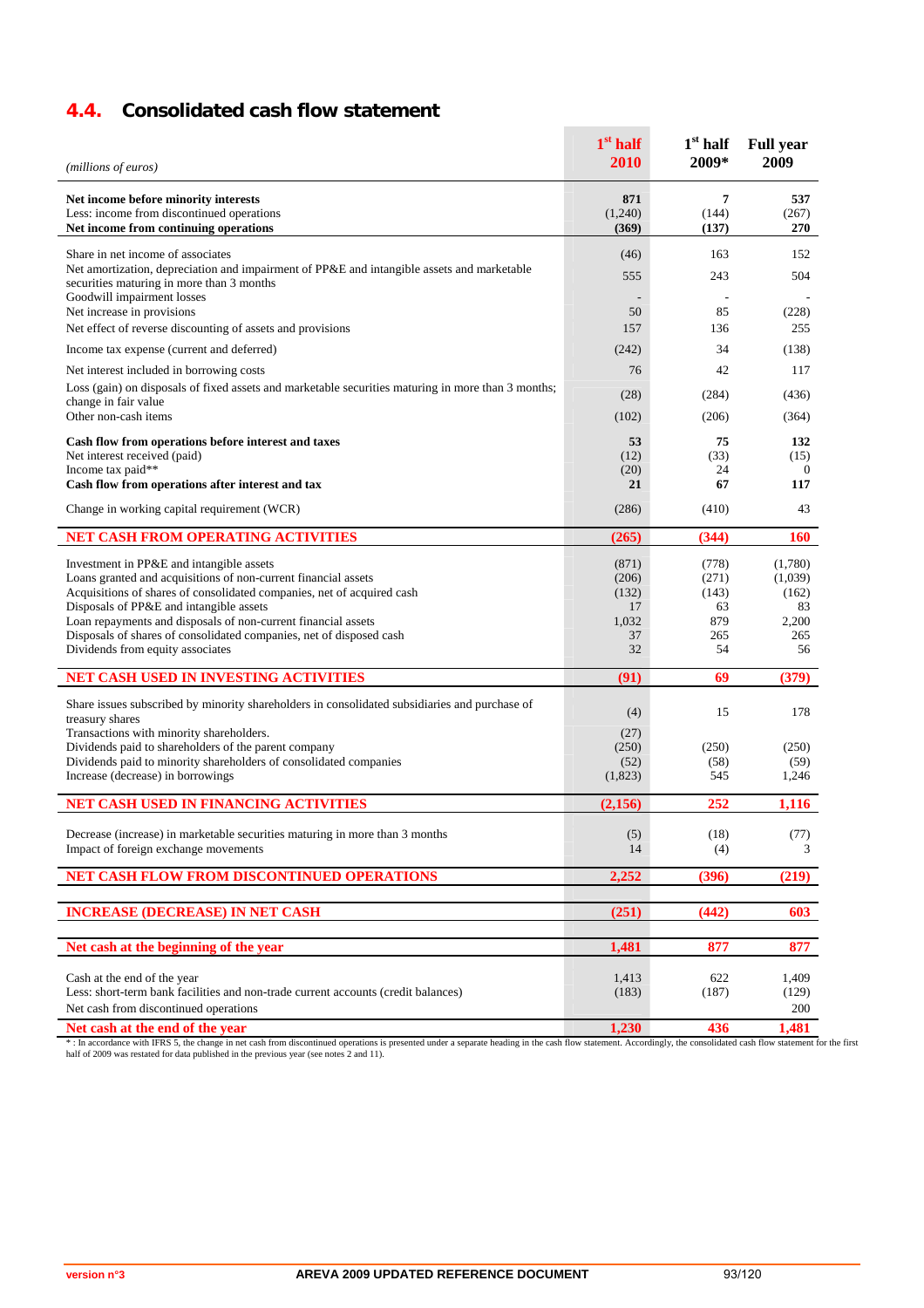\*\* : As of the first half of 2010, the income tax paid does not include reimbursements for the research tax credit. For information, the income tax paid at December 31, 2009 and June 30,<br>2009 included +60 million euros in

#### **"Net cash" taken into account in establishing the Cash Flow Statement consists of:**

- "Cash and cash equivalents" (see note 10), which includes:
	-
	- o cash balances and non-trade current accounts, and risk-free marketable securities initially maturing in less than three months, and money market funds;
- after deduction of short-term bank facilities and non-trade current accounts included in short-term borrowings (see note 13).
- The two preceding items from discontinued operations.

## **4.5. Statement of change in consolidated shareholders' equity**

| (millions of euros)                                                | Number of<br>shares and<br>investment<br>certificates | Share<br>capital | Premiums<br>and<br>consolidated<br>reserves | Currency<br>translation<br>reserves | Deferred<br>unrealized<br>gains and<br>losses on<br>financial<br>instruments | Total<br>shareholders'<br>equity<br>attributable to<br>owners of the<br>parent | Minority<br>interests | Total equity |
|--------------------------------------------------------------------|-------------------------------------------------------|------------------|---------------------------------------------|-------------------------------------|------------------------------------------------------------------------------|--------------------------------------------------------------------------------|-----------------------|--------------|
| <b>December 31, 2008</b>                                           | 35,442,701                                            | 1,347            | 5,044                                       | (131)                               | 287                                                                          | 6,547                                                                          | 745                   | 7,292        |
| Net income for the first<br>half of 2009                           |                                                       |                  | 161                                         |                                     |                                                                              | 161                                                                            | (154)                 | $\tau$       |
| Other comprehensive<br>income items                                |                                                       |                  | (24)                                        | (59)                                | (416)                                                                        | (499)                                                                          | (36)                  | (535)        |
| <b>Comprehensive income</b>                                        |                                                       |                  | 137                                         | (59)                                | (416)                                                                        | (338)                                                                          | (190)                 | (528)        |
| Dividends paid (*)                                                 |                                                       |                  | (250)                                       |                                     |                                                                              | (250)                                                                          | (63)                  | (313)        |
| Purchase of treasury<br>shares                                     | (66,350)                                              |                  | (40)                                        |                                     |                                                                              | (40)                                                                           |                       | (40)         |
| Other transactions with<br>shareholders                            |                                                       |                  | $\overline{4}$                              |                                     |                                                                              | 4                                                                              | 278                   | 282          |
| <b>June 30, 2009</b>                                               | 35,376,351                                            | 1,347            | 4,895                                       | (190)                               | (129)                                                                        | 5923                                                                           | 769                   | 6,693        |
|                                                                    |                                                       |                  |                                             |                                     |                                                                              |                                                                                |                       |              |
| <b>December 31, 2009</b>                                           | 35,372,531                                            | 1 3 4 7          | 5,301                                       | (155)                               | 155                                                                          | 6,648                                                                          | $\overline{926}$      | 7,574        |
| Net income for the first<br>half of 2010                           |                                                       |                  | 843                                         |                                     |                                                                              | 843                                                                            | 29                    | 871          |
| Other comprehensive<br>income items                                |                                                       |                  | 5                                           | 373                                 | 209                                                                          | 587                                                                            | 72                    | 659          |
| <b>Comprehensive income</b>                                        |                                                       |                  | 848                                         | 373                                 | 209                                                                          | 1,430                                                                          | 101                   | 1,530        |
| Dividends paid (*)                                                 |                                                       |                  | (250)                                       |                                     |                                                                              | (250)                                                                          | (90)                  | (340)        |
| Purchase of treasury<br>shares                                     | (8, 420)                                              |                  | (4)                                         |                                     |                                                                              | (4)                                                                            |                       | (4)          |
| Other transactions with<br>shareholders                            |                                                       |                  | $\overline{4}$                              |                                     |                                                                              | 4                                                                              | (92)                  | (88)         |
| <b>June 30, 2010</b>                                               | 35,364,111                                            | 1,347            | 5,899                                       | 218                                 | 364                                                                          | 7,828                                                                          | 844                   | 8,672        |
| (*) Dividend paid out per<br>share (in euros):                     |                                                       |                  |                                             |                                     |                                                                              |                                                                                |                       |              |
| in 2009 from 2008 net<br>income<br>in 2010 from 2009 net<br>income |                                                       |                  | 7.05<br>7.06                                |                                     |                                                                              |                                                                                |                       |              |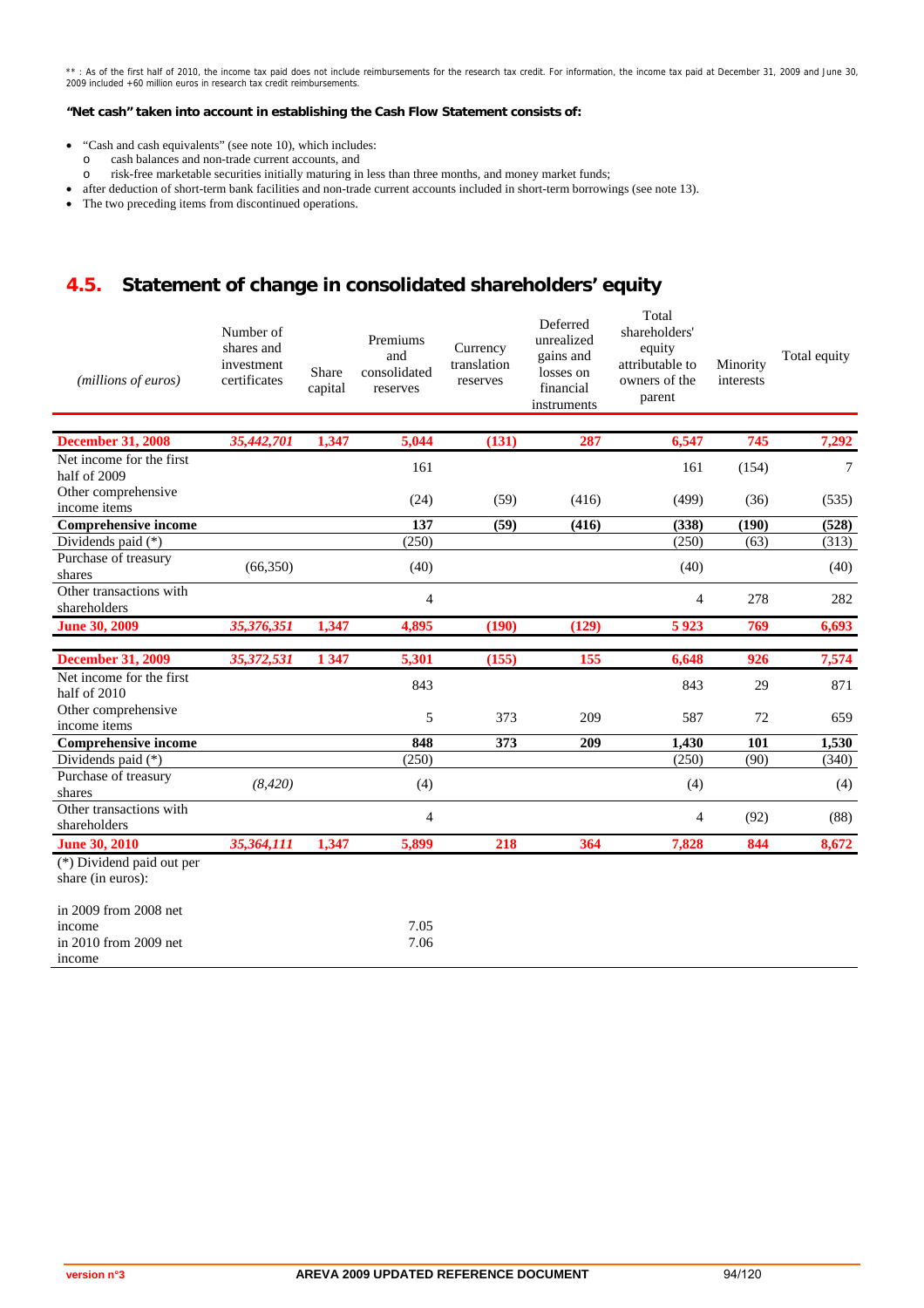## **4.6. Segment information**

On January 28, 2010, AREVA announced the establishment of a new organization for its Nuclear and Renewables operations. The foundation of the Group's operating organization consists of four Business Groups (excluding discontinued operations): Mining / Front End, Reactors & Services, Back End and Renewables.

Segment reporting for the first half of 2010 is consistent with the new organization. The periods used for comparison were restated to match the new organization.

For all reporting periods, income items from discontinued operations are presented in the income statement under a separate heading, "Net income from discontinued operations". Therefore, data from discontinued operations is not included in the information below.

## 4.6.1.

#### 4.6.2. **BY OPERATING SEGMENT**

**1st half 2010**

|        | (millions of euros)      | Mining/   | Reactors & | Back End | Renewable   | Other and    | Total       |
|--------|--------------------------|-----------|------------|----------|-------------|--------------|-------------|
|        |                          | Front End | Services   |          | Energies    | eliminations | Group       |
|        | Gross sales revenue      | 1.615     | 1.559      | 1.000    | 47          | (63)         | 4,158       |
|        | Intercompany sales       | (22)      | 16)        | (103)    |             | 141          |             |
| ë<br>∊ | Contrib. to consolidated | 1.593     | 1.543      | 897      | 47          | 78           | 4,158       |
| g<br>₿ | revenue                  |           |            |          |             |              |             |
|        | Operating income<br>ಕ    | (133)     | (391)      | 166      | (59)        | (69)         | (485)       |
|        | % of gross revenue       | $(8.2)\%$ | $(25.1)\%$ | $16.6\%$ | $(126.1)\%$ | n.a.         | $(11.7) \%$ |
|        |                          |           |            |          |             |              |             |

#### **1st half 2009**

|     | (millions of euros                  | Mining/<br><b>Front End</b> | Reactors &<br><b>Services</b> | <b>Back End</b> | Renewable<br>Energies | Other and<br>eliminations | Total<br>Group |
|-----|-------------------------------------|-----------------------------|-------------------------------|-----------------|-----------------------|---------------------------|----------------|
|     | Gross sales revenue                 | 1.571                       | 1.462                         | 1,014           | 51                    | (191)                     | 3,908          |
|     | Intercompany sales                  | (16)                        | (79)                          | (171)           | (3)                   | 269                       | $\Omega$       |
| ន្ល | Contrib. to consolidated<br>revenue | 1.556                       | 1,382                         | 843             | 49                    | 78                        | 3,908          |
| ω   | Operating income                    | 348                         | (554)                         | 156             | (58)                  | (62)                      | (170)          |
| Ĕ   | % of gross revenue                  | 22.1%                       | $(37.9)\%$                    | 15.4%           | $(113.0)\%$           | 32.5%                     | $(4.4)\%$      |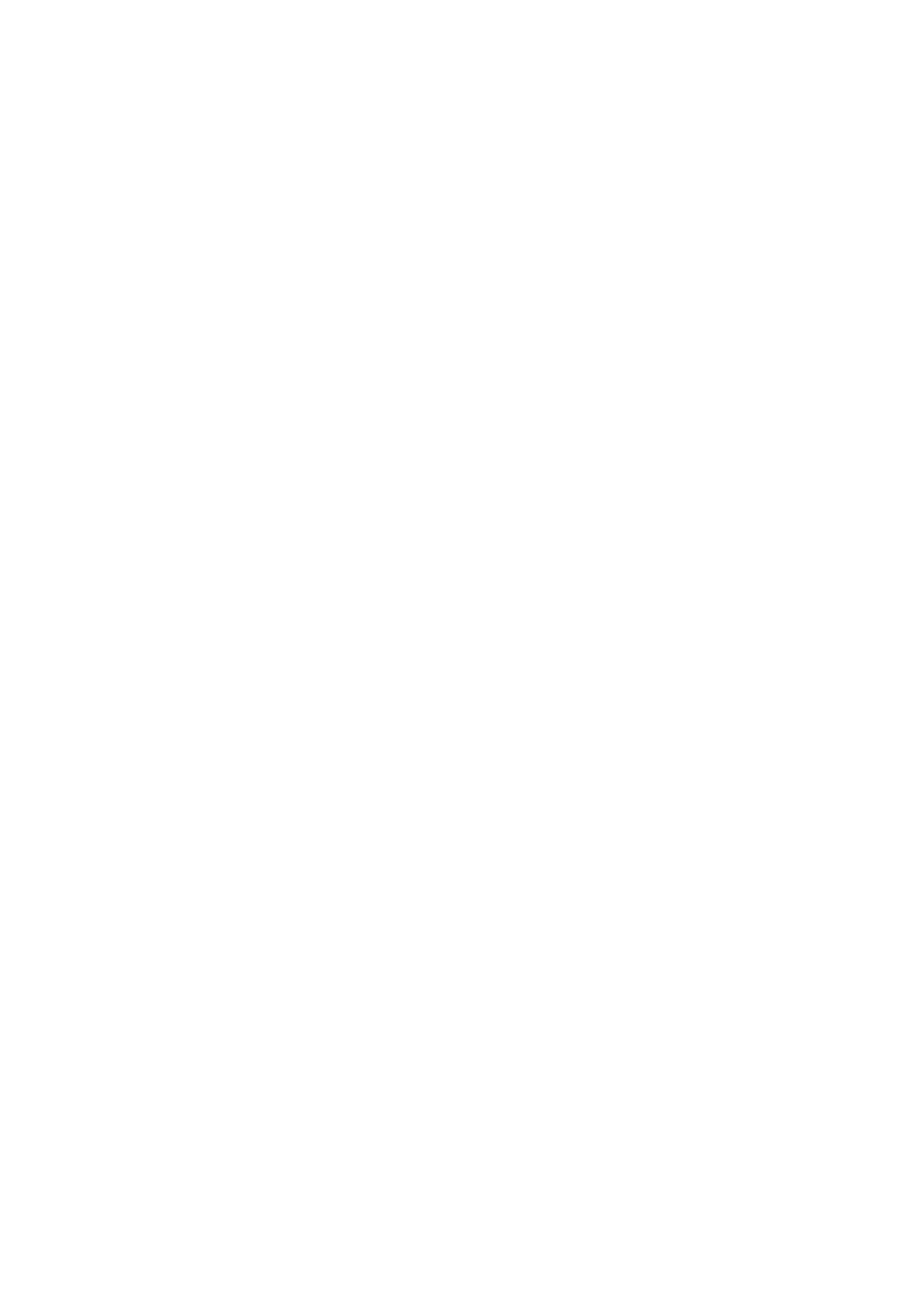## **Full year 2009**

| (millions of euros)      | Mining/   | Reactors &      | Back End | Renewable  | Other and    | Total   |
|--------------------------|-----------|-----------------|----------|------------|--------------|---------|
|                          | Front End | <b>Services</b> |          | Energies   | eliminations | Group   |
| Gross sales revenue      | 3.502     | 3.288           | 1.972    | 174        | (407)        | 8,529   |
| Intercompany sales       | (31)      | (180)           | (335)    | (6)        | 552          |         |
| Contrib. to consolidated | 3.471     | 3.108           | 1.637    | 168        | 145          | 8,529   |
| revenue                  |           |                 |          |            |              |         |
| Operating income         | 659       | (575)           | 238      | (60)       | (165)        | 97      |
| % of gross revenue       | 18.8%     | $(17.5)\%$      | 12.1%    | $(34.7)\%$ | 40.6%        | $1.1\%$ |

"Other" includes Corporate and Consulting & Information Systems operations.

More than 10% of the group's consolidated revenue is received from a specific customer.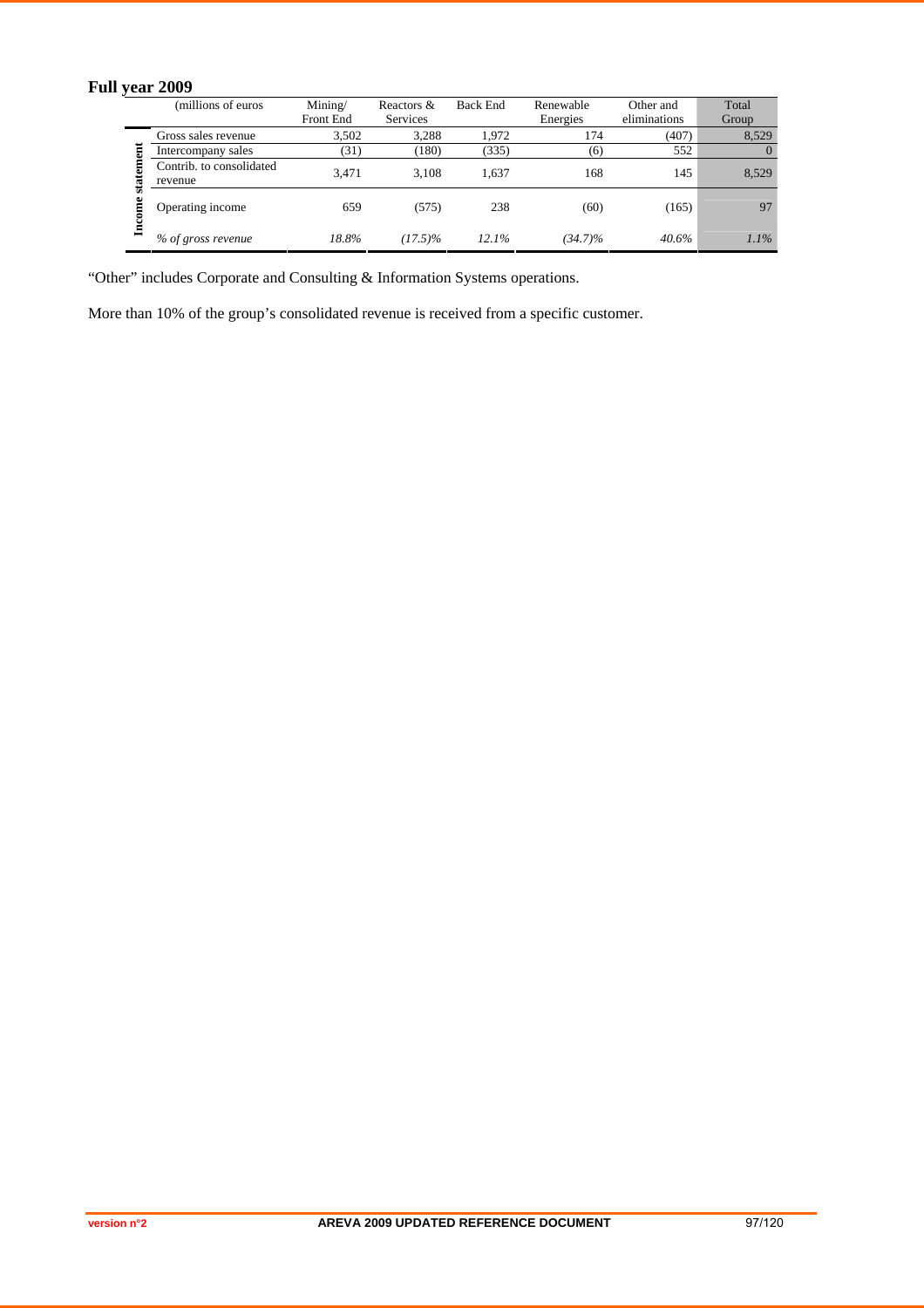#### 4.6.3. **CONTRIBUTION TO CONSOLIDATED SALES REVENUE BY OPERATING SEGMENT AND CUSTOMER LOCATION**

|                              |                      |                               |                 | $1st$ half 2010       |                |                       |
|------------------------------|----------------------|-------------------------------|-----------------|-----------------------|----------------|-----------------------|
| Millions of euros            | Mining/<br>Front End | Reactors &<br><b>Services</b> | <b>Back End</b> | Renewable<br>Energies | Other          | <b>Total</b><br>group |
| France                       | 587                  | 510                           | 611             | $\Omega$              | 73             | 1,782                 |
| Europe (excluding<br>France) | 450                  | 360                           | 133             | 27                    | $\overline{2}$ | 972                   |
| North & South<br>America     | 270                  | 395                           | 70              | 20                    | 3              | 757                   |
| Asia-Pacific                 | 240                  | 264                           | 81              | $\theta$              | 1              | 586                   |
| Africa / Middle<br>East      | 46                   | 14                            | $\overline{c}$  | $\overline{0}$        | $\theta$       | 62                    |
| <b>Total</b>                 | 1,593                | 1,543                         | 897             | 47                    | 78             | 4,158                 |

|                              |                      |                               |                | $1st$ half 2009       |       |                       |
|------------------------------|----------------------|-------------------------------|----------------|-----------------------|-------|-----------------------|
| millions of euros            | Mining/<br>Front End | Reactors &<br><b>Services</b> | Back End       | Renewable<br>Energies | Other | <b>Total</b><br>group |
| France                       | 520                  | 438                           | 555            | $\overline{0}$        | 73    | 1,586                 |
| Europe (excluding<br>France) | 430                  | 369                           | 121            | 21                    | 1     | 942                   |
| North & South<br>America     | 306                  | 348                           | 61             | 27                    | 2     | 745                   |
| Asia-Pacific                 | 266                  | 205                           | 104            |                       | ۰     | 575                   |
| Africa / Middle<br>East      | 33                   | 23                            | $\overline{c}$ |                       | ۰.    | 58                    |
| <b>Total</b>                 | 1,556                | 1,382                         | 843            | 49                    | 78    | 3,908                 |

|                                 | Full year 2009       |                               |          |                       |                          |                       |  |
|---------------------------------|----------------------|-------------------------------|----------|-----------------------|--------------------------|-----------------------|--|
| millions of euros               | Mining/<br>Front End | Reactors &<br><b>Services</b> | Back End | Renewable<br>Energies | Other                    | <b>Total</b><br>group |  |
|                                 |                      |                               |          |                       |                          |                       |  |
| France<br>Europe (excluding)    | 1,169                | 1,021                         | 938      | $\overline{0}$        | 138                      | 3,266                 |  |
| France)<br>North & South        | 901                  | 841                           | 328      | 95                    | $\overline{2}$           | 2,168                 |  |
| America                         | 786                  | 708                           | 123      | 73                    | 4                        | 1,694                 |  |
| Asia-Pacific<br>Africa / Middle | 525                  | 493                           | 244      |                       | $\overline{\phantom{a}}$ | 1,263                 |  |
| East                            | 90                   | 45                            | 3        |                       | ٠                        | 138                   |  |
| <b>Total</b>                    | 3,471                | 3,109                         | 1,637    | 168                   | 145                      | 8,529                 |  |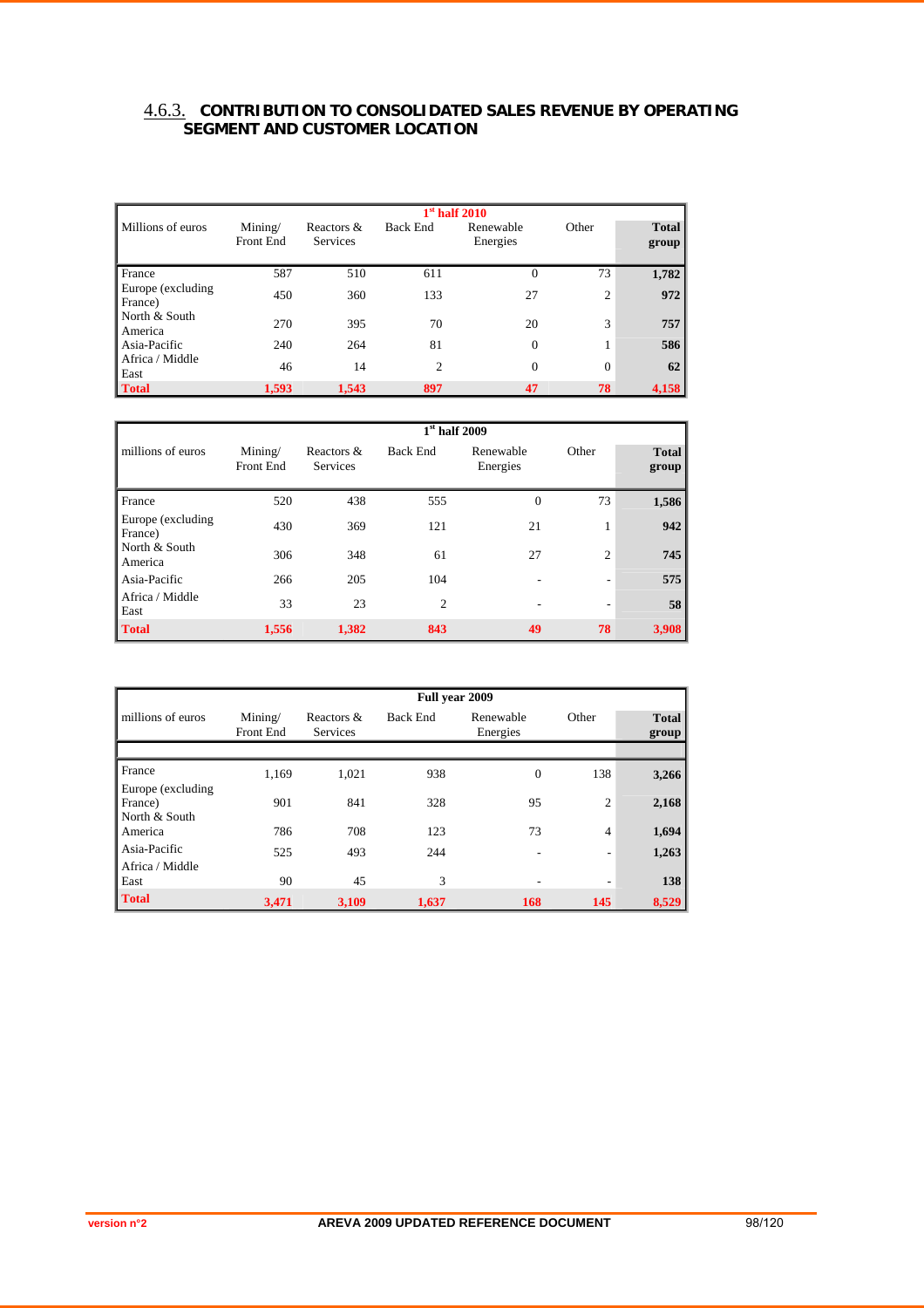## **4.7. Notes to the consolidated financial statements for the period ending June 30, 2010**

*All amounts are presented in millions of euros unless otherwise indicated. Certain totals may include rounding differences.*

## **4.8. NOTE 1 – ACCOUNTING PRINCIPLES**

#### **.1 PREPARATION OF THE FINANCIAL STATEMENTS**

The consolidated financial statements for the period ending June 30, 2010 were prepared in accordance with the accounting standard IAS 34 on interim financial data. These summary financial statements do not contain all of the information to be provided for year-end financial statements prepared in accordance with International Financial Reporting Standards (IFRS). They must be read in conjunction with the consolidated financial statements for the year ending December 31, 2009.

Material events for the period are described in the half-year activity report.

## **.2 ACCOUNTING PRINCIPLES**

Accounting principles used to prepare the summary financial statements for the period ending June 30, 2010 are identical to those described in note 1 to the financial statements for the year ended December 31, 2009, except for the following points resulting from first-time adoption of amended IFRS 3, Business Combinations, and amended IAS 27, Consolidated Financial Statements:

The revised standards, which apply prospectively, have the following consequences:

- Changes in rules for recognition of business combinations:
	- o the expenses related to these transactions are not recognized as part of the acquisition cost but are expensed through operating profit and loss;
	- o contingent price clauses ("earn-outs") must be valued within 12 months of the date of acquisition; subsequent adjustments must be recognized through profit and loss.
- Two methods are available for valuing goodwill when less than 100% of a company has been acquired:
	- o the partial goodwill method, which is the only method allowed under previous IFRS rules, recognizes goodwill based on the acquired percentage;
	- o the full goodwill method recognizes 100% of the goodwill based on the fair value of minority interests.

The choice of method is made transaction by transaction.

- Changes in the rules for recognition of acquisitions and sales of minority interests in fully consolidated subsidiaries: These transactions are deemed intercompany transactions with the shareholders of the subsidiaries and are recognized directly in equity (Equity attributable to owners of the parent vs. Minority interests). As a result:
	- o acquisitions of minority interests do not generate additional goodwill but result in a reduction of equity attributable to owners of the parent:
	- o sales of minority interests or shares issued to minority shareholders in subsidiaries do not generate a capital gain or a dilution gain in operating income, but result in an increase in equity attributable to owners of the parent.
- Changes in the rules regarding the recognition of put options held by minority interest holders in fully consolidated subsidiaries: For options granted on or after January 1, 2010, the difference between the option value at inception and the corresponding minority interests will no longer be recognized as goodwill but as a decrease in equity attributable to owners of the parent. Subsequent changes in the valuation of these options will be recognized through profit and loss or in equity, as determined by the IFRS Interpretations Committee, where this issue is currently under review. The accounting treatment for options granted before January 1, 2010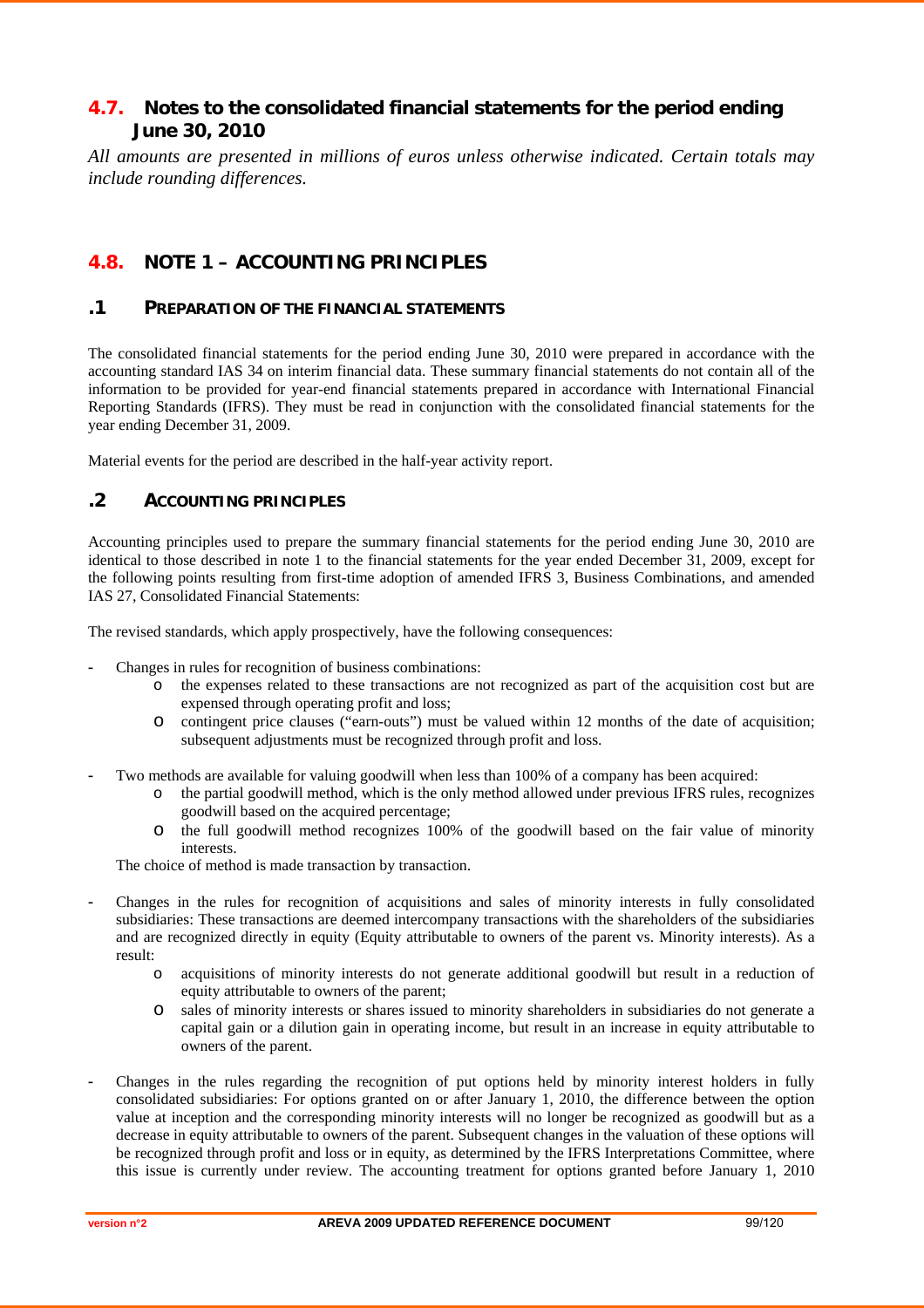remains unchanged: subsequent changes in the fair value of these options are recognized against goodwill, without time limitation.

The impacts of amended IFRS 3 and amended IAS 27 standards on AREVA's consolidated financial statements at June 30, 2010 are follows:

- 2 million euros in costs associated with the acquisition of new subsidiaries in the first half of 2010 were recognized in expenses;
- acquisitions of minority interests during the period resulted in a reduction of equity attributable to owners of the parent in the amount of 42 million euros.

In addition, AREVA applies the methodology prescribed in IAS 34 to calculate expenses related to retirement obligations, other employee benefits and income taxes for the interim period.

- Interim period expenses related to retirement obligations and other employee benefits are based on the discount rate used at the end of the previous year, adjusted to reflect material changes in market conditions since that date and reductions, liquidations and other non-recurring material events. Accordingly, AREVA calculated first half 2010 expenses using the discount rate established at December 31, 2009. The use of a discount rate updated as of June 30, 2010 would have no material impact on the amount of the provision for employee benefits or on net income for the period.
- The AREVA group calculated its income tax expense for the interim period by applying the estimated average tax rate for the year to before-tax income. However, a different tax rate was used for income items subject to a specific tax rate, such as gains on disposals of securities eligible for long-term capital gain tax treatment.

## **4.9. NOTE 2 – CONSOLIDATION SCOPE**

Goodwill recognized for first half 2010 acquisitions is provisional and may be adjusted in the second half of 2010 or the first half of 2011.

#### **Sale of the Transmission & Distribution business**

On January 20, 2010, the agreement on the legal and financial terms for the sale of the AREVA group's Transmission & Distribution business to the Alstom/Schneider consortium was signed. The agreement took effect June 7, 2010 following the approval of the competition authorities and the decree following the recommendation of the French Commission des Participations et des Transferts, the administration in charge of approving sales of government-owned assets.

As a result, the IFRS 5 accounting standard on discontinued operations applies at December 31, 2009 and June 30, 2010.

For all reporting periods, net income from these operations is presented on a specific line of the income statement, "Net income from discontinued operations", and the cash flow statement was restated.

The assets and liabilities of the discontinued operations are reported under separate headings of the Group's balance sheet at December 31, 2009, unadjusted for previous periods, excluding the receivables and liabilities of those operations with other entities of the group, which continue to be eliminated on consolidation in accordance with IAS 27. For this reason, the net value of assets and liabilities of discontinued operations reported on the balance sheet at December 31, 2009 is not representative of AREVA T&D equity as of that date, which comes to 990 million euros before elimination of the shares (see note 11).

The main changes in the scope of consolidation during the first half of 2010 are described hereunder.

#### **AREVA SOLAR**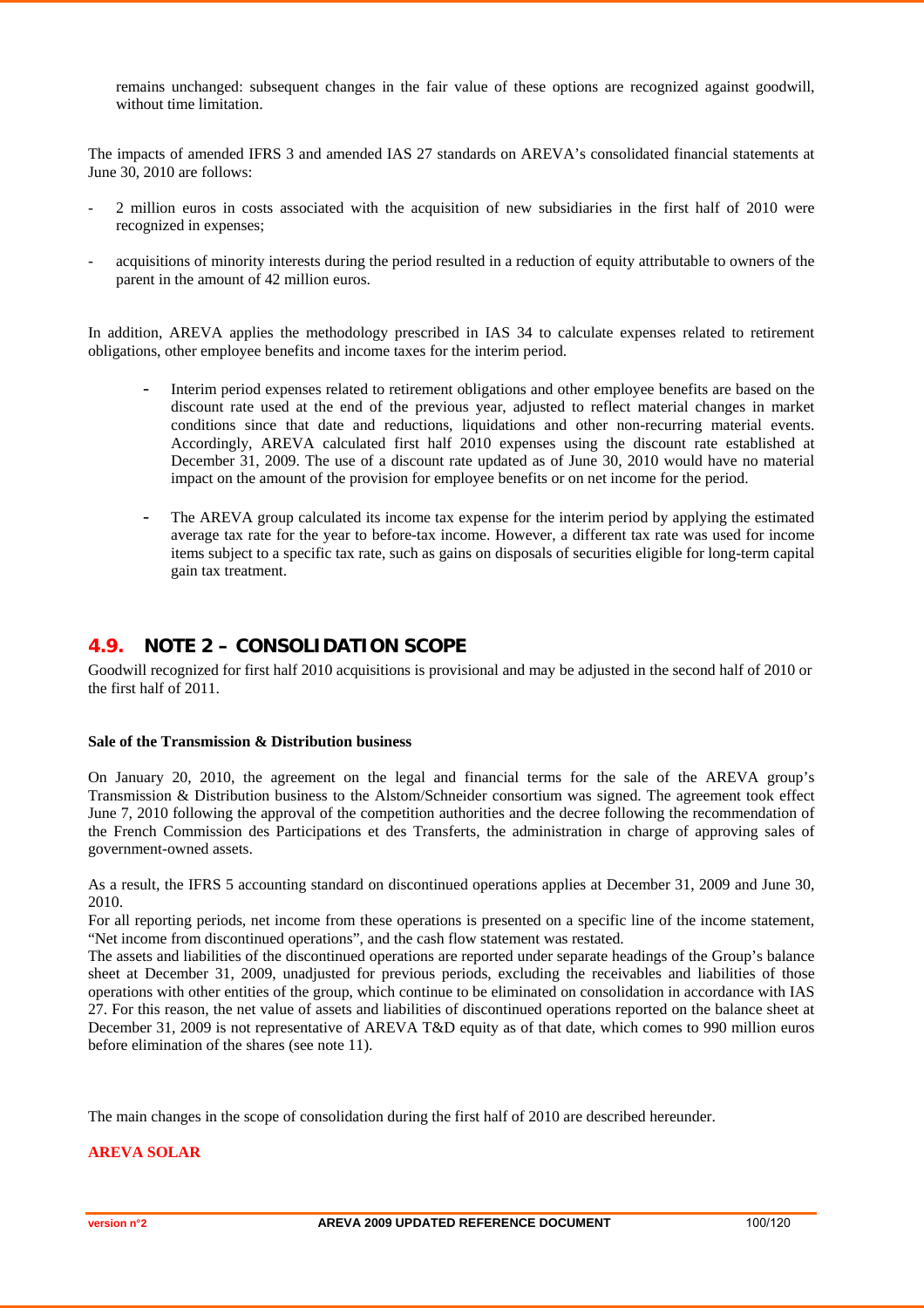In March 2010, AREVA acquired Ausra, a US corporation based in Mountain View, California. The company's name was changed to AREVA Solar. AREVA Solar offers concentrated solar power solutions for power generation and industrial steam production. With this acquisition, AREVA expands its portfolio of renewable energy solutions and becomes a world leader in concentrated solar thermal energy.

AREVA Solar had 70 employees in 2009. The purchase price came to 250 million dollars and includes a contingent price provision for an additional 75 million dollars. Provisional goodwill before allocation of the purchase price came to 211 million dollars.

#### **MULTIBRID**

In April 2010, AREVA acquired the remaining shares held by minority interest holders in the German offshore wind turbine manufacturing company Multibrid, i.e. 49%, for 27 million euros.

#### **COMIN USA**

In January 2010, AREVA closed the sale of its Comin mining subsidiary to Uranium One for 27 million dollars. AREVA decided to sell Comin in order to optimize the group's mining portfolio.

The gain on the sale came to 19 million euros before tax.

## **4.10. NOTE 3 – OTHER OPERATING EXPENSES AND OTHER OPERATING INCOME**

#### **Other operating expenses**

| (millions of euros)                      | $1st$ half<br><b>2010</b> | $1st$ half<br>2009 | <b>Full year</b><br>2009 |
|------------------------------------------|---------------------------|--------------------|--------------------------|
| Restructuring and early retirement costs | (6)                       | (9)                | (18)                     |
| Goodwill impairment losses               |                           |                    |                          |
| Impairment of other assets               | (300)                     |                    |                          |
| Other operating expenses                 | (49)                      |                    | (132)                    |
| <b>Total other operating expenses</b>    | (355)                     | (80)               | (157)                    |

#### **Other operating income**

| (millions of euros)                                                          | $1st$ half | $1st$ half | <b>Full vear</b> |
|------------------------------------------------------------------------------|------------|------------|------------------|
|                                                                              | 2010       | 2009       | 2009             |
| Dilution income and gains on disposals of assets other than financial assets | 21         | 232        | 369              |
| Other operating income                                                       | 50         | 40         |                  |
| <b>Total other operating income</b>                                          |            |            | 423              |

The group recognized 300 million euros in mining rights impairment at June 30, 2010 (see note 6).

At June 30, 2009 and December 31, 2009, dilution income and gains on disposals of assets other than financial assets include income from third party acquisitions of minority interests in consolidated AREVA group companies.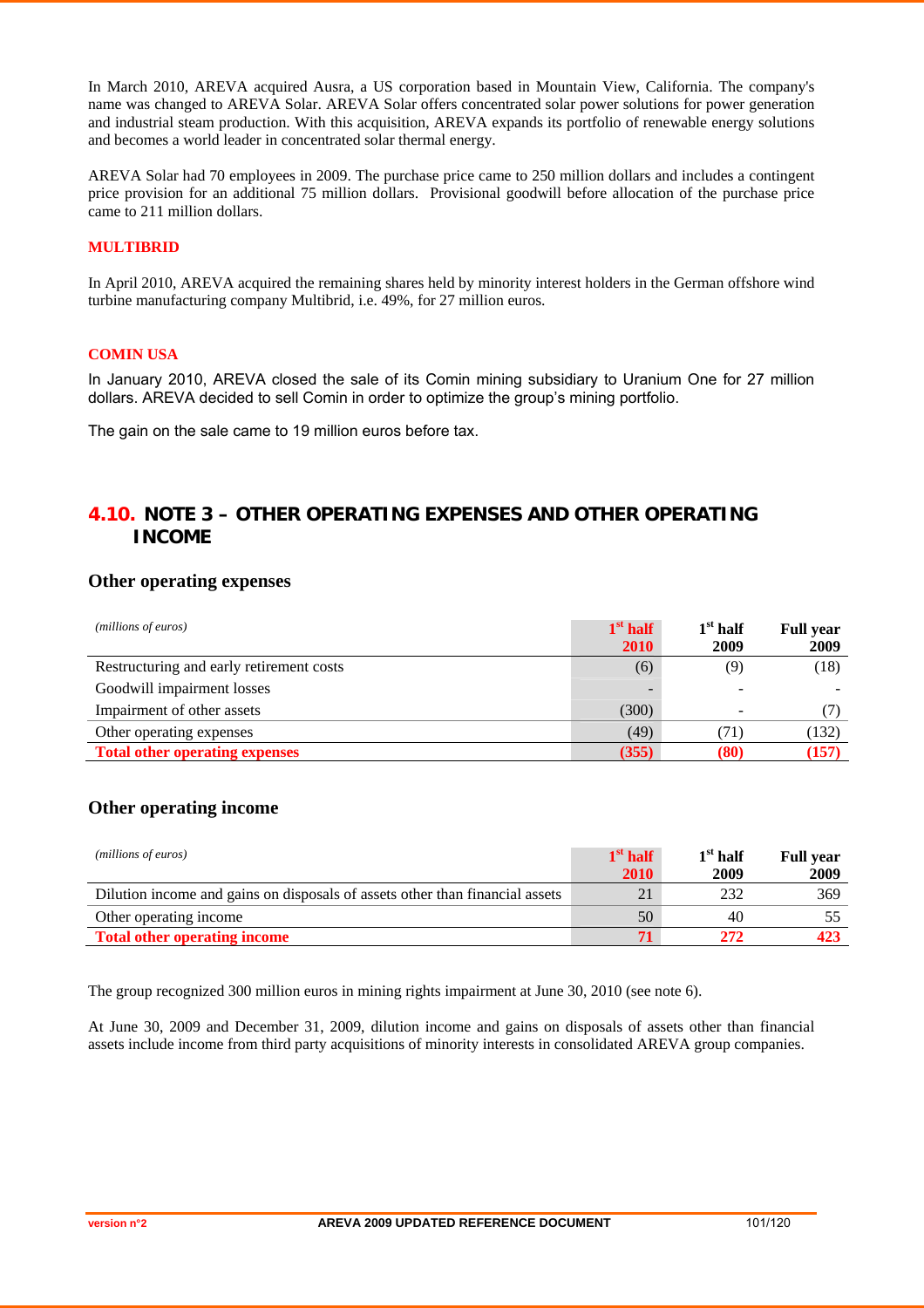## **4.11. NOTE 4 – NET FINANCIAL INCOME**

| (millions of euros)                                                            | $1st$ half<br>2010 | $1st$ half<br>2009 | <b>Full year</b><br>2009 |
|--------------------------------------------------------------------------------|--------------------|--------------------|--------------------------|
| Net borrowing costs                                                            | (81)               | (40)               | (113)                    |
| Income from cash and cash equivalents                                          | 17                 | 4                  | 14                       |
| Gross borrowing costs                                                          | (98)               | (45)               | (128)                    |
| Other financial income and expenses                                            | (90)               | 271                | <b>301</b>               |
| Share related to end-of-life-cycle operations                                  | (11)               | 29                 | 10                       |
| Income from disposal of securities earmarked for end-of-life-cycle operations  | 28                 | 7                  | 20                       |
| Dividends received                                                             | 33                 | 40                 | 42                       |
| Income from receivables and discount reversal on earmarked assets              | 46                 | 76                 | 122                      |
| Impairment of securities                                                       |                    |                    |                          |
| Impact of revised schedules                                                    |                    |                    | 2                        |
| Discounting reversal expenses on end-of-life-cycle operations                  | (118)              | (95)               | (176)                    |
| Share not related to end-of-life-cycle operations                              | (80)               | 242                | 291                      |
| Foreign exchange gain (loss)                                                   | (2)                | 11                 | 14                       |
| Income from disposals of securities and change in value of securities held for | (1)                | 242                | 381                      |
| trading                                                                        |                    |                    |                          |
| Dividends received                                                             | 18                 | 49                 | 51                       |
| Impairment of financial assets                                                 | (6)                | (3)                | (1)                      |
| Interest income on prepayments received (Back End contracts)                   | (17)               | (8)                | (31)                     |
| Other financial expenses                                                       | (41)               | (34)               | (74)                     |
| Other financial income                                                         |                    | 23                 | 29                       |
| Financial income from pensions and other employee benefits                     | (38)               | (40)               | (79)                     |
| <b>Net financial income</b>                                                    | (172)              | 230                | 187                      |

First half 2009 and full year 2009 income from disposals of securities not related to end-of-life-cycle operations mainly include the gain on the disposal of Total and GDF Suez shares.

## **4.12. NOTE 5 – INCOME TAX**

Tax income at June 30 (+242 million euros) was determined by multiplying the income before tax generated in each country by the corresponding effective tax rate estimated for 2010 (+239 million euros). Two elements are added to this total: (i) the income tax on sales of consolidated shares closed on or before June 30, 2010 (-1 million euros), except for the income tax on the sale of T&D shares included in income from discontinued operations, and (ii) the change in provisions for tax audit (+4 million euros).

The estimated effective tax rate for the year reflects the reversal of deferred tax liabilities corresponding to the impairment of mining rights recognized at June 30, 2010 (+102 million euros).

The change in deferred taxes for the first half of 2010 resulting from changes in the fair value of financial instruments recognized in transferable equity was recorded directly in equity in the amount of 17 million euros.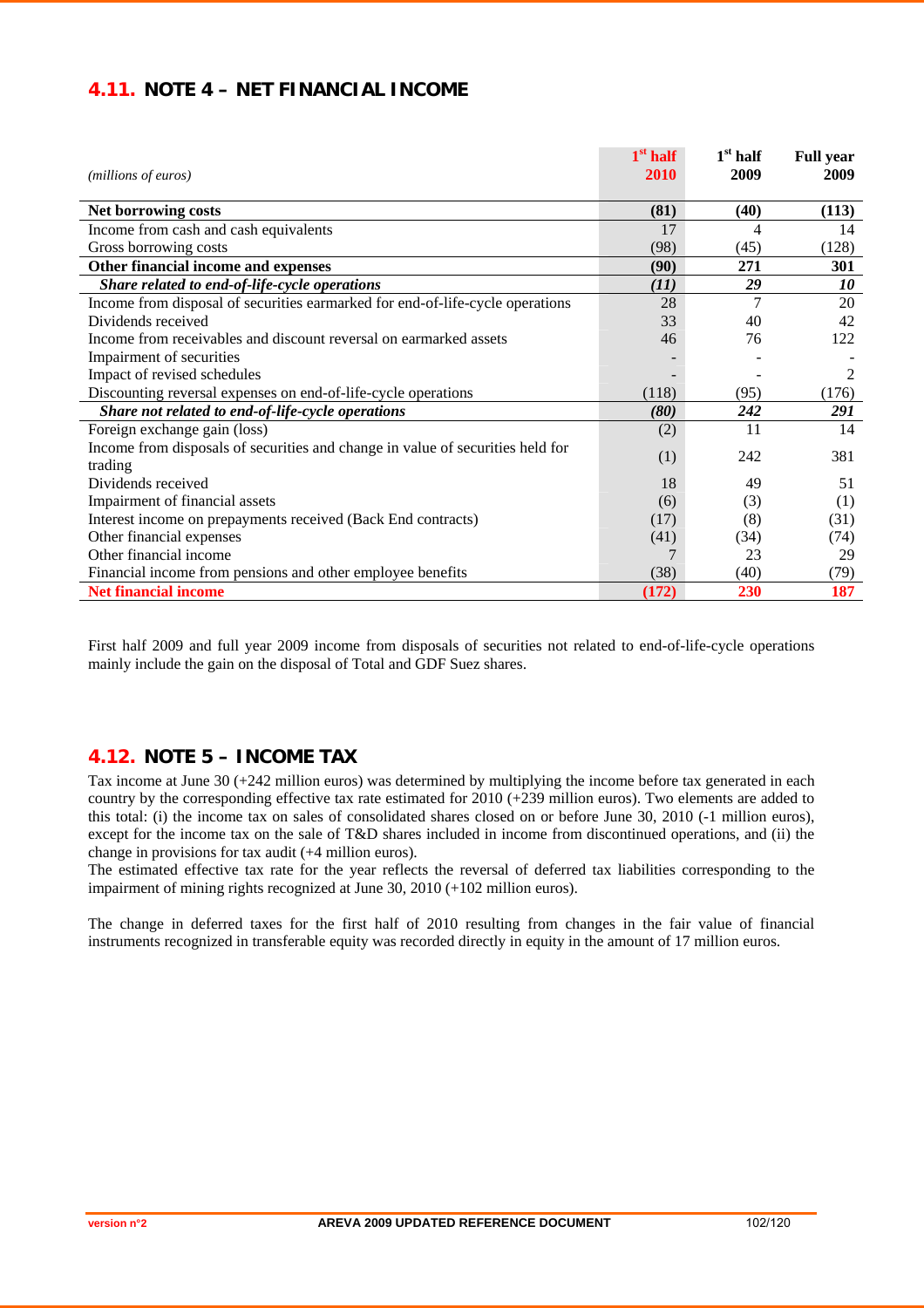## **4.13. NOTE 6 – GOODWILL AND INTANGIBLE ASSETS GOODWILL**

#### **Goodwill as of 6/30/2010 was as follows:**

| (millions of euros)                     | December 31,<br>2009 | <b>Additions</b>         | <b>Disposals</b>         | Minority<br>interest put<br>options | Currency<br>translation<br>adjustments<br>and other | <b>June 30, 2010</b> |
|-----------------------------------------|----------------------|--------------------------|--------------------------|-------------------------------------|-----------------------------------------------------|----------------------|
| <b>Nuclear operations</b>               | 4.242                | $\overline{\phantom{a}}$ | $\overline{\phantom{0}}$ |                                     | 174                                                 | 4,416                |
| <b>Renewable Energies</b><br>operations | 124                  | 155                      | $\overline{\phantom{0}}$ | 33                                  | 21                                                  | 333                  |
| <b>TOTAL</b>                            | 4.366                | 155                      |                          | 33                                  | 195                                                 | 4.749                |

The change in goodwill for Renewable Energies operations comes primarily from the acquisition of AREVA Solar.

In accordance with IFRS 3, the fair value of identifiable assets and liabilities acquired during business combinations and the acquisition cost containing earn-out clauses may be adjusted during a 12-month period following the date of acquisition. Accordingly, goodwill recognized on acquisitions made during the second half of 2009 and the first half of 2010 is tentative and may be adjusted at a later date.

An impairment test was performed for the uranium mining CGU on June 30, 2010. This test did not lead to the recognition of any impairment.

Since there was no indication of goodwill impairment, no goodwill impairment tests were performed at June 30, 2010.

## **INTANGIBLE ASSETS**

|                     | NCA as of<br>December 31, |           | Net increase in<br>depreciation / | Currency<br>translation | Other   | <b>NCA</b> as of<br><b>June 30,</b> |
|---------------------|---------------------------|-----------|-----------------------------------|-------------------------|---------|-------------------------------------|
| (millions of euros) | 2009                      | Additions | Impairment                        | adjustments             | changes | 2010                                |
| Pre-mining expenses | 840                       | 106       | (30)                              | 124                     | (9)     | 1,031                               |
| R&D expenses        | 435                       |           | (14)                              | 40                      | 0       | 531                                 |
| Mineral rights      | 1 302                     | 10        | (300)                             | 194                     |         | 1,205                               |
| Other               | 706                       | 43        | (22)                              |                         | 82      | 818                                 |
| <b>TOTAL</b>        | 3.282                     | 230       | 366                               | 367                     | 73      | 3,586                               |

A review of prospective uranium market data led the AREVA group to recognize 300 million euros in impairment on certain mining rights, in accordance with IFRS. The impairment is subject to reversal since the assets in question are eligible for depreciation. For the long term, the group maintains its assessment of the value for its mining portfolio, which is considered to be a strategic asset.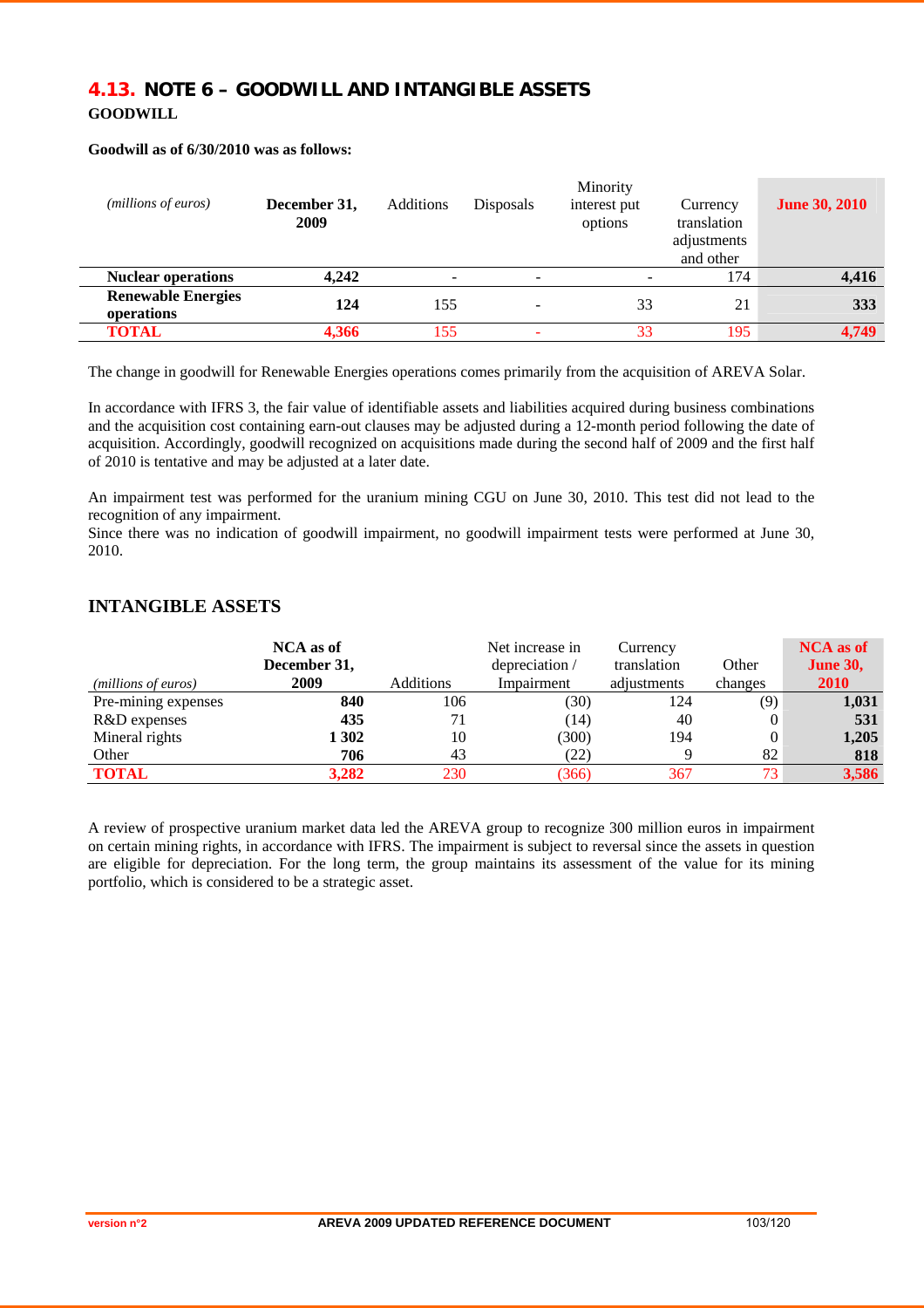## **4.14. NOTE 7 – END-OF-LIFE-CYCLE OPERATIONS**

The table below summarizes the AREVA balance sheet accounts affected by the treatment of end-of-life-cycle operations and their financing.

| <b>ASSETS</b><br>( <i>millions of euros</i> )                                                                                                          | June<br>30,<br>2010 | <b>December</b><br>31, 2009 | <b>LIABILITIES</b>                                                              | June<br>30,<br>2010 | <b>December</b><br>31, 2009 |
|--------------------------------------------------------------------------------------------------------------------------------------------------------|---------------------|-----------------------------|---------------------------------------------------------------------------------|---------------------|-----------------------------|
| End-of-life-cycle assets $-$ AREVA share $\binom{1}{k}$                                                                                                | 222                 | 147                         |                                                                                 |                     |                             |
| Assets earmarked for end-of-life-cycle operations<br>$-$ End-of-life-cycle asset $-$ third party share (2)<br>- Assets earmarked for end-of-life cycle | 5,552<br>268        | 5.626<br>275                | Provisions for end-of-life-cycle<br>operations<br>- funded by third parties (2) | 5.786<br>268        | 5.660<br>275                |
| operations (3)                                                                                                                                         | 5.284               | 5,351                       | - funded by AREVA                                                               | 5,517               | 5,385                       |

<sup>1</sup>: *Amount of total provision to be funded by AREVA still subject to amortization* 

: *Amount of the provision to be funded by third parties* <sup>3</sup>

: *Portfolio of financial assets and receivables earmarked to fund AREVA's share of the total provision* 

## END-OF-LIFE-CYCLE ASSET

In addition to the value of its tangible assets, AREVA recognizes the deferred portion of its share of end-of-lifecycle obligations, such as nuclear facility dismantling, decontamination, etc. The group's share of this adjustment account asset is amortized according to the same schedule as the underlying property, plant and equipment.

The Group also recognizes an adjustment account asset for the third party share of end-of-life-cycle operations, corresponding to the share of dismantling, waste retrieval and waste packaging operations to be financed by third parties. Conversely, a provision is recorded to cover its total estimated end-of-life-cycle costs as soon as a facility starts up, including any share funded by third parties.

| (millions of euros)         | <b>June 30, 2010</b> |                                      |                     |          |
|-----------------------------|----------------------|--------------------------------------|---------------------|----------|
|                             | Gross<br>Amount      | Depreciatio<br>n and<br>imortization | <b>Net</b><br>value | 31, 2009 |
| Group share of assets       | 795                  | (573)                                | 222                 | 147      |
| Third party share of assets | 268                  |                                      | 268                 | 275      |
| <b>Total</b>                | 1.063                | (573)                                | 490                 | 422      |

The third party share in end-of-life-cycle assets mainly corresponds to the funding expected from the CEA for its share of the commitment for the Pierrelatte site. This heading increases based on discounting reversals and decreases based on work performed by AREVA.

## ASSETS EARMARKED FOR END-OF-LIFE-CYCLE OPERATIONS

This heading consists of the following:

| ( <i>millions of euros</i> )                        | <b>June 30, 2010</b> | <b>December 31, 2009</b> |
|-----------------------------------------------------|----------------------|--------------------------|
| Receivables related to end-of-life-cycle operations | 1,879                | 1,830                    |
| Earmarked assets                                    | 3,405                | 3,521                    |
| <b>Total</b>                                        | 5,284                | 5,351                    |

Receivables related to end-of-life-cycle operations correspond chiefly to (i) receivables from the CEA resulting from the signature in December 2004 of an agreement confirming the CEA's responsibility for a share of the costs of dismantling the La Hague and Cadarache plants and of the costs to retrieve and package waste at the UP2-400 plant, and (ii) a receivable from EDF resulting from the signature in December 2008 of the memorandum of understanding between EDF and AREVA on the principles governing Back End contracts for the post-2007 period.

The schedule for the payment of the amount due by EDF was defined in an agreement signed in July 2009. The payment will be made in several installments through June 2011.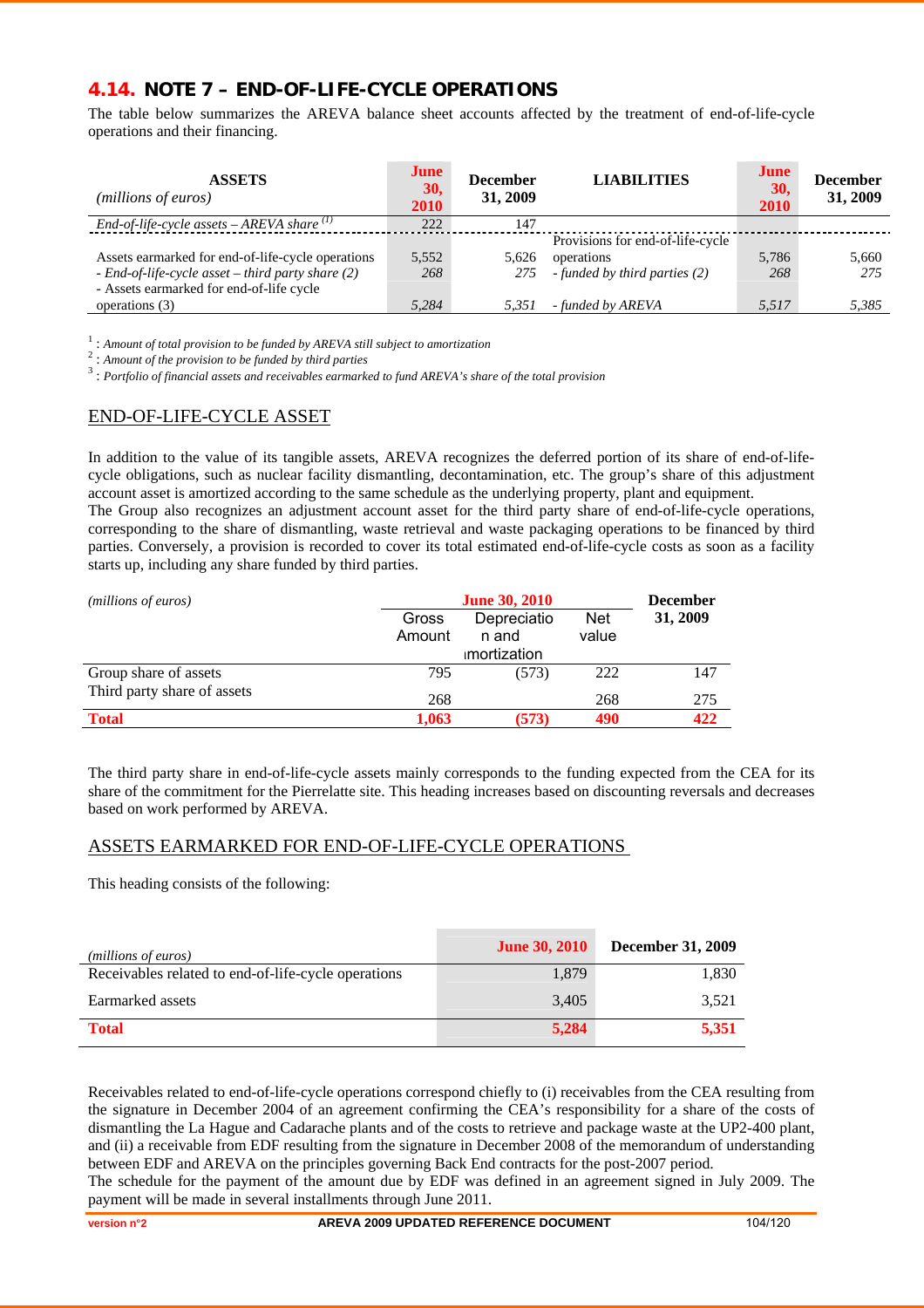The portfolio of assets earmarked to fund end-of-life-cycle expenses includes the following:

| ( <i>millions of euros</i> )       | <b>June 30, 2010</b> | December 31,<br>2009 |
|------------------------------------|----------------------|----------------------|
| At market value                    |                      |                      |
| Publicly traded shares             | 659                  | 690                  |
| <b>EQUITY MUTUAL FUNDS</b>         | 698                  | 720                  |
| Bond and money market mutual funds | 2,048                | 2,111                |
| <b>Total</b>                       | 3,405                | 3,521                |

## PROVISIONS FOR END-OF-LIFE-CYCLE OPERATIONS

| (millions of euros)                                                | <b>June 30,</b><br><b>2010</b> | December 31,<br>2009 |
|--------------------------------------------------------------------|--------------------------------|----------------------|
| Dismantling of nuclear facilities<br>Waste retrieval and packaging | 4,181<br>1,605                 | 4,092<br>1,568       |
| <b>Provisions for end-of-life-cycle operations</b>                 | 5,786                          | 5,660                |

As an operator of nuclear facilities, the AREVA group has a legal obligation to secure and dismantle its facilities when they are shut down permanently. The group must also retrieve and package the various waste types generated by operating activities which could not be processed during treatment, in accordance with prevailing standards. Group facilities subject to these obligations include facilities in the front end of the fuel cycle, in particular the Pierrelatte and Eurodif enrichment plants and the fuel fabrication facilities, but they are predominantly facilities in the back end of the fuel cycle, including the treatment plants at La Hague and the Melox and Cadarache MOX fuel fabrication plants.

The change in provisions for end-of-life-cycle operations between December 31, 2009 and June 30, 2010 reflects a change in dismantling cost estimates for the Eurodif enrichment plant in Pierrelatte.

## **4.15. NOTE 8 – INVESTMENTS IN ASSOCIATES**

|                              |                   |                                                | <b>June 30, 2010</b>                                  |          |                                                         | December 31.<br>2009                                  |
|------------------------------|-------------------|------------------------------------------------|-------------------------------------------------------|----------|---------------------------------------------------------|-------------------------------------------------------|
| ( <i>millions of euros</i> ) | $%$ of<br>control | Share in net<br>income of equity<br>associates | Investment in<br>associates,<br>excluding<br>goodwill | Goodwill | Investment in<br>associates<br>(including)<br>goodwill) | Investment in<br>associates.<br>including<br>goodwill |
| <b>STMicroelectronics</b>    | 14.22%            | 18                                             | 954                                                   |          | 954                                                     | 805                                                   |
| Eramet                       | 25.79%            | 26                                             | 675                                                   | 35       | 710                                                     | 662                                                   |
| <b>MNF</b>                   | 30.00%            | $\overline{\phantom{0}}$                       | 55                                                    | 79       | 134                                                     | 109                                                   |
| Other equity                 |                   |                                                |                                                       |          |                                                         |                                                       |
| associates                   |                   | $\mathfrak{D}$                                 | 41                                                    | 5        | 46                                                      | 59                                                    |
| <b>Total</b>                 |                   | 46                                             | 1.725                                                 | 119      | 1,844                                                   | 1,635                                                 |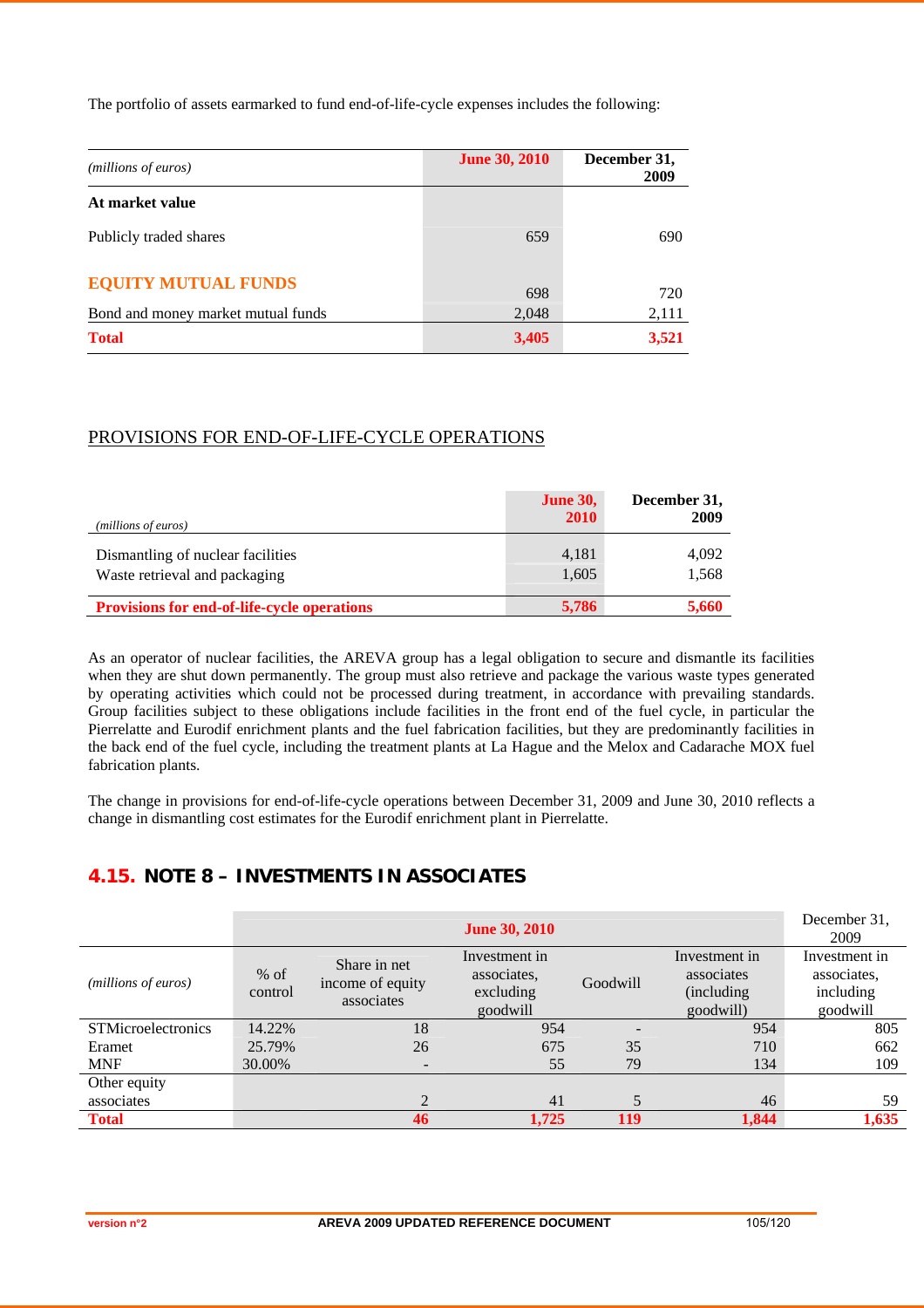## **4.16. NOTE 9 – OTHER NON-CURRENT FINANCIAL ASSETS**

| ( <i>millions of euros</i> )        |       | <b>June 30, 2010</b> December 31, 2009 |
|-------------------------------------|-------|----------------------------------------|
| Available-for-sale securities       | 948   | 682                                    |
| Loans to equity associates          | 74    | 82                                     |
| Other non-current financial assets  | 82    | 83                                     |
| Derivatives on financing activities |       |                                        |
| <b>Total</b>                        | 1.113 | 860                                    |

#### • **Available-for-sale securities**

Available-for-sale securities are as follows:

|                                          | June 30 | December 31 |
|------------------------------------------|---------|-------------|
| ( <i>millions of euros</i> )             | 2010    | 2009        |
| Publicly traded shares (at market value) |         |             |
| - Alcatel                                | 6       |             |
| - Suez Environnement                     | 94      | 111         |
| - Safran                                 | 707     | 421         |
| - Summit                                 | 31      | 30          |
| - Japan Steel                            | 35      | 43          |
| - Other publicly traded securities       | 14      | 15          |
| Investment in privately held companies   | 62      | 56          |
| <b>Total</b>                             | 948     | 682         |

The change between December 31, 2009 and June 30, 2010 is due mainly to changes in the market value of publicly traded shares.

## **4.17. NOTE 10 – CASH AND CASH EQUIVALENTS**

| (millions of euros)       | <b>June 30, 2010</b> | December 31,<br>2009 |
|---------------------------|----------------------|----------------------|
| <b>CASH EQUIVALENTS</b>   | 1.162                | 1,265                |
| Cash and current accounts | 251                  | 144                  |
| <b>Net value</b>          | 1,413                | 1.409                |

Cash equivalents consist chiefly of short-term marketable securities and mutual funds.

## **4.18. NOTE 11 – NET INCOME, ASSETS AND LIABILITIES, AND CASH FLOW FROM DISCONTINUED OPERATIONS**

Net income from discontinued operations for the first half of 2010 corresponds to the following items: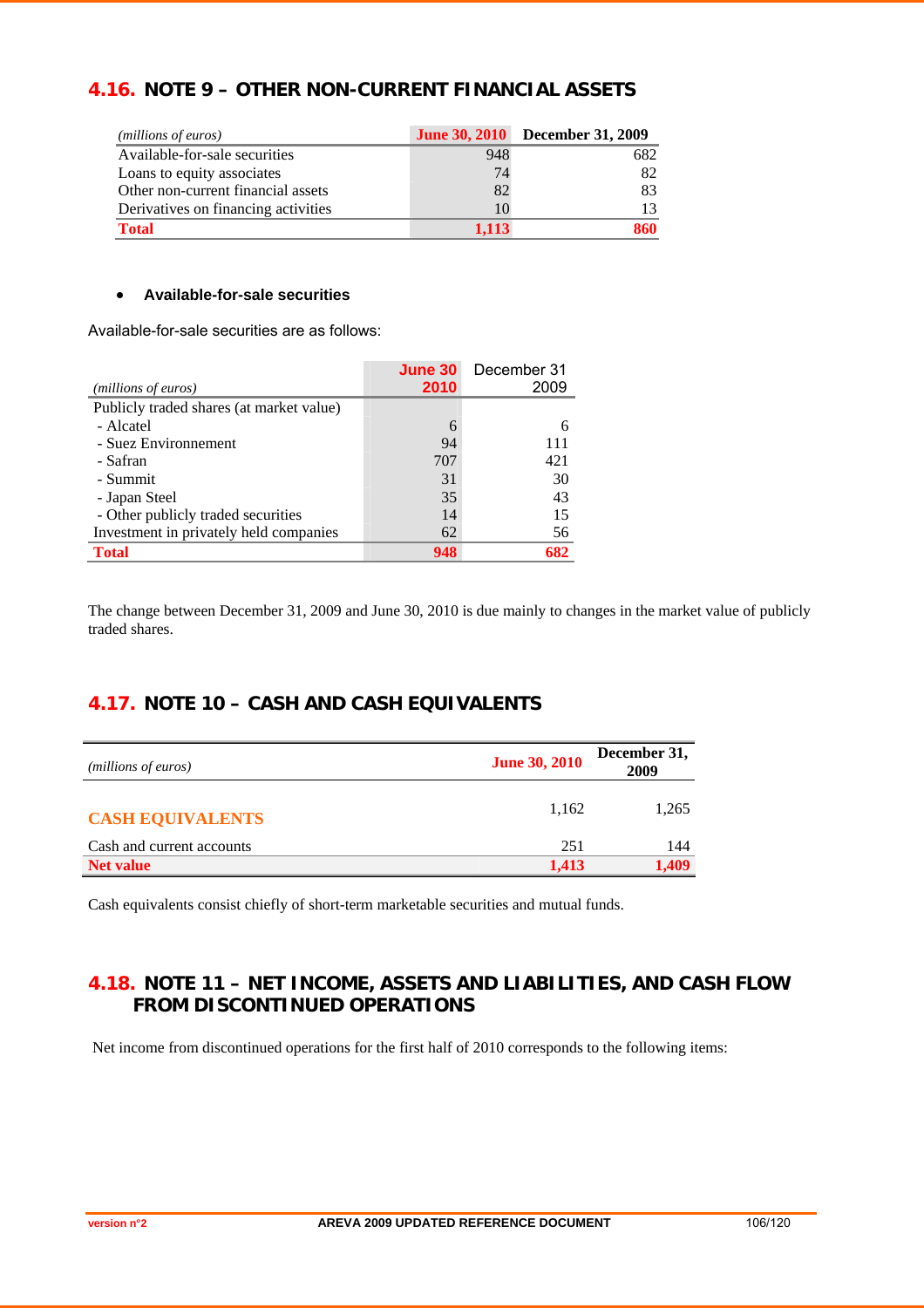| ( <i>millions of euros</i> )                                                                             | <b>June 30, 2010</b> |
|----------------------------------------------------------------------------------------------------------|----------------------|
| <b>NET INCOME FROM DISCONTINUED OPERATIONS</b><br>(T&D) FOR THE JANUARY 1 - JUNE 7, 2010 PERIOD          | (30)                 |
| After tax capital gain*                                                                                  | 1,270                |
| Net income from discontinued operations                                                                  | 1,240                |
| *: Including release to income of currency translation reserves and deferred unrealized gains and losses |                      |

The contribution to consolidated net income of the Transmission & Distribution business in the first half of 2010, the first half of 2009 and the full year 2009 is presented hereunder.

| (millions of euros)                             | <b>January 1, 2010</b><br>to the date of<br>disposal* | $1st$ half 2009 | 2009  |
|-------------------------------------------------|-------------------------------------------------------|-----------------|-------|
| Revenue                                         | 2,008                                                 | 2,614           | 5,474 |
| Operating income                                | (24)                                                  | 186             | 405   |
| Net financial income                            | (24)                                                  | (18)            | (47)  |
| Income taxes                                    | 18                                                    | (24)            | (90)  |
| Net income for the period                       | (30)                                                  | 144             | 267   |
| Minority interests                              | 10                                                    | 21              | (44)  |
| Net income attributable to owners of the parent | (41)                                                  | 123             | 223   |

*\* : see note 2* 

Income data for the first half of 2010 and the first half of 2009 for the T&D business include expenses billed by AREVA SA (rent, holding fees and financial expenses).

In 2009, these expenses amounted to 72 million euros. In the first half of 2010, they amounted to 36 million euros.

Assets and liabilities of discontinued operations at December 31, 2009:

| <b>Non-current assets</b>                                      | 1,734    |
|----------------------------------------------------------------|----------|
| Goodwill on consolidated companies                             | 656      |
| Property, plant and equipment and intangible assets            | 870      |
| Other non-current financial assets                             | 31       |
| Pension fund assets                                            | 2        |
| Deferred tax assets                                            | 175      |
| <b>Current assets</b>                                          | 3,915    |
| Inventories and work-in-process                                | 814      |
| Trade receivables and other operating receivables              | 2,806    |
| Current tax assets                                             | 46       |
| Other non-operating receivables                                | 7        |
| Cash and cash equivalents<br>Other current financial assets    | 238<br>4 |
| <b>Total assets of discontinued operations</b>                 | 5,649    |
|                                                                |          |
|                                                                |          |
| <b>Non-current liabilities</b>                                 | 284      |
| Employee benefits                                              | 208      |
| Other non-current provisions                                   | 39       |
| Long-term borrowings                                           | 12       |
| Deferred tax liabilities                                       |          |
|                                                                | 26       |
| <b>Current liabilities</b>                                     | 3,402    |
| Current provisions                                             | 329      |
| Short-term borrowings                                          | 223      |
| Trade payables and other operating liabilities                 |          |
|                                                                | 2,778    |
| Current tax liabilities                                        | 70       |
| Other non-operating liabilities                                | 2        |
| <b>Total liabilities and equity of discontinued operations</b> | 3,686    |
|                                                                |          |

The contribution to equity attributable to owners of the parents from the T&D business came to 990 million euros at December 31, 2009, before elimination of the value of the shares.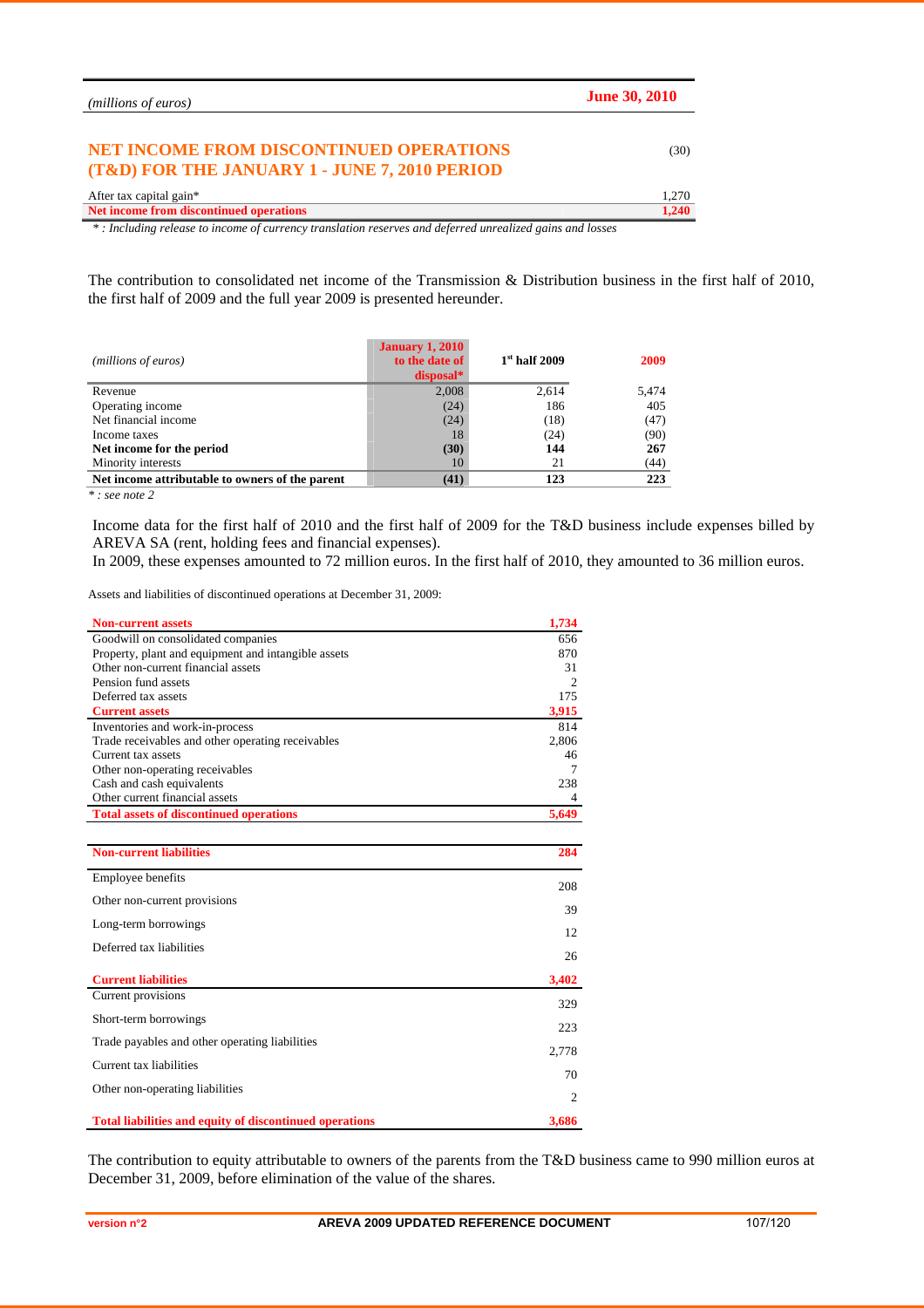#### **Net cash from discontinued operations**

At June 30, 2010, this item includes:

| ( <i>millions of euros</i> )                                                              | <b>June 30, 2010</b> |
|-------------------------------------------------------------------------------------------|----------------------|
| <b>SALES PRICE FOR T&amp;D SECURITIES, NET OF DISPOSAL EXPENSES</b>                       | 2.254                |
| T&D contrib. to cash position at $1/1/10$ , transferred upon disposal of the T&D business |                      |
| <b>Net value</b>                                                                          | 2.252                |

In addition to the purchase price of T&D shares on June 8, 2010, AREVA collected on liabilities and financial debt owed to it by T&D. These items are included for the most part under "Loan repayments and disposals of non-current financial assets" in the cash flow statement.

Contribution of the T&D business to consolidated cash flow for the first half of 2010:

|                                        | <b>June 30, 2010</b> |
|----------------------------------------|----------------------|
| (millions of euros)                    |                      |
| NET CASH FROM OPERATING ACTIVITIES     | 22                   |
| NET CASH USED IN INVESTING ACTIVITIES  | (115)                |
| NET CASH USED IN FINANCING ACTIVITIES  | 109                  |
| Other changes                          | (18)                 |
| <b>INCREASE (DECREASE) IN NET CASH</b> |                      |

## **4.19. NOTE 12 – OTHER PROVISIONS**

|                                                      |                      | December 31, |
|------------------------------------------------------|----------------------|--------------|
| (millions of euros)                                  | <b>June 30, 2010</b> | 2009         |
|                                                      |                      |              |
| Restoration of mining sites and mill decommissioning | 104                  | 93           |
| Other                                                |                      |              |
| Other non-current provisions                         | 105                  | 94           |
| Restructuring and layoff plans                       | 26                   | 27           |
| Provisions for ongoing cleanup                       | 100                  | 97           |
| Provisions for customer warranties                   | 85                   | 86           |
| Provisions for losses to completion                  | 805                  | 726          |
| Accrued costs                                        | 594                  | 552          |
| Other                                                | 285                  | 208          |
| <b>Current provisions</b>                            | 1,895                | 1,696        |
| <b>Total other provisions</b>                        | 2,000                | 1,791        |

#### Contract to build the Olkiluoto 3  $EPR^{TM}$  reactor

A key milestone was met in the first half of 2010 when the reactor vessel was moved into the reactor building on June 18.

Construction is nearing completion as scheduled.

Piping work, which had stopped in the preceding half year, was restarted under a unilateral procedure for on-site construction and inspection. Additional staff was brought in to offset the initial schedule impact of this phase of work going forward.

Joint meetings were held with the customer, the safety authorities, the CSF consortium, and inspection and regulation bodies to define rules for the transfer of the systems at the end of the construction period. These meetings resulted in the adoption of an implementation memorandum, issued at the end of April. In June, TVO indicated that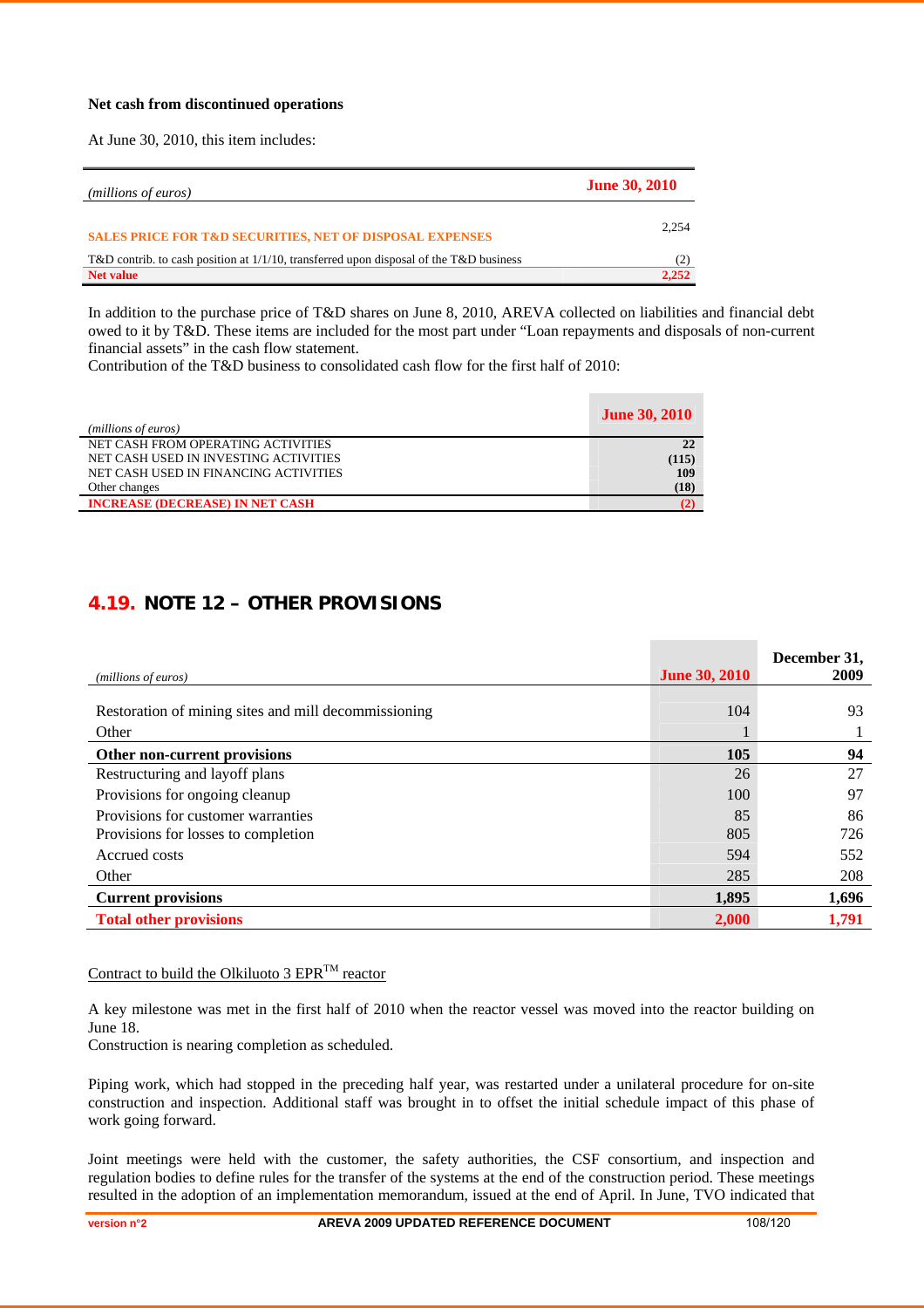it had not submitted the implementation memorandum to the safety authority for approval. The consortium nonetheless intends to implement the memorandum unilaterally to avoid any delay that might be detrimental to the project.

The final architecture of the instrumentation and control system was approved by TVO at the beginning of the year and was accepted by the safety authorities at the beginning of June.

Based on these elements, the consortium (CSF) submitted a schedule to TVO for the period ending with the loading of the fuel, set for December 2012. This goal is contingent on TVO meeting certain previously defined conditions.

From that date on, TVO will be in charge of nuclear operations, startup and power ramp-up after commissioning. Accordingly, the consortium is not in a position to make a commitment on a provisional date for the transfer of ownership.

Based on this new schedule, and considering the related risks of execution, AREVA recognized 367 million euros in additional provisions at June 30, 2010, for a grand total of 2.6 billion euros.

Regarding arbitration proceedings started on December 5, 2008, and considering the lack of an amicable resolution, the consortium maintains the claim for extension of time and compensation of costs borne by it through the fault of TVO amounting to 1 billion euros for the 2004-2006 period alone. AREVA has not recognized any income in respect of this claim.

In April 2009, TVO revised the amount of the claim it submitted against the consortium down to 1.4 billion euros. No provision was made in this regard, as the consortium and its counsel consider the allegations made in the counterclaim to be unfounded and without merit under Finnish law.

The remaining uncertainties regarding the amount of income at completion of the project therefore relate, among others, to the contract risks, the customer's effective implementation of piping installation and inspection operations in accordance with the agreed-upon procedures, as well as the testing and startup phases, including the instrumentation and control system.

| (millions of euros)                                                            | Long-term<br>borrowings | Short-term<br>borrowings | <b>June 30, 2010</b> | December 31,<br>2009 |
|--------------------------------------------------------------------------------|-------------------------|--------------------------|----------------------|----------------------|
| Put options of minority shareholders                                           | 45                      |                          | 45                   | 17                   |
| Debt to Siemens for exercise of put option                                     | 2,097                   |                          | 2,097                | 2,080                |
| Interest-bearing advances                                                      | 82                      |                          | 82                   | 81                   |
| Loans from financial institutions                                              | 695                     | 214                      | 909                  | 2,274                |
| Bond issues                                                                    | 3,061                   | 96                       | 3,157                | 3,006                |
| Short-term bank facilities and non-trade<br>current accounts (credit balances) |                         | 183                      | 183                  | 129                  |
| Financial instruments                                                          |                         | 210                      | 210                  | 56                   |
| Miscellaneous debt                                                             | 79                      | 10                       | 89                   | 99                   |
| <b>Total Borrowings</b>                                                        | 6.059                   | 713                      | 6.772                | 7.741                |

## **4.20. NOTE 13 – BORROWINGS**

The reduction in loans from financial institutions in the first half of 2010 reflects the repayment of a loan in US dollars secured at the time of UraMin's acquisition.

• Debt to Siemens for exercise of put option

On January 27, 2009, Siemens decided to exercise the put option for its equity share in AREVA NP. The procedure to determine the option's exercise price began in February 2009, as contemplated in the shareholders' agreement. The procedure provided that, if the parties are unable to reach an agreement on the price for exercising the option, each party shall designate an investment bank to establish the value. Given the difference in each bank's valuation and the inability of the parties to reach an agreement, the Institute of Chartered Accountants in England and Wales designated an expert to determine the amount to be paid by AREVA to Siemens for the shares on or before January 30, 2012, pursuant to the shareholders' agreement. This debt shall bear interest at a variable rate from the date of notice of exercise of the option to the date of the actual payment by AREVA.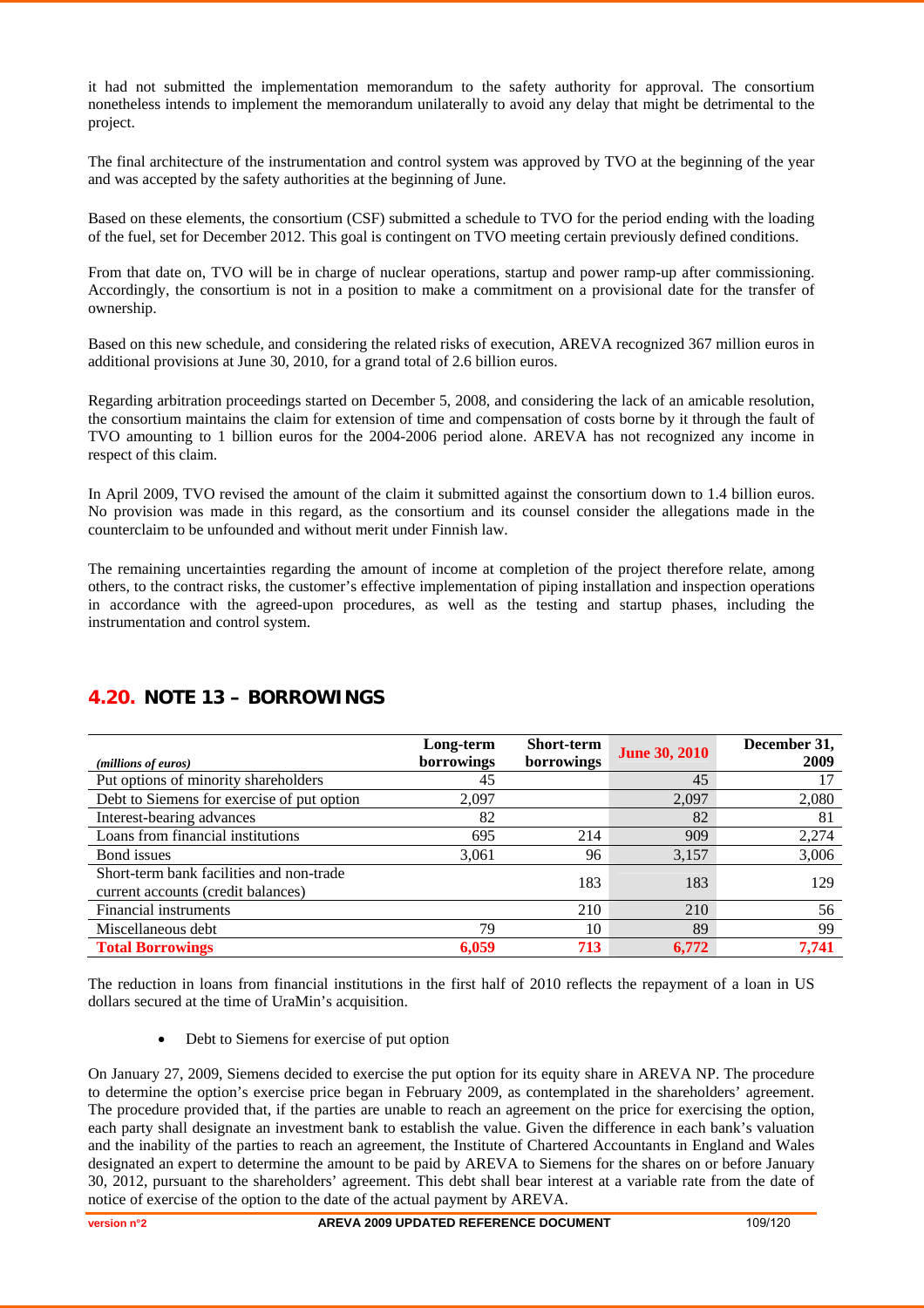Given the uncertainty concerning the future exercise price that will result from this procedure, AREVA decided to maintain the same amount in its balance sheet at June 30, 2010 as at December 31, 2007, December 31, 2008 and December 31, 2009.

## **4.21. NOTE 14 – RELATED PARTY TRANSACTIONS**

Transactions between the parent company and its subsidiaries, which are related parties, were eliminated on consolidation and are not presented in this note.

Transactions between the group and other important related parties are presented below.

| (millions of euros)                       | CEA                  |                          |  |
|-------------------------------------------|----------------------|--------------------------|--|
|                                           | <b>June 30, 2010</b> | <b>December 31, 2009</b> |  |
| <b>Sales</b>                              | 175                  | 650                      |  |
| Purchasing                                | 44                   | 106                      |  |
| Loans to/receivables from related parties | 800                  | 860                      |  |
| Borrowings from related parties           | 140                  | 134                      |  |

#### **Relations with government-owned companies**

The group has business relationships with French government-owned companies, in particular EDF. Transactions with EDF include sales of uranium, enrichment services and nuclear fuel, maintenance and sales of equipment for nuclear reactors, and used fuel transportation, storage, treatment and recycling services.

## **4.22. NOTE 15 – COMMITMENTS GIVEN OR RECEIVED**

| <b>Off-balance sheet commitments</b><br>(millions of euros) | <b>June 30, 2010</b> | December 31,<br>2009 |
|-------------------------------------------------------------|----------------------|----------------------|
| <b>COMMITMENTS GIVEN</b>                                    | 2,986                | 2,260                |
| Contract guarantees given                                   | 1,976                | 1,264                |
| Other operating guarantees                                  | 344                  | 340                  |
| Financing commitments given                                 | 19                   | 30                   |
| Other commitments given                                     | 647                  | 626                  |
| <b>COMMITMENTS RECEIVED</b>                                 | 680                  | 852                  |
| Operating commitments received                              | 671                  | 593                  |
| Commitments received on collateral                          |                      |                      |
| Other commitments received                                  | 8                    | 258                  |
| <b>RECIPROCAL COMMITMENTS</b>                               | 5,760                | 5.775                |

The amounts above only include commitments that the group considers valid as of the date of closing. Accordingly, these commitments do not include construction contracts currently under negotiation.

#### *Commitments given*

Operating commitments represent almost 78% of all commitments given. The majority of these commitments relate to performance guarantees.

In addition, the group gave a parent company guarantee to TVO for the full value of the contract for the construction of an EPR™ reactor in Finland. The group received a counter-guarantee from Siemens corresponding to this supplier's share of the TVO contract. The net commitment given by the group is in the range of 1.5 billion to 2 billion euros. This amount is not included in the summary table.

AREVA gave a specific guarantee in respect of ownership of FCI shares sold to Bain Capital. This amount, which is capped at the sale price of 582 million euros, is not included in the summary table.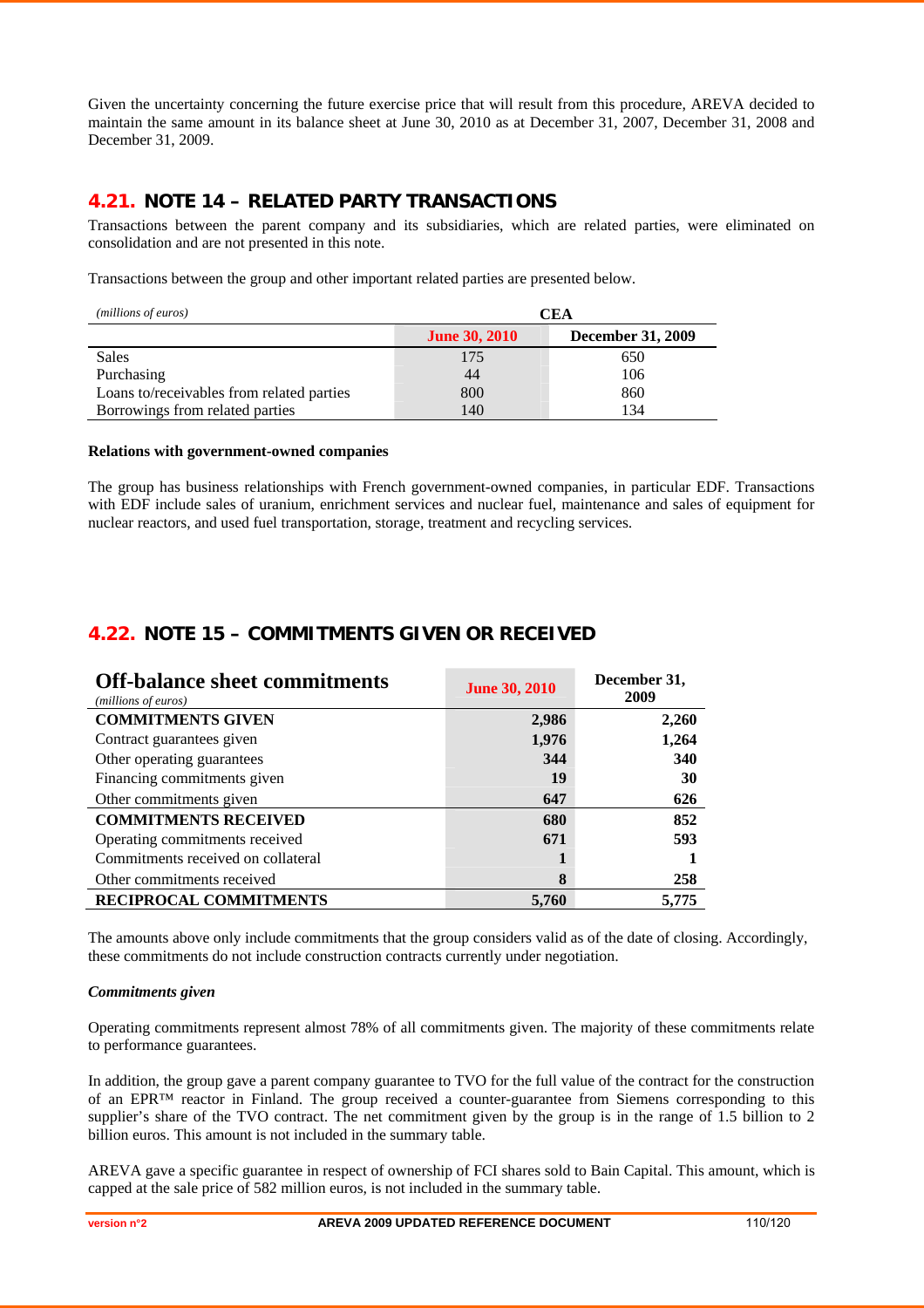#### *Reciprocal commitments*

In February 2007, the Group established a 2 billion euro revolving line of credit available in euros and dollars until February 2014. This line had not been used at June 30, 2010.

Confirmed bilateral banking lines of credit were established in the second half of 2009 in the amount of 1.3 billion euros. These lines had not been used as of June 30, 2010. They mature in July 2010 (1.15 billion euros) and December 2010 (150 million euros).

## **4.23. NOTE 16 – OTHER INFORMATION**

## 4.23.1. **POTENTIAL LITIGATION AND LIABILITIES**

#### • **Siemens' withdrawal as AREVA NP shareholder**

In January 2009, Siemens notified AREVA of its wish to end its 34% interest in the corporate joint venture AREVA NP by exercising its put for convenience.

In the weeks that followed, Siemens announced that it had entered into negotiations with Russia's State Atomic Energy Corporation Rosatom ("Rosatom") to create a new corporate joint venture active in the construction of nuclear power plants throughout the world. In March 2009, AREVA notified Siemens that it was exercising its call for breach based on breach of Siemens' contractual obligations, most notably of the non-competition clause stipulated in the shareholders' agreement binding the two parties. On April 14, 2009, AREVA supplemented its notice by initiating arbitration proceedings before the International Chamber of Commerce, requesting that Siemens' breach of its contractual obligations be recognized, that breach of contract having caused a discount from par in the purchase price for the shares held by Siemens in AREVA NP, as provided in the shareholders' agreement, and damages in an amount as yet to be determined. In May and June 2009, Siemens re-qualified the exercise of its put option as a put for breach, supplemented by its response aimed at rejecting AREVA's requests and at receiving the premium on the sale price of its shares provided in this case under the contract.

On November 17, 2009, the arbitration tribunal responded favorably to the request filed by AREVA for conservatory measures aimed at imposing emergency restrictions on Siemens in its negotiations with Rosatom until such time as the tribunal has pronounced its judgment.

The procedure was ongoing at June 30, 2010, as provided in the schedule agreed upon between the parties and the tribunal.

In addition to these proceedings, Siemens filed a claim against AREVA before the European Commission, alleging that the non-competition clause is null and void. The Commission decided to investigate the claim on an emergency basis and initiated formal proceedings against both parties on May 21, 2010. It should be noted that the start of proceedings before the European Commission is not indicative of the validity of the clauses under investigation.

#### • **Negotiation with EDF regarding economic terms for the shut-down of the GB1 plant in Pierrelatte**

Technical conditions to optimize shut-down operations at Eurodif's GB1 plant were clarified, particularly as regards nuclear safety. Eurodif and EDF continue their discussions on economic terms and conditions for Eurodif's operations through 2012.

## **NOTE 17 – EVENTS SUBSEQUENT TO THE END OF THE PERIOD**

There was no event subsequent to the end of the period that might have a major impact on the Group's financial statements.

At the beginning of July 2010, AREVA and EDF signed the nuclear fuel treatment and recycling contract for the period 2008-2012.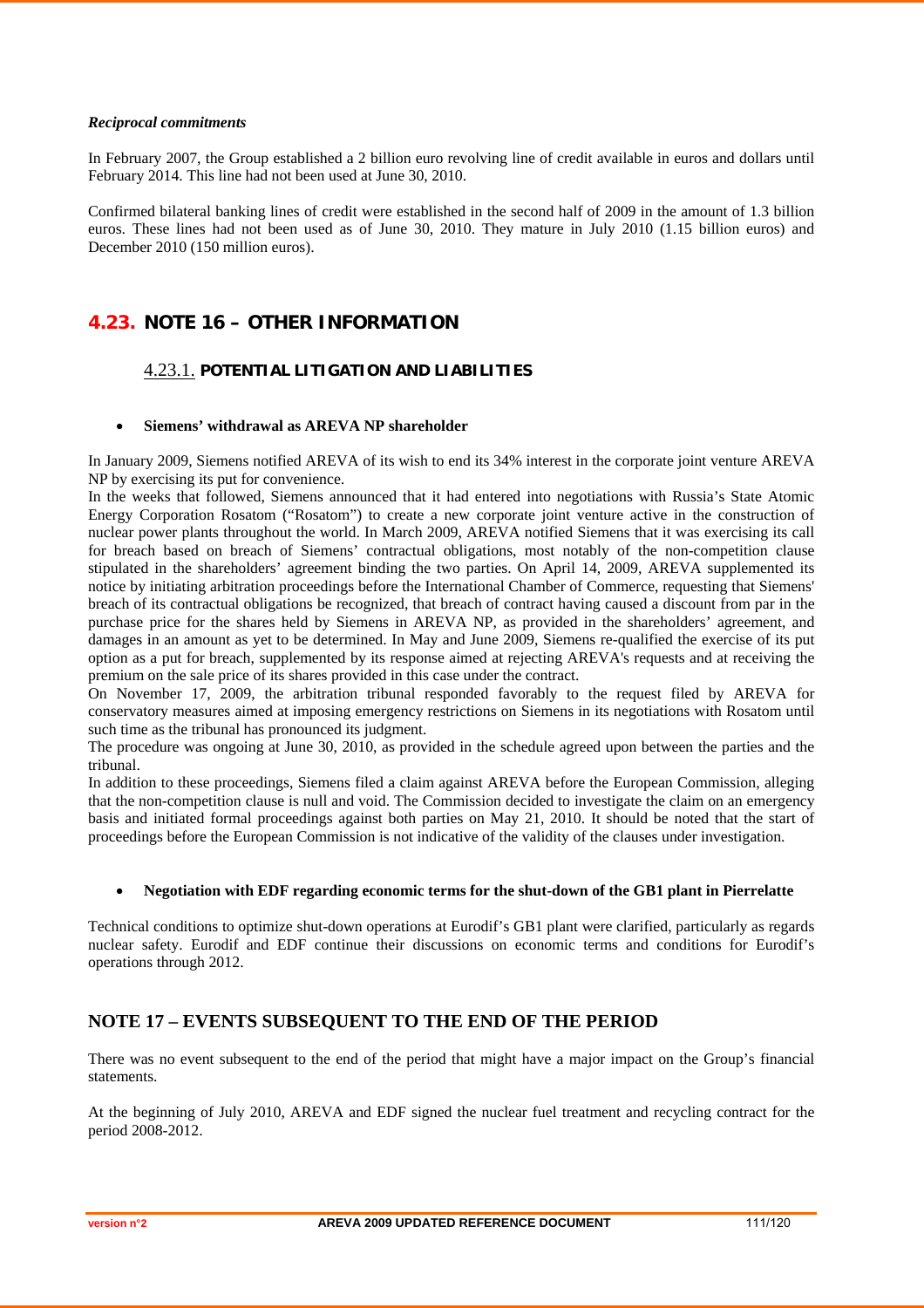# **At September 30, 2010: Revenue growth to €6.168bn: + 6.3% Backlog growth to €42.7bn: + 2.2%**

### **Paris, October 27, 2010**

**AREVA generated consolidated revenue of 6.168 billion euros over the first nine months of 2010 for growth of 6.3% (+5.2% like-for-like<sup>1</sup> ) compared with the same period in 2009.** The main revenue growth engines were the Reactors & Services Business Group and the Back End Business Group, with growth of 11.5% and 7.1% respectively. Foreign exchange<sup>2</sup> had a positive impact of 82 million euros over the period, while changes in consolidation scope had negligible impact.

**Third quarter 2010 revenue amounted to 2.011 billion euros** for growth of 6.1% (+4.4% LFL<sup>1</sup>) compared with the third quarter of 2009. The Reactors & Services Business Group and the Back End Business Group, posting increases of 11.2% and 9.0% respectively, continued to lead this growth. Foreign exchange had a positive impact of 39 million euros, while changes in consolidation scope had negligible impact.

| Revenue (in millions of euros) | First nine<br>months | First nine<br>months | Change   | Change $LFL1$ |
|--------------------------------|----------------------|----------------------|----------|---------------|
|                                | 2010                 | 2009                 |          |               |
| Mining / Front End BG          | 2,401                | 2,368                | $+1.4%$  | $+0.3%$       |
| Reactors & Services BG         | 2,302                | 2,065                | $+11.5%$ | $+10.4%$      |
| Back End BG                    | 1,273                | 1,188                | $+7.1%$  | $+6.9%$       |
| Renewable Energies BG          | 71                   | 73                   | $-2.7%$  | $-13.1%$      |
| Corporate / Other <sup>3</sup> | 121                  | 109                  | ns       | ns            |
| Total                          | 6,168                | 5,803                | $+6.3%$  | $+5.2%$       |
| <b>Total France</b>            | 2,742                | 2,426                | $+13.0%$ | ns            |
| including International        | 3,427                | 3,377                | $+1.5%$  | ns            |

*It should be noted that revenue may vary significantly from one quarter to the next in the nuclear operations. Accordingly, quarterly data should not be viewed as a reliable indicator of annual trends.*

**The group's backlog came to 42.7 billion euros at September 30, 2010**, an increase of 2.2% compared with September 30, 2009 (41.8 billion euros).

**For the full year of 2010**, the group confirms its outlook for significant revenue and backlog growth, increased operating performance excluding particular items\*, negative operating income, and strong growth in net income attributable to owners of the group with the contribution of the gain on the sale of the Transmission & Distribution business.

*\* Particular items include disposal and dilution gains linked to the admission of new equity partners in companies of the Mining/Front End BG, reversible impairment of the net carrying amount of certain mining assets, and additional provisions for revised income to completion from projects in the Reactors & Services BG.*

 $1$  LFL: At constant exchange rates and consolidation scope /  $2$  Translation of subsidiary accounts /  $3$  Primarily includes the Consulting & Information Systems business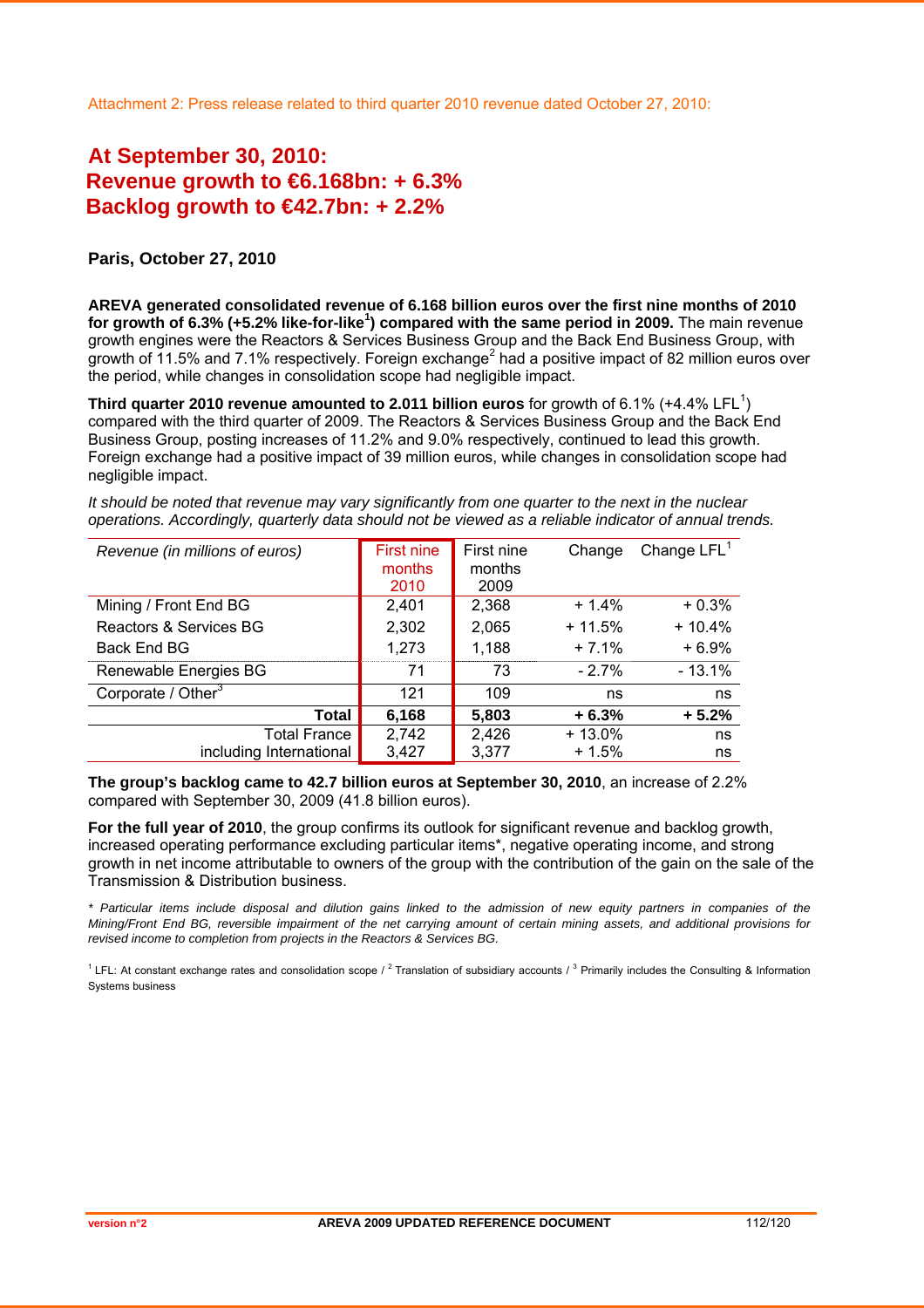## **I. Revenue growth by Business Group**

### **Mining/Front End Business Group**

Over the first nine months of 2010, the Mining/Front End BG reported revenue of 2.401 billion euros, an increase of 1.4% (stable LFL<sup>1</sup>). Foreign exchange had a positive impact of 49 million euros. This stability is the result of strong sales growth in Mining offset by a seasonal decline in Enrichment and Fuel sales.

- In Mining, revenue was driven by a 16% increase in volumes sold and a 3% increase in average uranium sales prices.
- In Enrichment, the volume effect was generally stable for SWU sales, but the sales mix had an unfavorable impact compared with the same period in 2009. The business forecast is identical for 2009 and 2010.
- The shift in delivery schedule for customers in the French market postponed Fuel business revenue from 2010 to 2011, while other volumes were essentially stable.

#### **Reactors & Services Business Group**

Revenue from the Reactors & Services BG rose 11.5% (+10.4% LFL<sup>1</sup>) over the first nine months of 2010 to 2.302 billion euros. Foreign exchange had a positive impact of 21 million euros.

- The New Builds business reported strong growth attributable to significant progress on all major reactor construction projects.
- Services to the Installed Base were up sharply as well due to buoyant component replacement operations and engineering studies, solid power plant modernization operations, and unit outage work.

#### **Back End Business Group**

The Back End BG reported revenue of 1.273 billion euros over the first nine months of the year, an increase of 7.1% compared with the same period in 2009 (+6.9% LFL<sup>1</sup>), owing to a positive contribution from export contracts and increased volumes in the Logistics business.

#### **Renewable Energies Business Group**

The Renewable Energies BG reported revenue of 71 million euros over the first nine months of 2010, down 2.7% from 2009 on a reported basis (-13.1% LFL<sup>1</sup>). The build-up of Offshore Wind operations over the period was offset by a slackening of Biomass operations, particularly in Brazil. The latter trend is to reverse in the fourth quarter.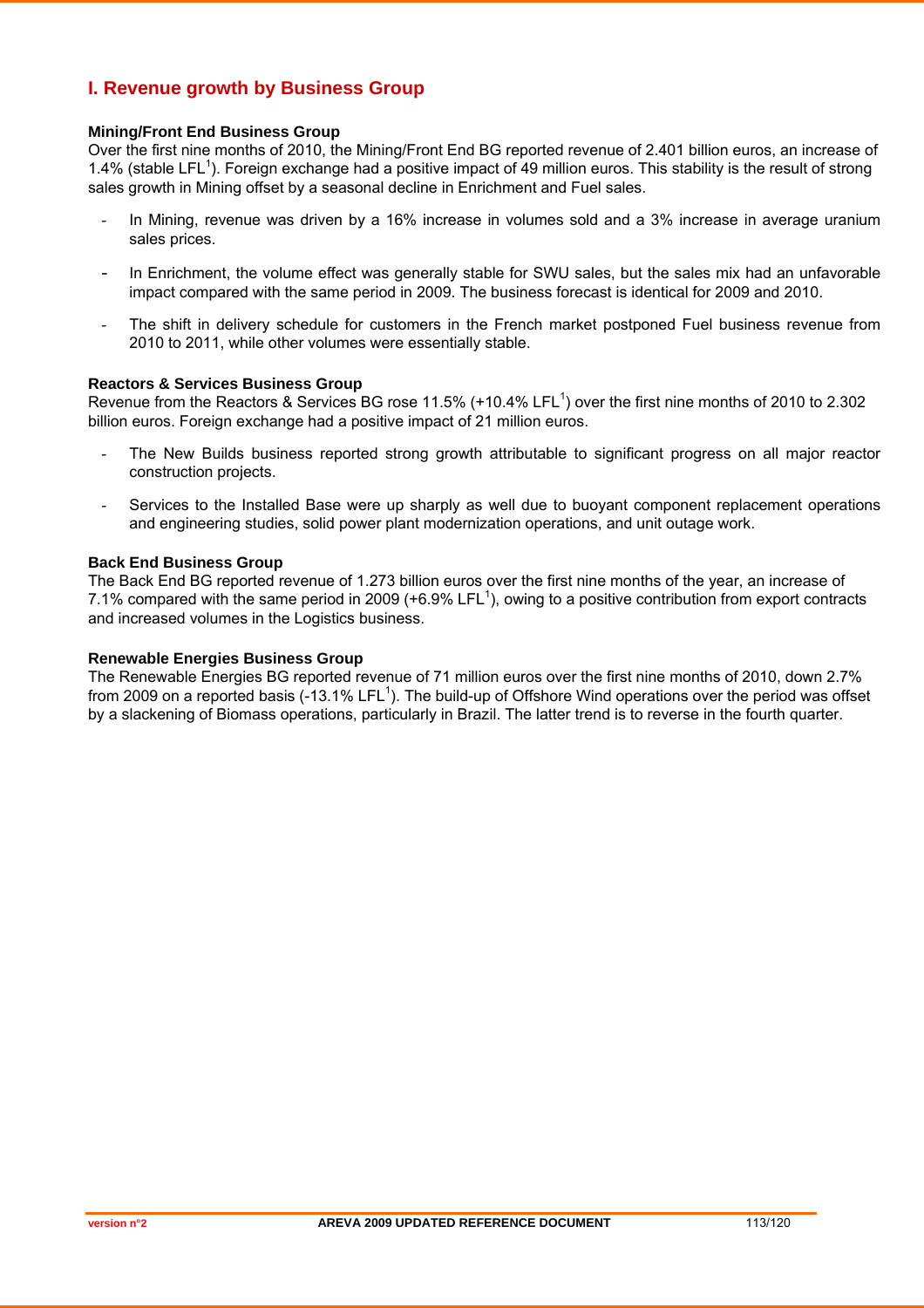## **II. Detailed information on the group's financial position and performance Mining/Front End Business Group**

Discussions are still in progress with EDF; their outcome will define the date and conditions for shutdown of the Georges Besse enrichment plant.

#### **Reactors & Services Business Group**

- At the OL3 worksite in Finland (AREVA's scope: a turnkey power plant), civil engineering activities are nearing an end: construction is complete on 11 of the 12 buildings, with only the outer dome remaining. Piping work is ramping up with more than 700 people mobilized, in line with forecasts. Mobilization is at its peak for all electromechanical assembly operations. The reactor vessel was installed in the reactor building on June 18, 2010, and installation of the main coolant lines is in progress. All of the main primary components, except for the vessel internals, should be installed before the end of 2010. STUK, the Finnish safety authority, has accepted the instrumentation and control system architecture.
- At the Flamanville 3 worksite in France (AREVA's scope: one nuclear steam supply system), work continues according to the schedule of customer EDF. In AREVA's workscope, more than 90% of the orders have been placed and engineering work is 86% complete.
- At the Taishan worksite in China (AREVA's scope: two nuclear islands), work is progressing according to the schedule, with construction expected to last 46 months between the first concrete pour and core loading. The second unit, started 10 months later, is on the same schedule as the first unit and progress is good, such that some Taishan 2 activities are already ahead of schedule compared with Taishan 1.

### **Renewable Energies Business Group**

- Following the identification of a technical problem related to a supplier's use of substandard material, the six nacelles of the Alpha Ventus offshore wind farm were successfully replaced. Restart of turbine assembly operations for the Global Tech I project is scheduled for the end of 2010.

#### **Corporate**

- AREVA sold 22,472,925 Safran shares on the market for a total of some 459 million euros for a pre-tax gain of 214 million euros. Pursuant to these operations, AREVA holds 1.99% of Safran's share capital. The shares were transferred to the group's End-of-Lifecycle Obligations Fund at market conditions.
- AREVA launched a 10-year bond issue in the amount of 750 million euros (maturing March 22, 2021) with an annual coupon rate of 3.5%. The group raised 3.75 billion euros on the bond market over 12 months in a series of four tranches: a 15-year tranche, a 7-year tranche and two 10-year tranches with coupon rates of 3.875%, 4.875%, 4.375% and 3.5% respectively. The average maturity of AREVA's debt is thus extended to more than 8 years.
- Progress in programs to reduce support function costs, to improve purchasing performance and to optimize capex are in line with announced objectives.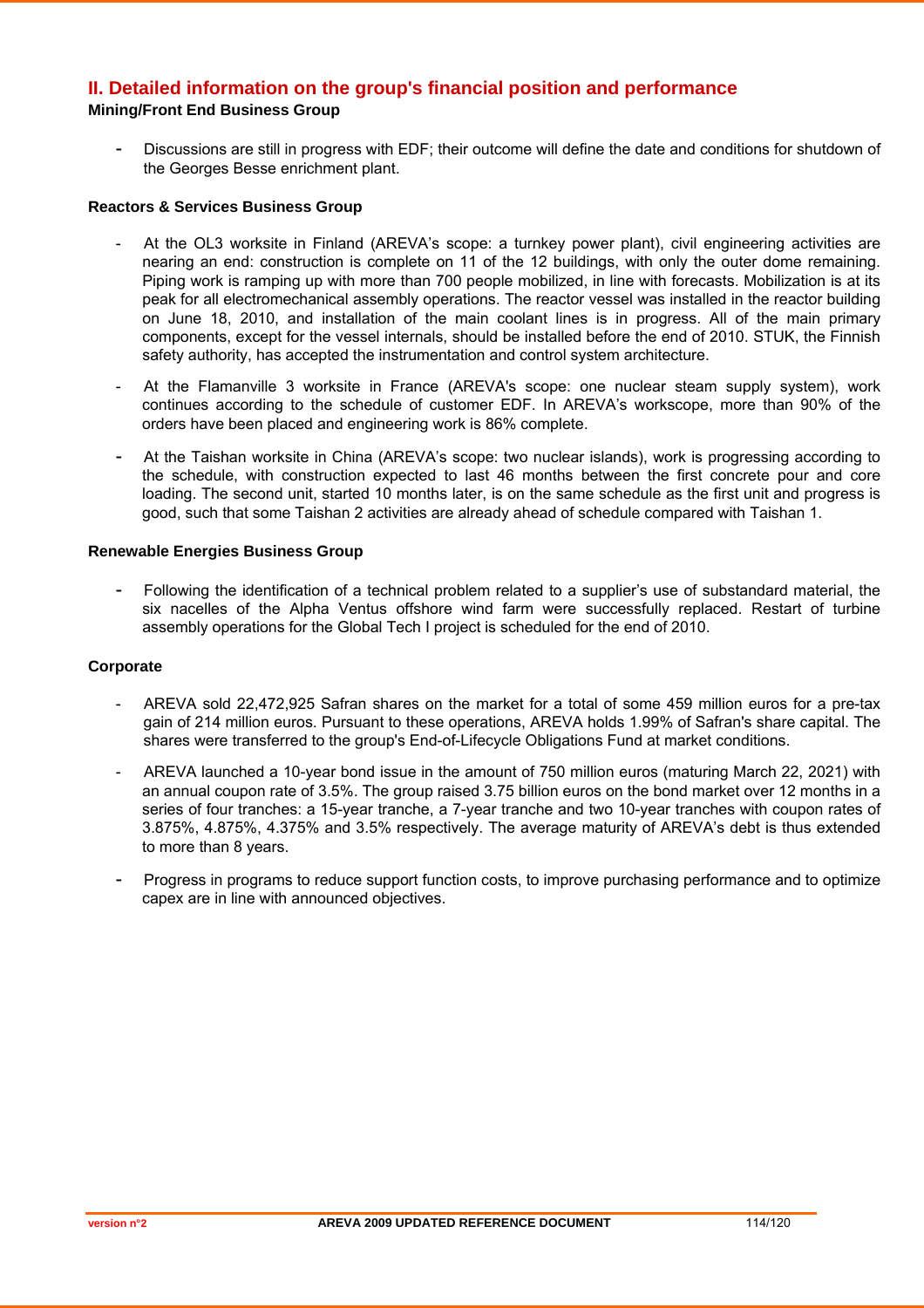## **III. Important operations and events during the period**

- The Nuclear Policy Council meeting of July 27, 2010 chaired by the President of the French Republic announced that the AREVA capital increase of up to 15% "will be implemented before the end of the year with the industrial and financial investors with which negotiations have already begun". It also recommended, among other things, the establishment of "a strategic partnership agreement between EDF and AREVA covering all of their fields of activity of mutual interest."
- During the night of September 15 to 16, 2010, five employees of Satom, a subsidiary of Vinci, and one AREVA employee and his spouse were abducted in Arlit, northern Niger. Vinci and AREVA have mobilized and are working with the Nigerien and French authorities for the release of their employees. Both groups have expressed their deep feelings and complete solidarity with their colleagues and the families of their colleagues. AREVA established a business continuity plan focused on all Nigerien employees while organizing the evacuation of the French employees in accordance with the measures announced by the French Ministry of Foreign Affairs. The group is working on the conditions for the return of expatriated personnel as soon as conditions permit.
- The US utility Tennessee Valley Authority (TVA) awarded an engineering contract to AREVA to complete unit 1 of the Bellefonte power plant in northern Alabama. AREVA will be in charge of engineering of the nuclear island, the control room and the digital instrumentation and control system. AREVA's TELEPERM XS™ system is the first digital instrumentation and control system to be approved by the US Nuclear Regulatory Commission (NRC).
- AREVA signed an "early work agreement" for preliminary studies with Horizon Nuclear Power, a joint venture formed by E.ON and RWE, for the EPR™ reactors that the two German power companies contemplate building in the United Kingdom. The group will carry out feasibility studies related to the siting of two EPR™ reactors at the Wylfa site on the Isle of Angelsey in Wales.
- AREVA, the Canadian province of New Brunswick and the utility New Brunswick Power signed a letter of intent to develop a clean energy park (nuclear and renewables) near the Point Lepreau nuclear power plant. This will be the third clean energy park in the world to be developed by AREVA.
- AREVA is closely monitoring the progress of discussions between EDF and Constellation in the United States and their impact on the Calvert Cliffs 3 project.
- Sellafield Limited awarded a contract to AREVA, as a member of the HALEF partnership with AMEC and Balfour Beatty, for the design and construction of a high-level liquid effluent storage facility.
- AREVA and the Bolognesi Participacoes group, through its Brazilian subsidiary and independent power producer Hidrotérmica, signed a master agreement concerning the modernization of cogeneration units in 10 sugar cane plants, mainly located in northeastern Brazil.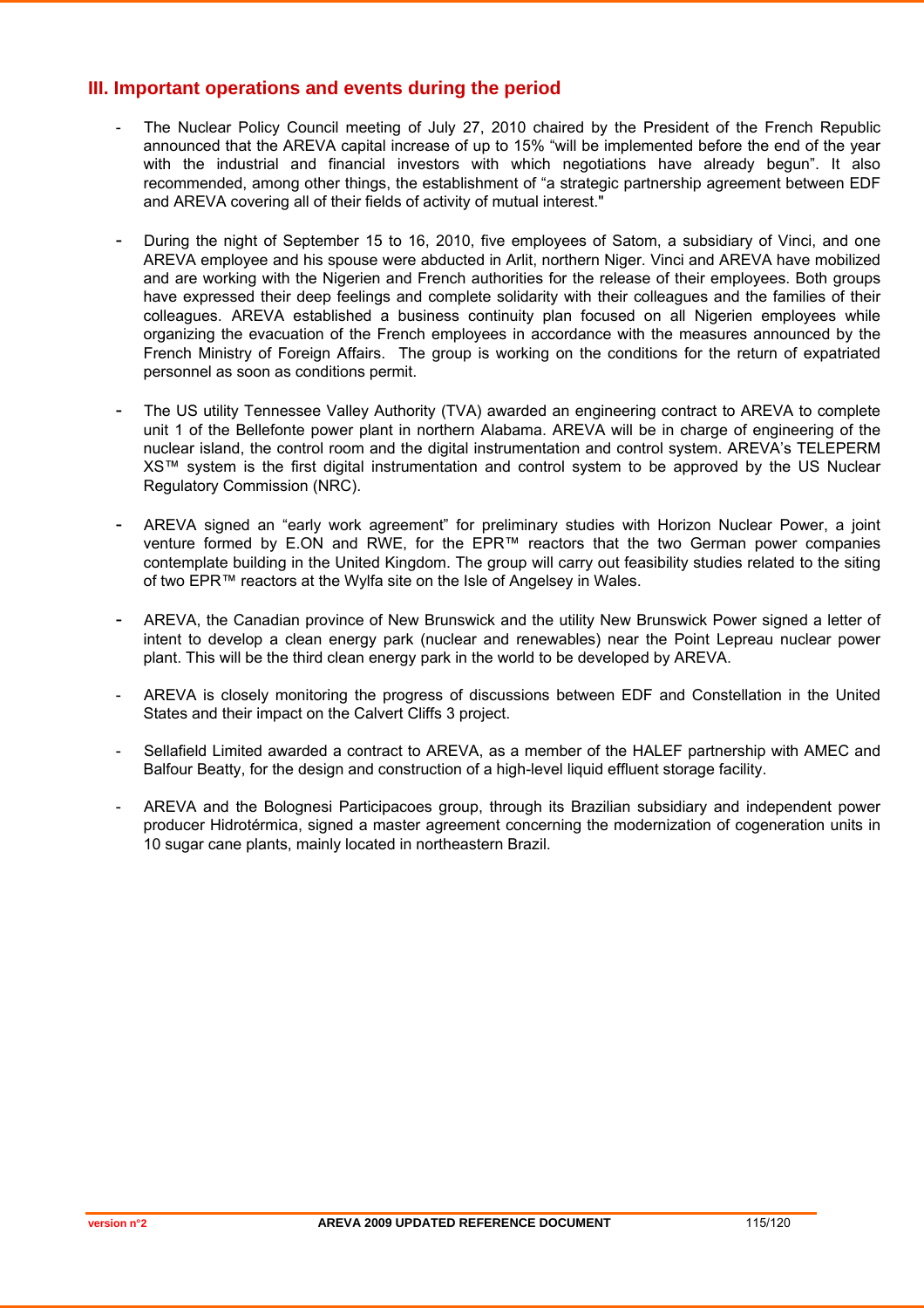## **Appendix – Consolidated revenue**

*On January 20, 2010, Alstom/Schneider signed a purchase agreement with AREVA for its Transmission & Distribution business. Accordingly, IFRS 5 pertaining to discontinued operations applies, and only the Nuclear and Renewables operations are included in the group's consolidated revenue for 2009 and 2010.*

| <b>Millions of euros</b>       | 2010  | 2009                       | 2010/2009 change<br>in $%$ | 2010/20090 change<br>in % LFL |  |
|--------------------------------|-------|----------------------------|----------------------------|-------------------------------|--|
|                                |       | 1 <sup>st</sup><br>quarter |                            |                               |  |
| Mining/Front End               | 674   | 674                        | $+0.1%$                    | $+3.5%$                       |  |
| Reactors & Services            | 775   | 666                        | $+16.4%$                   | $+18.0%$                      |  |
| <b>Back End</b>                | 413   | 416                        | $-0.9%$                    | $-0.4%$                       |  |
| Renewable Energies             | 33    | 19                         | $+77.0%$                   | $+61.8%$                      |  |
| Corporate and other            | 40    | 42                         | ns                         | ns                            |  |
| <b>Total</b>                   | 1,936 | 1,817                      | 6.5%                       | $+8.4%$                       |  |
|                                |       | 2 <sub>nd</sub><br>quarter |                            |                               |  |
| Mining/Front End               | 919   | 882                        | $+4.2%$                    | $-0.7%$                       |  |
| <b>Reactors &amp; Services</b> | 767   | 716                        | $+7.1%$                    | $+5.5%$                       |  |
| <b>Back End</b>                | 485   | 427                        | $+13.5%$                   | $+13.0%$                      |  |
| Renewable Energies             | 14    | 30                         | $-54.6%$                   | $-59.4%$                      |  |
| Corporate and other            | 38    | 35                         | ns                         | ns                            |  |
| <b>Total</b>                   | 2,222 | 2,090                      | $+6.3%$                    | $+3.3%$                       |  |
|                                |       | $1st$ half                 |                            |                               |  |
| Mining/Front End               | 1,593 | 1,556                      | $+2.4%$                    | $+1.0%$                       |  |
| Reactors & Services            | 1,543 | 1,382                      | $+11.6%$                   | $+11.4%$                      |  |
| <b>Back End</b>                | 897   | 843                        | $+6.4%$                    | $+6.4%$                       |  |
| Renewable Energies             | 47    | 49                         | $-3.7%$                    | $-13.2%$                      |  |
| Corporate and other            | 78    | 78                         | ns                         | ns                            |  |
| <b>Total</b>                   | 4,158 | 3,908                      | $+6.4%$                    | $+5.6%$                       |  |
|                                |       | 3 <sup>rd</sup><br>quarter |                            |                               |  |
| Mining/Front End               | 807   | 812                        | $-0.6%$                    | $-1.1%$                       |  |
| Reactors & Services            | 759   | 683                        | $+11.2%$                   | $+8.3%$                       |  |
| <b>Back End</b>                | 376   | 345                        | $+9.0%$                    | $+7.9%$                       |  |
| Renewable Energies             | 24    | $\overline{25}$            | $-0.7%$                    | $-12.9%$                      |  |
| Corporate and other            | 44    | 31                         | ns                         | ns                            |  |
| <b>Total</b>                   | 2,011 | 1,896                      | $+6.1%$                    | $+4.4%$                       |  |
| 9 months                       |       |                            |                            |                               |  |
| Mining/Front End               | 2,401 | 2,368                      | $+1.4%$                    | $+0.3%$                       |  |
| <b>Reactors &amp; Services</b> | 2,302 | 2,065                      | $+11.5%$                   | $+10.4%$                      |  |
| <b>Back End</b>                | 1,273 | 1,188                      | $+7.1%$                    | 6.9%                          |  |
| Renewable Energies             | 71    | 73                         | $-2.7%$                    | $-13.1%$                      |  |
| Corporate and other            | 121   | 109                        | ns                         | ns                            |  |
| Total                          | 6,168 | 5,803                      | $+6.3%$                    | $+5.2%$                       |  |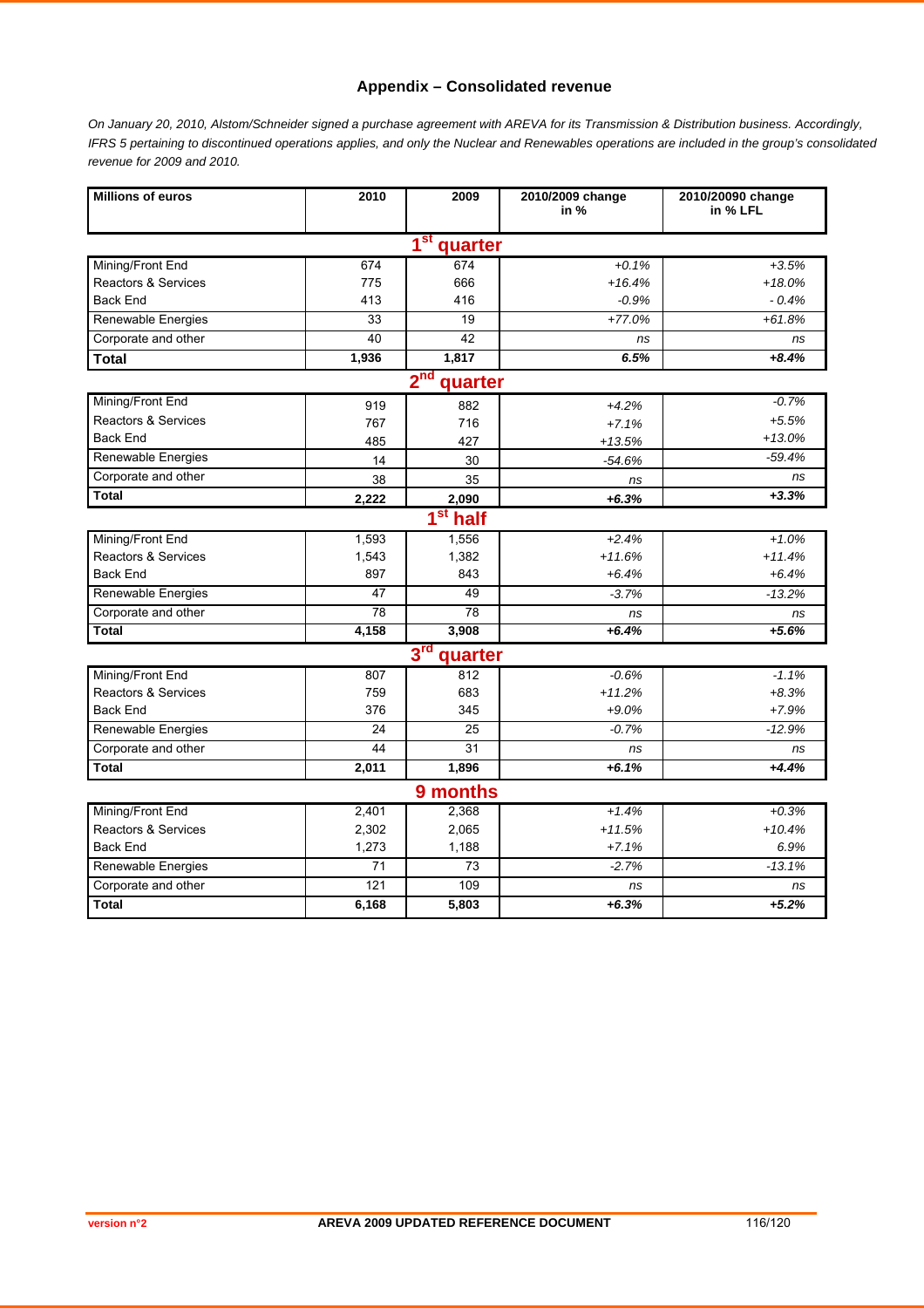## **Note:**

### ►Foreign exchange impact

The foreign exchange impact mentioned in this release comes from the translation of subsidiary accounts into the group's unit of account. The latter is primarily due to changes in the US dollar in relation to the euro. AREVA also points out that its foreign exchange hedging policy for commercial operations aims to shield profitability from fluctuations in exchange rates in relation to the euro.

### ► Forward-looking statements

This document contains forward-looking statements and information. These statements include financial forecasts and estimates as well as the assumptions on which they are based, and statements related to projects, objectives and expectations concerning future operations, products and services or future performance. Although AREVA's management believes that these forward-looking statements are reasonable, AREVA's investors and investment certificate holders are hereby advised that these forward-looking statements are subject to numerous risks and uncertainties that are difficult to foresee and generally beyond AREVA's control, which may mean that the expected results and developments differ significantly from those expressed, induced or forecast in the forward-looking statements and information. These risks include those developed or identified in the public documents filed by AREVA with the AMF, including those listed in the "Risk Factors" section of the Reference Document registered with the AMF on 3/29/2010 (which may be read online on AREVA's website www.areva.com). AREVA makes no commitment to update the forward-looking statements and information, except as required by applicable laws and regulations.

### **Upcoming events and publications**

January 27, 2011 - 17:45 CEST: Press release – 2010 revenue March 3, 2011 - 17:45 CEST: Press release and conference – 2010 results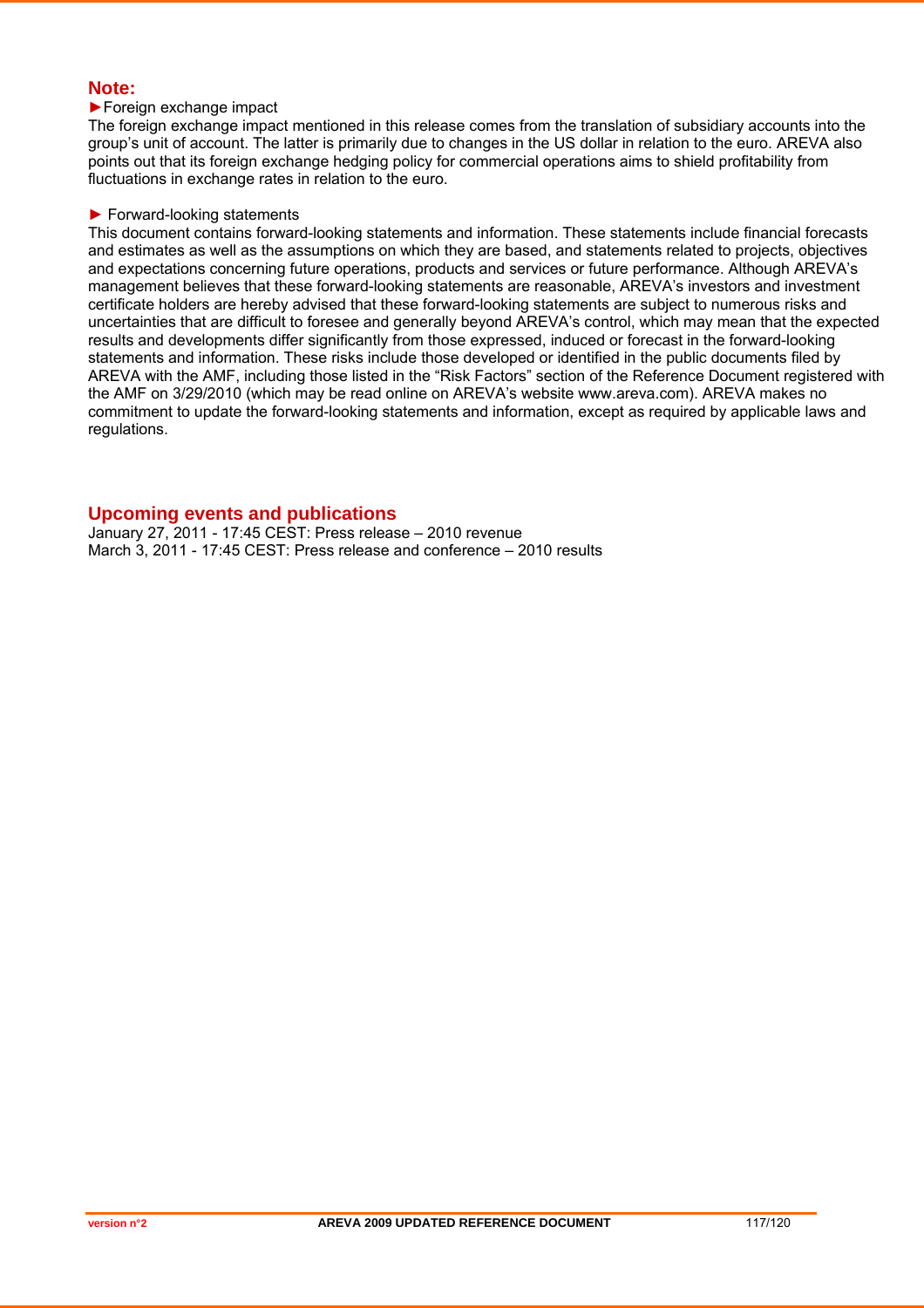

Business corporation with an Executive Board and a Supervisory Board capitalized at 1,346,822,638 euros Head office: 33, rue La Fayette - 75009 Paris – France Tel.: +33 1 34 96 00 00 - Fax: +33 1 34 96 00 01 www.areva.com